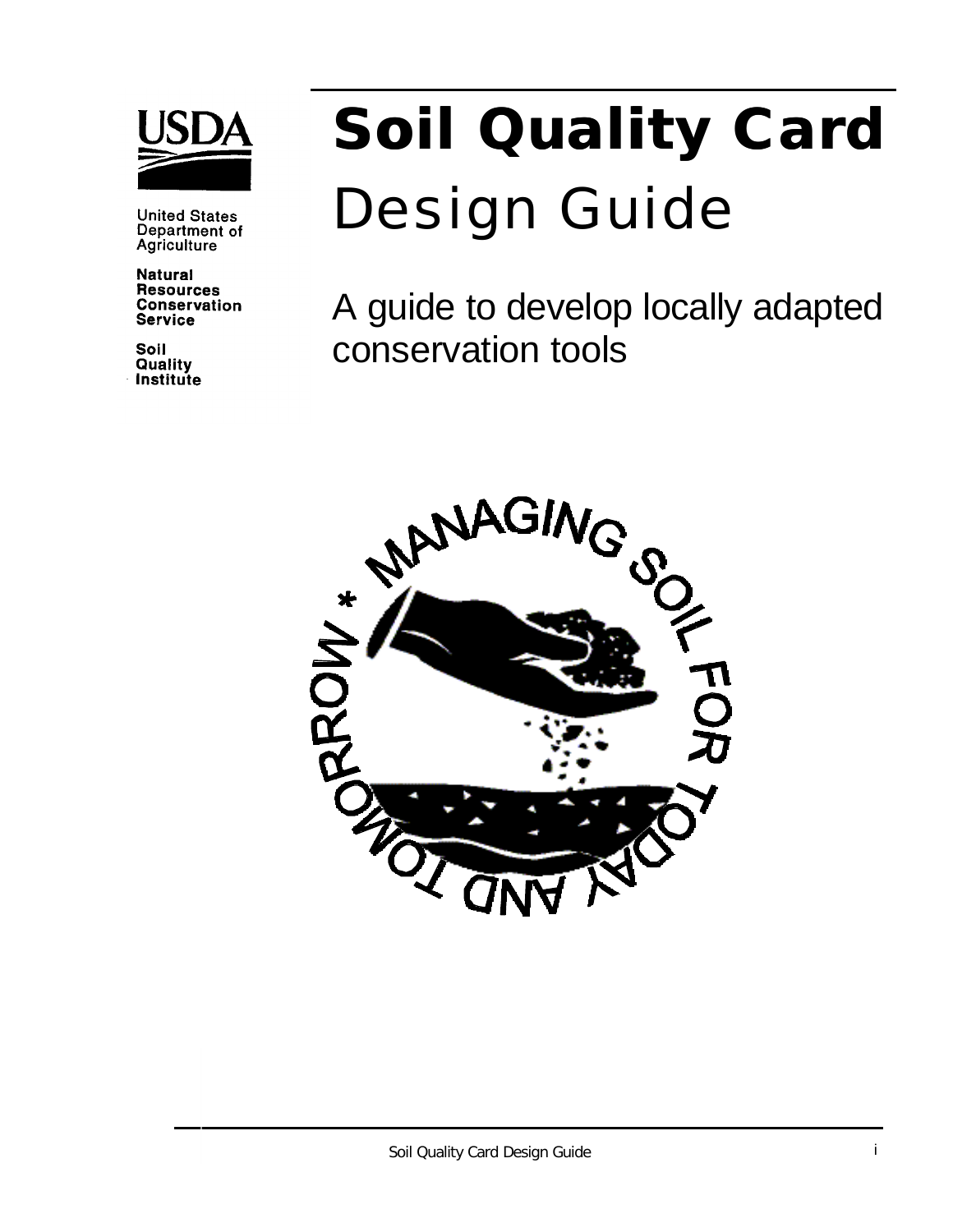## **Soil Quality Card Design Guide**

**A guide to develop locally adapted conservation tools**



United States Department of Agriculture **Natural Resources Conservation Service Soil Quality Institute**

May 1999

The U.S. Department of Agriculture (USDA) prohibits discrimination in all its programs and activities on the basis of race, color, national origin, gender, religion, age, disability, political beliefs, sexual orientation, or marital or family status. (Not all prohibited bases apply to all programs.) Persons with disabilities who require alternative means for communication of program information (Braille, large print, audiotape, etc.) should contact USDA's TARGET Center at (202) 720-2600 (voice and TDD).

To file a complaint of discrimination, write USDA, Director, Office of Civil Rights, Room 326-W, Whitten Building, 14th and Independence Avenue SW, Washington, DC 20250-9410 or call (202) 720-5964 (voice and TDD). USDA is an equal opportunity provider and employer.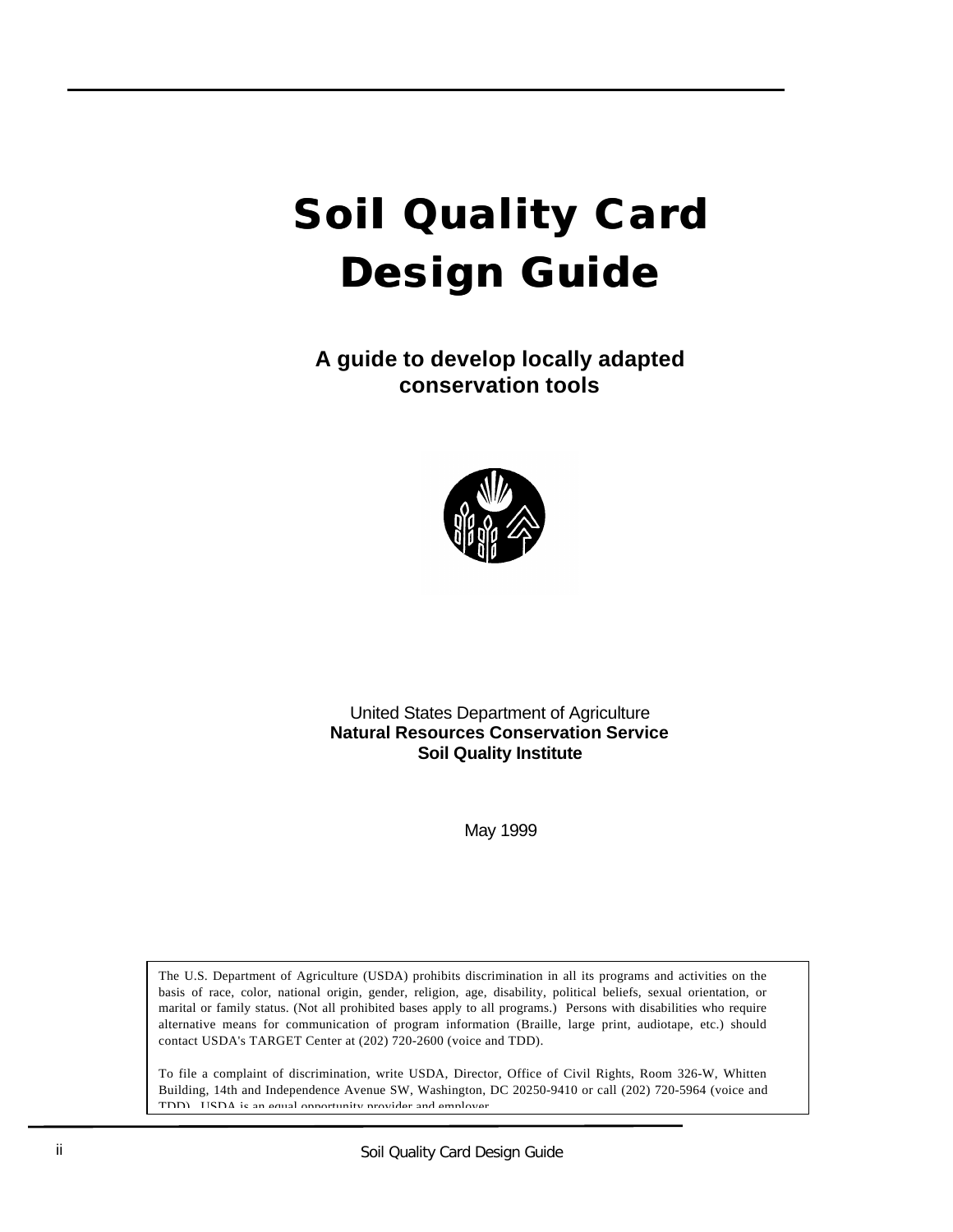United States Department of Agriculture Natural Resources Conservation Service **Soil Quality Institute** http://soils.usda.gov/sqi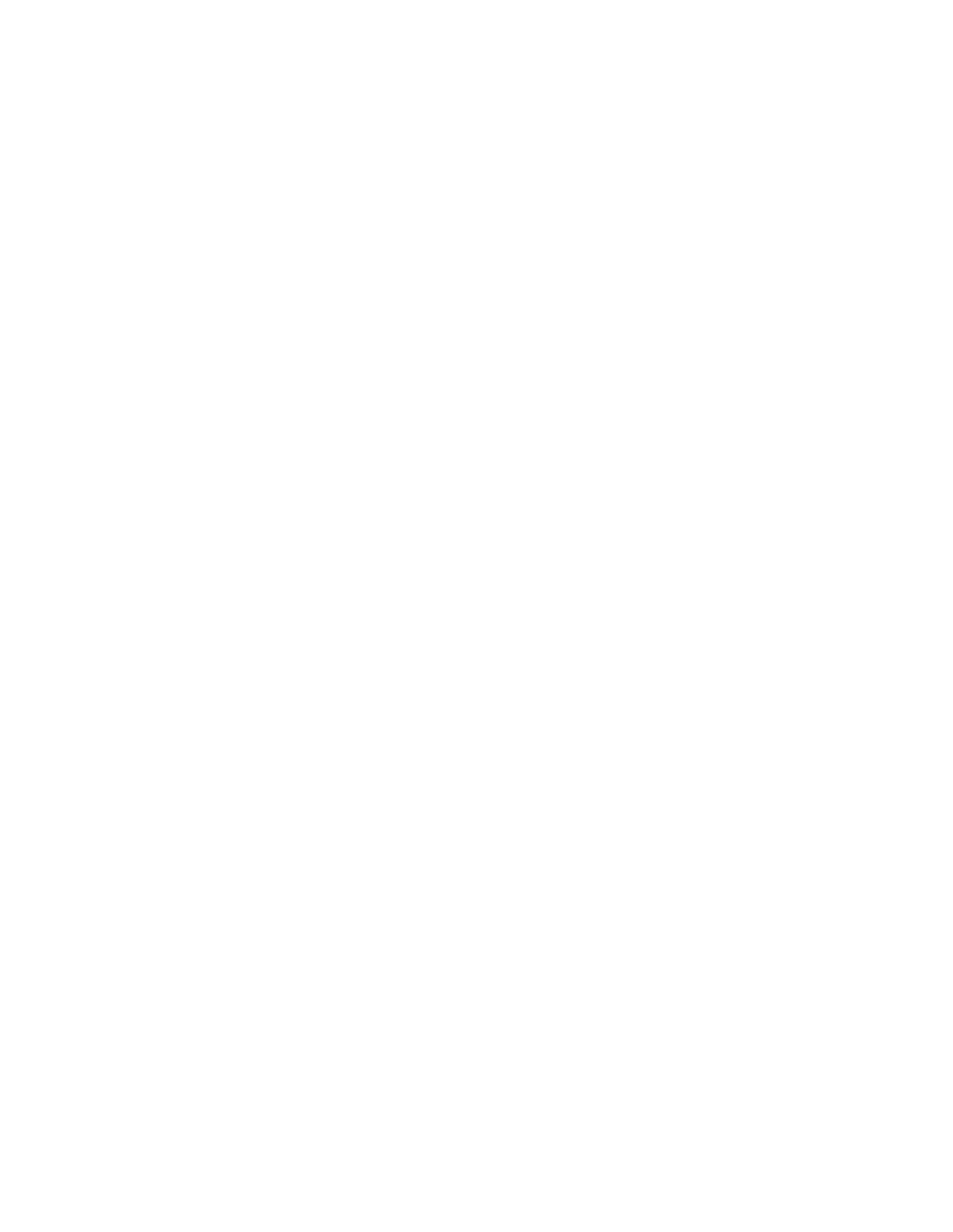## **Preface**

This Guide provides assistance to Natural Resources Conservation Service (NRCS) staff and its conservation partners to collaboratively develop Soil Quality Cards with local farmers. Partners such as Soil and Water Conservation Districts (SWCD), Cooperative Extension Service, state conservation agencies, and local groups assist in producing Cards that farmers and other land managers can use to assess soil quality on their land and implement management practices that ensure long-term soil productivity.

To develop a process that enables NRCS and its conservation partners to design locally adapted Soil Quality Cards, the Soil Quality Institute worked with several university extension and research departments and enlisted the expertise of NRCS state and field staff across the country. The outcome is a participatory process through which farmers and conservationists learn together about soil quality and collaboratively develop assessment tools customized to local needs.

The mission of the Soil Quality Institute is to work with partners to develop, acquire, and disseminate soil quality information and technology that helps people conserve and sustain natural resources and the environment. For more information about the Institute and its products and services, visit its Web site at http://soils.usda.gov/sqi.

## **Acknowledgments**

The development of this Guide was a partnership effort. The Soil Quality Institute would like to thank the many people who committed their time and talents to help develop this resource for anyone interested in participatory, locally led conservation.

#### **Soil Quality Card Team:**

Stefan Seiter, Author and Project Coordinator, Oregon State University Arlene Tugel, Project Coordinator, NRCS Soil Quality Institute, NM Diana Friedman, Project Coordinator, University of Maryland Steve Campbell, Soil Quality Specialist, NRCS, OR John Davis, Soil Scientist, Mid-Atlantic IRT, NRCS, MD Richard Dick, Professor of Soil Science, Oregon State University Mike Hubbs, Agronomist, NRCS Soil Quality Institute, AL Dan McGrath, Extension Agent, Oregon State University Lee Norfleet, Soil Scientist, NRCS Soil Quality Institute, AL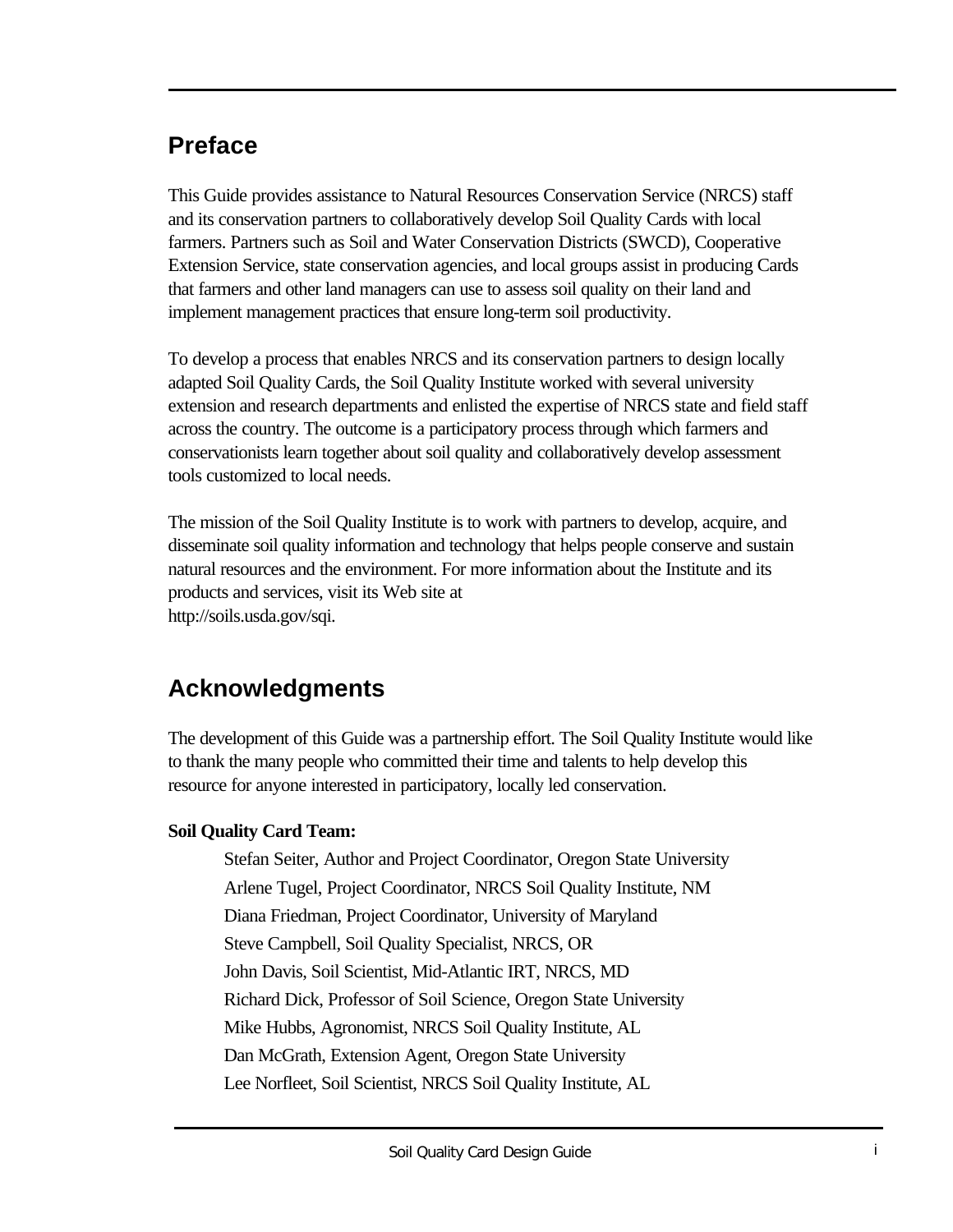Ray Weil, Professor of Agronomy, University of Maryland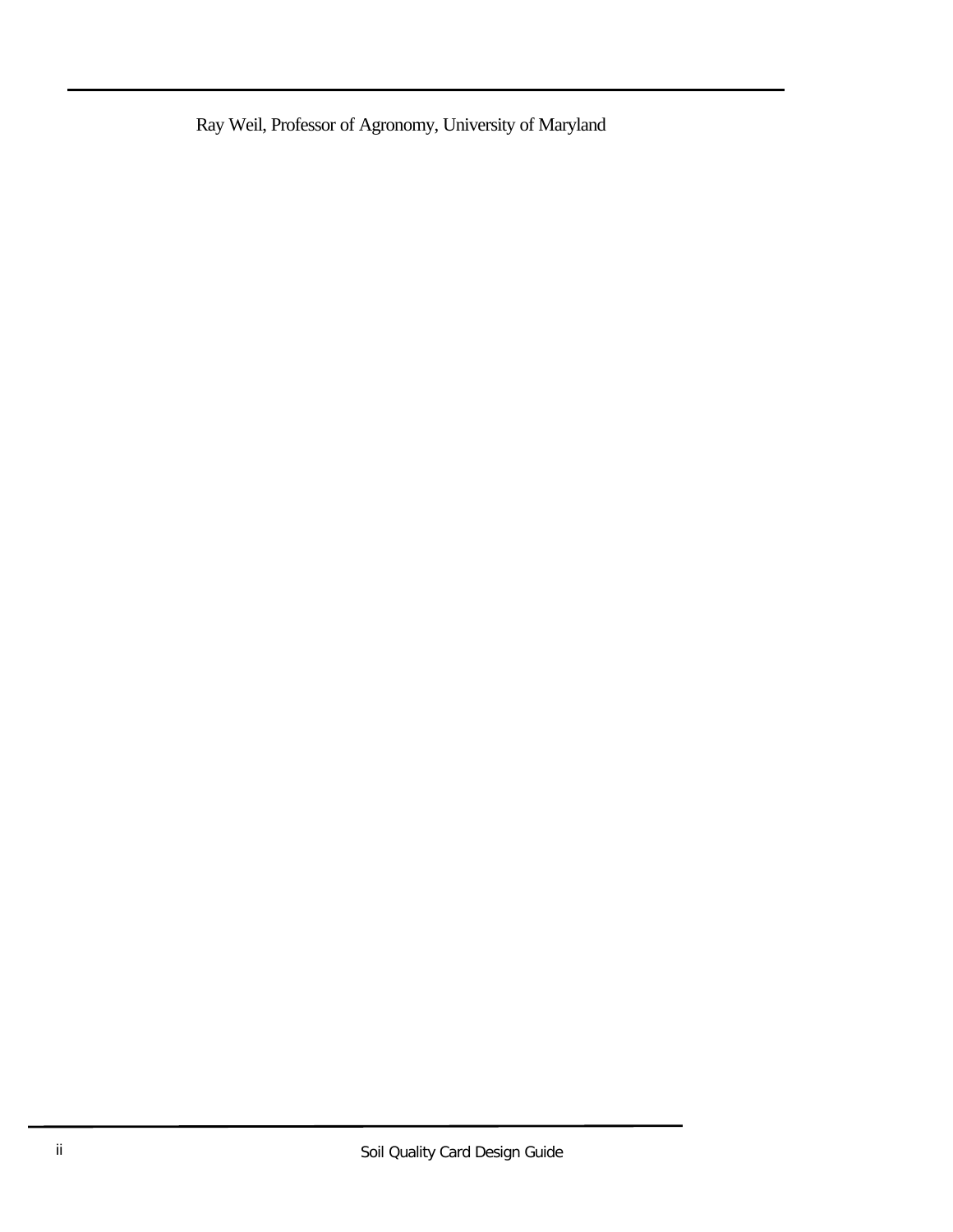#### **Design and Review Team:**

John Burket, Soil Scientist, Oregon State University Jerry Daigle, State Soil Scientist, NRCS, LA Walt Douglas, Assistant State Conservationist, NRCS, NC Steve Elmer, Soil Scientist, NRCS, IL Rich Gehring, Soil Scientist, NRCS, OH Robert Jones, Deputy State Conservationist, NRCS, AL Betty Joubert, Public Affairs Specialist, NRCS, NM Lisa Krall, Agronomist, NRCS, ME Ann Lewandowski, Geographer, NRCS, MN Maurice Mausbach, Director, NRCS Soil Quality Institute Mike McElhiney, District Conservationist, NRCS, CA Dionisia Morales, Freelance Writer, OR Josh Saunders, Range Conservationist, SQ Regional Tech. Team, NRCS, CO Dan Towery, Conservationist, NRCS, CTIC, IN

#### **Field Test Teams:**

- Farmers and SWCD Directors in the Willamette Valley (OR), Western Maryland and Eastern Shore (MD), Southern Rio Grande Valley (NM), Northern Great Plains (MT/ND)
- NRCS field office staff in Centreville (MD), Culbertson (MT), Dickinson (ND), Las Cruces (NM), McMinnville (OR), Oregon City (OR), Tangent (OR), Truth or Consequences (NM)
- NRCS state office staff in Albuquerque (NM), Bismarck (ND), Bozeman (MT), Portland (OR)
- Oregon, Montana, and North Dakota State University Cooperative Extension Service staff
- NRCS Soil Quality Regional Technical Team, Akron, CO

In addition to the people who contributed to this guide, various written materials were used as resources, including:

- *Participatory Learning and Action: A Trainer's Guide* (1995) J. Pretty, I. Guijt, I. Scoones, J. Thompson, IIED, London ,UK
- *Pathway to Learning* (1996) Oregon Leadership State Training Institute, Oregon State University Leadership Training Series
- *On Common Ground* (1994) Workbooks for modules I-IV, National 4-H Council
- *Farmer-Scientist Focus Sessions: A How-To Guide* (1992) D. McGrath, L. S. Lev, H. Murray, R. D. William; Oregon State University Extension Service Publ.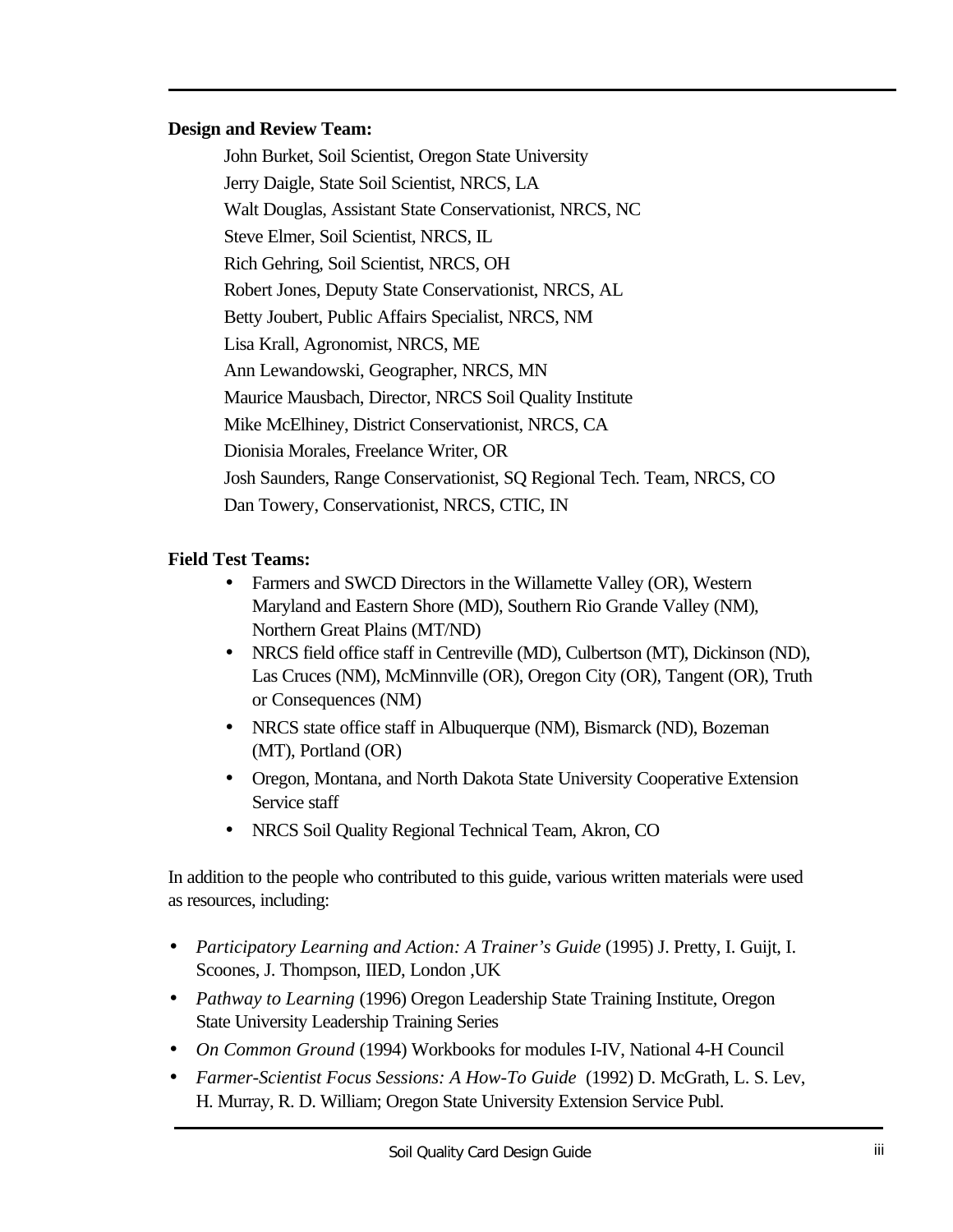• *How Farmers Assess Soil Health and Quality* (1995) D. Romig; M.J. Garlynd, R.F. Harris, K. McSweeney. J. Soil Water Cons. 50(3):229-236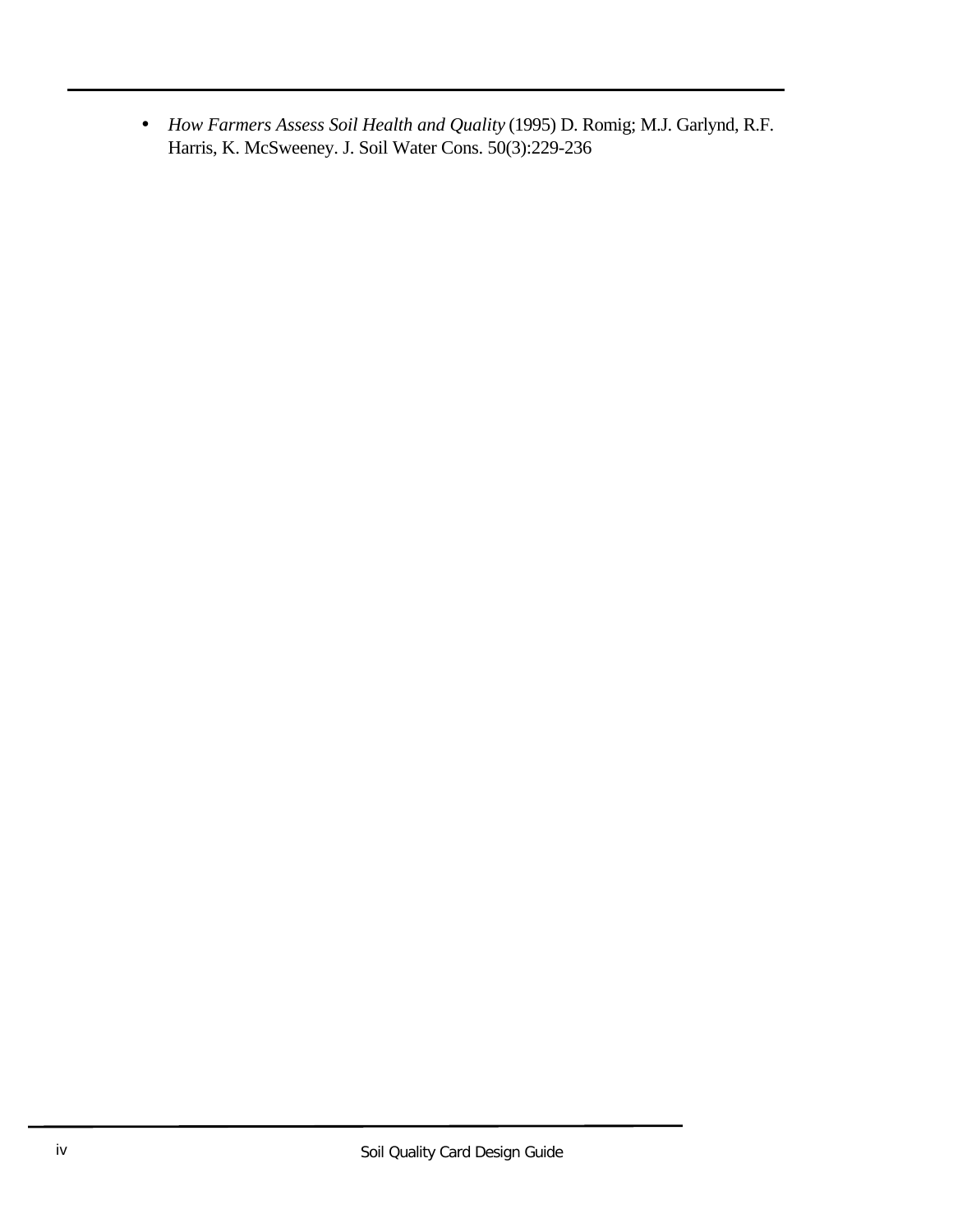## **Table of Contents**

| <b>Preface</b>                                                          | i              |
|-------------------------------------------------------------------------|----------------|
| <b>Acknowledgements</b>                                                 | ii             |
| <b>Part 1: Overview</b>                                                 |                |
| <b>About the Guide</b>                                                  | 1              |
| What is the purpose of this Guide?                                      | 3              |
| What is in this Guide?                                                  | 3              |
| How do you use this Guide?                                              | $\overline{4}$ |
| <b>About the Card</b>                                                   | 5              |
| How did the Soil Quality Card project get started?                      | $\overline{7}$ |
| What is a Soil Quality Card?                                            | 7              |
| What are the uses and benefits of a Soil Quality Card?                  | 8              |
| What are the key principles of a Soil Quality Card?                     | 9              |
| How scientifically valid are Card assessments?                          | 9              |
| <b>About the Card Design</b>                                            | 11             |
| Who is involved in Soil Quality Card development?                       | 13             |
| What are the major steps in Soil Quality Card development?              | 13             |
| How much time is needed for Soil Quality Card development?              | 14             |
| What outcomes can you expect from the Soil Quality Card design process? | 14             |
| <b>About Participatory Learning</b>                                     | 17             |
| What is a farmer-conservationist participatory approach?                | 19             |
| What are the key features of a participatory farmer meeting?            | 19             |
| <b>Part 2: Getting organized</b>                                        |                |
| <b>Preparing the Soil Quality Card Team</b>                             | 21             |
| Creating in-state support                                               | 23             |
| Identifying the Soil Quality Card team                                  | 23             |
| Training the Soil Quality Card team                                     | 24             |
| <b>Planning the Design of a Soil Quality Card</b>                       | 27             |
| Setting a time line                                                     | 29             |
| Adapting the design process to your needs                               | 29             |
| <b>Preparing the Farmer Meeting</b>                                     | 31             |
| Selecting a farmer meeting location                                     | 33             |
| Inviting farmer meeting participants                                    | 33             |
| Assigning Soil Quality Card team roles for the farmer meeting           | 34             |
| Reviewing the farmer meeting protocol                                   | 35             |
| Preparing supplies and soil samples                                     | 35             |
| Reviewing the farmer meeting preparations                               | 36             |
| <b>Part 3: Putting the Card together</b>                                |                |
| <b>Farmer Meeting Step-by-Step</b>                                      | 37             |
| 1. Setup                                                                | 39             |
| 2. Meeting introduction                                                 | 40             |
| 3. Hands-on activity                                                    | 41             |
| 4. Pin card writing                                                     | 42             |
| 5. Pin card analysis                                                    | 43             |
| 6. Sticky dots                                                          | 44             |
| 7. Meal break                                                           | 45             |
| 8. Card format discussion                                               | 46             |
| 9. Meeting closure                                                      | 48             |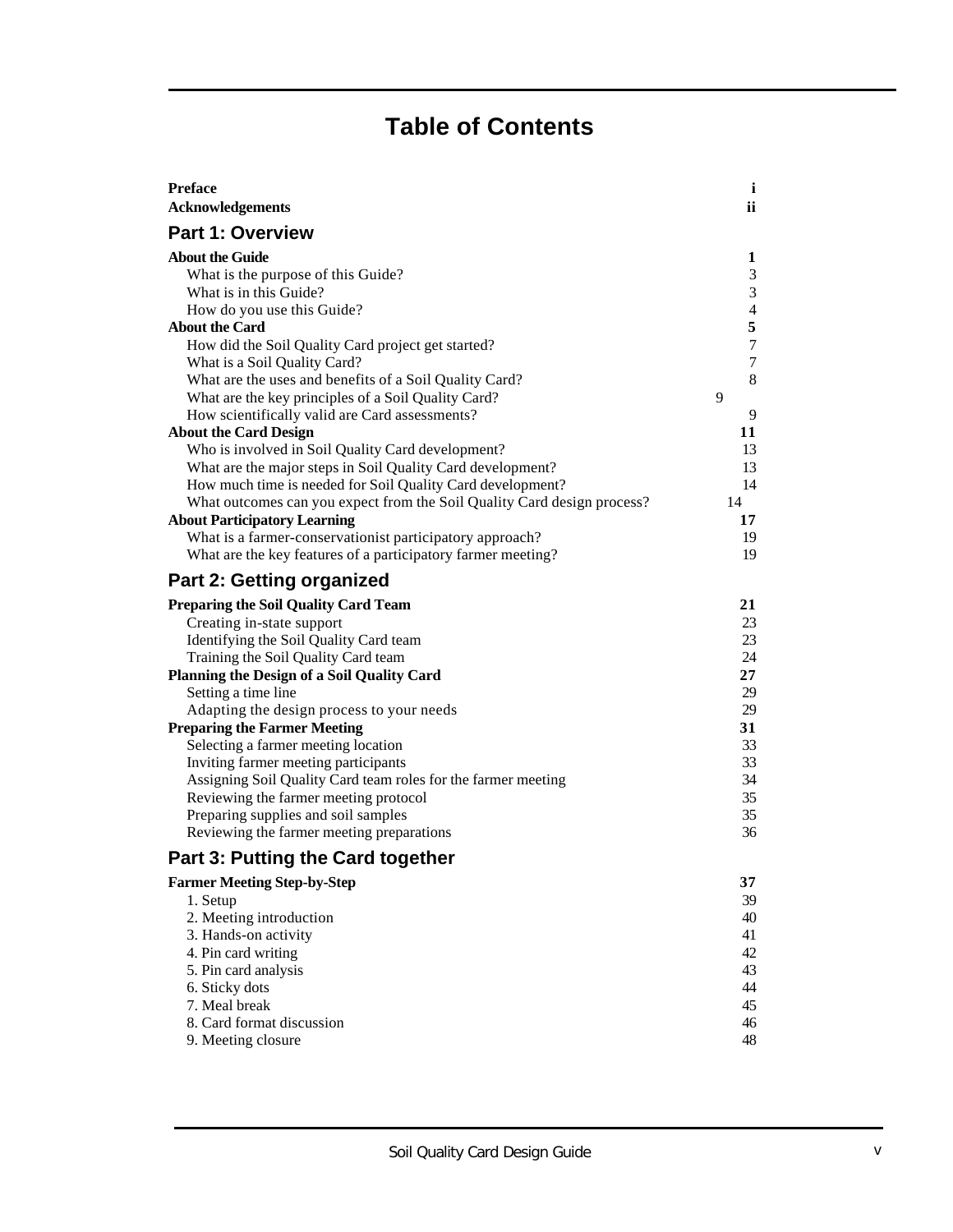### **Table of Contents** (cont.)

| <b>Creating a Soil Quality Card Prototype</b>                                   | 49       |
|---------------------------------------------------------------------------------|----------|
| Debriefing the farmer meeting                                                   | 51       |
| Basic steps to create a prototype Soil Quality Card                             | 52       |
| Reviewing the prototype and planning the field tests                            | 53       |
| <b>Field Testing</b>                                                            | 55       |
| About field testing                                                             | 57       |
| Field testing with farmers                                                      | 57       |
| Field testing with agricultural support professionals                           | 58       |
| Integrating field testing into NRCS activities                                  | 58       |
| Other methods of field testing the Soil Quality Card                            | 58       |
| <b>Soil Quality Card Production</b>                                             | 59       |
| Final Soil Quality Card design                                                  | 61       |
| Printing the Soil Quality Card                                                  | 62       |
| <b>Part 4: Taking next steps</b>                                                |          |
| <b>Marketing, Distribution, and Support</b>                                     | 63       |
| Marketing the Soil Quality Card to farmers                                      | 65       |
| Marketing the Soil Quality Card to agricultural support professionals           | 65       |
|                                                                                 |          |
| Distribution strategies                                                         | 66<br>67 |
| Support strategies                                                              |          |
| Developing an NRCS State Technical Note                                         | 67       |
| <b>Using the Soil Quality Card in NRCS Activities</b>                           | 69       |
| Integrating the Soil Quality Card in conservation planning                      | 71       |
| Supporting locally led conservation                                             | 71       |
| Tailoring the Soil Quality Card Project to the EQIP Educational Assistance Fund | 72       |
| The Soil Quality Card and FACA                                                  | 72       |
| <b>Evaluation and Revisions</b>                                                 | 73       |
| Evaluating progress of the Soil Quality Card project                            | 75       |
| Updating the Soil Quality Card                                                  | 75       |
| <b>Tool Box</b>                                                                 |          |
| <b>Group Communication Tools</b>                                                | 77       |
| Asking questions that facilitate learning                                       | 79       |
| <b>Guidelines for Active Listening</b>                                          | 81       |
| Roles in participatory meetings                                                 | 82       |
| Seating arrangements                                                            | 87       |
| <b>Farmer Meeting Tools</b>                                                     | 89       |
| Farmer meeting invitation letter                                                | 91       |
| Farmer meeting supplies checklist                                               | 92       |
| Farmer meeting protocol                                                         | 93       |
| Farmer meeting preparation sheet                                                | 95       |
| Farmer meeting introduction sample                                              | 96       |
| Pin card template                                                               | 97       |
| <b>Field Testing Tools</b>                                                      | 99       |
| Guidelines for conducting field tests                                           | 101      |
| Field test guide sample                                                         | 102      |
| Literature                                                                      | 103      |
| Participatory approaches, Collaborative/adult learning, Soil quality            |          |
| <b>Appendices</b>                                                               | 104      |
| Soil Quality/Health Card Samples                                                |          |
| Readings                                                                        |          |
| <b>NRCS State Technical Notes</b>                                               |          |
| Soil Quality Card User Guide Sample                                             |          |
| <b>Take-home Training Materials</b>                                             |          |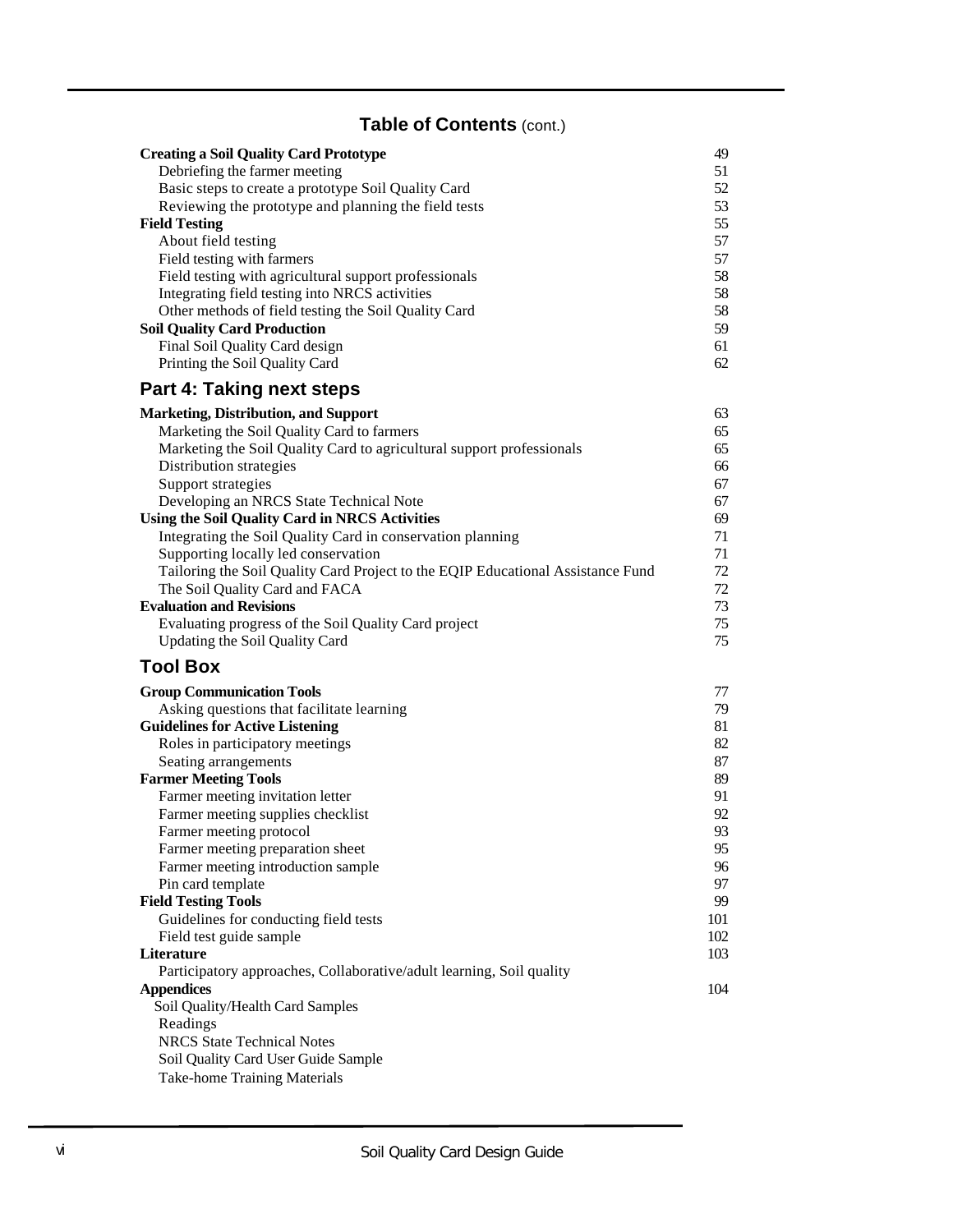## *About the Guide*

- ❖ What is the purpose of this Guide?
- ❖ What is in this Guide?
- ❖ How do you use this Guide?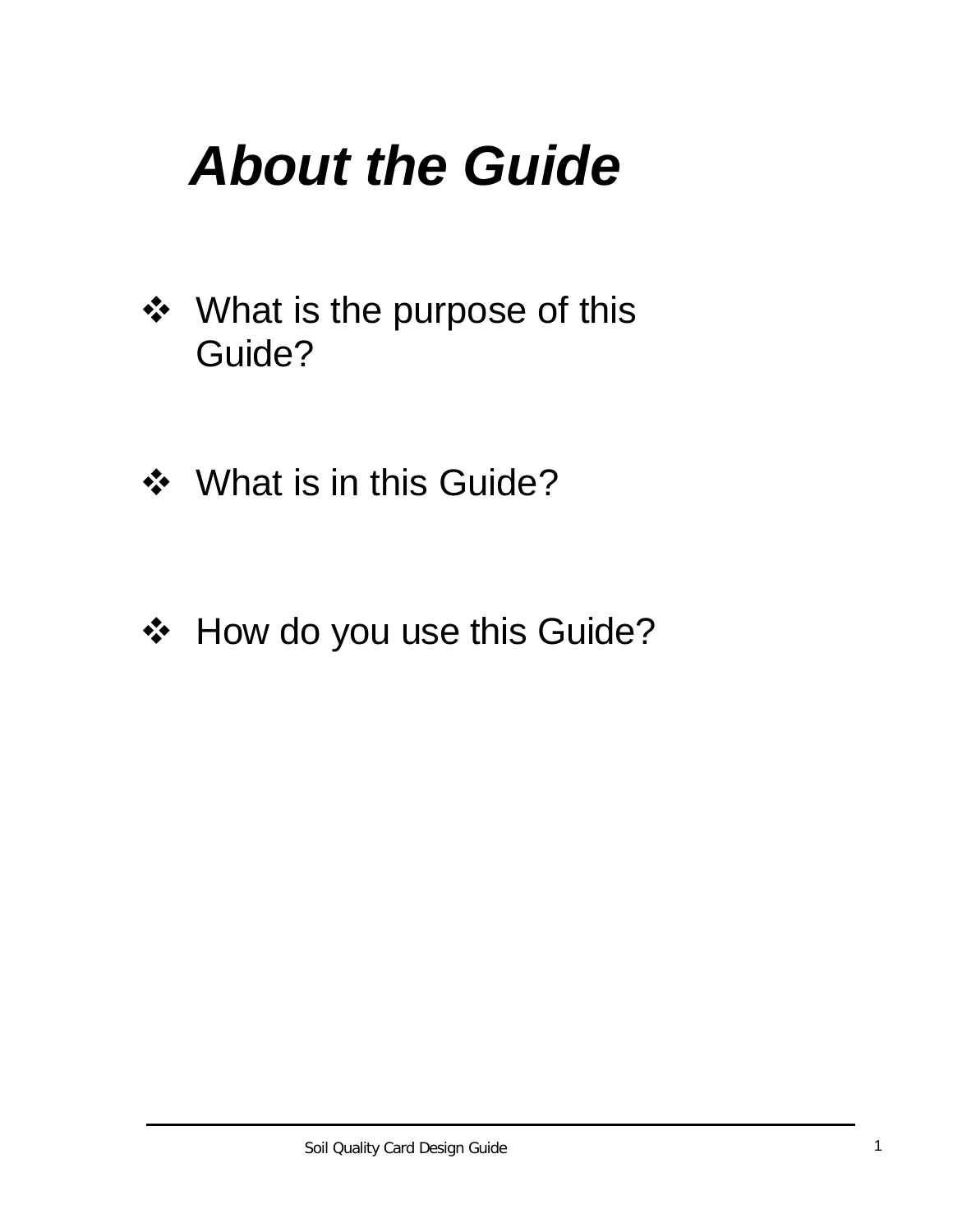$\blacktriangledown$  Copy the chapter headings (front page of this sheet) on an overhead transparency for presentations or training sessions.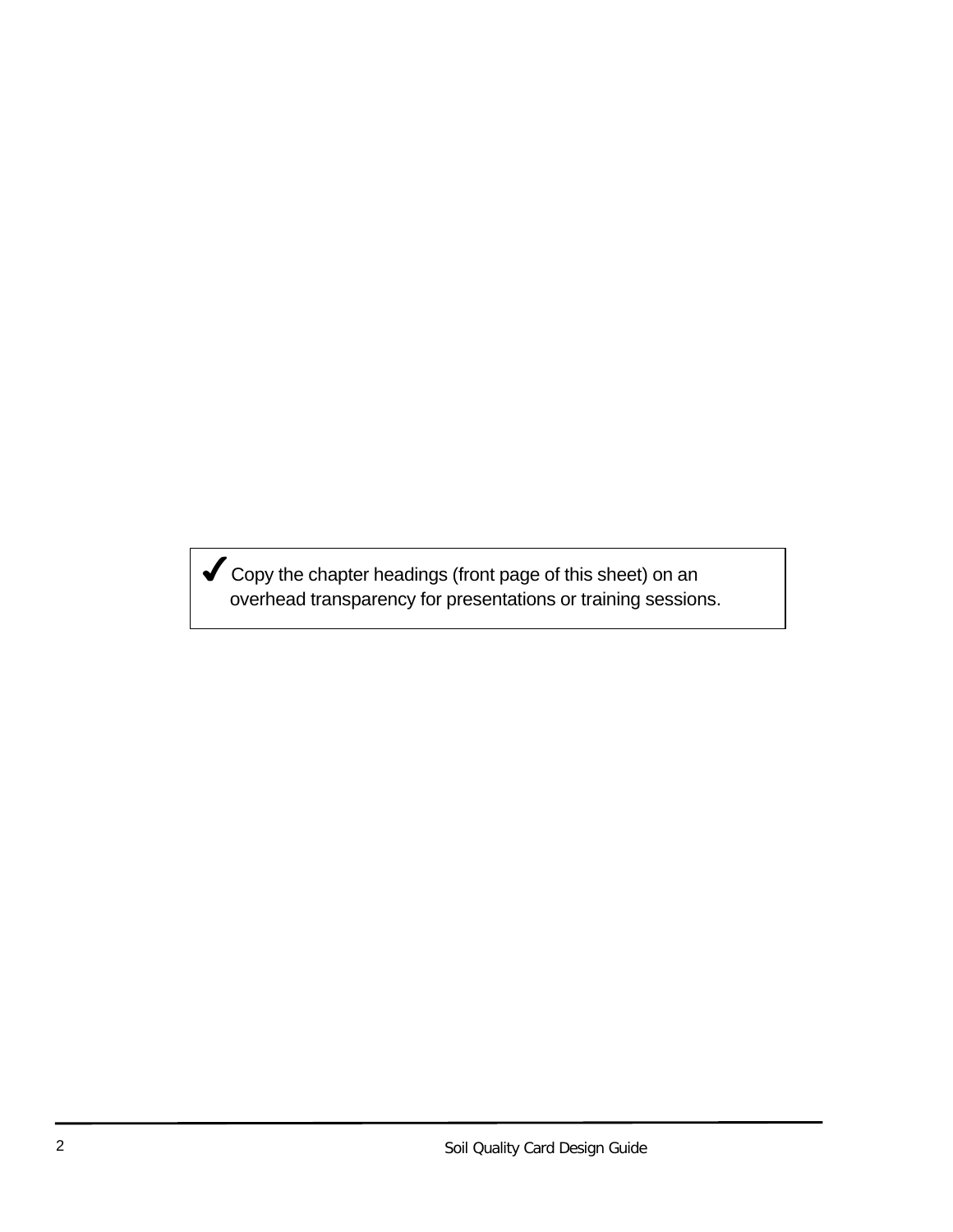## **What is the purpose of this Guide?**

This Guide is for you—Natural Resources Conservation Service (NRCS) and conservation partners working with local farmers—to design Soil Quality Cards. The Guide outlines procedures and strategies to actively engage local farmers or other land managers in the card development process. It also serves as a general reference guide for employing a participatory approach in other locally led conservation and outreach projects.

This Guide describes the process for developing and marketing a single Soil Quality Card. If you develop multiple Cards in your state, follow the same steps for each Card.

## **What is in this Guide?**

This Guide is divided into five parts:

- **Part 1: Overview** summarizes the Soil Quality Card project. Included are the benefits of Soil Quality Cards and a synopsis of the Card design process. Also described are the main features of a farmerconservationist participatory meeting, which is the core activity of the Card design.
- **Part 2: Getting organized** discusses preparations necessary for designing the Soil Quality Card. The chapter includes ideas on creating local support, assembling a Card design team, and preparing the farmer meeting.
- **Part 3: Putting the Card together** focuses on the design of the Soil Quality Card. Activities to structure the participatory farmer meeting are discussed in detail. Also included are step-by-step procedures for testing Card prototypes, creating the final version of the Soil Quality Card, and printing it.
- **Part 4: Taking next steps** discusses marketing and distribution strategies. You will also find advice on Soil Quality Card support, using the Card within the agency, and integrating it into established NRCS activities.
- The **Tool Box** consists of fact sheets, document templates, and basic tips to facilitate a successful and efficient Card design process. Readings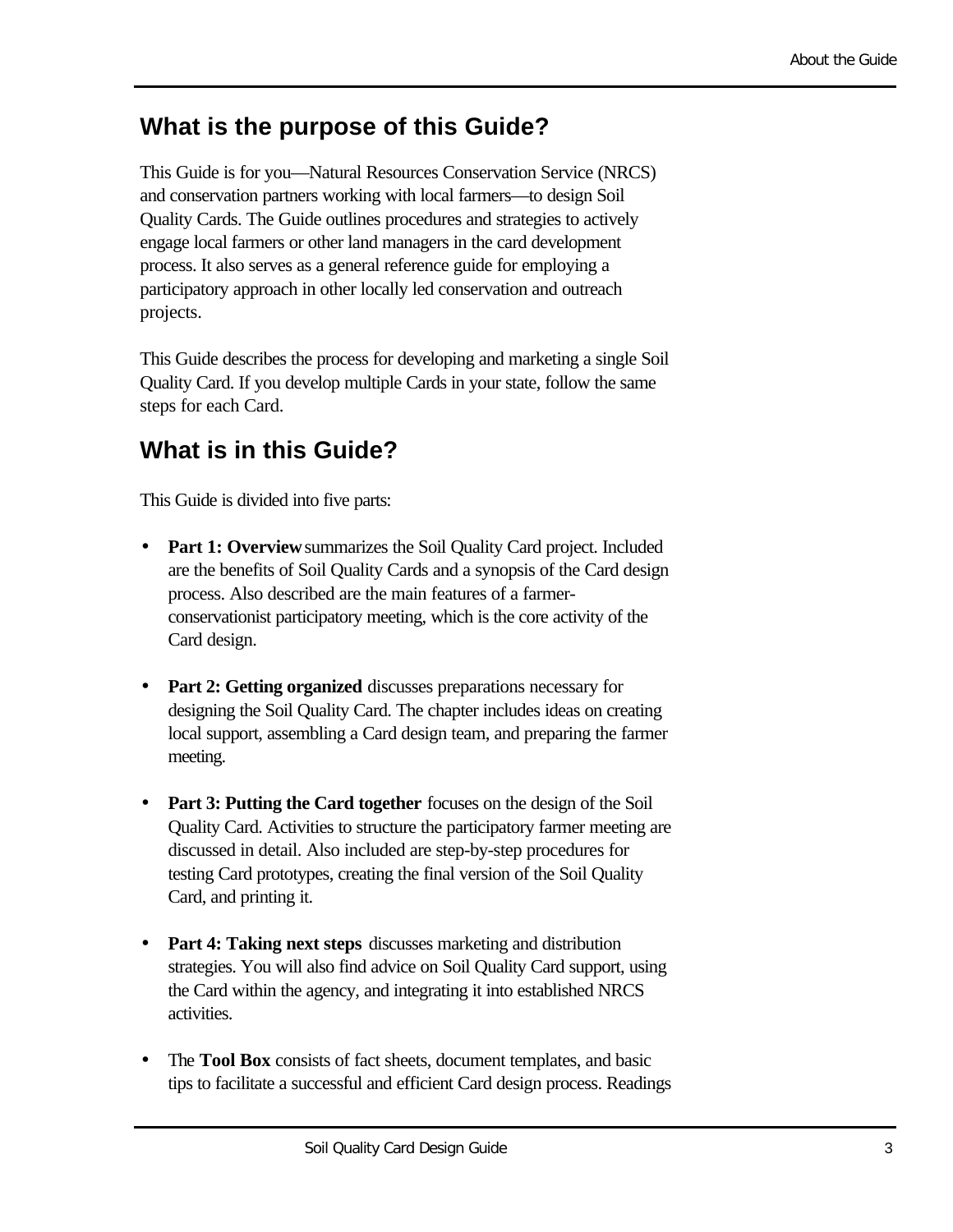#### About the Guide

on participatory approaches and soil quality and a list of supporting references are also included.

### **How do you use this Guide?**

If you are familiar with the purpose and benefits of Soil Quality Cards and with what is involved in creating the Cards, it may not be necessary for you to read through *Part 1:Overview* of this Guide. In this case you can move directly to *Part 2: Getting organized.*

*Part 2: Getting organized*, *Part 3:Putting the Card together*, and *Part 4: Taking next steps* provide step-by-step procedures and strategies to design local Soil Quality Cards. These strategies, which were tested in pilot projects in Oregon, Maryland, New Mexico, and Montana/North Dakota, provide a framework for working with farmers in your area. Keep in mind, however, that conditions in each region, state, or district are different. Factors, such as agency resources, dominant farming systems, and farmers' concerns, can vary widely. Therefore, adapt the procedures in this Guide to meet your specific needs and resources.

The tools and templates provided in the *Tool Box* are designed for you to photocopy and use. However, the publications in the "Readings" section are copyrighted and their reproduction and distribution require permission.

In the margins of the Guide, you will find symbols that will point you to resources and information:



points to sections and pages with related information or to tools and document templates in the *Tool Box.*

provides helpful hints for an efficient Card design process.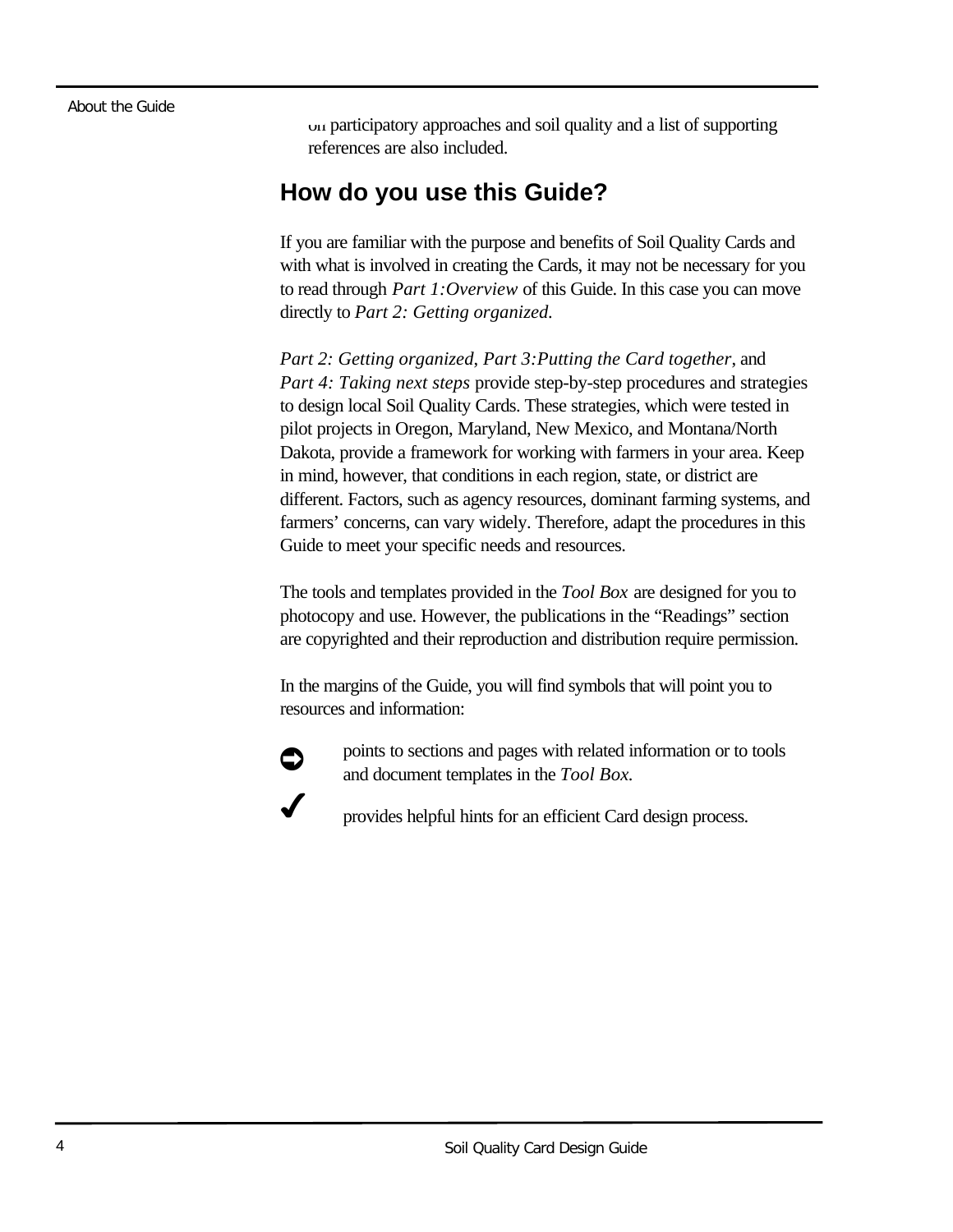## *About the Card*

- ❖ How did the Soil Quality Card project get started?
- ❖ What is a Soil Quality Card?
- $\div$  What are the uses and benefits of a Soil Quality Card?
- ❖ What are the key principles of a Soil Quality Card?
- ❖ How scientifically valid are Soil Quality Card assessments?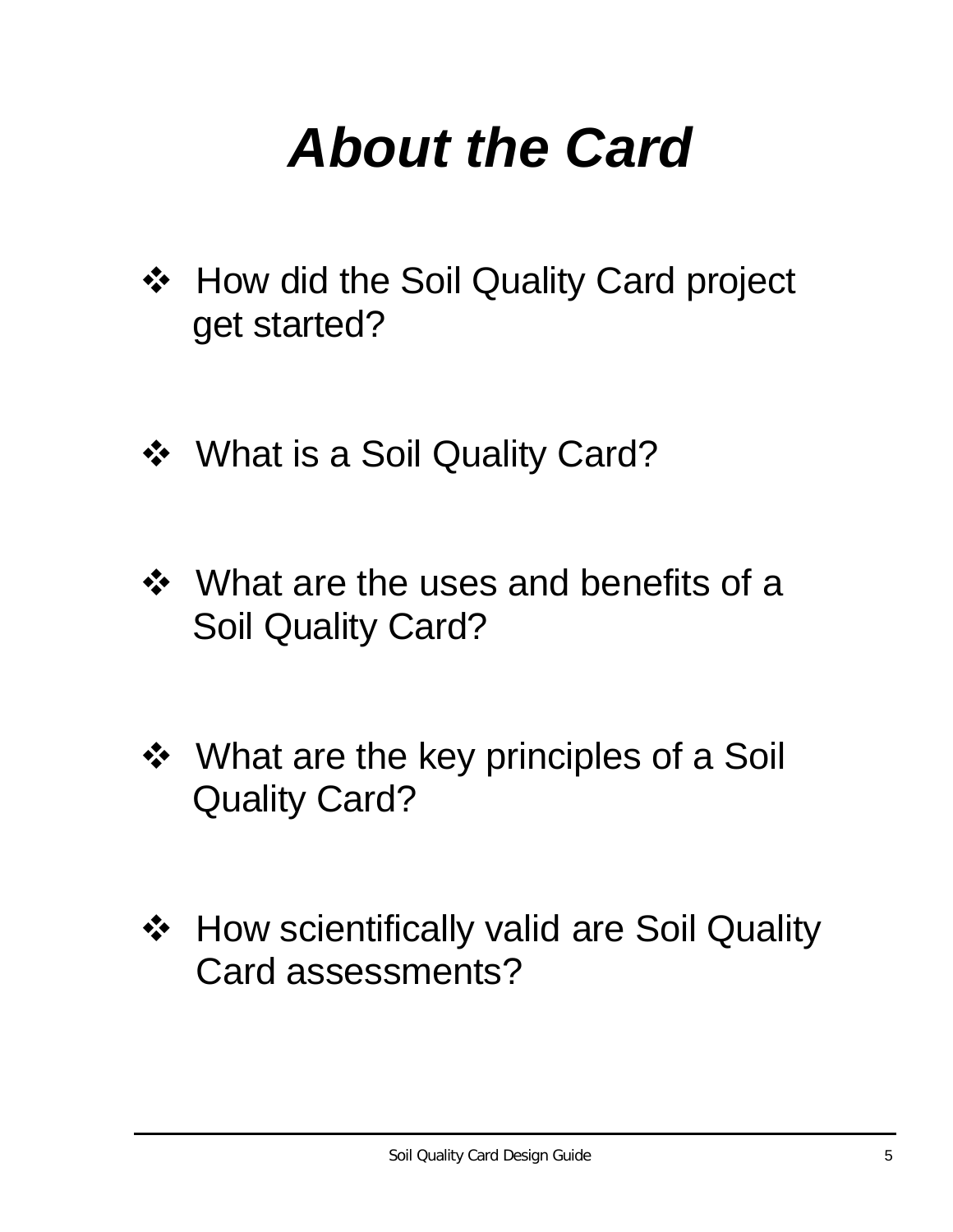Gopy the chapter headings (front page of this sheet) on an overhead transparency for presentations or training sessions.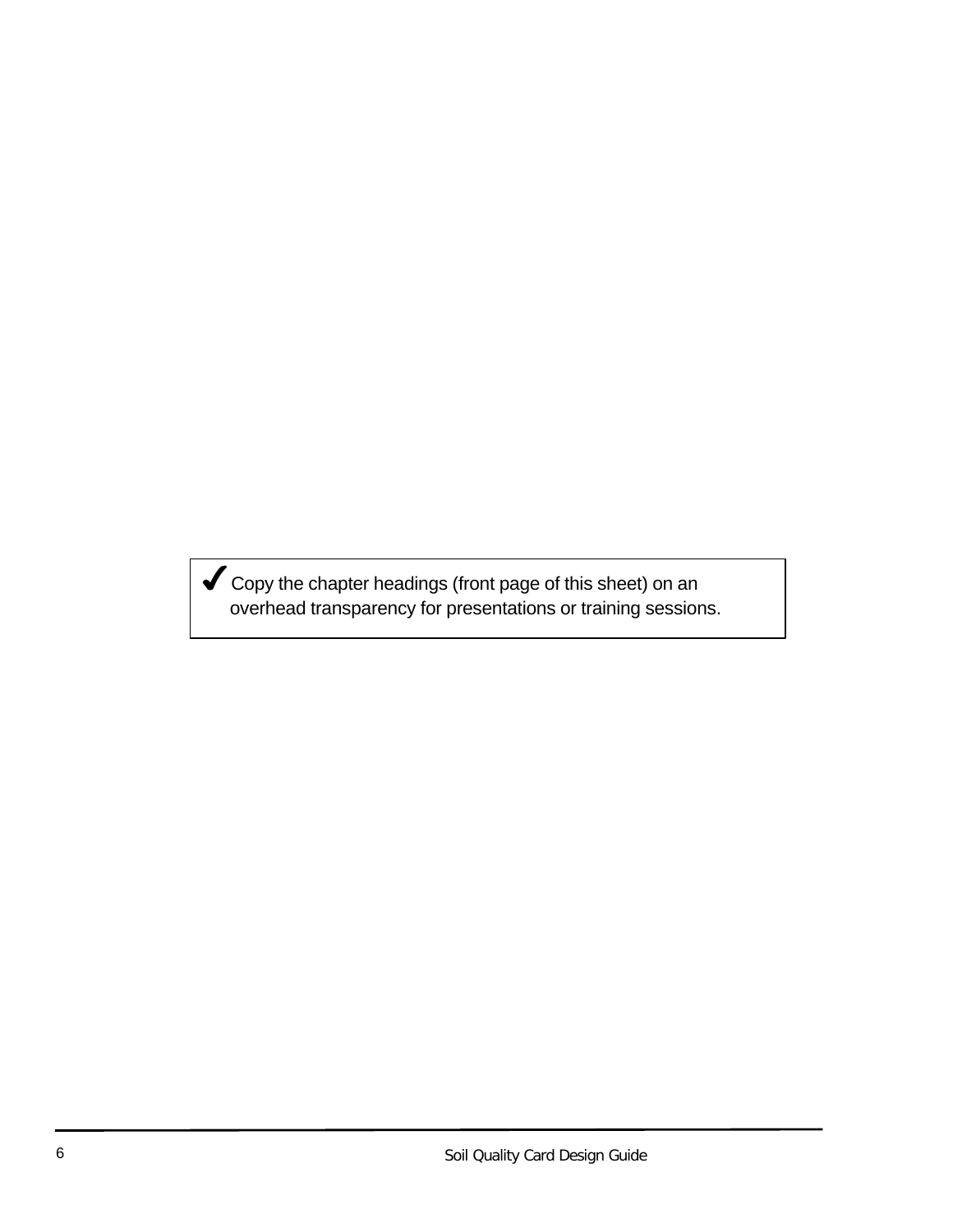## **How did the Soil Quality Card project get started?**

Two events prompted the development of locally adapted Soil Quality Cards. First, conservationists in Montana came up with the assessment card concept. Later, a group of dairy farmers and university researchers in Wisconsin developed a soil health card for their region. A team of NRCS Soil Quality Institute and university researchers, working in collaboration with local NRCS field office staffs in Oregon and Maryland, used the Wisconsin card as a starting point from which to develop a Soil Quality Card that could be customized to meet user needs in different regions nationwide. Farmers, Cooperative Extension Service agents, and Soil and Water Conservation Districts participated in this process, which was later refined and tested in New Mexico and Montana/North Dakota.

## **What is a Soil Quality Card?**

A Soil Quality Card is a field tool that is developed collaboratively by local farmers, NRCS, and conservation partners. The Card is used to assess the current status of soil quality and, when utilized over time, to determine changes in soil quality that are affected by field management. A single Card covers a specific eco-region characterized by comparable natural resources and farming conditions. The Card's primary users are farmers and other land managers. However, it can also be used as a communication and learning tool by educators, agricultural support professionals—such as soil conservationists, agricultural industry representatives, and Extension agents—and others who are interested in soil quality and the impact of management practices on soil.

A Soil Quality Card displays farmer-selected soil quality indicators and associated descriptive terms. The indicators are based on farmers' practical experience and intimate knowledge of the local natural resources. Typically, the Card lists soil quality indicators that can be assessed without the aid of technical or laboratory equipment.

|                | Soil Quality       | poor |  | medium |                             |  | good |  |  | Descriptive Terms |                                                                |                                         |                                              |
|----------------|--------------------|------|--|--------|-----------------------------|--|------|--|--|-------------------|----------------------------------------------------------------|-----------------------------------------|----------------------------------------------|
|                | Indicator          |      |  |        | $2 \t3 \t4 \t5 \t6 \t7 \t8$ |  |      |  |  | $\overline{9}$    | poor                                                           | medium                                  | good                                         |
| Part of a Soil | Soil tilth         |      |  |        |                             |  |      |  |  |                   | Cloddy, massive<br>or flaky                                    | Some crumbs,<br>balls up                | Porous, crumbly,<br>spongy                   |
| Quality Card:  | Water infiltration |      |  |        |                             |  |      |  |  |                   | Water on surface<br>for a long period<br>after rain/irrigation | Water drains<br>slowly; some<br>ponding | No ponding after<br>heavy<br>rain/irrigation |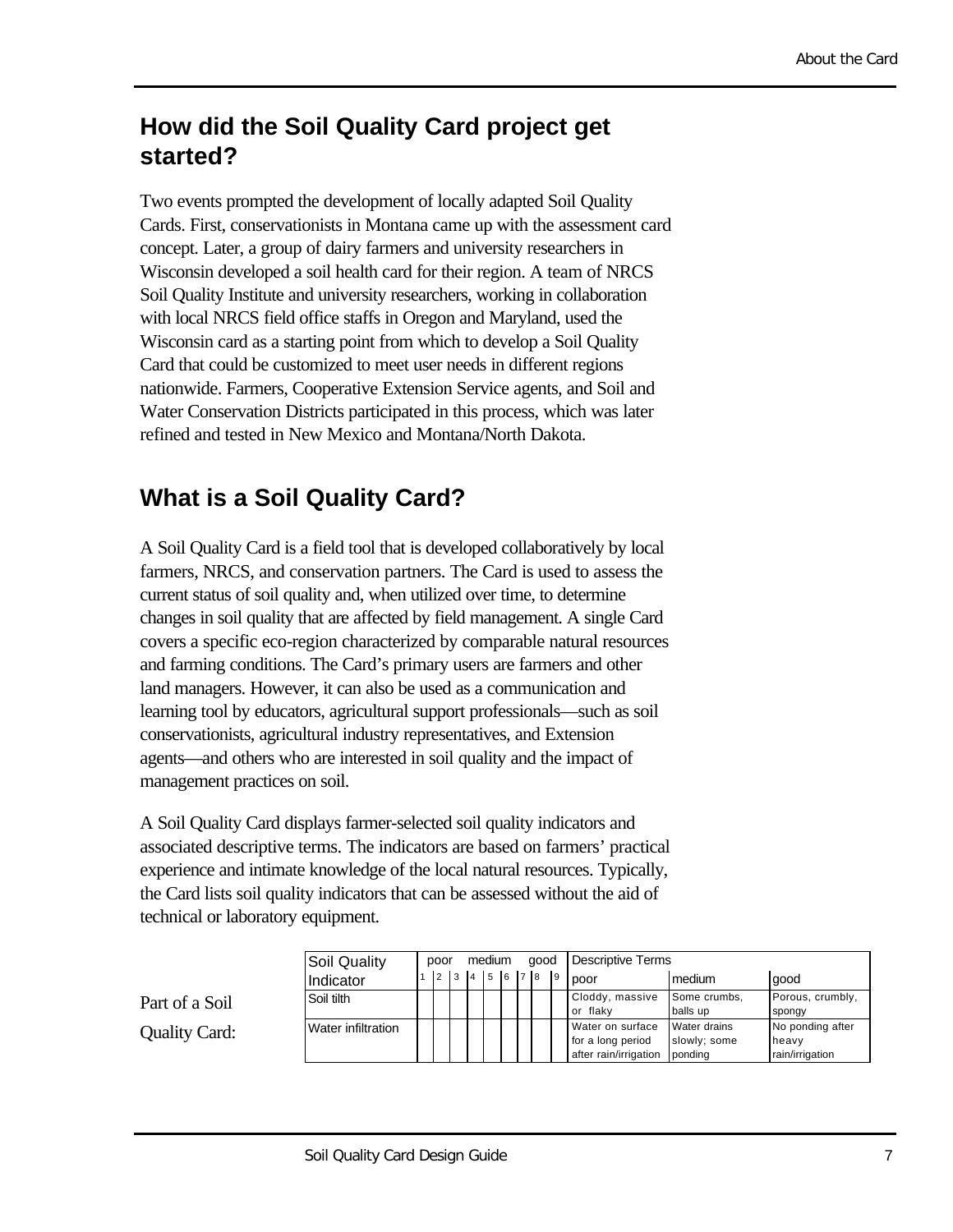

Examples of such indicators include compacted soil layers, abundance of earthworms, and water infiltration rate. Using a Soil Quality Card involves selecting representative locations in a field and rating indicators guided by descriptive terms associated with each indicator. Users can also record on the Card field notes or observations made during the assessment.

## **What are the uses and benefits of a Soil Quality Card?**

The use and collaborative development of a Soil Quality Card has benefits to farmers and other land managers, conservationists, and natural resources conservation agencies.

#### *For farmers and land managers, the Card is a tool to:*

- assess the impact of field management on soil quality (comparing tillage, cover cropping, fertilizer or pesticide treatments).
- keep records of soil quality.
- detect soil quality changes over time (short-term during the growing season and long-term over the course of several years).
- communicate with soil specialists (NRCS, university, and agricultural industry professionals) about issues or problems related to soil quality and soil management.

#### *For conservationists, the Card is a tool to:*

- approach farmers.
- communicate and exchange ideas with farmers.
- learn about soil quality issues in their area.
- demonstrate soil features important to soil quality.
- identify research topics.

#### *For NRCS and project sponsors, the development of the Card offers ways to:*

- increase farmers' voluntary conservation efforts.
- foster a systems approach to conservation.
- improve credibility from its constituency.
- enhance collaboration and communication among local groups and state and federal agencies.
- support locally led conservation and outreach activities.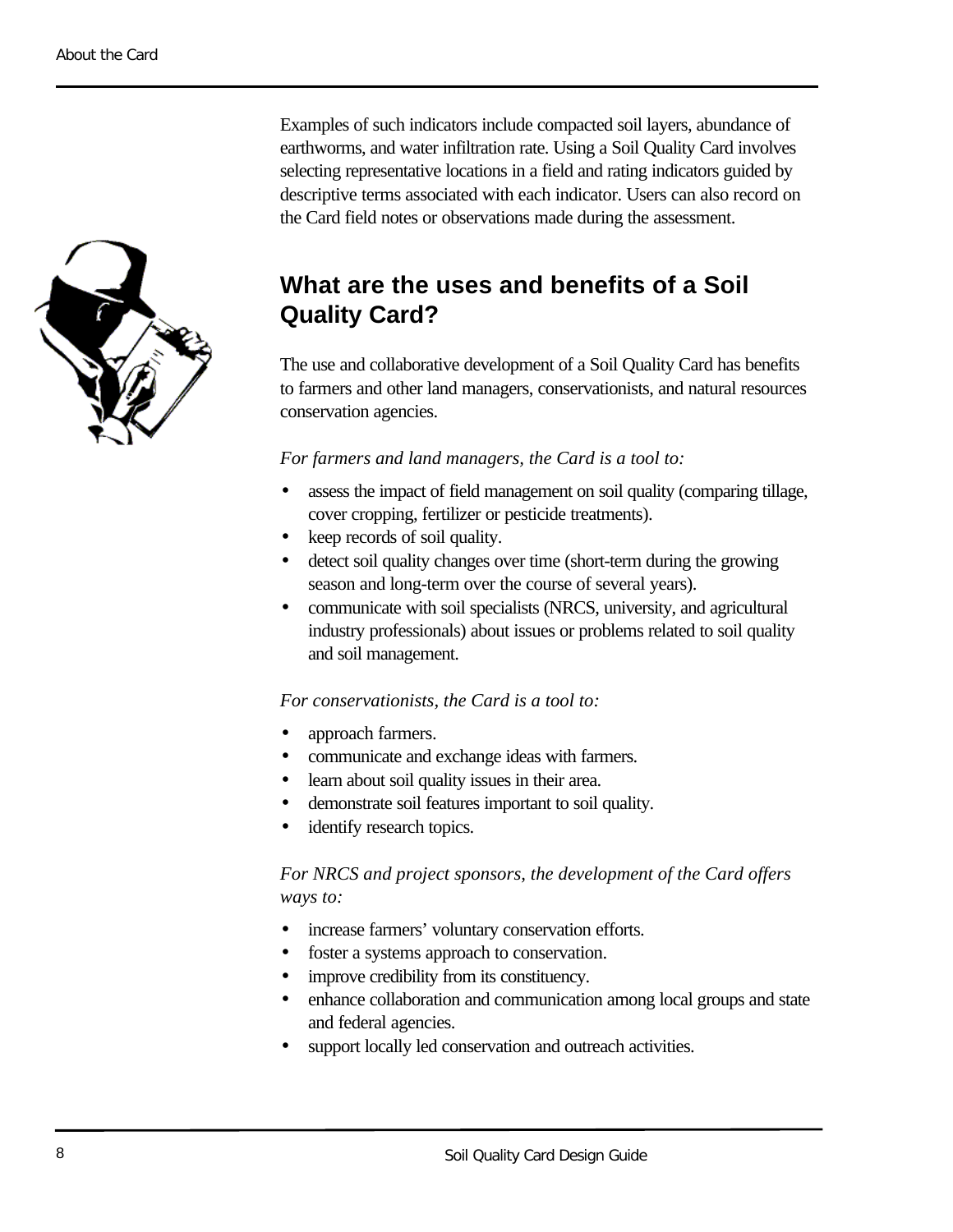## **What are the key principles of a Soil Quality Card?**

**The Card meets local needs.** Experience has shown that local ecological and environmental conditions as well as the type of local farming systems must be considered for a qualitative soil assessment tool to be effective. Researchers who worked on the original Wisconsin Soil Health Card confirmed that each Card needs to be adapted to local circumstances.

**The Card is by farmers for farmers.** Farmers need to be involved and have ownership in the Card design. Because farmers are the primary users of the Card, their terminology and preferences determine the soil quality indicators and descriptive terms as well as the Card's format and layout. The role of NRCS and project sponsors is to facilitate the farmers' design process and coordinate production of the Card.

## **How scientifically valid are Soil Quality Card assessments?**

Using a Soil Quality Card represents a qualitative assessment of soil quality. Because Soil Quality Card assessments do not meet all the traditional criteria associated with data collection in the "hard sciences," soil scientists or agronomists might consider this type of data lacking rigor and accuracy. However, criteria such as reliability (the ability to repeat the inquiry and findings in a similar context) and objectivity (data collection that is free of personal bias) may not be appropriate to determine the validity of Card assessments.

Soil Quality Cards are tools for individual farmers. The assessment of one farmer is not meant to be compared to that of other farmers. The initial assessment for each field or location within a field will become a unique baseline that serves as a personal reference point for each farmer. Because assessments can not validly be compared, Soil Quality Cards are not used in agency record keeping, in monitoring of progress toward a goal that is predetermined by someone other than the farmer, or in any type of compliance program.

Soil Quality Cards list farmer-selected soil quality indicators. These indicators may integrate several soil properties (such as drainage and infiltration) into a single indicator or reveal the connection between management and soil quality. For example, farmers may describe soil tilth in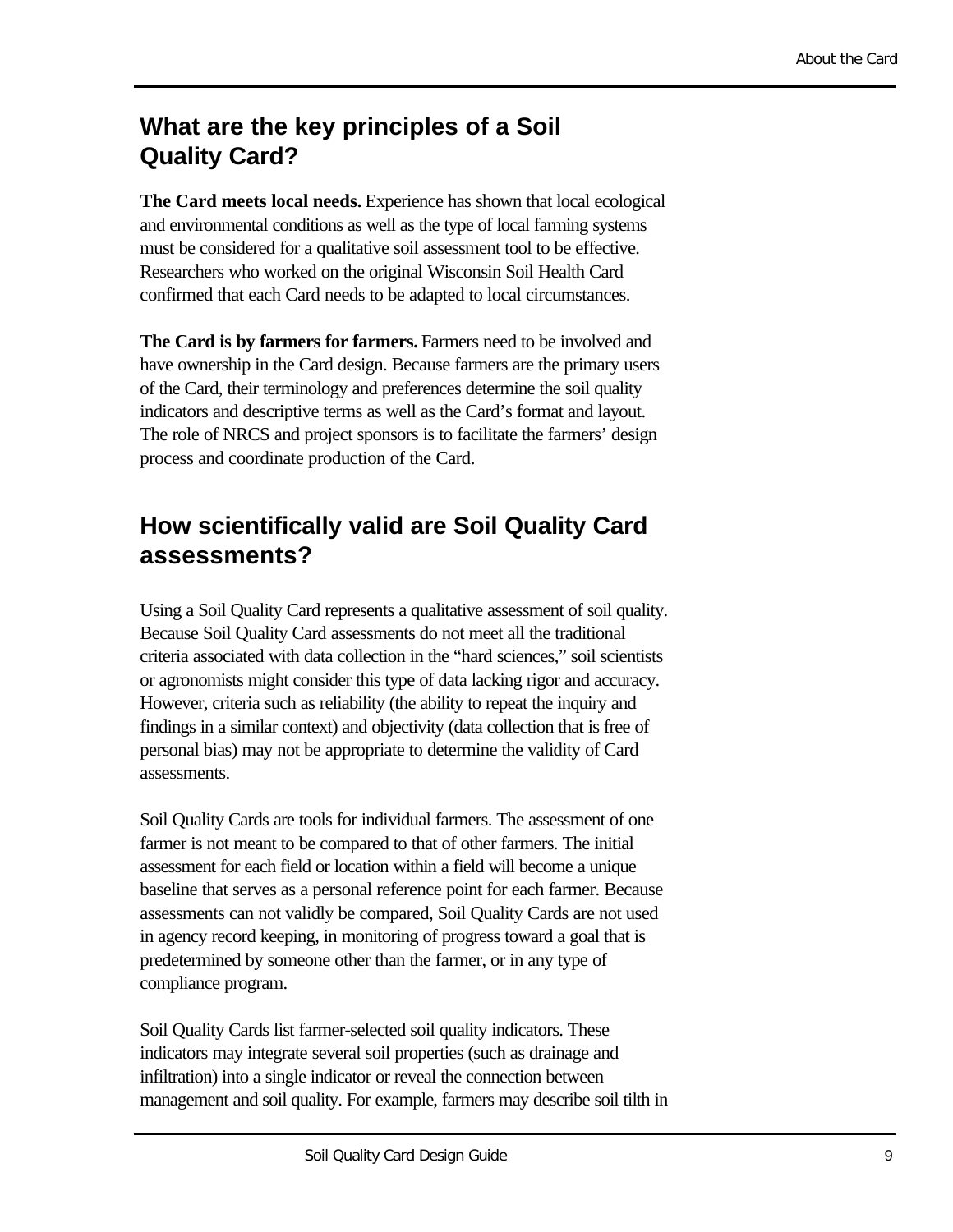terms of power requirement for spring tillage or seeding. To successfully raise crops and animals, many farmers are able to recognize and manipulate the system of interrelated soil and management factors as a whole. However, in contrast to scientists, farmers do not reduce the system into distinct, quantifiable components.

Scientific inquiry strives to create information that can be used universally and transferred to any location. A Soil Quality Card assessment, on the other hand, is location specific by design. Farmers' local knowledge is finely tuned to continually changing local circumstances and may have limited utility outside its area of origin. The local specificity is, therefore, the greatest strength and weakness of Soil Quality Card assessments. The goal is to integrate scientific and local knowledge and enable farmers and scientists to work together to improve natural resource conservation efforts.

To determine the accuracy of information collected with the Soil Quality Card, an evaluation should focus on the outcome of the assessment process. Questions to ask when evaluating Soil Quality Cards include:

- Has farmers' awareness of soil quality changed?
- Do farmers have an improved understanding of management effects on soil quality?
- Have farmers' field practices changed as a result of the assessment?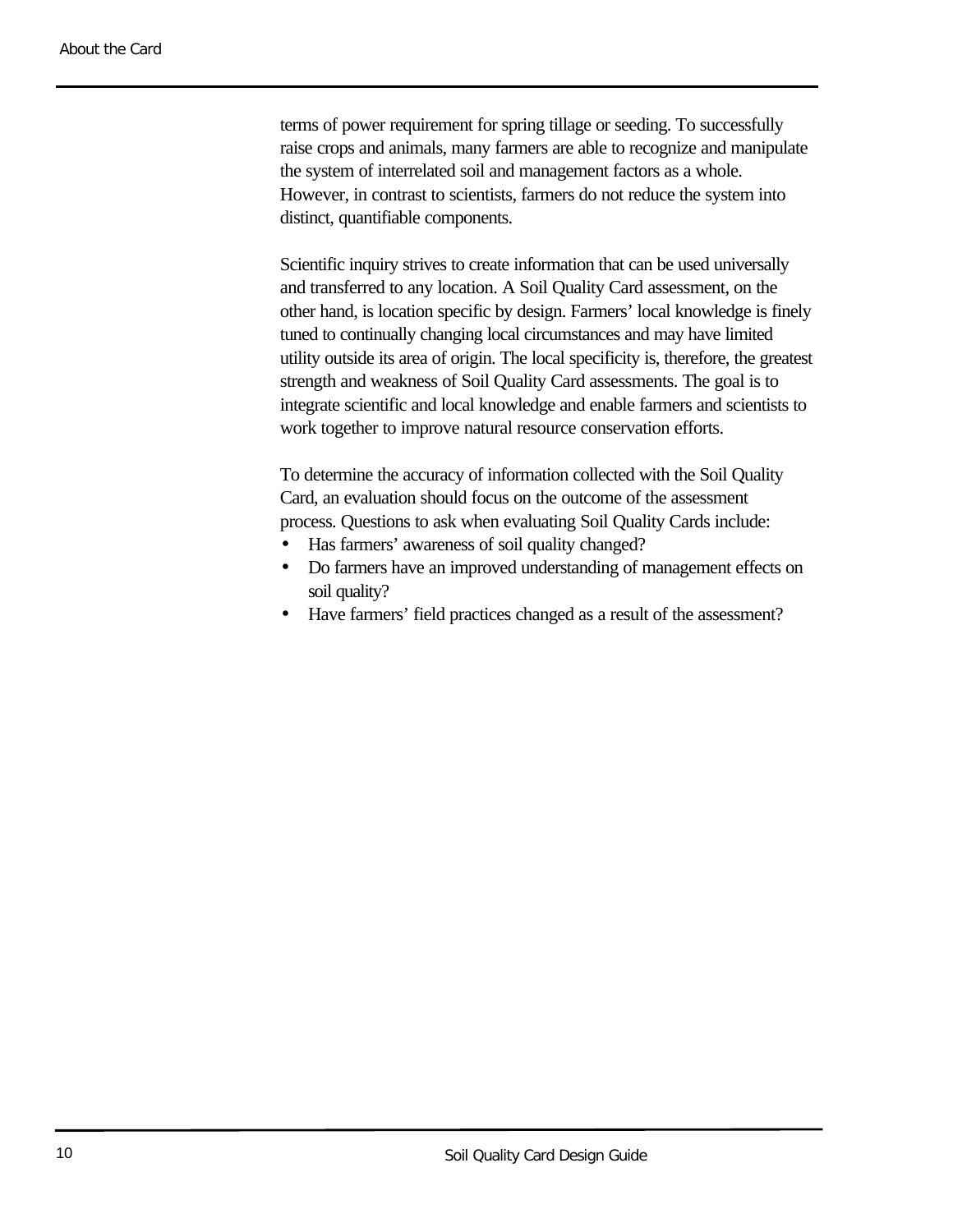## *About the Card Design*

- ❖ Who is involved in Soil Quality Card development?
- ❖ What are the major steps in Soil Quality Card development?
- ❖ How much time is needed for Soil Quality Card development?
- ❖ What outcomes can you expect from the Soil Quality Card design process?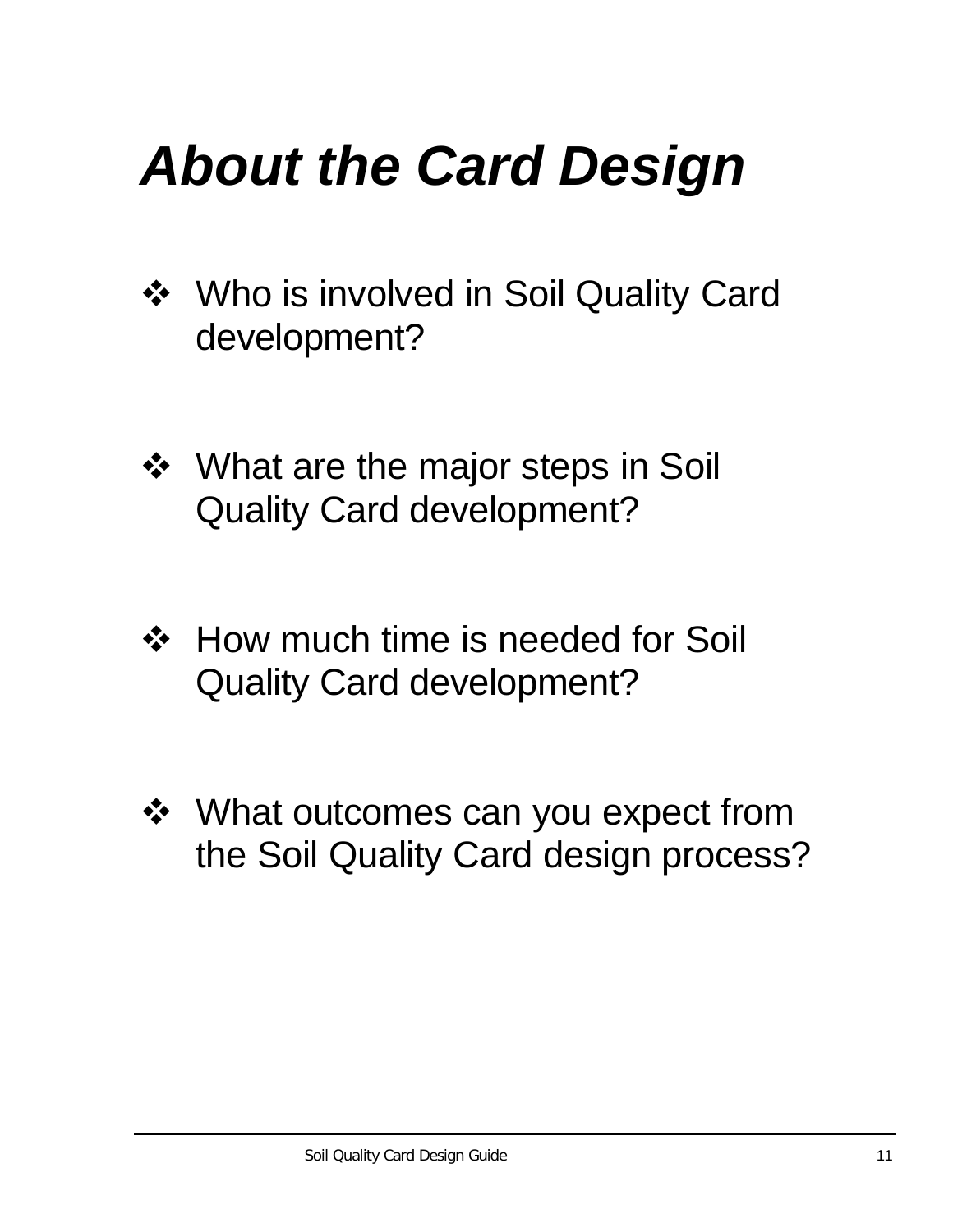$\blacktriangledown$  Copy the chapter headings (front page of this sheet) on an overhead transparency for presentations or training sessions.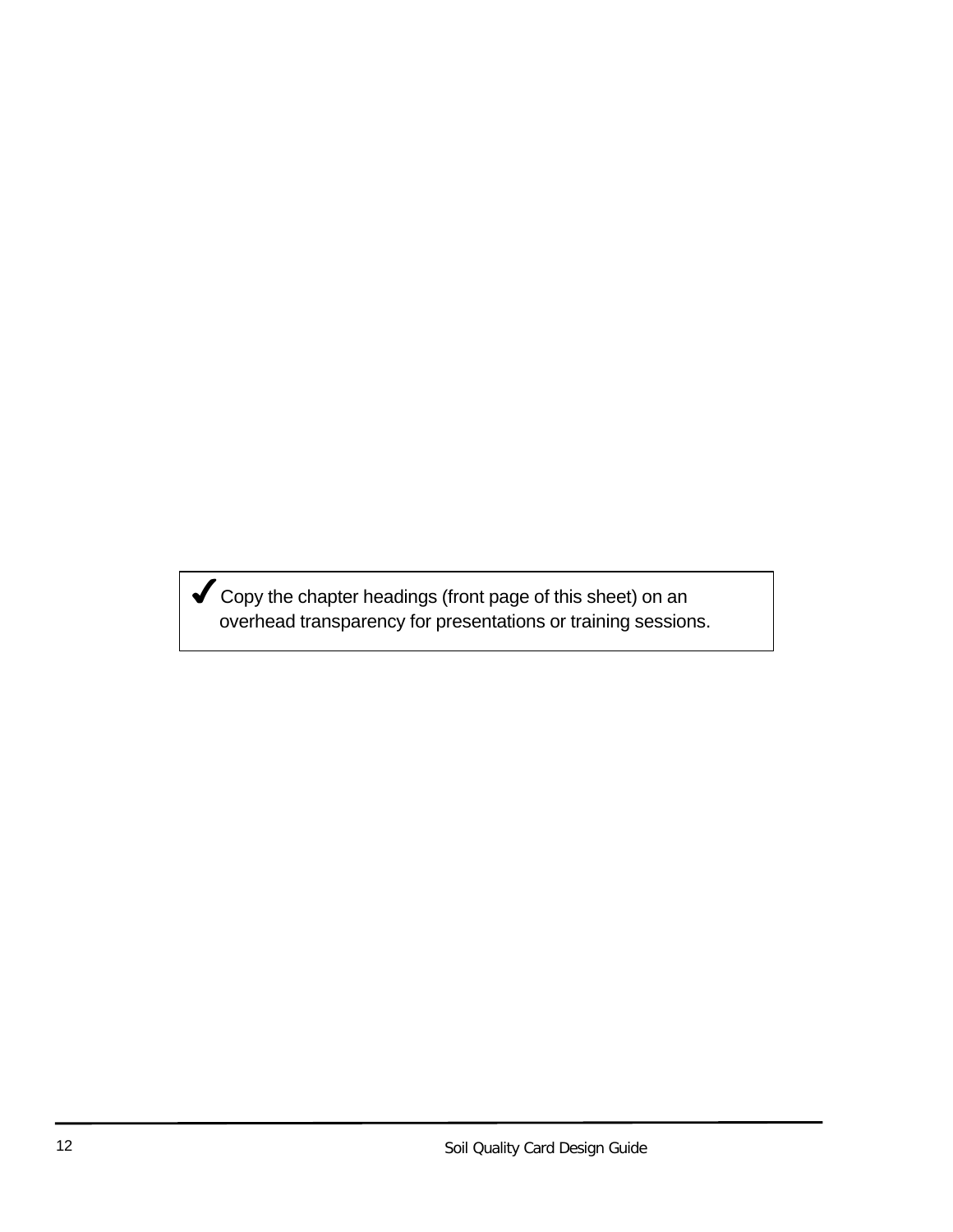## **Who is involved in Soil Quality Card development?**

Card sponsors and project participants usually include:

- Farmers
- Soil and Water Conservation Districts
- NRCS state and field office staff
- Cooperative Extension Service

The project participants collaborate closely in the Card design. Farmers participate in meetings that are facilitated by NRCS and other Card sponsors. Soil and Water Conservation Districts may host the meetings. Later during the process, farmers work with NRCS to improve the Card prototype that was developed during the initial farmer meeting. The tasks for you and other NRCS personnel are described in detail in *Parts 2* through *4* of this Guide.

Active involvement in the design process by Cooperative Extension Service and Soil and Water Conservation Districts can be very helpful. Because these groups work closely with farmers and are familiar with their concerns, they can make contacts, participate in meetings, and use and disseminate the Cards.

Other groups can use the process described in the Guide to develop Soil Quality Cards or to collaborate with the project participants listed above. Possible partners include:

- State conservation and natural resources agencies
- Local conservation groups
- Farmer organizations
- Agricultural industry

### **What are the major steps in Soil Quality Card development?**

The major activities in the design process are:

- Preparing for and conducting a half-day farmer meeting
- Creating a prototype of the locally adapted Soil Quality Card
- Field testing the prototype
- Producing the final Card
- Marketing and distributing the Card
- Supporting the use and updating of the Card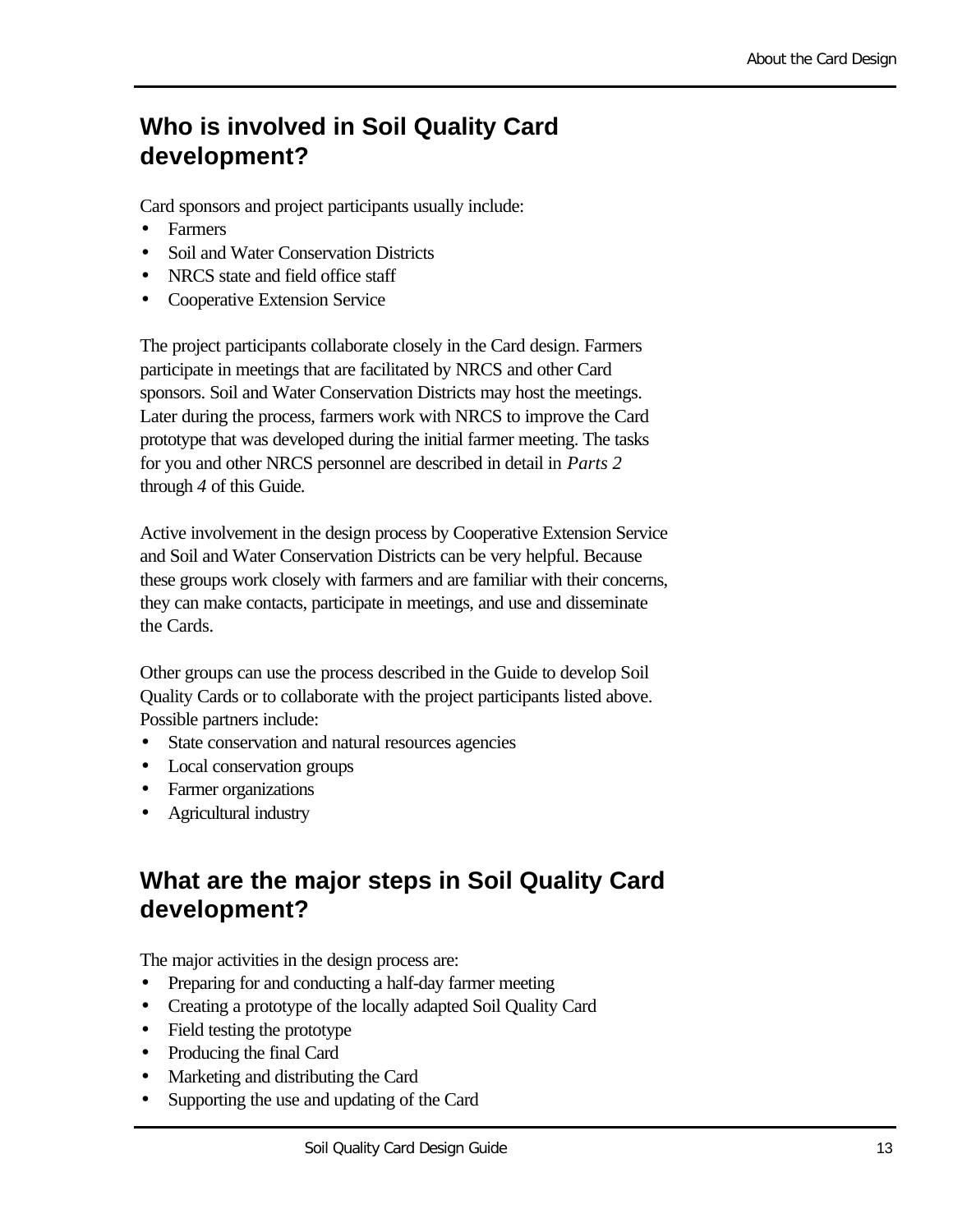A half-day farmer meeting is the central activity in the design process. Planning activities for this meeting include inviting participants, reserving a meeting location, and preparing materials and supplies. After the meeting, the information discussed by the participants is summarized to create a prototype of the Soil Quality Card. During the growing season, the prototype is tested and evaluated in the field. Field testing involves visits to farmers' fields to observe farmers using the Card and to discuss possible modifications. This information is then used to revise and finalize the Soil Quality Card. Finally, the Card is distributed and, if necessary, updated later to accommodate farmers' growing understanding of the impact of field management on soil quality.

### **How much time is needed for Soil Quality Card development?**

A locally adapted Soil Quality Card is typically developed during a 9 to 12 month period. The *Tool Box* in this Guide provides many of the resources you will need to accomplish the design process effectively and efficiently. A well coordinated team and a successful networking effort will reduce the time required by each person involved in the design process. Your time commitment will be further reduced if Card design steps are integrated into other programs or activities. For example, the prototype Card testing mentioned above can be accomplished during regular field visits.

### **What outcomes can you expect from the Soil Quality Card design process?**

The primary outcome of the design process is the development of a locally adapted Soil Quality Card. Cards developed in different regions will vary, with some similar and some distinct features. For example, farmers in your area may choose soil quality indicators that are technically the same as those listed on other Cards; however, the names of the indicators may be different, because farmers' terminology is area-specific. Farmers may also identify some indicators that are only applicable to their region, making each Card unique.

Farmers in different regions may express similar concerns about Card use, including how to carry the Card, how to complete it in the field, and how to file the data. Although their concerns might be similar from region to region, how farmers choose to address them will depend on local climate,





Appendices: Soil Quality/Health **Cards**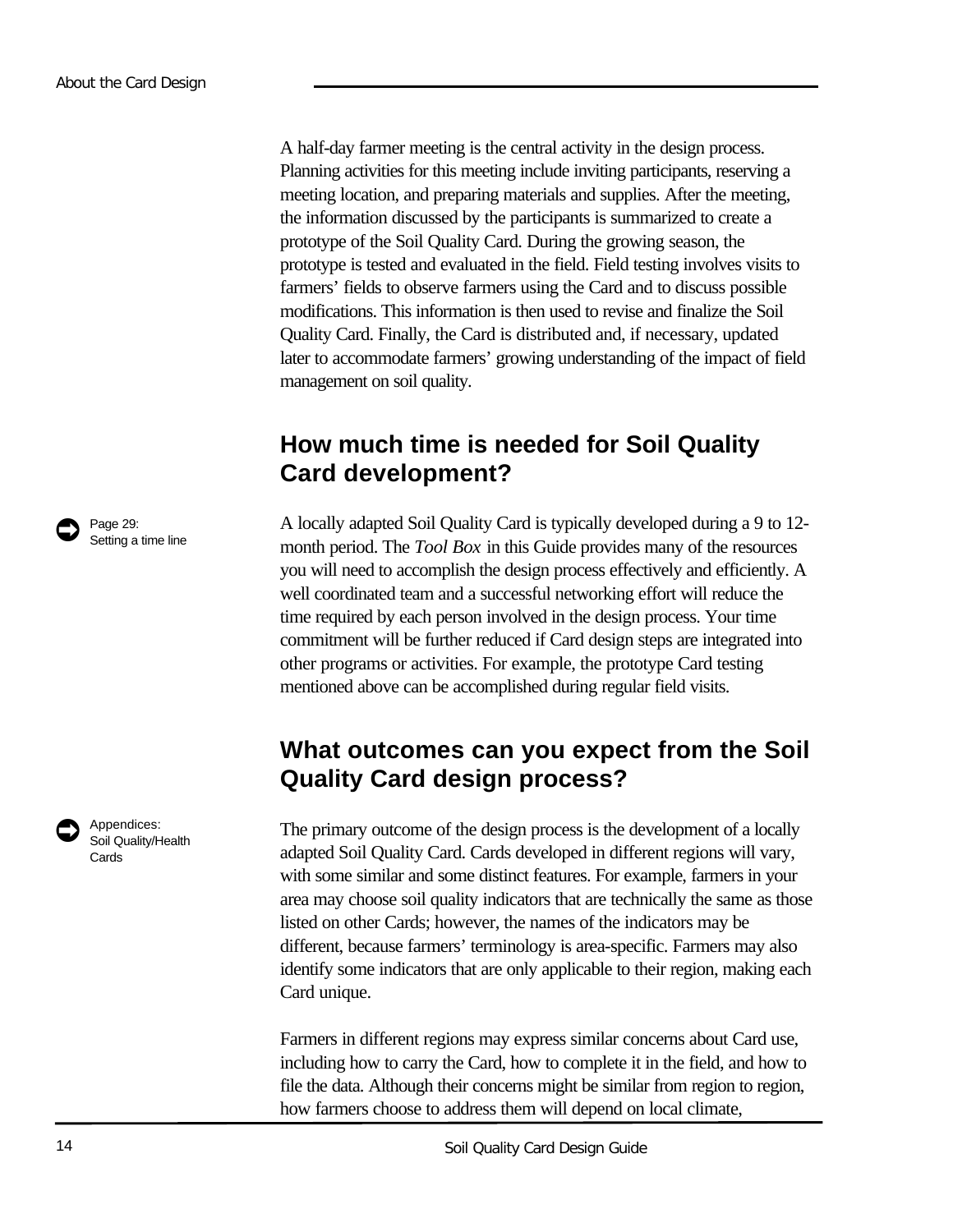resources, and priorities. Their concerns have implications for Card format and layout. The size of the Card, for example, is often a crucial (and hotly debated) issue. Cards may range from letter size (8.5"x 11") to a small, pocket size (3"x 5").

Implementing the design process also has less obvious outcomes. Key elements of this approach will affect other natural resource conservation efforts in your region. You may find that listening to farmers' concerns and facilitating the design of a useful tool will likely result in a number of responses. Farmers may:

- be pleasantly surprised by the NRCS's willingness to listen and learn about their approach to soil management.
- take pride in providing leadership for creating a soil assessment tool.
- show a sense of responsibility to support the project.
- spread the word about the Card among neighbors and peers.

Another element of the collaborative design process is strengthened partnerships and communication among all Card sponsors, which is invaluable to locally led conservation. This process may lead to additional, coordinated conservation efforts and may increase and improve the outreach efforts of all agencies and groups. The collaborative design approach can serve as a model for future programs or product development in your region or state.

Page 8: What are the uses and benefits of a Soil Quality Card?  $\bullet$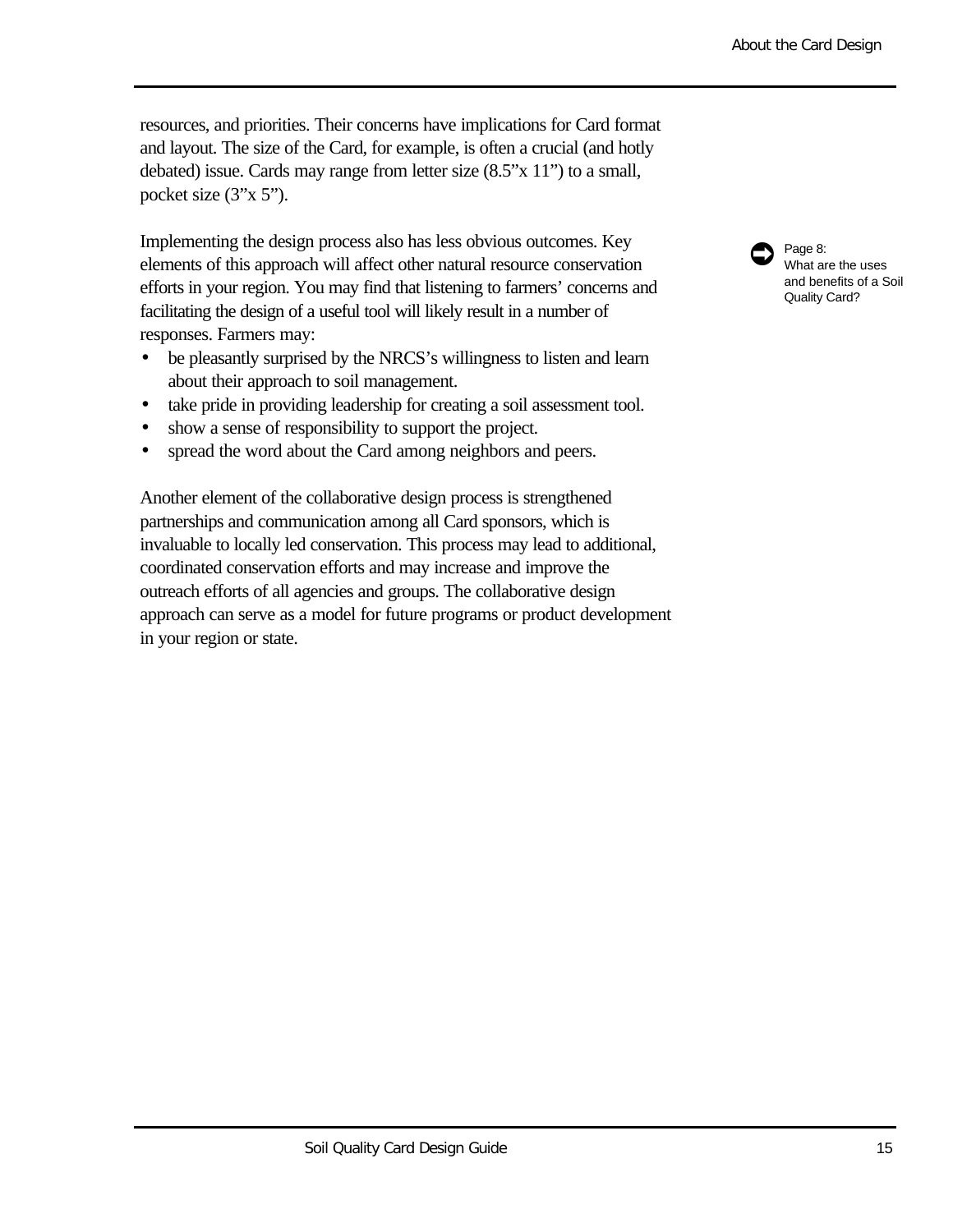Notes About the Card Design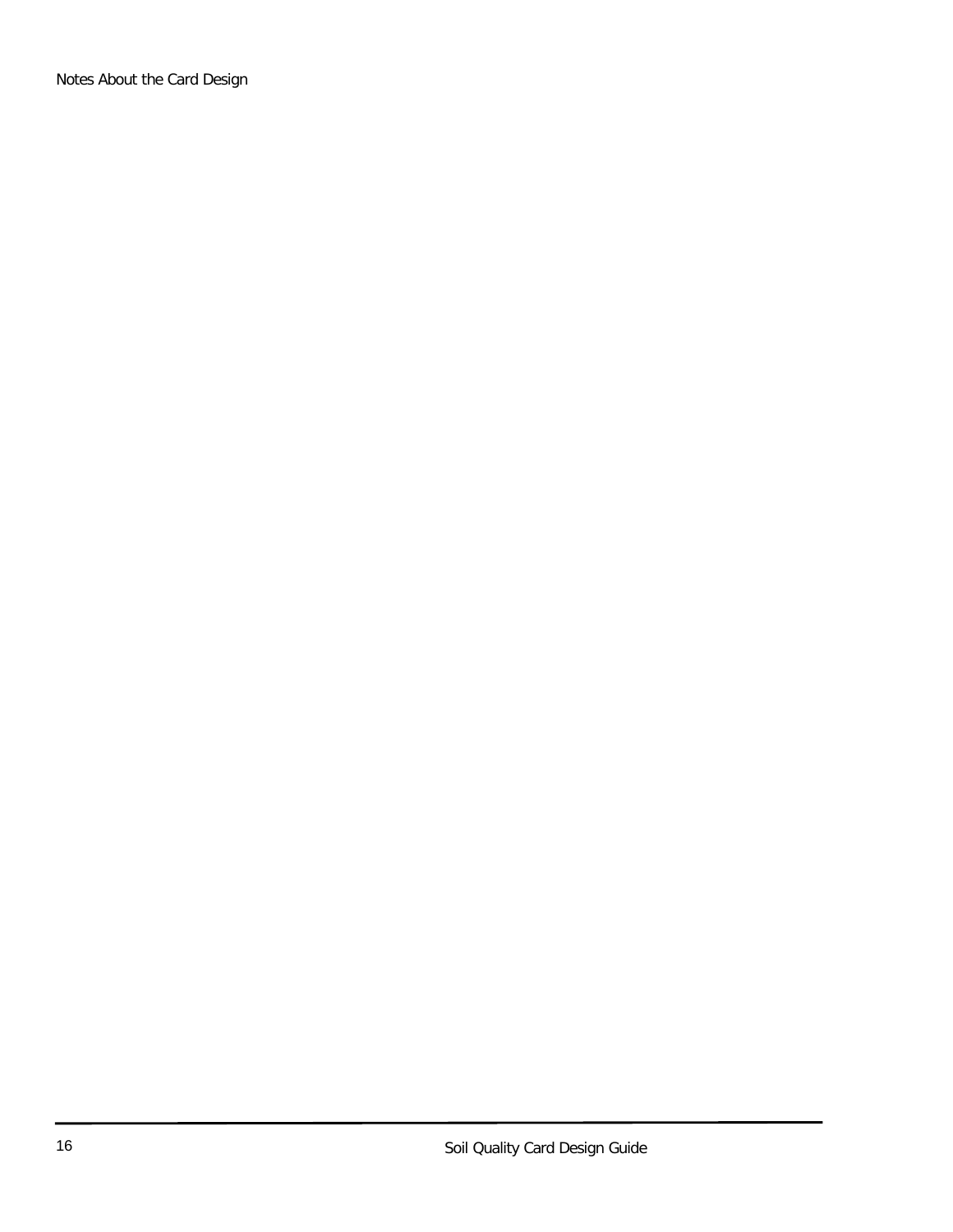## *About Participatory Learning*

- ❖ What is a farmer-conservationist participatory approach?
- ❖ What are the key features of a participatory farmer meeting?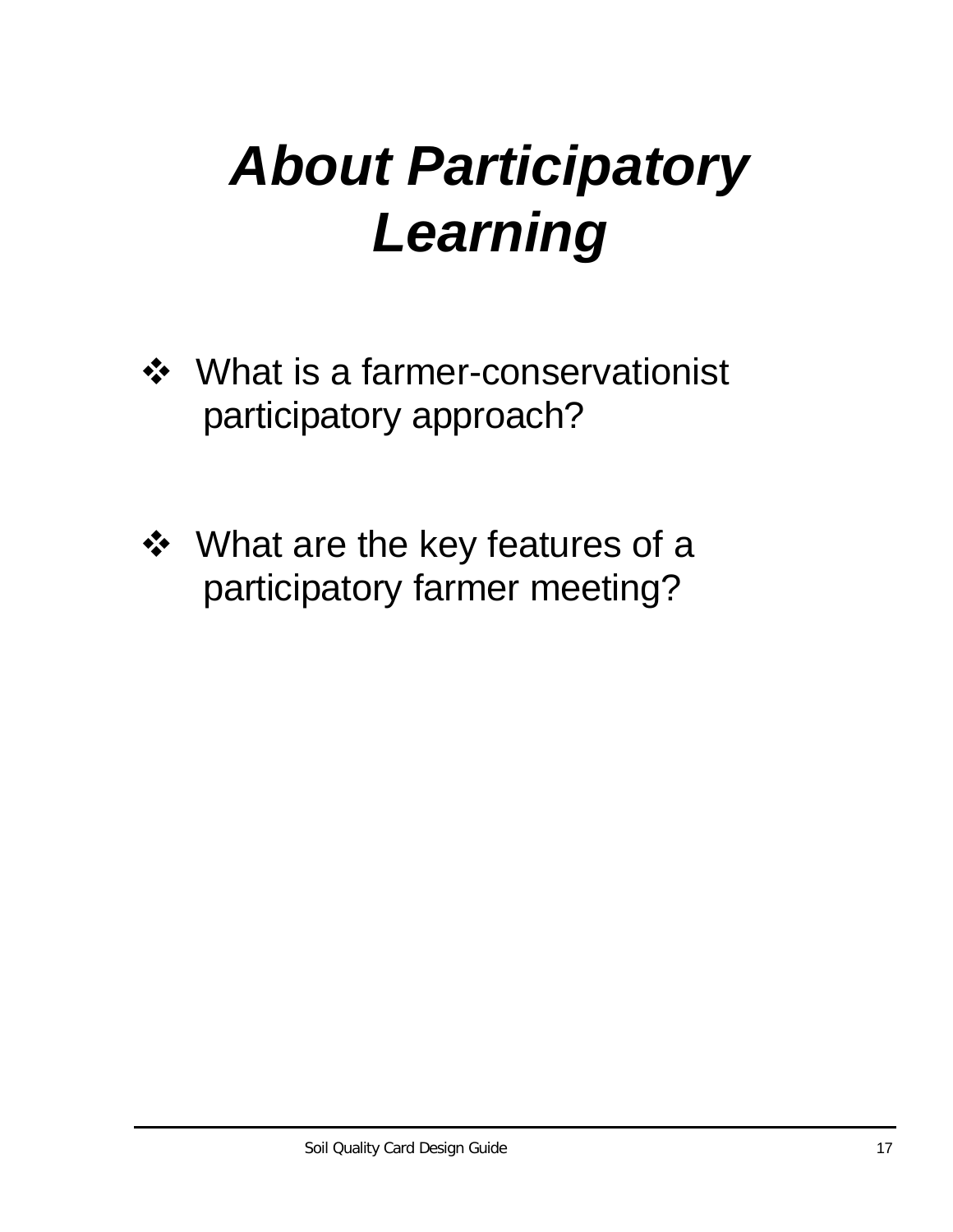4Copy the chapter headings (front page of this sheet) on an overhead transparency for presentations or training sessions.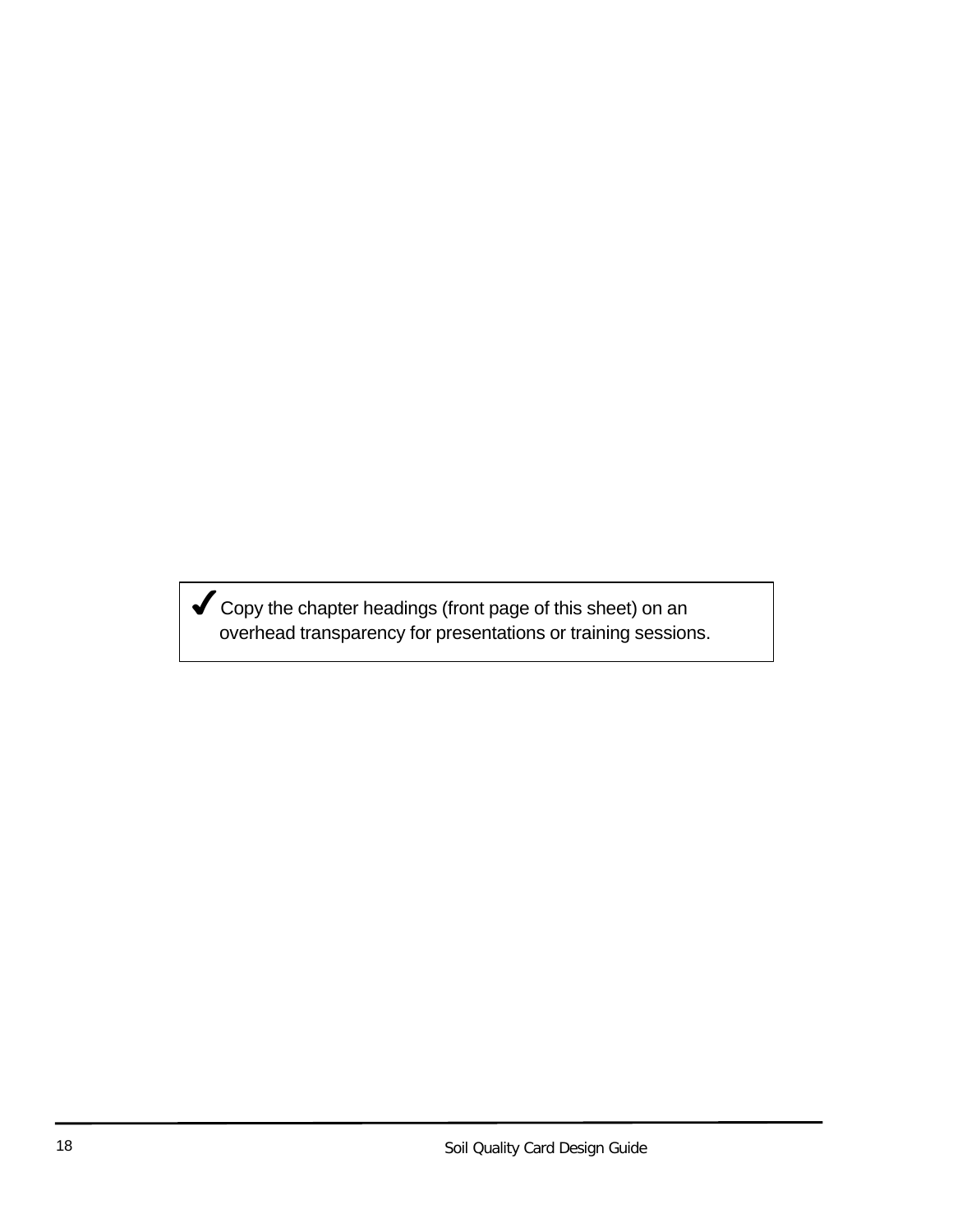## **What is a farmer-conservationist participatory approach?**

To design the Soil Quality Card, farmers and NRCS work in close collaboration using a participatory approach. The type of farmer involvement in this approach goes far beyond the formal public participation procedures often required by local, state, and Federal agencies. It allows farmers and conservationists to practice principles of participatory projects.

- **In participatory projects, farmers and conservationists learn from each other.** Combining your scientific knowledge and the lifelong field experience of local farmers can improve soil conservation efforts and long-term productivity. Mutual respect between you and the farmers is essential for creating a co-learning partnership during the design of the Soil Quality Card.
- **Participatory projects seek multiple perspectives.** Different individuals and groups make different evaluations of situations. Inviting farmers who represent a wide range of cropping systems, sizes of farming operations, and philosophical approaches to farming to participate in the Card project utilizes this diversity of opinion to create a broadly accepted assessment tool.
- **Participatory projects are empowering.** The Soil Quality Card enhances the farmers' research capability. The Card provides them with a practical tool to evaluate the impact of management treatments such as various tillage practices or crop rotations.
- **Participatory projects require broad and continuous involvement.** Farmers, Districts, and agency professionals are involved throughout the Card design process—from planning the Card to testing and distributing it. This broad and continuous involvement creates ownership and support for the Card.

## **What are the key features of a participatory farmer meeting?**

A participatory farmer meeting is the central event during the design of a Soil Quality Card. The meeting consists of several steps and activities that will help you: (1) learn how farmers determine the impact of field management on soil quality; and (2) capture this information effectively. The steps involve a hands-on activity, "pin card" writing and analysis, a "sticky dots" activity, and a card format discussion.

"And with the best leaders, when the work is done, the task accomplished, the people will say: we have done this ourselves."

*—Lao-tzu, China, 4000 BC*

Page 33: Inviting farmer meeting participants  $\bullet$ 

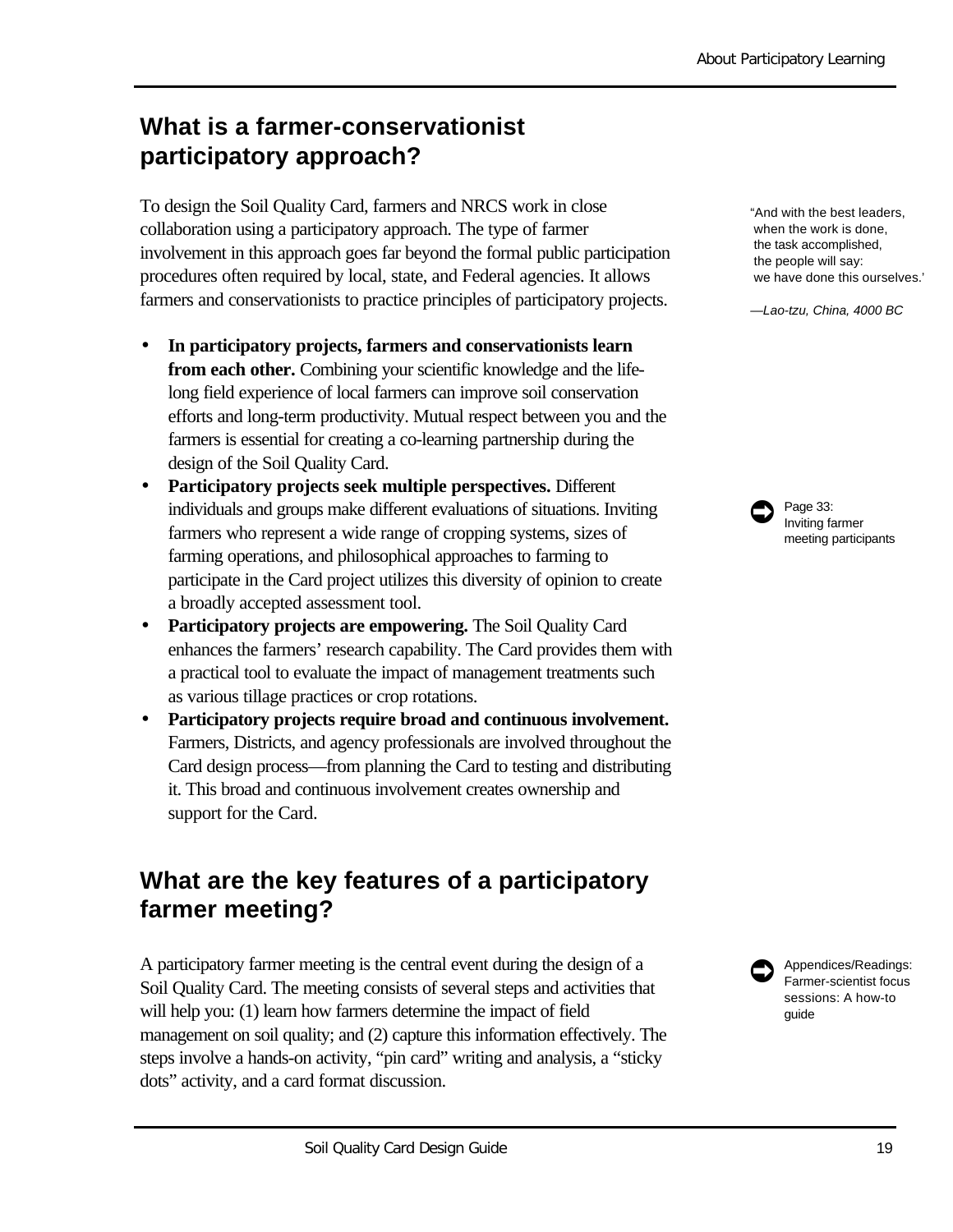

Page 37: Farmer meeting step-by-step

The hands-on activity is a facilitated discussion about soil samples that are arranged on tables. Farmers share their experience in evaluating the effects of soil management on soil quality while looking at, feeling, and smelling the soils. "Pin card writing" and "Pin card analysis" asks farmers to write on large pin cards (pieces of paper) the soil quality indicators that they would use in their fields. These pin cards are then posted on the wall and analyzed by the entire group. "Sticky dots" is a technique in which farmers receive a number of self-adhesive color dots that they place on the soil quality pin cards they prefer. This activity narrows the list of soil quality indicators for the local Card. It also forces clarification of the meaning of each indicator during the discussion that follows the vote. A Card format discussion is used to determine Card layout, a scoring system, and other features of the Soil Quality Card. If more than ten farmers attend the meeting, break-out groups are formed to discuss Card format issues in depth.

The selection and order of activities during the farmer meeting are based on six important principles of adult learning:

- **Adults have a variety of learning styles.** Adults learn and process information in different ways. Some people need to see the information, some need to hear it, while others have to experience a situation. Similarly, when processing information, some people prefer activities that allow them time to reflect, and others need opportunities to apply what they have learned.
- **Adults learn best in an atmosphere of active involvement**. Participatory activities support the motivation to learn, and they encourage creative problem solving. Participatory activities are also a way of "leveling the playing field" in a group.
- **Adults have experience and can help each other learn.** Giving adults an opportunity to share insights greatly increases the total pool of knowledge and supports everyone's learning.
- **Adults learn best in an informal atmosphere.** A familiar place and discussions of topics that relate to the participants' jobs and interests often create an environment conducive to learning.
- **Adults are voluntary learners.** Adults perform best when they attend a session for a specific reason; they need to know why a topic or activity is important to them.
- **Adults learn best when they have control over and responsibility for the learning process**. Creating opportunities for participants to be part of the planning and implementation of a project greatly increases the chances for successful team interaction and a shared sense of ownership in project outcomes.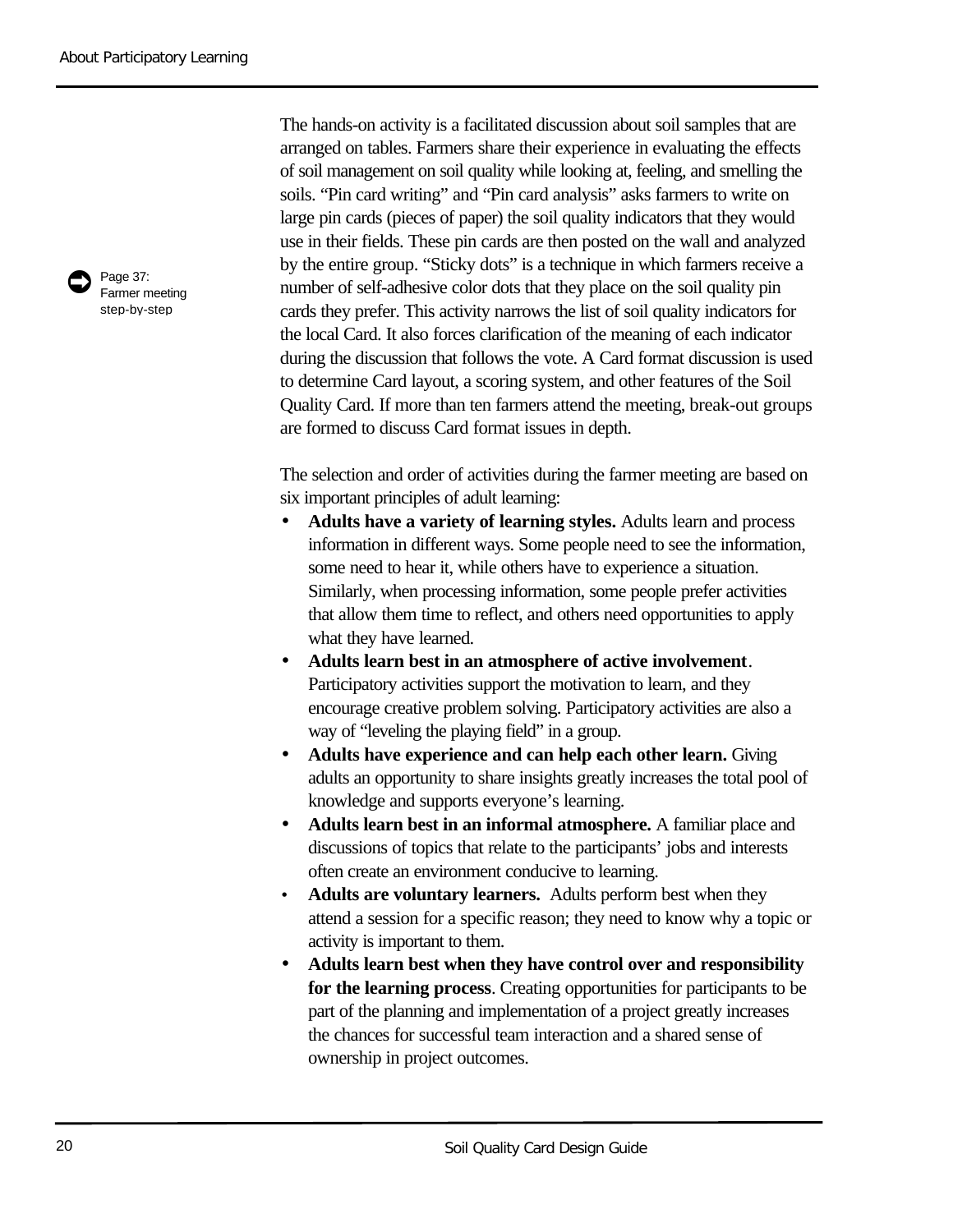## *Preparing the Soil Quality Card Team*

- ❖ Creating in-state support
- ❖ Identifying the Soil Quality Card team
- ❖ Training the Soil Quality Card team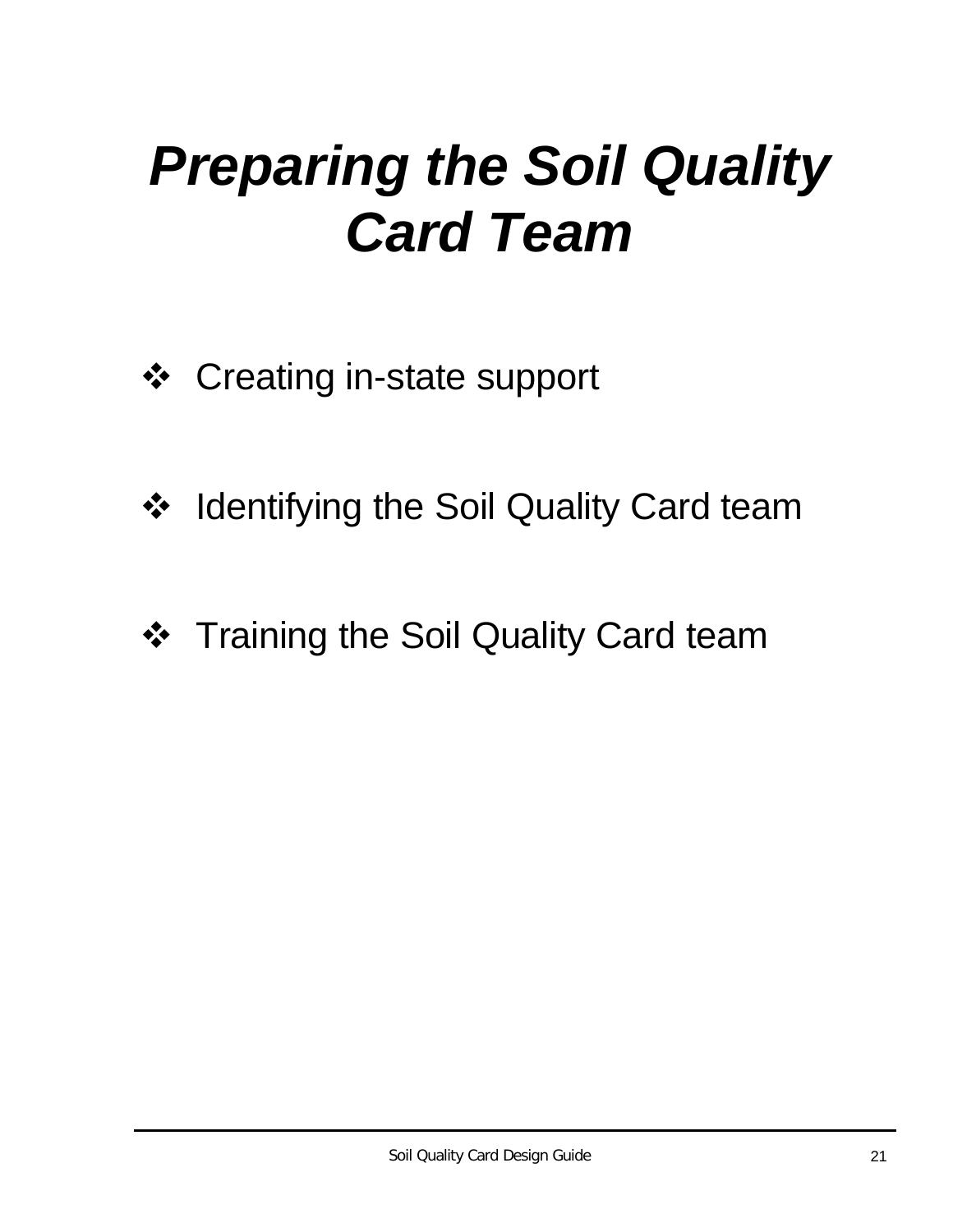$\blacktriangledown$  Copy the chapter headings (front page of this sheet) on an overhead transparency for presentations or training sessions.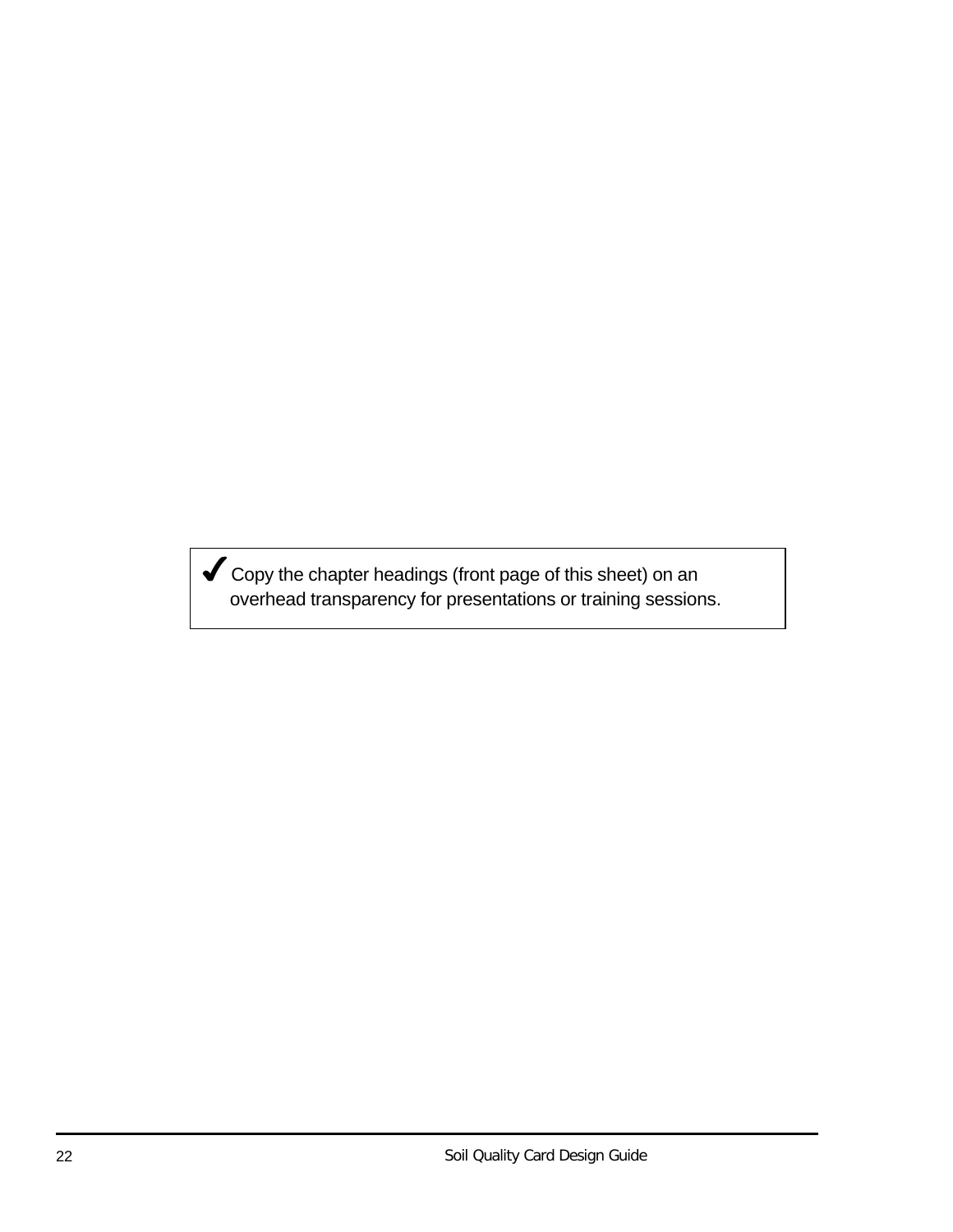## **Creating in-state support**

When developing a Soil Quality Card, you will need support from several groups, including:

- NRCS management staff, who provides resources and support;
- A team of people who implement the Card design process;
- Local contacts, such as field conservationists, local Extension agents, and SWCD members, who help plan and carry out a farmer meeting; and
- Sponsors, such as the SWCD, Cooperative Extension Service, Farm Bureau, or agribusiness, who contribute to Card production and marketing.

The success of designing Soil Quality Cards depends on the commitment of all these players. Make sure everyone knows why they are involved and what their roles and responsibilities are. When recruiting supporters, sponsors, and local contacts for the Card project, emphasize the benefits to each group. Make an effort to inform the various groups about your activities, and invite them to participate in planning meetings or in Card design activities with the farmers.

## **Identifying the Soil Quality Card team**

The first step in Card design is to assemble a team who will plan and conduct the design process. A team consists of (1) a core group of three to five people; and (2) a support group of local field conservationists, Extension agents, and/or SWCD officials. If multiple Cards are developed in the state, the core group works with different support groups in different parts of the state. In other words, the core group coordinates the design of all Soil Quality Cards in the state, and the local contacts change with each Card. Testing the process in several states showed that the following professionals have the skills necessary to form an effective Card team:

- NRCS Field Conservationists
- NRCS State Agronomist
- NRCS State Public Affairs Specialist
- NRCS State Resource Conservationist
- NRCS State Soil Scientist
- NRCS RC&D Coordinator
- SWCD Officials
- Local Extension Agent
- Facilitators

Page 8: What are the uses and benefits of a Soil Quality Card?  $\bullet$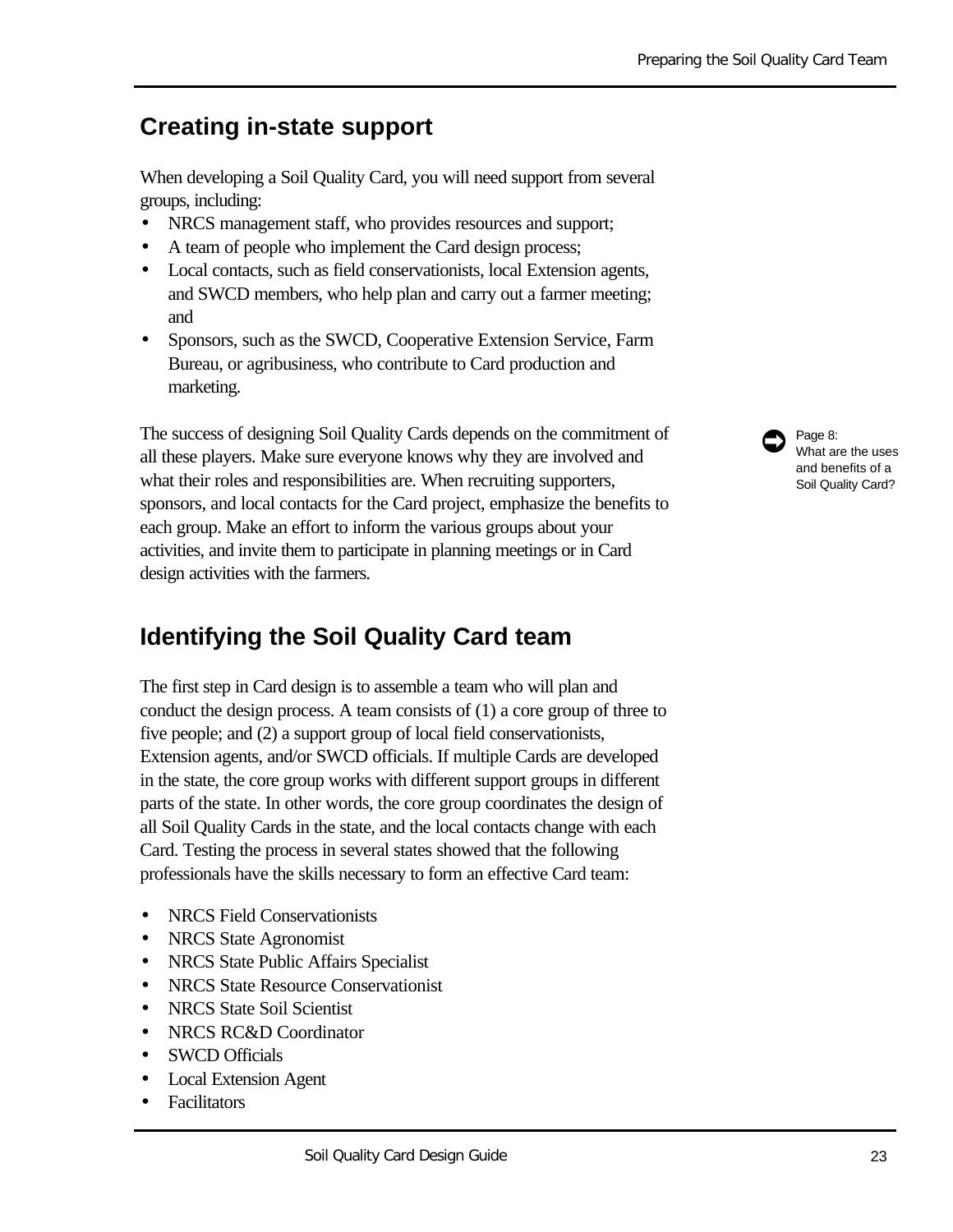Page 9: What are the key principles of a  $\bullet$ 

Soil Quality Card?

Individual abilities are an important consideration when selecting Card team members. Individuals directly involved in the development of the Card must be willing to work as part of a team and to learn from farmers.

Many different skills are needed to carry out Card design. For example, facilitation and recording are essential for conducting an effective farmer meeting, and desktop publishing and editing are needed to produce the Card prototype. Not all skills need to be represented on the Card team. You can use outside help to assist with some tasks. However, when doing so, make sure that the persons you bring in are fully aware of the project objectives and participate in the Card team training described in the following paragraphs.

One or more team members need to assume leadership responsibilities to coordinate the overall design process. The leaders should be broadly trained individuals. They should be familiar with working with farmers and have a well developed understanding of the dominant farming systems, field management practices, and natural resource conditions in the area selected for Card design. The leadership can come from any of the professionals listed above; however, keep in mind that extensive experience in working with farmer groups is essential to this role.

Field conservationists, local Extension agents, or SWCD officials can be very helpful during the development of Soil Quality Cards, because they work directly with farmers and know local field conditions. They may be on the Card team for the development of several cards or work with the Card team on the development of one Soil Quality Card for a particular part of the state.

## **Training the Soil Quality Card team**

Training in Soil Quality Card design is offered to NRCS employees and partners by the NRCS Soil Quality Institute. Individuals who participate in these training sessions then pass on the information to other members of their Card team.

Training of Card teams will differ between states, depending on the skills of participating team members. The following suggestions will help you to structure an effective training session:

• Plan on at least one full day of training.

Use the sheets that separate the chapters in this Guide to produce overheads for use during training.

 $\boldsymbol{J}$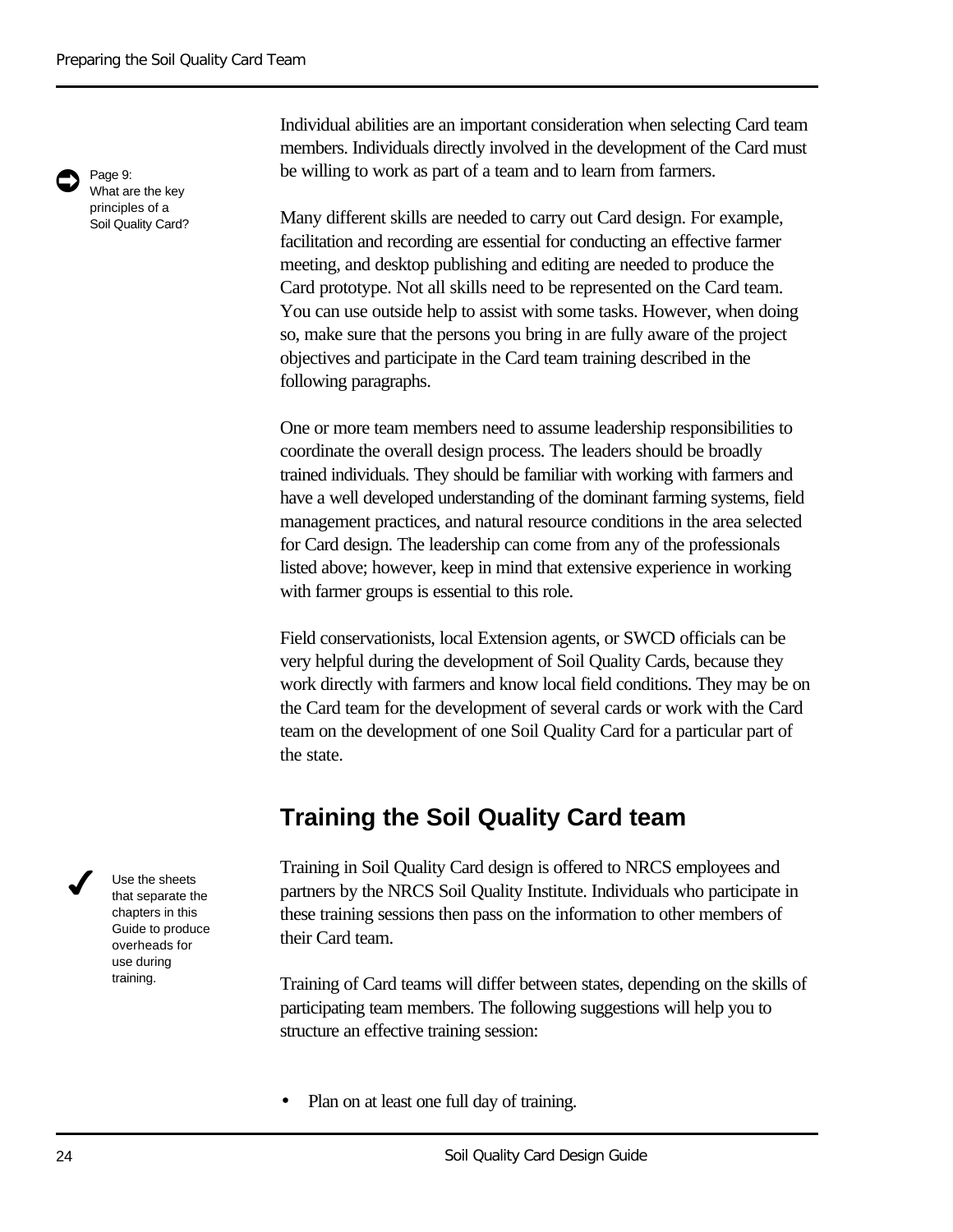Training suggestions continued:

- Ask trainees to come prepared: distribute the Guide or important sections of it for them to read in advance. However, remember that training activities and discussions are necessary; simply reading sections of this Guide will not provide adequate preparation for an untrained design team.
- Cover all of the topics outlined in *Part One* of this Guide. Make sure everybody clearly understands: (1) what a Soil Quality Card is, including purpose, benefits, and uses; and (2) how the Card is created, emphasizing the farmer-conservationist participatory approach.
- Minimize lectures and maximize experiential learning activities to model the participatory nature of the project. Practice facilitation sessions are very helpful.
- Use Soil Quality Institute training materials in the appendices of the *Tool Box* to prepare your team.

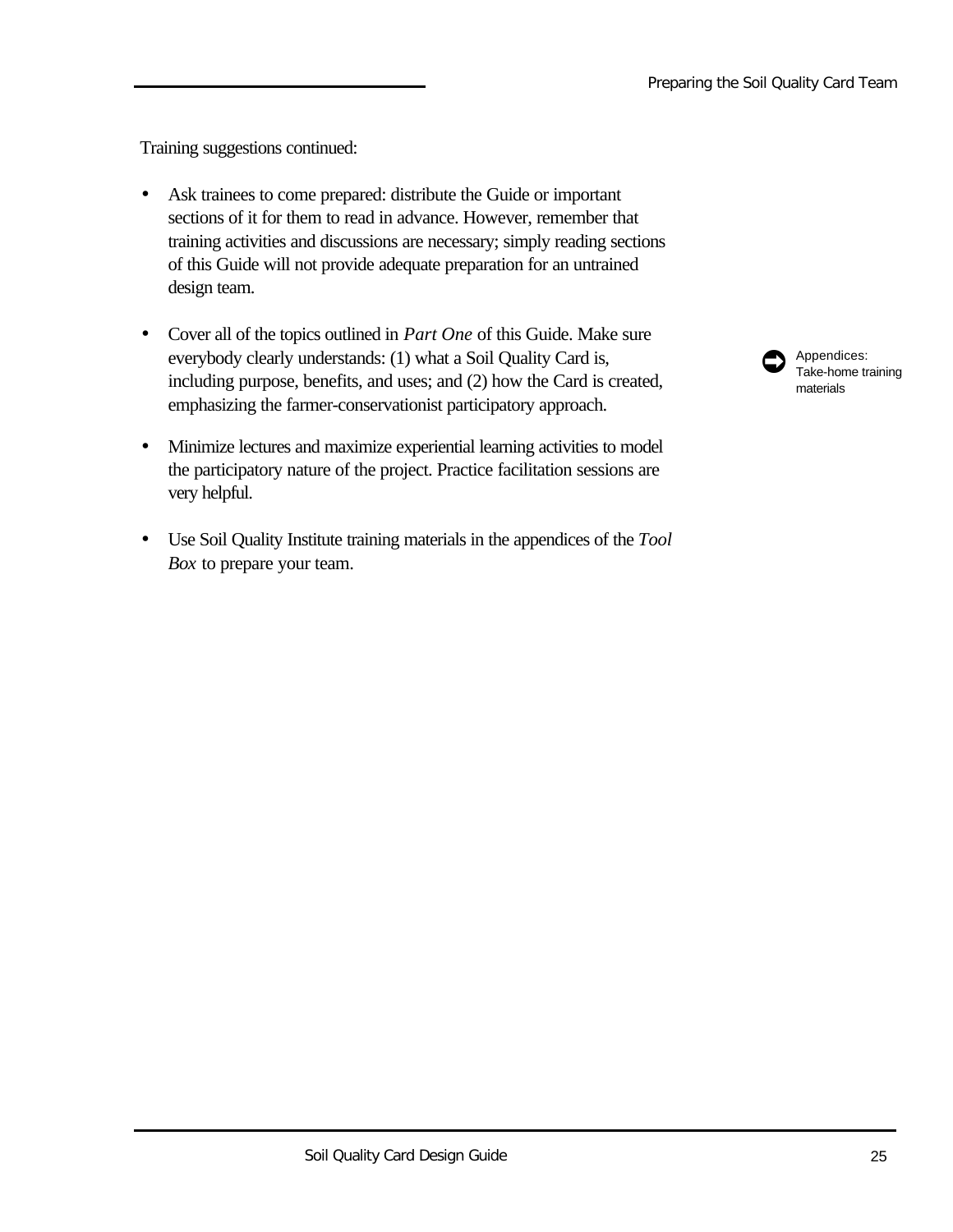Notes About Preparing the Soil Quality Card Team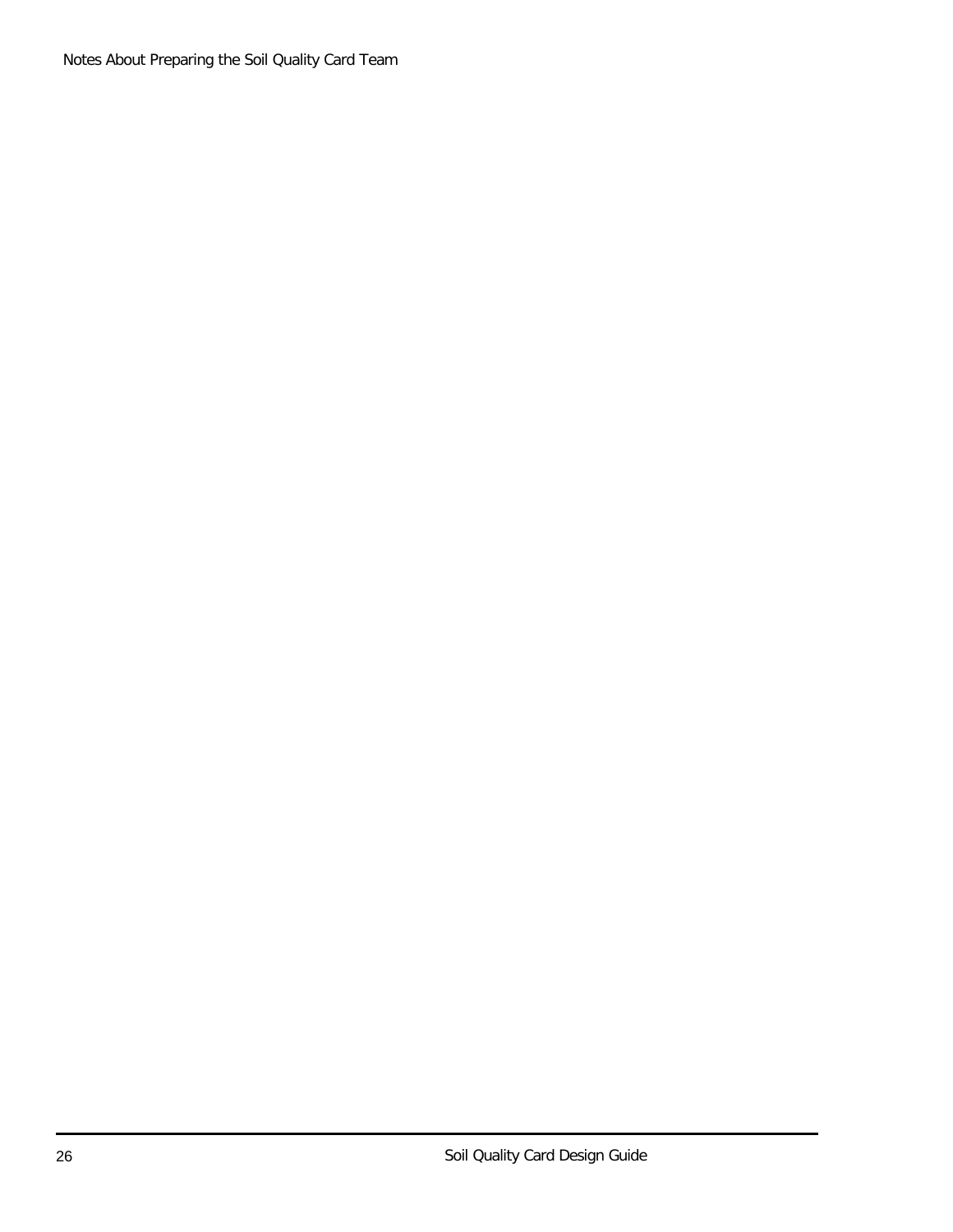# *Planning the Design of a Soil Quality Card*

- ❖ Setting a time line
- ❖ Adapting the design process to your needs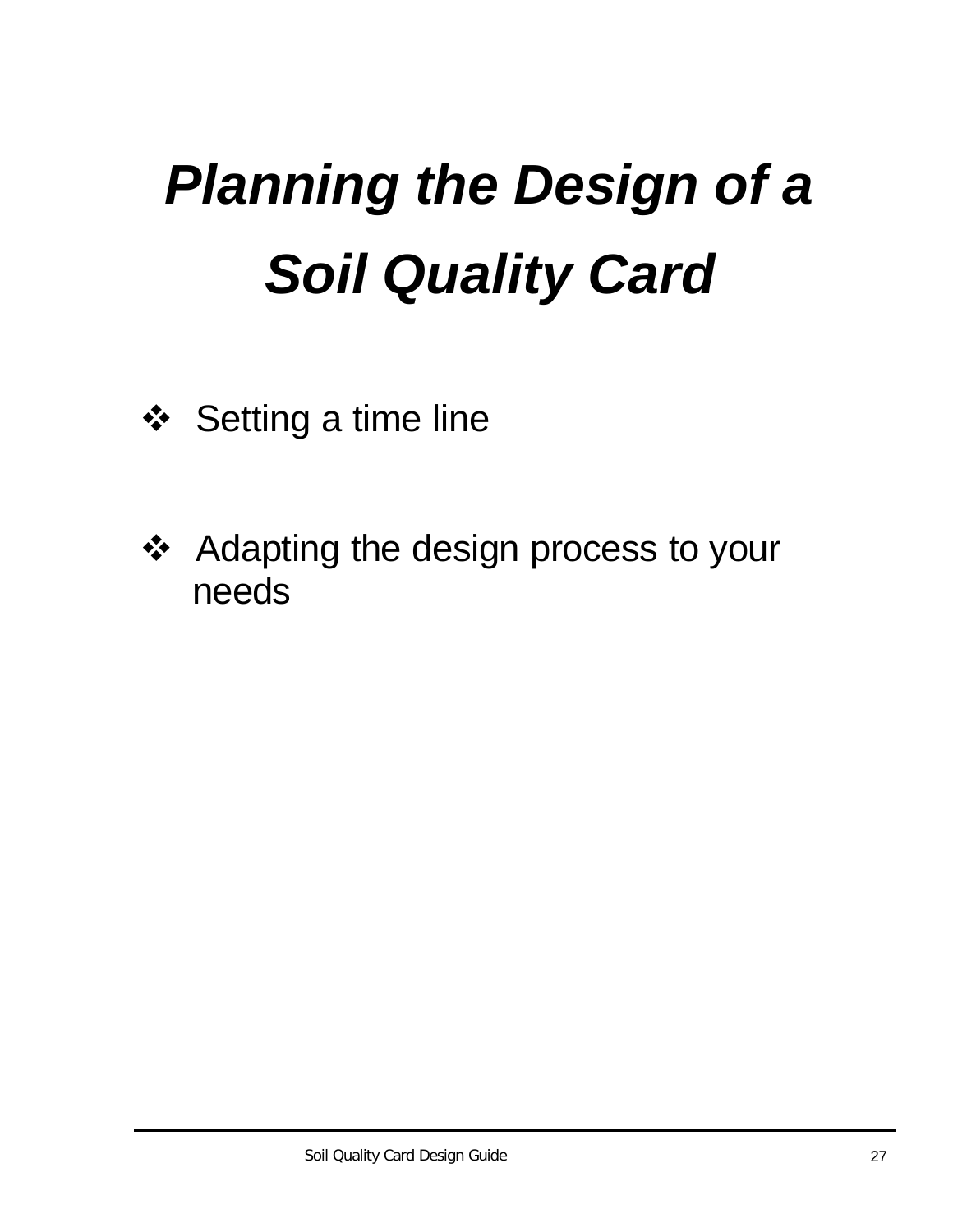$\blacktriangledown$  Copy the chapter headings (front page of this sheet) on an overhead transparency for presentations or training sessions.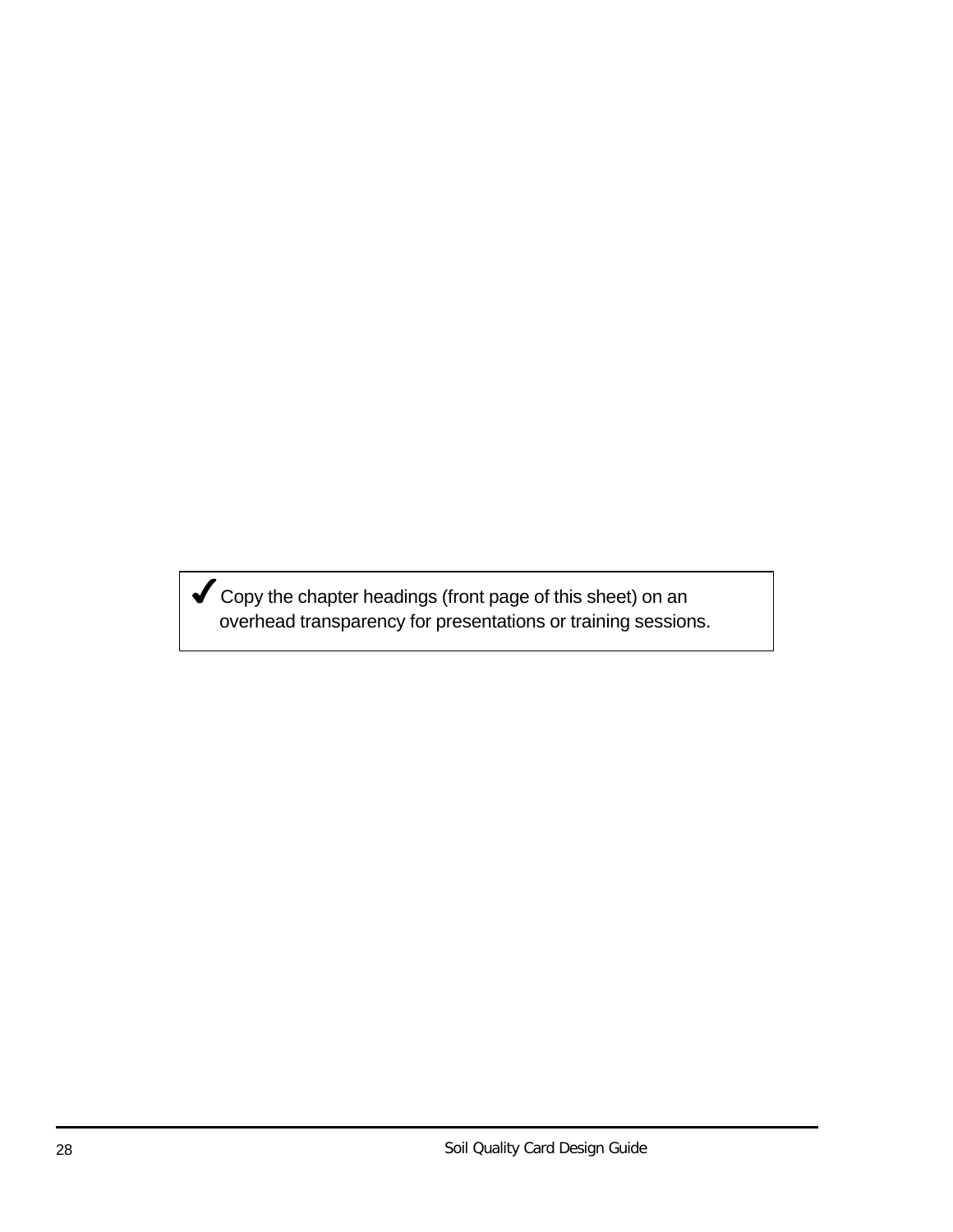## **Setting a time line**

Setting a time line is the first task for you and the Card team. The Soil Quality Card process—from initial farmer meeting to final Card production—can be accomplished in less than one year. The major steps of the process suggest a certain time line. The farmer meeting is most appropriately held during times when it conflicts least with farming activities. In most regions of the United States, the most opportune time is during the winter months. Depending on the dominant cropping system in a particular region, other months may be feasible. Creating the Card prototype should be done as soon as possible after the farmer meeting. Enthusiasm and important ideas generated during the meeting may be lost if several weeks pass between the meeting and the drafting of the Card. Card field testing is best accomplished during the growing season, since soil quality indicators often include the condition of the crops. Revising and production of the final Card can be done after the growing season. Marketing and distribution of the Card follow final Card production.



Page 13: What are the major steps in Soil Quality Card development?

An example of a typical time line is as follows:



## **Adapting the design process to your needs**

The basic steps in Card design—preparations, farmer meeting, field testing of a Card prototype, and Card production—are the same in each location. This Guide outlines basic activities; however, you may also find that you need to modify these activities to fit the unique conditions and resources in your state or district.

When you create an action plan during the preparation phase of the project, focus on the people who will participate directly and indirectly in Card design. First, establish clear tasks for all Card team members. Then, create a list of individuals or groups whose support is needed in Card production, marketing, and distribution.

If you modify the Card design process or certain activities, keep in mind that this is a collaborative project involving both the agency and farmers,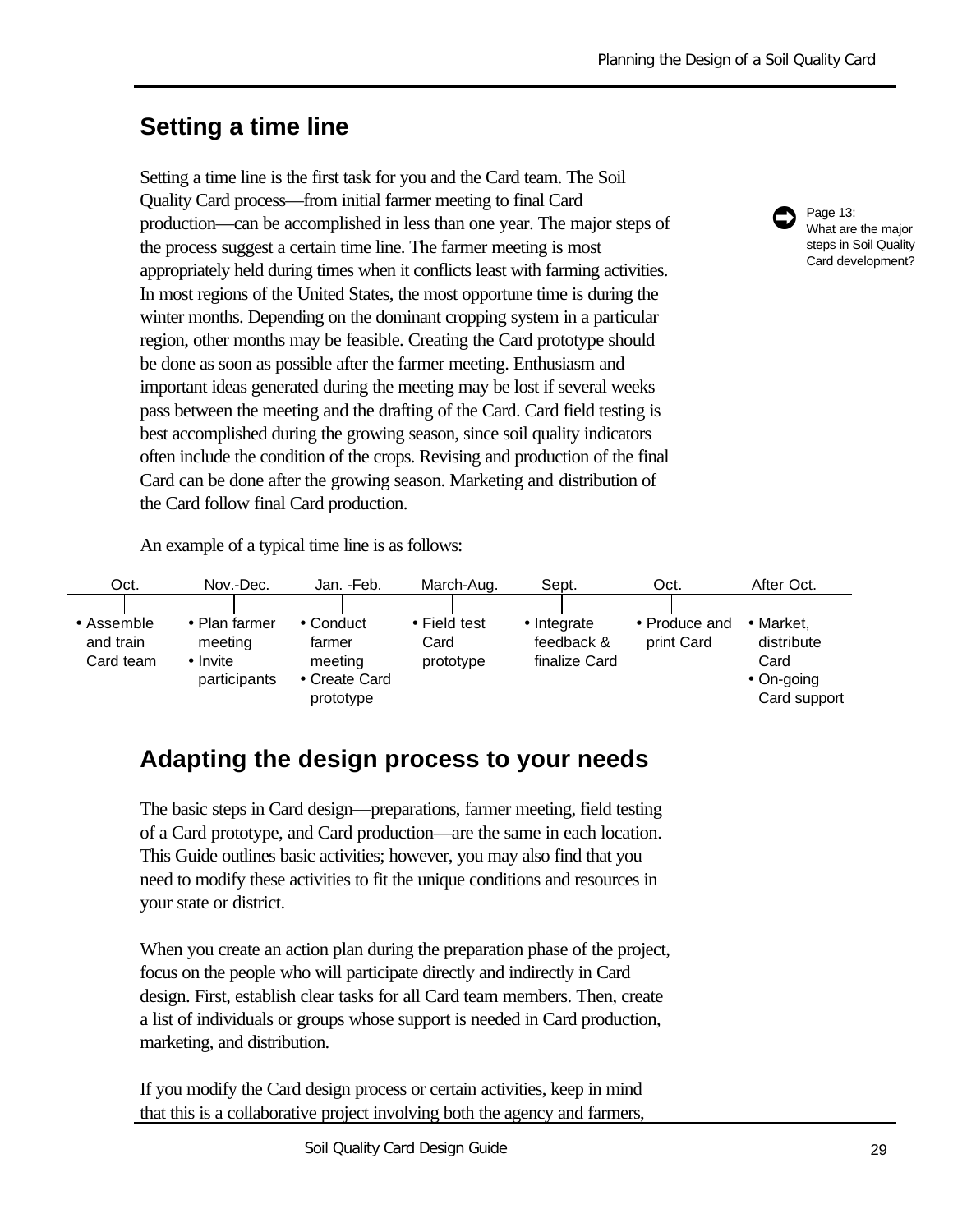with the goal of creating a soil quality assessment tool *for farmers by farmers*. Any modification of the farmer meeting or other design activities should take the following process elements into consideration:

- Offer a diversity of activities that apply to various learning styles.
- Include participatory activities.
- Encourage sharing of experience among participants.
- Select a setting that relates to participants' own tasks or jobs.
- Clearly explain the purpose, process, and desired outcomes of activities.
- Share control of the learning process with participants.



Page 19: What are the key features of a participatory farmer meeting?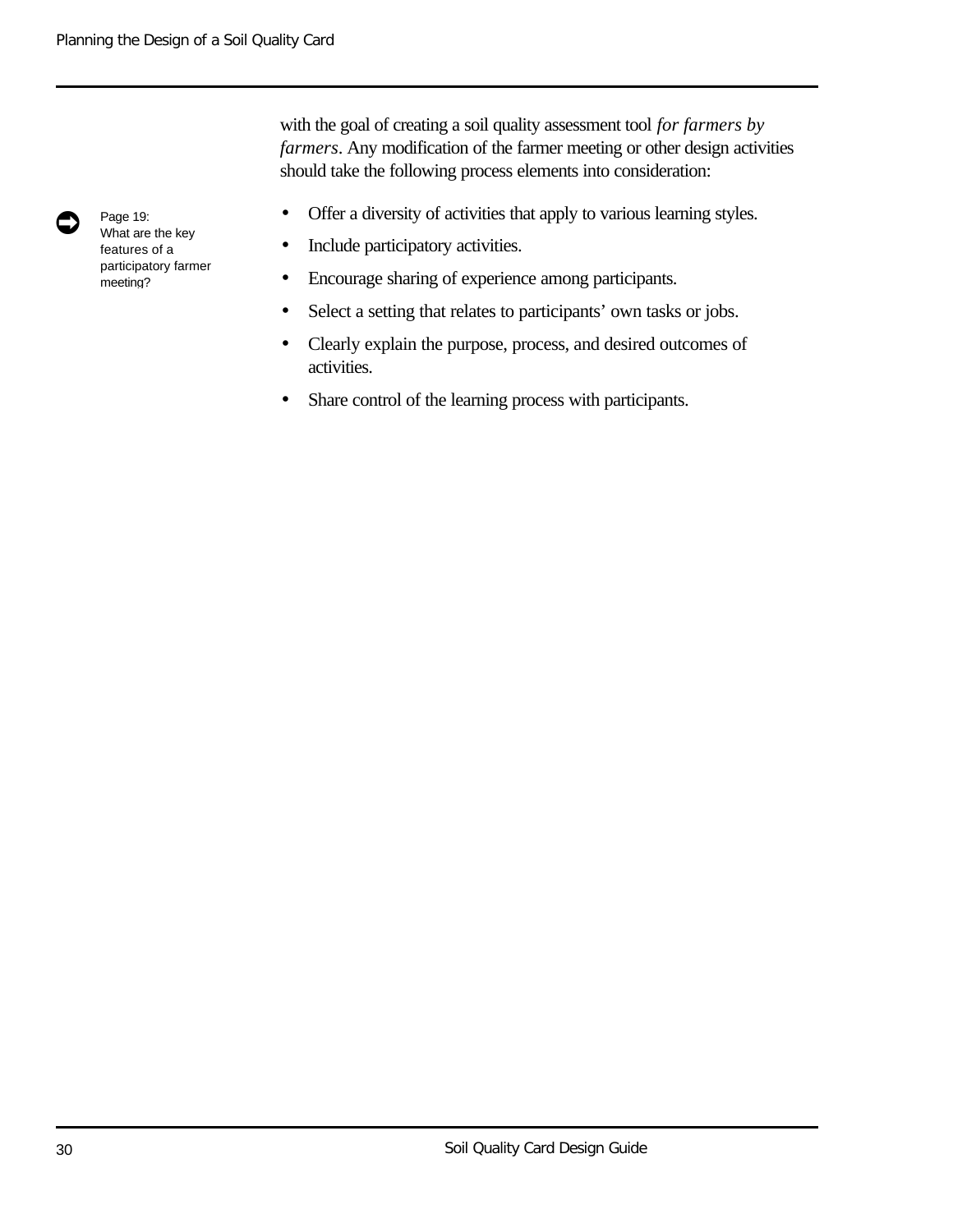# *Preparing the Farmer Meeting*

- ❖ Selecting a farmer meeting location
- ❖ Inviting farmer meeting participants
- ❖ Assigning Soil Quality Card team roles for the farmer meeting
- ❖ Reviewing the farmer meeting protocol
- ❖ Preparing supplies and soil samples
- ❖ Reviewing the farmer meeting preparations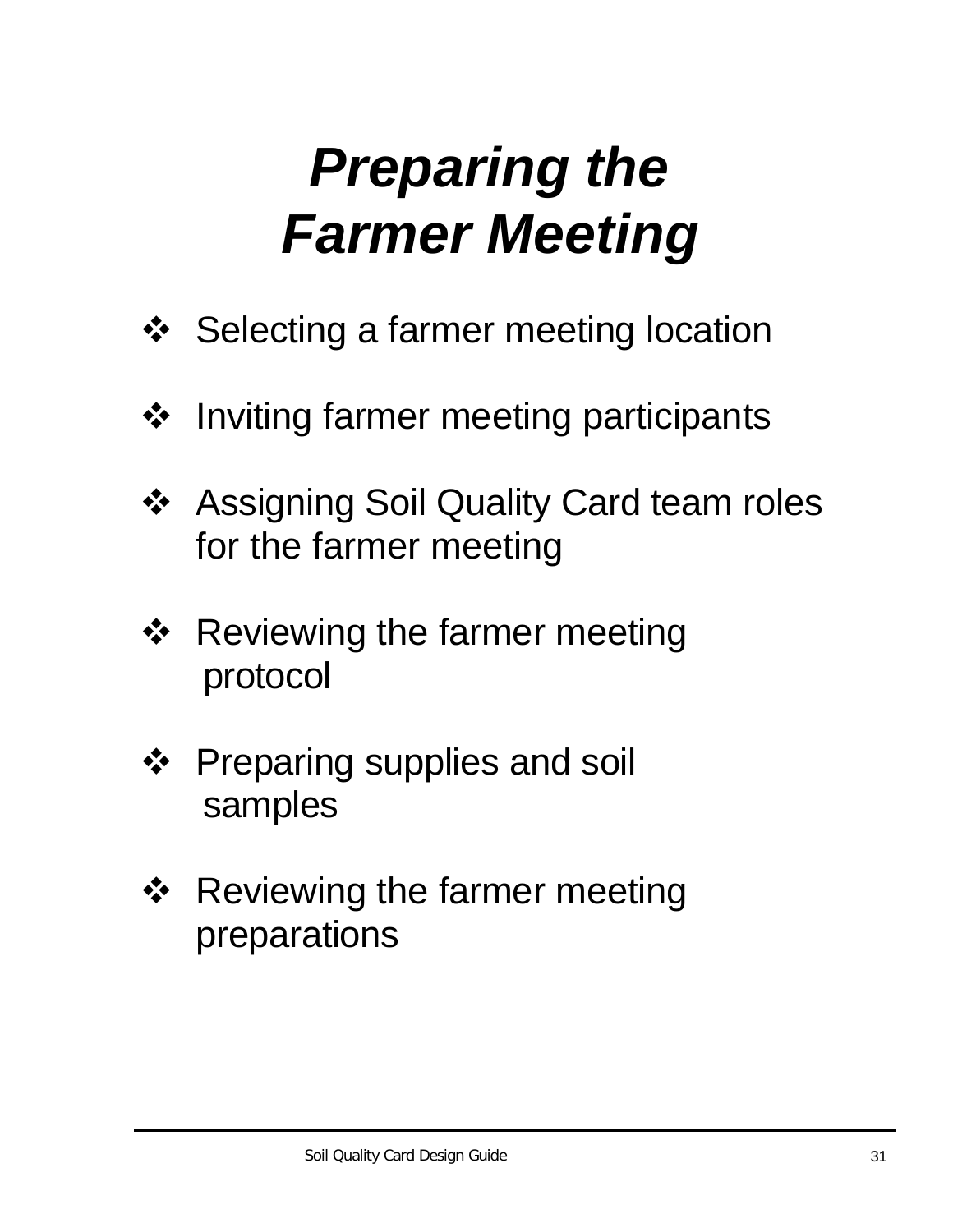Gopy the chapter headings (front page of this sheet) on an overhead transparency for presentations or training sessions.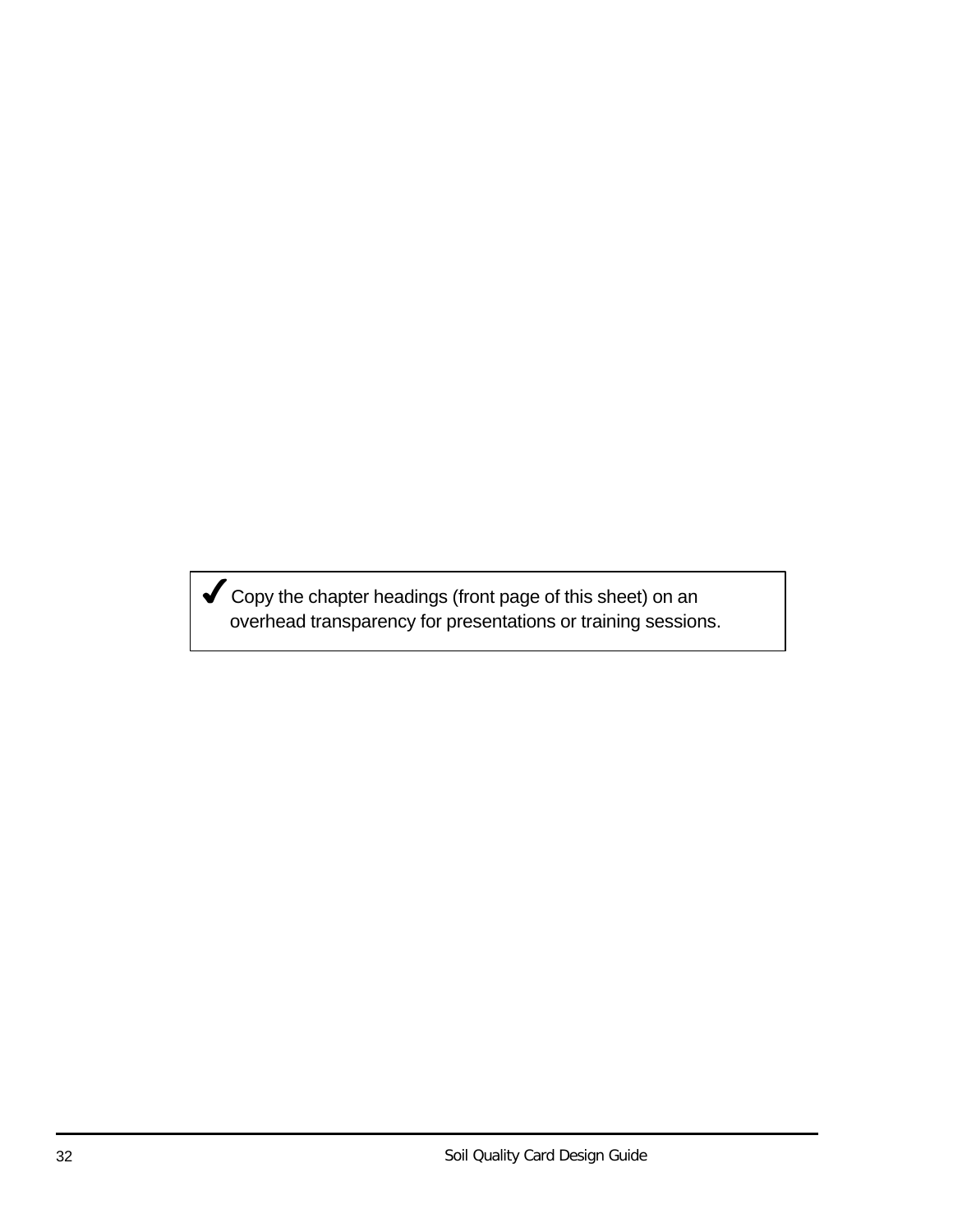A farmer meeting is the first major activity in Card design. The meeting (described in "Farmer meeting step-by-step" in *Part 3* of this Guide) is designed for 10 to 15 farmers plus 4 to 6 members of the Card team. In preparation for the meeting, you need to select a location, invite participants, assign tasks to the Card team, and review the farmer meeting protocol.

# **Selecting a farmer meeting location**

Because farmers are the key participants in this meeting, select a meeting site that is centrally located and easily accessible to them. Consider holding the meeting on the farm of one of the participants. Other possible locations include community centers, local restaurants, or local agency meeting rooms.

The meeting room should accommodate up to 20 people in a seating arrangement that allows interactive group discussion. Sufficient wall space will be needed to post flip charts and large pin cards. If more than ten farmers attend, either the meeting room will have to be large enough to accommodate two break-out groups or an additional room will be necessary. The meeting facility should also be suited to serve the meal the sponsors will be providing.

# **Inviting farmer meeting participants**

- **Invite farmers who represent a diversity of farming systems**. Consider inviting farmers whose operations vary in size, major crops grown, and philosophical approaches to farming. Multiple perspectives will enrich the discussion and ensure a more comprehensive Soil Quality Card.
- **Start inviting farmers six to eight weeks before the meeting. Follow up with a confirmation before the meeting.** Local field office staff, Conservation Districts, and Extension agents working closely with farmers can be very helpful in making contacts. Initial direct contacts should be followed immediately by a written invitation and by a confirmation phone call two to three days before the meeting.
- **Contact at least 25 farmers.** The ratio of farmers invited to farmers attending depends on many factors, including personal rapport between farmers and Card team members, farmers' interests and concerns about



Page 37: Farmer meeting step-by-step

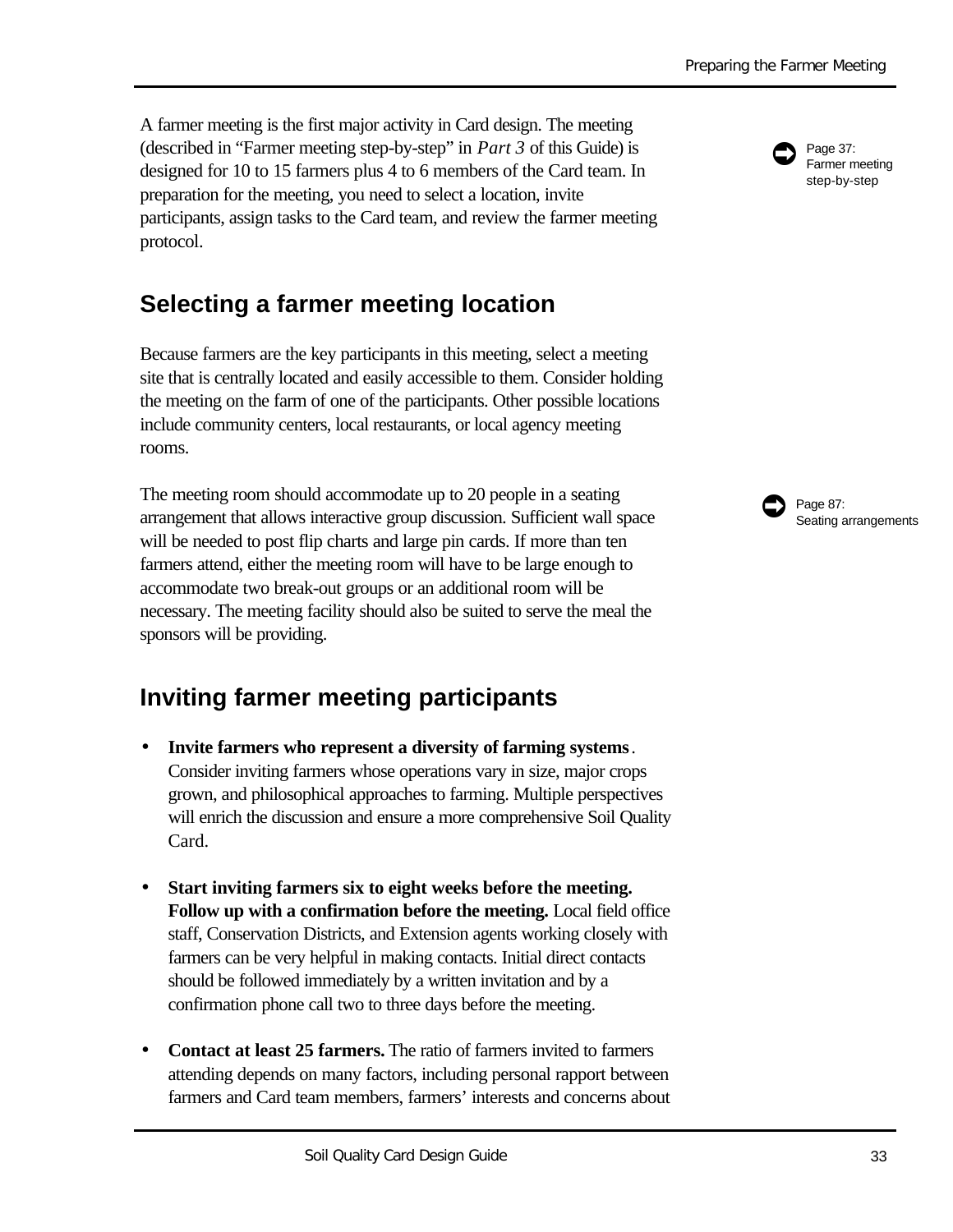$\boldsymbol{J}$ 

**Make sure nonfarmers don't outnumber farmers at the meeting.**

Page 82: Roles in participatory meetings

 $\bullet$ 

soil quality, scheduling, or incentives (such as meals, financial compensation for travel and attendance, or learning opportunities). A good rule of thumb is to invite twice the desired number of farmers. Because of the uncertain circumstances of farming, you can expect that only about two-thirds of the farmers who confirm their commitment two to three days before the meeting will actually attend.

• **Limit the number of non-farmer participants.** Additional participants to be invited include the Card team members and others who contribute to the design process and Card production. Aim for a ratio of two-thirds farmers to one-third non-farmers. If, for example, you are certain that 12 farmers will attend the meeting, arrange for no more than six non-farmers. The roles of the Card team and other participating non-farmers are discussed below.

## **Assigning Soil Quality Card team roles for the farmer meeting**

A number of roles have to be filled during the farmer meeting. These include:

- **Facilitator**
- **Recorder**
- Process observer
- Specialist (in soils and/or agronomy)

Review "Roles in participatory meetings" in the *Tool Box* to make sure that each person assigned with a certain role is comfortable with the task and has the necessary skills. When more than ten farmers participate (which is desired), you will need to form two groups for the Card format discussion, which is described in "Farmer meeting step-by-step." In this case, the team will require two facilitators, two recorders and two process observers. The facilitators should possess a well developed knowledge of local conditions and farming systems; expertise in soils is helpful but not imperative. Specialists, such as soil scientists, conservationists, and/or agronomists, who participate in the meeting can contribute to (*but not dominate*) the discussion with their technical expertise when needed and act as process observers at the same time.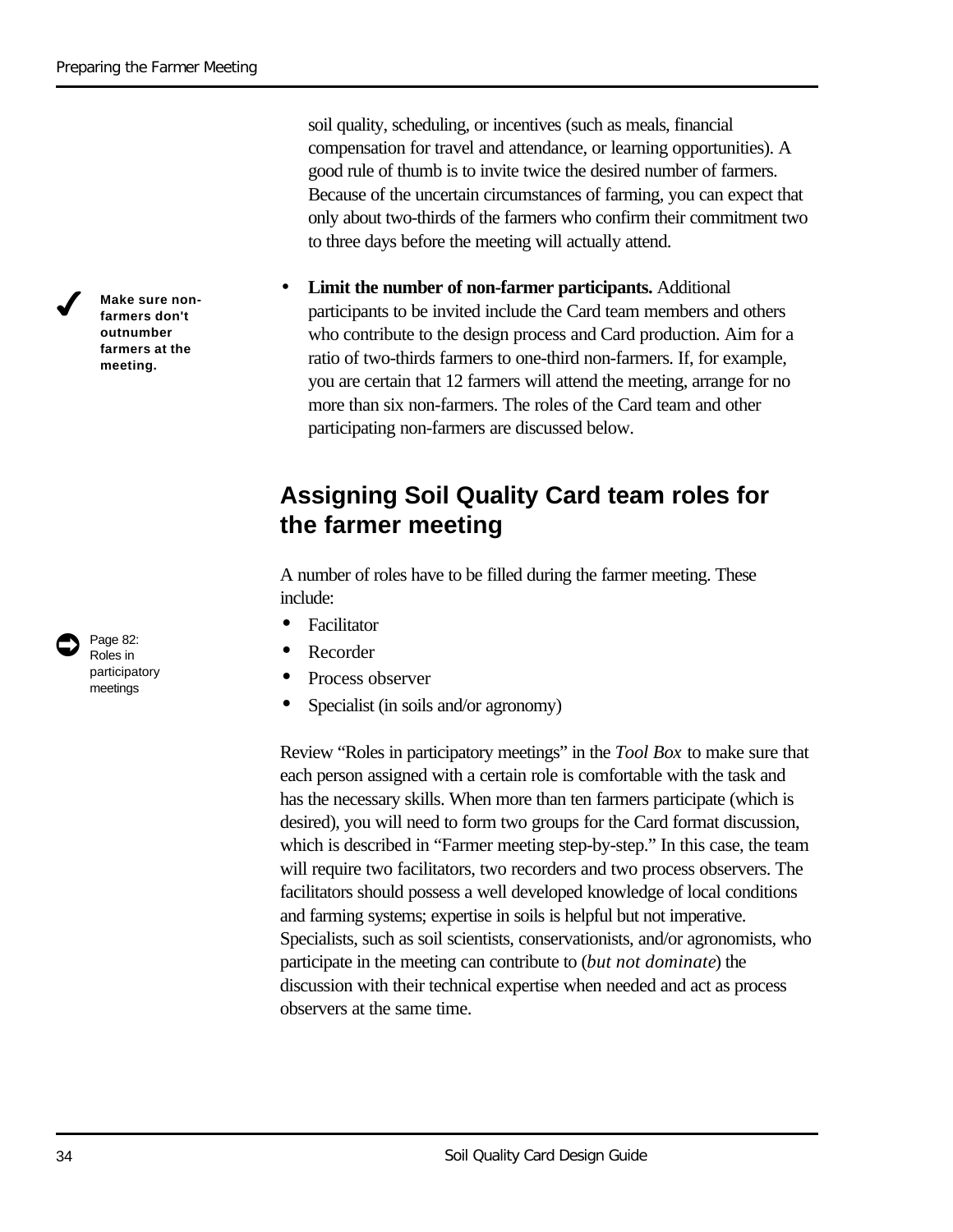## **Reviewing the farmer meeting protocol**

Discuss with the team each activity outlined in "Farmer meeting step-bystep." It is helpful to practice each activity during a dry-run meeting a day or so before the actual meeting*.* During the dry run, assign some of the team members the role of farmers, while the facilitators and recorders practice their tasks. Discuss worst and best case scenarios for the meeting, such as: (1) an unexpected low number of farmers attends the meeting; (2) the primary facilitator is unable to be at the meeting; (3) the meeting is strongly dominated by a small group or an individual (farmer or specialist); or (4) disruptive side conversations develop.

While planning the farmer meeting, review the section in the Guide on "Creating a Soil Quality Card prototype." This will prepare you for the tasks that immediately follow the farmer meeting. Being clear about the next steps will help the facilitators ask the right questions and help the recorders focus their efforts on capturing all relevant information.

## **Preparing supplies and soil samples**

Before the farmer meeting, you need to obtain some supplies that may not be readily available in every office. Check the "Farmer meeting supplies checklist" in the *Tool Box* to make sure the necessary supplies will be available for the meeting.

Among the supplies are several large soil samples, which are used during the "Hands-on activity." The samples should show impact of field management treatments, such as tillage, cover cropping, crop rotation, or machine passage. Preferably, the samples are 12" deep, shovel-size, and complete soil profiles with surface vegetation and root ball intact. Present two to three pairs of soil, representing different soil types. Within each pair, soils should show different management regimes. Collect sample pairs from adjacent fields under different management practices, or dig one sample inside a heavily managed field and the other just outside the field (near the fence line or field border). Make sure you prevent the soils from drying out.

Ask farmers to bring soil samples from their farms or gather the samples yourself. Asking farmers to bring their soil samples usually results in a lively discussion and fosters the desired open exchange of ideas. However, there are certain risks. Farmers may not find the time to dig the samples as promised, or they may forget them at home. Or you may end up with samples that do not create the desired type of discussion.

 Conduct a dry-run meeting to become familiar with each farmer meeting activity.  $\boldsymbol{J}$ 

Page 49: Creating a Soil Quality Card prototype  $\bullet$ 

Page 92: Farmer meeting supplies checklist  $\bullet$ 

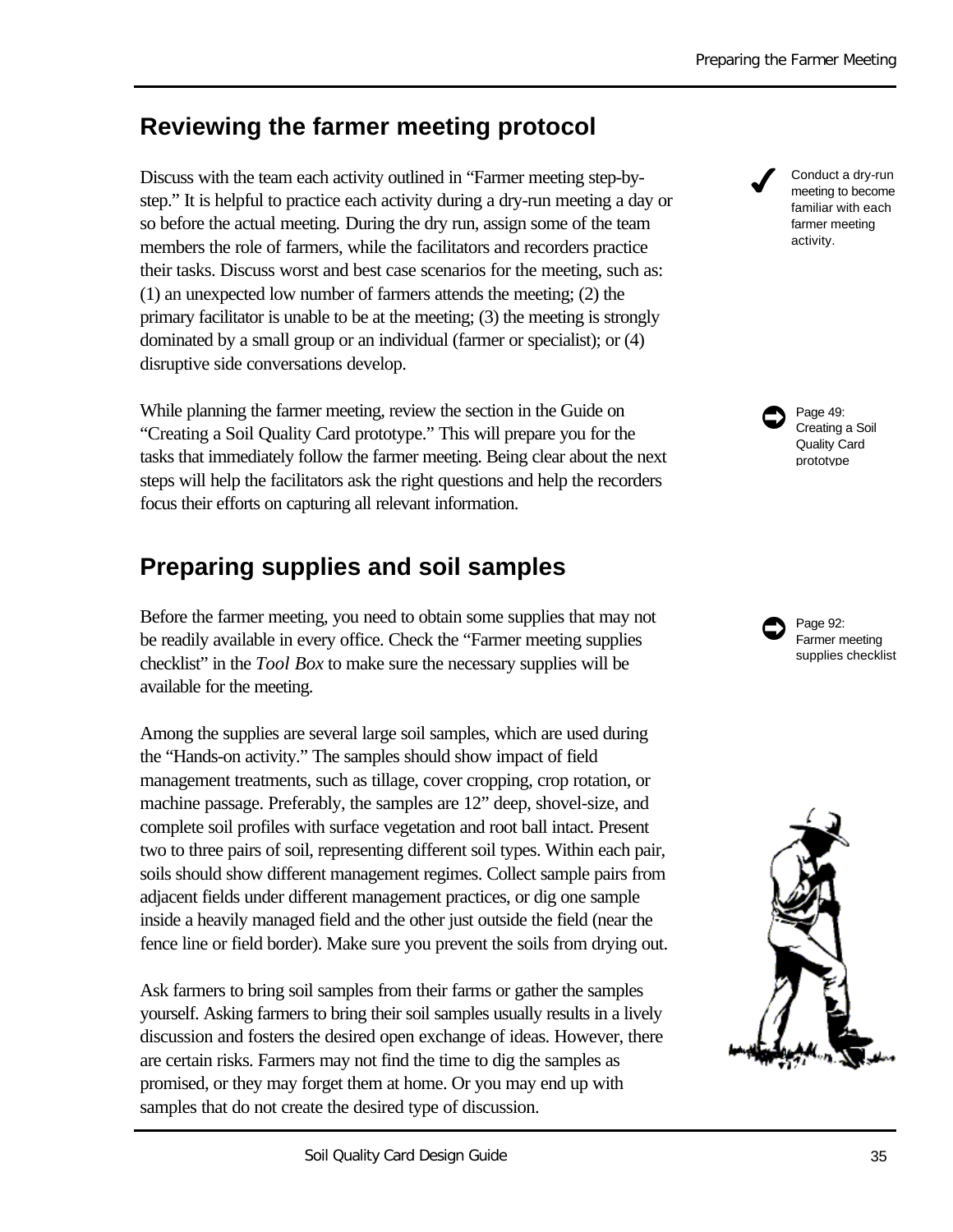This will occur if all samples are from the same soil type or do not show different management regimes.

Bringing the soil samples yourself will give you more control during the "Hands-on activity." However, the facilitator may have to engage the farmers more actively in the discussion.

## **Reviewing the farmer meeting preparations**

Check the following items before the farmer meeting:

- $\Box$  Meeting location and rooms are selected and secured.
- $\Box$  Farmers are invited: initial contact was followed by a written invitation and phone call to confirm participation.
- $\Box$  Other participants (Extension, SWCD, NRCS) are invited.
- $\Box$  Roles of Card team members and other non-farmer participants are assigned.
- $\Box$  Farmer meeting protocol has been reviewed.
- $\Box$  Farmer meeting activities are clearly understood and preparations for them are complete.
- $\Box$  Soil samples are gathered.
- $\square$  Supplies are in place.
- $\Box$  Meal, snacks, and beverages are arranged for.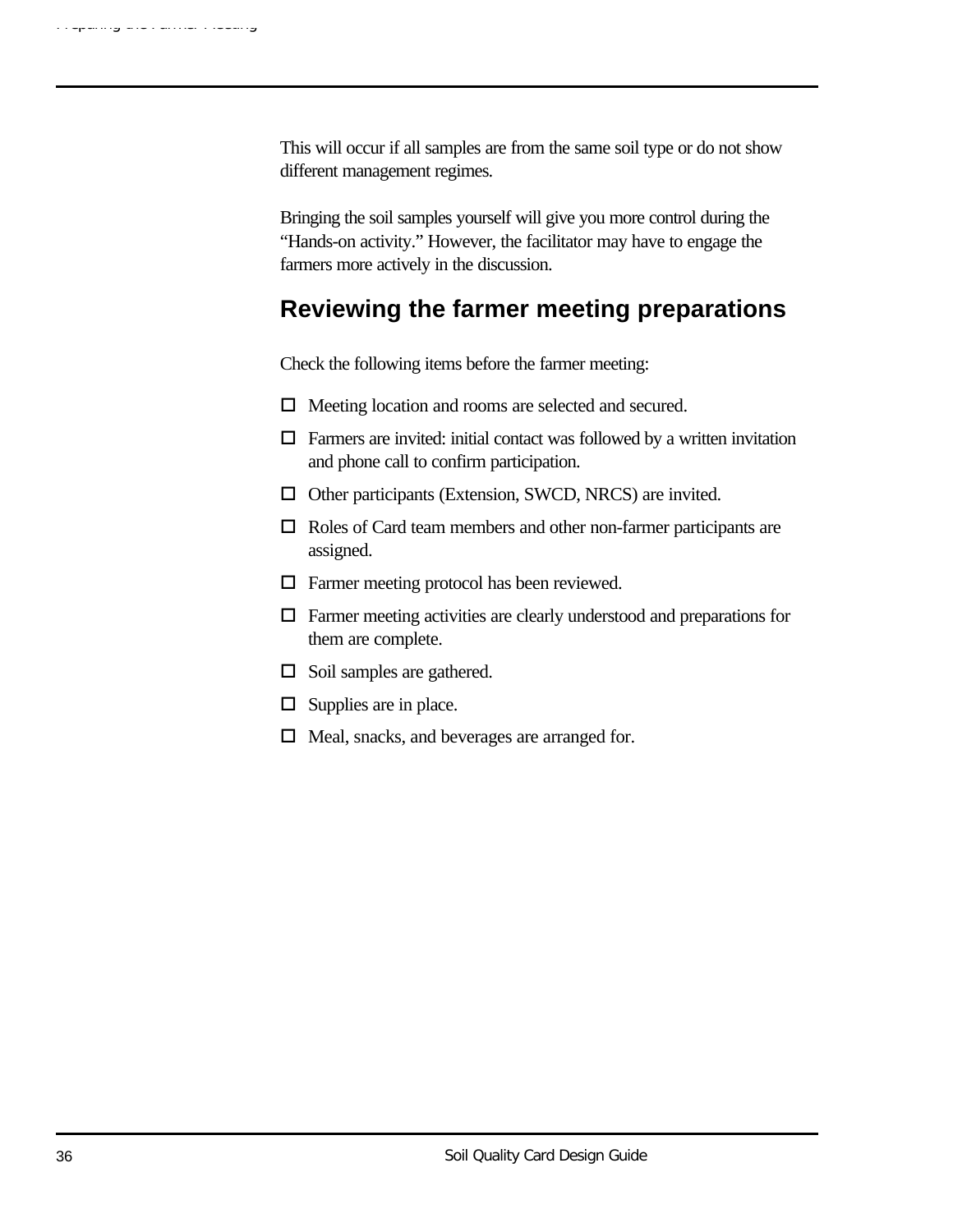# *Farmer Meeting Step-by-Step*

- **☆ Setup**
- ❖ Meeting introduction
- **❖** Hands-on activity
- ❖ Pin card writing
- ❖ Pin card analysis
- ❖ Sticky dots
- ❖ Meal break
- ❖ Card format discussion
- ❖ Meeting closure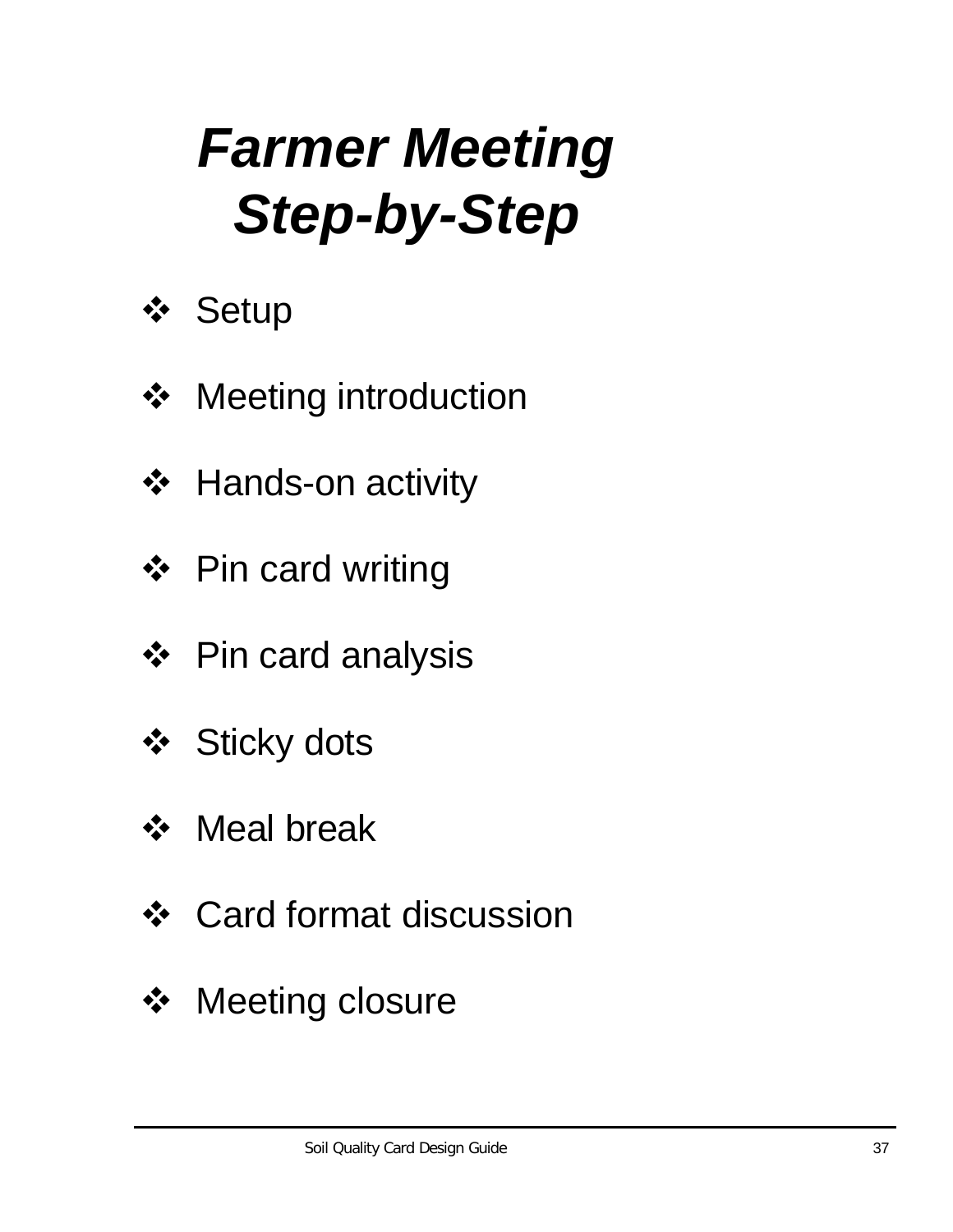$\blacktriangledown$  Copy the chapter headings (front page of this sheet) on an overhead transparency for presentations or training sessions.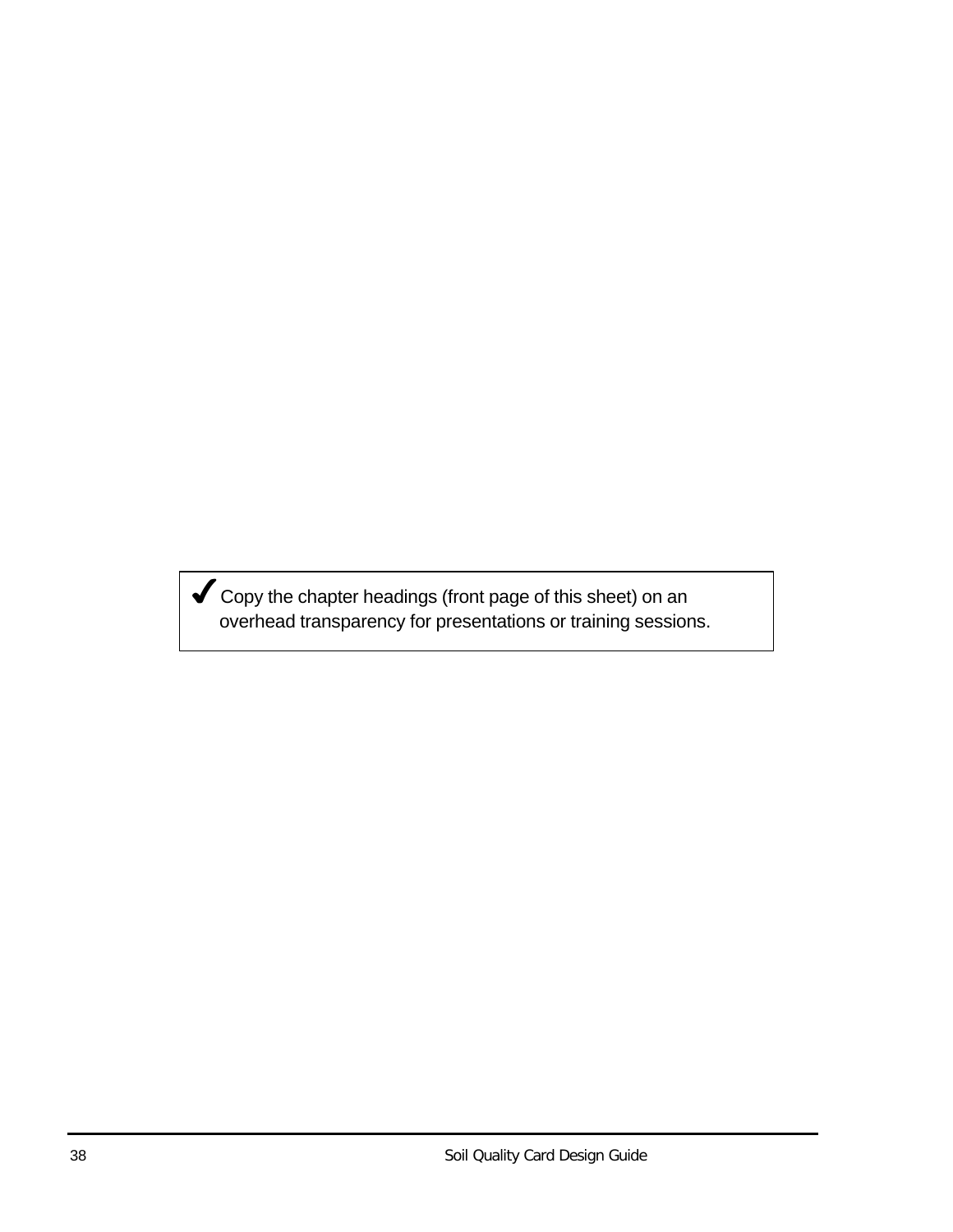A meeting with farmers is the first major step in the design of a Soil Quality Card. Listed below is a set of nine steps that will help you learn how farmers determine the impacts of field management on soil quality and how you can capture this information effectively. A "Farmer meeting protocol" (a short version of the nine steps) can be found in the *Tool Box.* The Card team can use the protocol as a guide and quick reference during the meeting. Also in the *Tool Box* is a "Farmer meeting preparation sheet" to adapt meeting activities to your needs and resources.

## **1. Setup**

g Step-by-Step

The activities during the farmer meeting are designed for interactive learning among the farmers and between the farmers and the Card team. These activities require a more involved setup than standard discussion or information meetings. Chairs and tables need to be arranged in a suitable configuration, and supplies need to be arranged in advance.

| Objective:        | To prepare farmer meeting activities and location                                                                                                                                                                                                                                                                                                                                                                                                                                                                |
|-------------------|------------------------------------------------------------------------------------------------------------------------------------------------------------------------------------------------------------------------------------------------------------------------------------------------------------------------------------------------------------------------------------------------------------------------------------------------------------------------------------------------------------------|
| Time:             | 30 minutes                                                                                                                                                                                                                                                                                                                                                                                                                                                                                                       |
| <b>Procedure:</b> | Arrange seating for interactive group discussion                                                                                                                                                                                                                                                                                                                                                                                                                                                                 |
|                   | Arrange necessary supplies                                                                                                                                                                                                                                                                                                                                                                                                                                                                                       |
|                   | <b>General Office Supplies</b>                                                                                                                                                                                                                                                                                                                                                                                                                                                                                   |
| □<br>$\Box$       | Signs that direct participants to the meeting facilities<br>$\Box$ Participant sign-up sheet<br>Name tags<br>2 flip charts with easels<br>$\Box$ Color marking pens - several dark colors, wide tip<br>$\Box$ Mounting tape or pins to display pin cards on walls<br>$\Box$ Pens for all participants - wide tip, dark colors<br>Tape recorder and C-90 tapes (optional)                                                                                                                                         |
| $\Box$<br>□<br>□  | <b>Special Supplies for Meeting Activities</b><br>Prepared introductory statement for "Introduction"<br>Soil samples on tables for "Hands-on activity"<br>Water and paper towels for hand cleaning<br>Pin cards for "Pin card analysis"; 3 cards per participant<br>plus 20 extras. Pin cards should be light colored,<br>11"x17" cardstock (use open faced manila file folders)<br>Prepared example pin card(s)<br>Self adhesive color dots for "Sticky dots" activity; 3 to 5<br>adhesive dots per participant |



Page 87: Seating arrangements  $\bullet$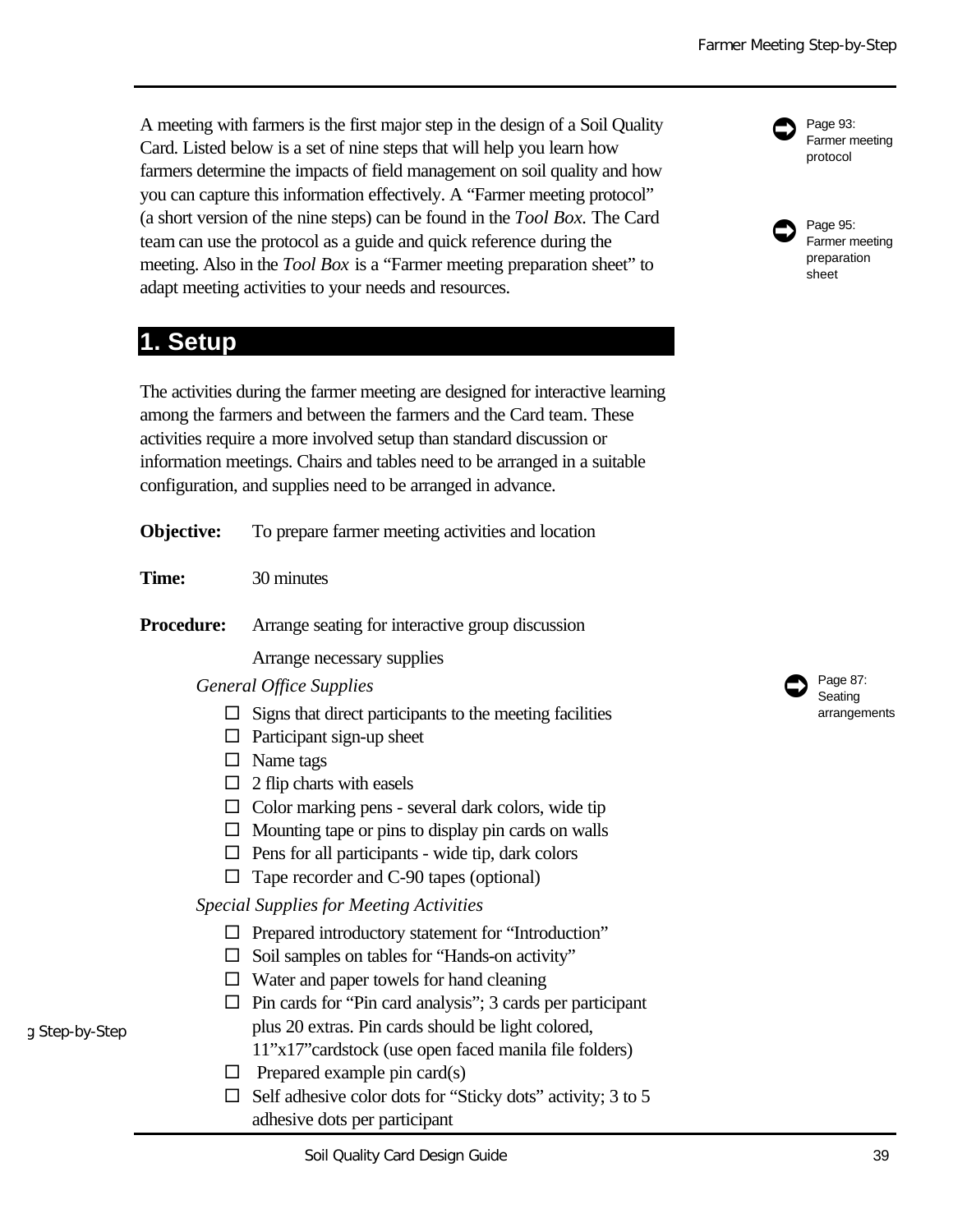$\Box$  Prepared flip charts for "Format discussion"

*Refreshments*

- $\square$  Supplies for coffee, snacks, beverages
- $\square$  Supplies for meal break

### **2. Meeting introduction**

The introduction sets the stage for the meeting. It is essential to clearly explain the purpose, process, and expected outcomes of the day. You may ask a farmer or Conservation District official to give the initial introduction. He or she would have to be prompted with the appropriate information before the meeting. Having this person kick off the meeting adds validity to the meeting, demonstrates the collaborative spirit of the project, and makes other participating farmers more comfortable.

| <b>Objectives:</b> | To clarify the purpose of the meeting                                                                                                                                                                                                                                                                                             |
|--------------------|-----------------------------------------------------------------------------------------------------------------------------------------------------------------------------------------------------------------------------------------------------------------------------------------------------------------------------------|
|                    | To build rapport and encourage active participation                                                                                                                                                                                                                                                                               |
|                    | To identify the range of farming systems represented                                                                                                                                                                                                                                                                              |
| Time:              | 15 minutes                                                                                                                                                                                                                                                                                                                        |
| Staff:             | 1 facilitator                                                                                                                                                                                                                                                                                                                     |
| <b>Materials:</b>  | Prepared introduction/purpose statement                                                                                                                                                                                                                                                                                           |
| <b>Procedure:</b>  | Explain why this meeting is being held; the introduction<br>statement can be modeled after the <i>Tool Box</i> sample.<br>Ask farmers to introduce themselves and their<br>operation. Ask non-farmers for a short self-<br>introduction.<br>Summarize the main activities and explain the<br>participatory nature of the meeting. |
| Tips:              | Emphasize that this is a discussion about changes in soil<br>quality due to field management (and not soil type). This<br>point usually has to be repeated several times.<br>You may show Cards developed by other farmer groups to<br>clarify the purpose of the meeting.                                                        |

Page 96: Farmer meeting introduction sample  $\bullet$ 



Appendices: Soil Quality/Health Cards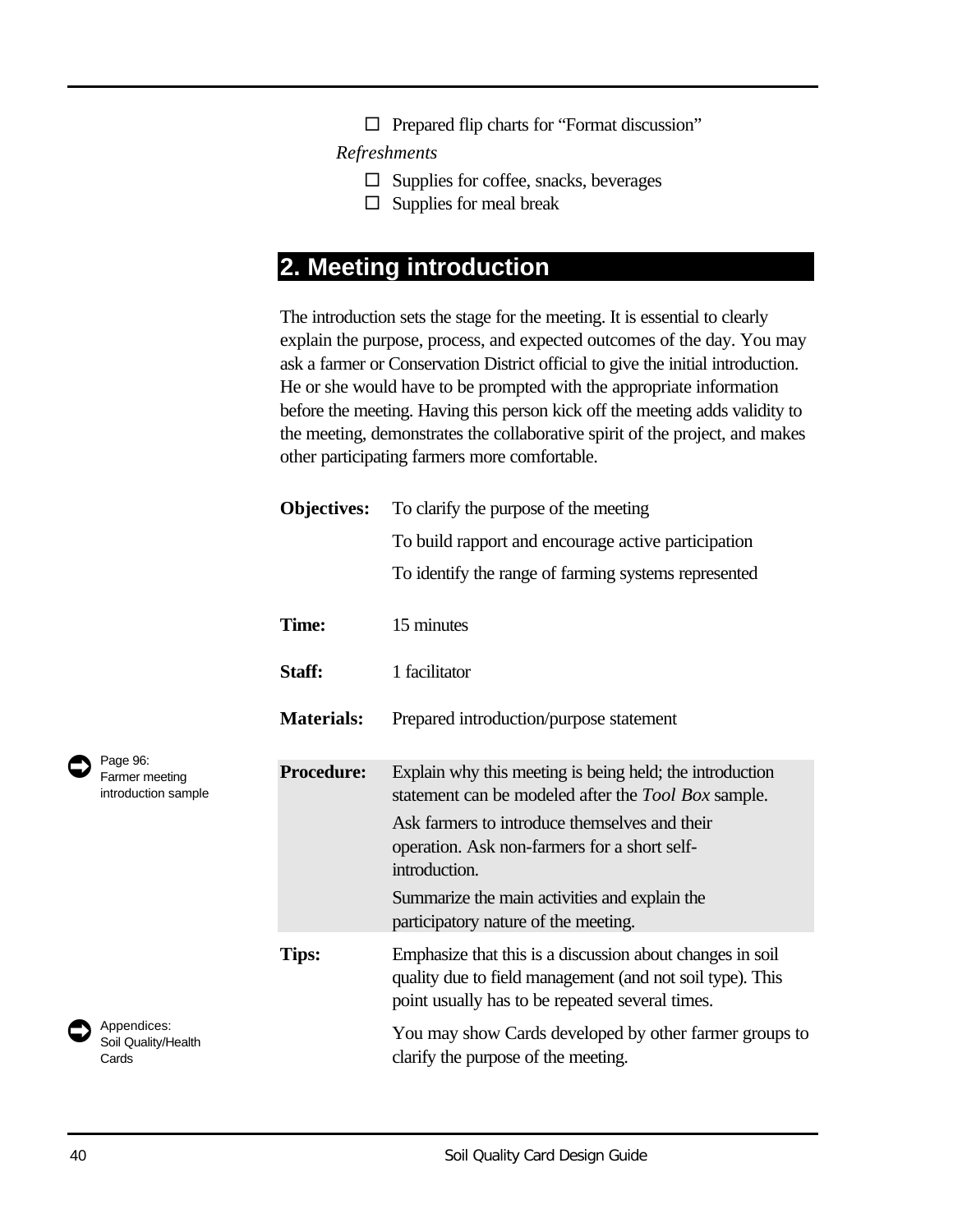# **3. Hands-on activity**

This activity consists of a facilitated discussion about soil samples arranged on tables. The best location for this activity is outside or in a room where the floor can be protected. An alternative to using soils on a table is to discuss soil quality issues while walking across fields. Use the same prompting questions as described below. If you are outside, be sure all participants can hear the discussion and have an opportunity to speak.

| <b>Objectives:</b> | To encourage farmers to share their experiences in<br>evaluating the effects of soil management                                                                                                                                                                             |                              |
|--------------------|-----------------------------------------------------------------------------------------------------------------------------------------------------------------------------------------------------------------------------------------------------------------------------|------------------------------|
|                    | To improve non-farmer understanding of farmer<br>terminology                                                                                                                                                                                                                |                              |
|                    | To record first set of soil quality indicators for the Card                                                                                                                                                                                                                 |                              |
| Time:              | 30 minutes                                                                                                                                                                                                                                                                  |                              |
| Staff:             | 1 facilitator, 1 recorder, 1 process observer                                                                                                                                                                                                                               | Page 8<br>Roles<br>meetin    |
| <b>Materials:</b>  | Soil samples on table(s): 4-6, 12" deep, shovel-size,<br>complete soil profiles (with surface vegetation and root ball<br>intact) from various soil management regimes; preferably<br>several paired soils of the same soil type under different<br>management.             | Page 3<br>Prepar<br>and sc   |
| <b>Procedure:</b>  | Hand cleaning towels and water<br>Around tables, prompt discussion among farmers about soil<br>quality assessment and effects of management.                                                                                                                                |                              |
|                    | Use open-ended questions such as:<br>- What do you see/feel/smell in these soils?<br>- How did management affect soil quality in these soils?<br>- What soil differences do you see in your field?<br>- How do you determine soil differences?                              | Pag<br>Aski<br>that<br>learr |
|                    | The recorder records soil quality indicators and<br>descriptive terms mentioned during this discussion<br>either on a flip chart or informally in a notebook.                                                                                                               |                              |
| <b>Tips:</b>       | Encourage farmers to use all senses when evaluating the soil<br>samples: looking, smelling, feeling, tasting. You may have to<br>start the process by breaking the soil samples apart. Make<br>sure the tables are large enough for all farmers to actively<br>participate. |                              |



 $82:$ in participatory ngs



e 79: ing questions facilitate ning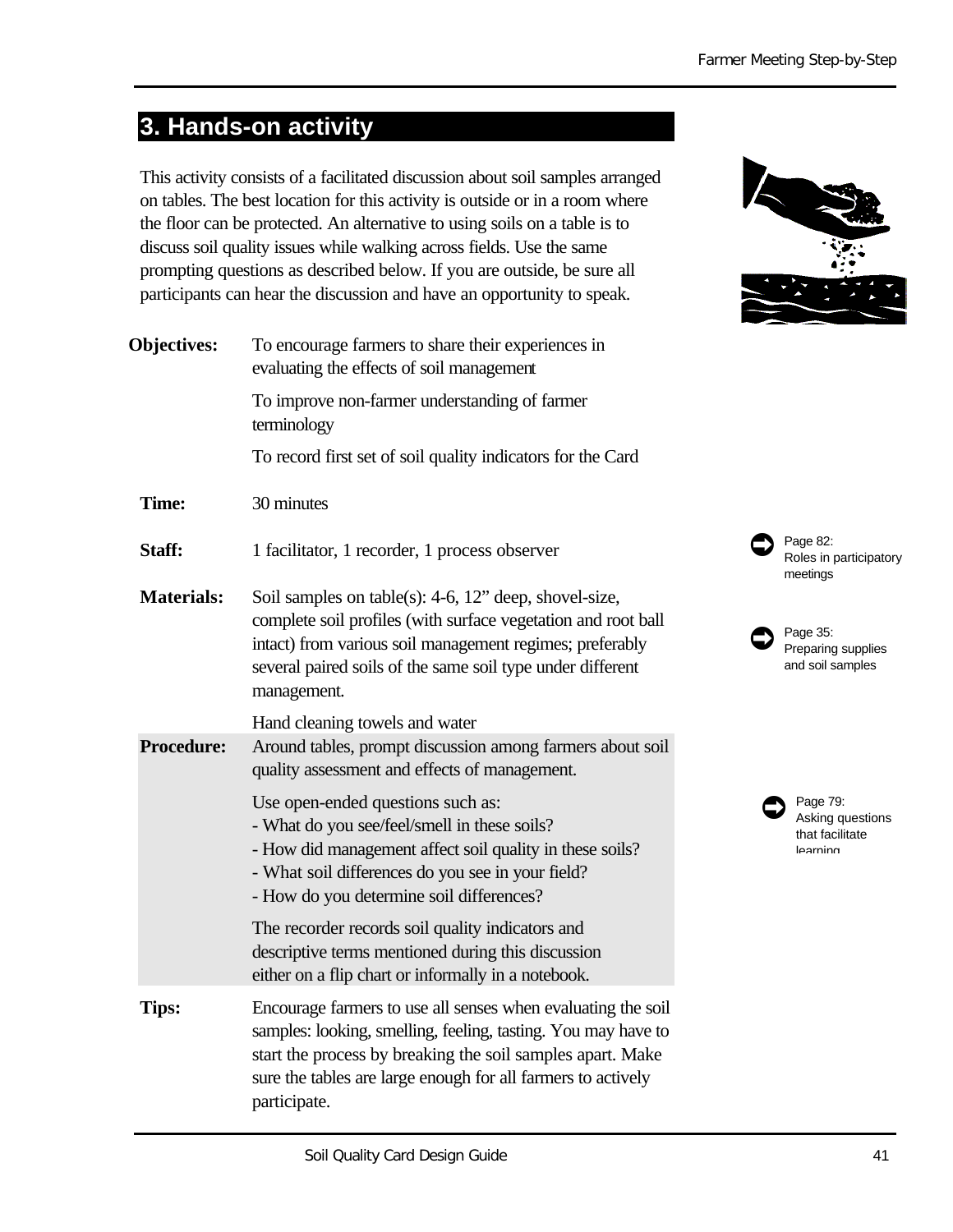# **4. Pin card writing**

Example of a completed pin card:

Soil structure + breaks apart easily o some tightness - cloddy Before spring tillage



| During this activity, farmers are asked to write locally useful soil quality      |
|-----------------------------------------------------------------------------------|
| indicators on <b>three pin cards</b> . On each pin card, farmers write <b>one</b> |
| <b>indicator</b> and terms that describe a range of conditions (levels) for that  |
| indicator. Three levels of descriptions are usually adequate. In addition,        |
| farmers write the preferred time of day, season, or year to assess the            |
| indicator.                                                                        |

| <b>Objectives:</b>             | To list a large set of soil quality indicators                                                                                            |
|--------------------------------|-------------------------------------------------------------------------------------------------------------------------------------------|
|                                | To give every farmer an opportunity to participate                                                                                        |
| Time:                          | 20 minutes                                                                                                                                |
| Staff:                         | 1 facilitator, 1 recorder, 1 process observer                                                                                             |
| <b>Materials:</b>              | Pin cards and pens                                                                                                                        |
|                                | 1-2 example(s) of pin card(s)                                                                                                             |
|                                | Instructions for pin card activity posted on wall                                                                                         |
| <b>Procedure:</b><br>activity. | Hand out pens, pin card templates; explain the                                                                                            |
|                                | Show/explain example pin card and post it on the wall.                                                                                    |
|                                | Collaboratively decide on appropriate terms for levels<br>of descriptive terms (for example, " $-$ : 0 : $+$ " or<br>"poor-medium-good"). |
|                                | Review the basic rule of pin card writing: all ideas are<br>welcome and will not be judged.                                               |
|                                | Encourage farmers to reflect on and use indicators<br>and descriptive terms mentioned during the soil sample<br>activity.                 |
|                                | Start pin card writing.                                                                                                                   |
| Tips:                          | You can use an example pin card that uses indicators and<br>descriptive terms unrelated to soil quality.                                  |
|                                | At first, this activity may seem foreign, and you may have to<br>explain it more than once.                                               |
|                                | Allow farmers to write more than three cards and/or to<br>work together in groups of two or three, if they wish.                          |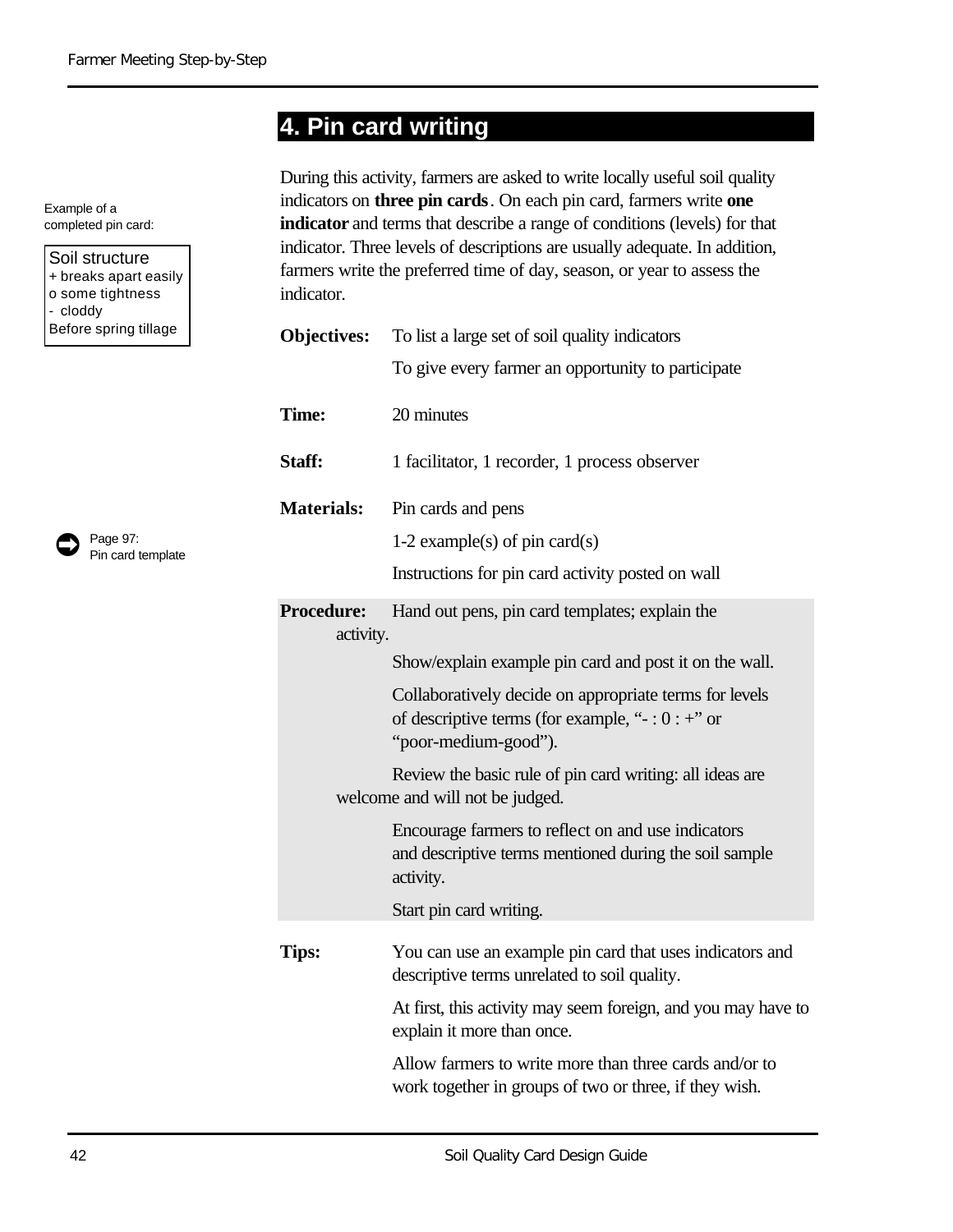Take a short break after pin card writing, if necessary.

## **5. Pin card analysis**

During the pin card analysis, farmers start to select soil quality indicators and descriptive terms that will be featured on the prototype Soil Quality Card. Pin cards are posted on the wall, sorted into clusters of related indicators, and discussed one-by-one.

|                   | <b>Objectives:</b> | To discuss the meaning of the suggested indicator and                                                                                                                                                             |
|-------------------|--------------------|-------------------------------------------------------------------------------------------------------------------------------------------------------------------------------------------------------------------|
|                   |                    | descriptive terms                                                                                                                                                                                                 |
|                   |                    | To select locally useful soil quality indicators                                                                                                                                                                  |
| Time:             |                    | 60 minutes                                                                                                                                                                                                        |
| Staff:            |                    | 1 facilitator, 1 recorder, 1 process observer                                                                                                                                                                     |
| <b>Materials:</b> |                    | Pins or tape                                                                                                                                                                                                      |
|                   |                    | Flip charts on easels                                                                                                                                                                                             |
| Procedure:        |                    | Collect pin cards and tape or pin each one on the wall.                                                                                                                                                           |
|                   |                    | Group pin cards: determine doubles; sort loosely into<br>clusters of pin cards with similar content.                                                                                                              |
|                   |                    | Collaboratively determine clusters: discuss each<br>pin card with participants, ask group for permission to<br>lump into clusters or break out pin cards.                                                         |
|                   |                    | Encourage farmers to write new pin cards if additional<br>indicators $\&$ terms are suggested during the discussion.                                                                                              |
|                   |                    | Collaboratively determine appropriate indicator name<br>and descriptive terms for each indicator cluster.                                                                                                         |
| Tips:             |                    | The initial clustering of pin cards by the facilitator and<br>assistant speeds up the process considerably. However,<br>keep your own biases in mind, and don't "over-cluster"<br>before farmers give permission. |
|                   |                    | Be careful not to force certain pin cards into an existing<br>cluster.                                                                                                                                            |
|                   |                    | Because this is a key activity in the process of developing a<br>Soil Quality Card, invest as much time as needed until<br>clarification and grouping of the pin cards is complete.                               |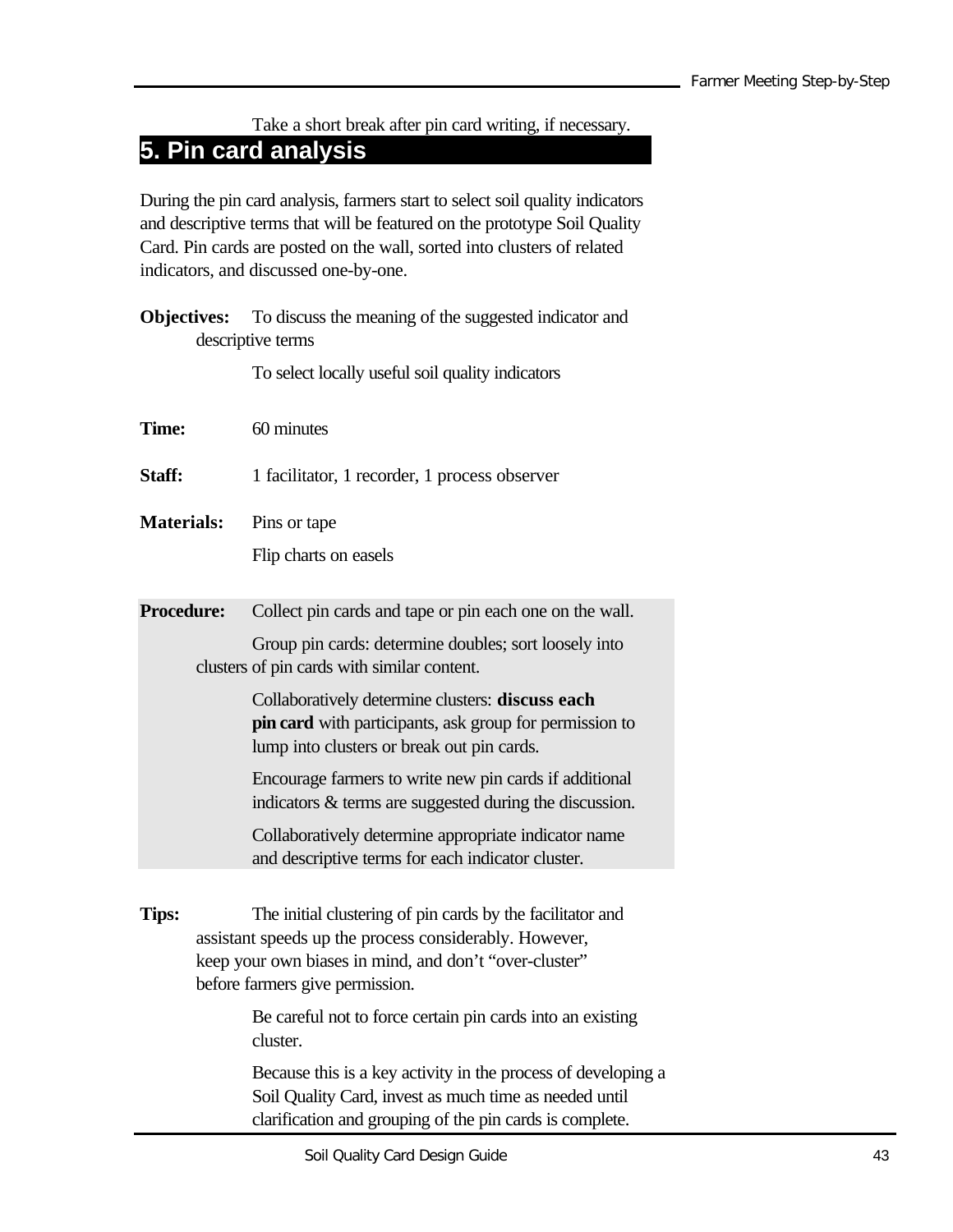## **6. Sticky Dots**……………………………………..

Sticky dots is a technique in which meeting participants receive a number of self-adhesive, color dots, which they place near the item they prefer. The "vote" will help later to decide which indicators to include in the Card. At the same time, it demands participants' active engagement in the process and forces clarification during the discussion that follows the "vote."

| <b>Objectives:</b> | To further clarify meaning of the suggested indicators                                                                                                                                                                      |
|--------------------|-----------------------------------------------------------------------------------------------------------------------------------------------------------------------------------------------------------------------------|
|                    | To narrow the list of indicators and descriptive terms                                                                                                                                                                      |
| Time:              | 45 minutes                                                                                                                                                                                                                  |
| Staff:             | 1 facilitator, 1 assistant, 1 recorder, 1 process observer                                                                                                                                                                  |
| <b>Materials:</b>  | Sticky dots                                                                                                                                                                                                                 |
| <b>Procedure:</b>  | VOTE I: Explain sticky dot activity and distribute<br>color dots: each participant receives 3-5 dots (approx.<br>one dot for every ten indicator pin cards).                                                                |
|                    | Ask participants to place dots on pin card clusters they<br>prefer (e.g., all dots on one cluster or distributed over<br>several clusters).                                                                                 |
|                    | After vote is complete, ask farmers to analyze dot<br>distribution; prompt discussion using open-ended<br>(e.g., What do you see?) and specific questions (e.g.,<br>Why did indicator cluster "y" receive only "x" votes?). |
|                    | Determine whether vote and discussion change the list<br>of indicators or descriptive terms; re-cluster if necessary.                                                                                                       |
|                    | VOTE II (OPTIONAL): Determine 4-6 top vote getters<br>from Vote I; tally on separate paper; move them to<br>another wall.                                                                                                   |
|                    | Vote on remaining indicators by hand; 1 vote/person.                                                                                                                                                                        |
|                    | Discuss vote; determine whether vote and discussion<br>change the list of indicators or descriptive terms<br>(re-cluster if necessary).                                                                                     |
| Tips:              | Different color sticky dots can be used to show differences                                                                                                                                                                 |

in voting between groups of farmers. For example, vegetable farmers may receive sticky dots of one color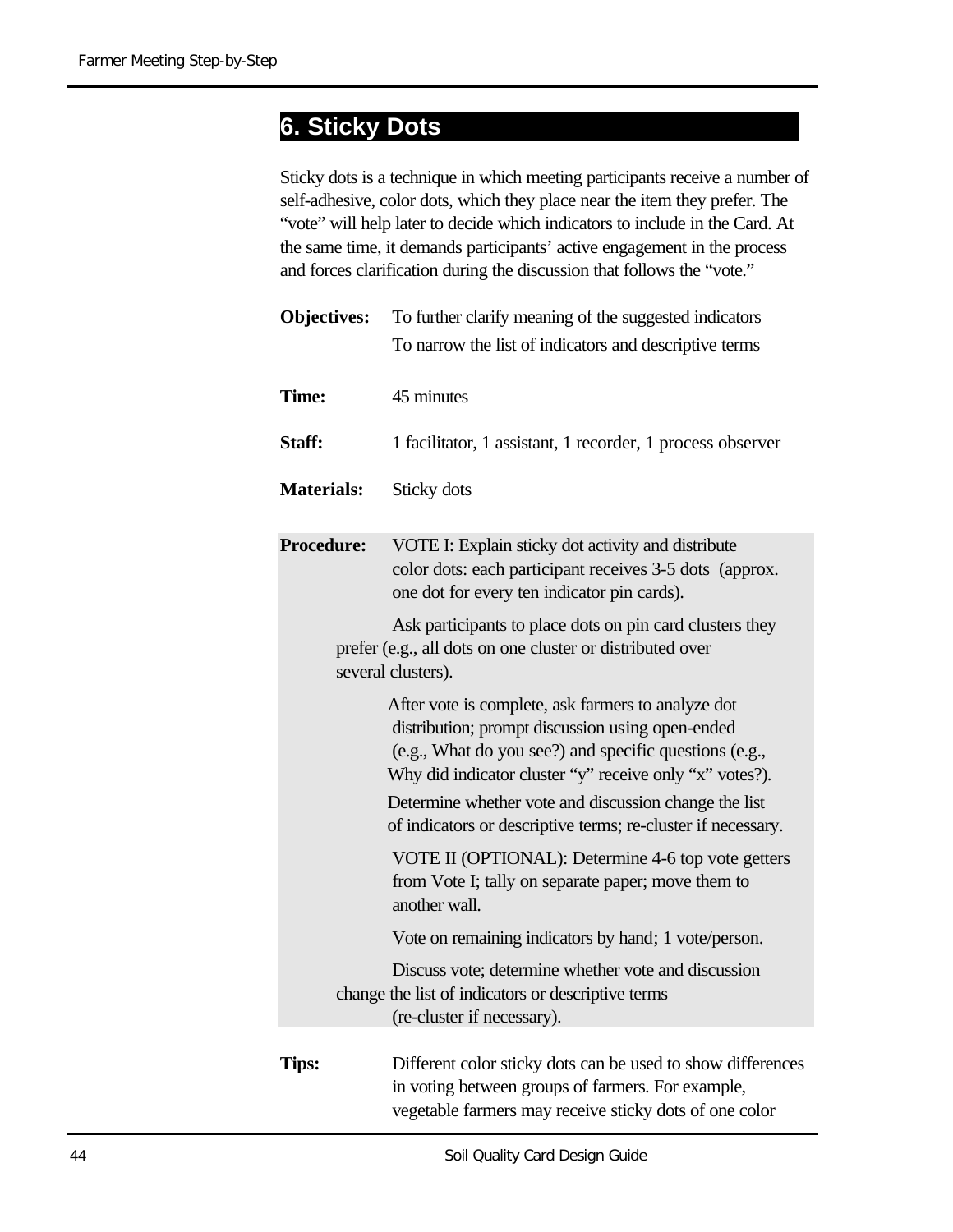while tree fruit farmers may receive dots of another color. Be careful not to divide the group into categories that imply a value judgment (e.g., sustainable versus conventional).

To avoid bias toward clusters that receive many votes from the farmers who vote first, you can number the clusters, and ask farmers to write the number of the desired clusters on the dots before they get up to vote.

### **7. Meal break**

After more than 2.5 hours, a substantial break is necessary. A hosted meal is an incentive for farmers to participate in the meeting and provides an opportunity to mix informally.

| <b>Objectives:</b> | To refresh                                                                                                                                                                                                                                                                                                                                                                                                                                                                                                                                                          |
|--------------------|---------------------------------------------------------------------------------------------------------------------------------------------------------------------------------------------------------------------------------------------------------------------------------------------------------------------------------------------------------------------------------------------------------------------------------------------------------------------------------------------------------------------------------------------------------------------|
|                    | To build rapport and exchange ideas informally                                                                                                                                                                                                                                                                                                                                                                                                                                                                                                                      |
|                    | To review the course of the second part of the meeting                                                                                                                                                                                                                                                                                                                                                                                                                                                                                                              |
| <b>Time:</b>       | 45 min.                                                                                                                                                                                                                                                                                                                                                                                                                                                                                                                                                             |
| <b>Procedures:</b> | Mix with farmers informally during the meal                                                                                                                                                                                                                                                                                                                                                                                                                                                                                                                         |
|                    | Meet with facilitation team to assess the<br>progress of the meeting                                                                                                                                                                                                                                                                                                                                                                                                                                                                                                |
|                    | Adjust the course for the remainder of the meeting                                                                                                                                                                                                                                                                                                                                                                                                                                                                                                                  |
| <b>Tips:</b>       | Adjustments for the remainder of the meeting are only<br>necessary if you think:<br>the pin card activity and subsequent discussions did not<br>yield a large enough number of indicators for the Soil<br>Quality Card, or<br>there is still a lot of confusion about the listed soil quality<br>indicators, and clarification is necessary.<br>If one of these two conditions is met, the subsequent format<br>discussion has to be shortened, and more time must be<br>spent on generating additional or clarifying existing<br>indicators and descriptive terms. |
|                    | Do not allow the meal break to extend for too long. Some<br>participants may lose interest and leave the meeting before it<br>is complete.                                                                                                                                                                                                                                                                                                                                                                                                                          |

4**Shortening the farmer meeting**: **The farmer meeting steps and time line described here have been implemented successfully many times. However, you may be able to shorten the meeting. Consider, for example, :** - Eliminating the meal

- break (taking several short breaks instead) - Skipping the sticky dots
- activity
- Using Cards (or certain Card features) developed by other farmer groups as templates throughout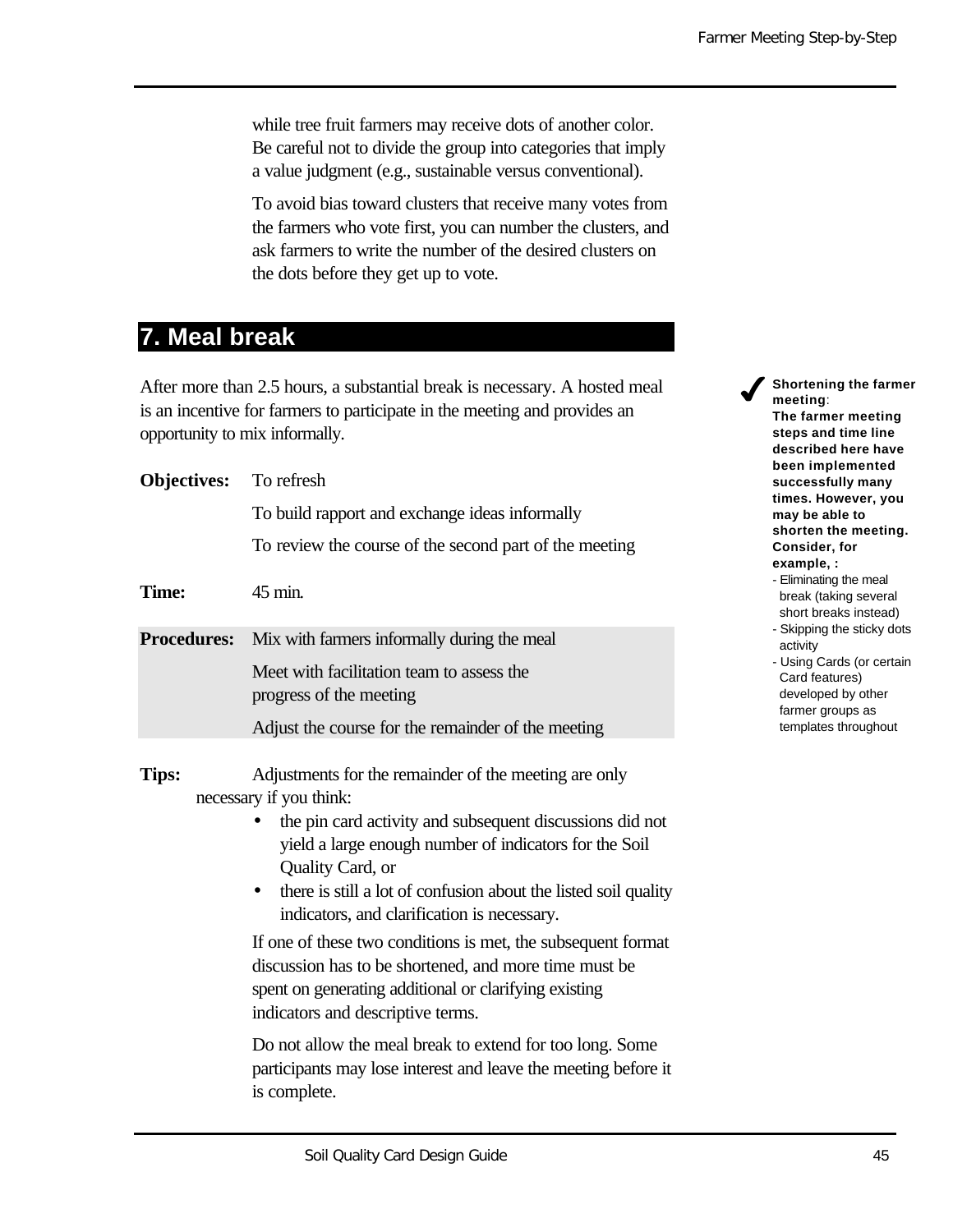# **8. Card format discussion**

Participants discuss various design features of the Card during the format discussion. You may show examples of farmer-developed Cards before participants are separated into two groups (minimum 4 farmers each). A facilitator and a recorder will guide each break-out group discussion.

| <b>Objectives:</b> | To determine Card layout and scoring system                                                                                                                                                                                                                                      |
|--------------------|----------------------------------------------------------------------------------------------------------------------------------------------------------------------------------------------------------------------------------------------------------------------------------|
| Time:              | 75 minutes                                                                                                                                                                                                                                                                       |
| Staff:             | 2 facilitators, 2 recorders, 2 process observers                                                                                                                                                                                                                                 |
| <b>Materials:</b>  | 1-2 examples of Soil Quality Card(s)                                                                                                                                                                                                                                             |
|                    | Prepared flip charts (see below)                                                                                                                                                                                                                                                 |
| <b>Procedures:</b> | Hand out examples of Soil Quality Cards developed in<br>other states or regions and ask farmers to study them.<br>Discuss adaptability of these Cards to local conditions<br>(Optional).                                                                                         |
|                    | Break into 2 groups (min. 4 farmers in each group).                                                                                                                                                                                                                              |
|                    | Group 1: Use prepared flipcharts from set 1 (see<br>below) to discuss Card features and layout.<br>Group 2: Use prepared flip charts from set 2 (see<br>below) to discuss an indicator scoring system.                                                                           |
|                    | Decide on recommendations and group speaker; ask<br>each group spokesperson to report recommendations to<br>all meeting participants.                                                                                                                                            |
| Tips:              | Showing other farmer-developed Soil Quality Cards has<br>advantages and disadvantages. It gives farmers ideas about<br>format, layout, and other Card design features; however, it<br>can also limit farmers' creativity.                                                        |
|                    | You may not reach consensus on all points of discussion.<br>Make sure that you capture in writing why the local farmers<br>prefer one way of formatting over another so that final<br>formatting decisions on topics such as Card size or materials<br>are based on real issues. |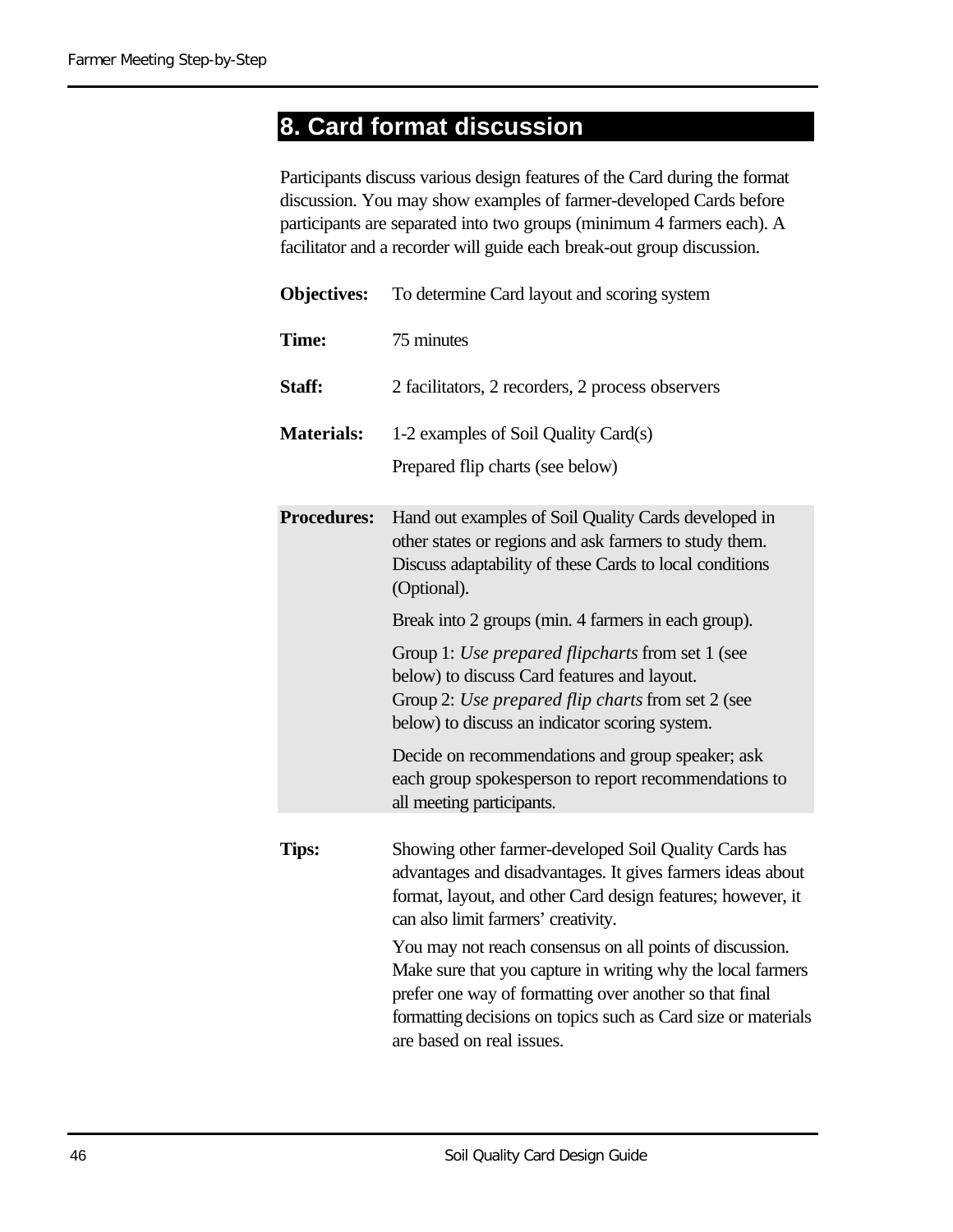Write questions listed in Flip Chart Set 1 and 2 on the top of consecutive flip chart sheets (leave 2-3 blank sheets between the prepared sheets to capture the discussion). Use the issues listed in *italics* to prompt the discussion. It is not necessary to write issues on the flip chart.

#### **Flip Chart Set 1 - Card Features and Layout**

- 1. What information should be featured on the Card?
	- *General information: date, field location, etc.*
	- *White space: observations, map of exact sampling location, etc.*
	- *Management activities: tillage, fertilizer, etc.*
	- *Other information: crop yield, soil test results, etc.*
- 2. How many indicators should be on the Card? *Related to time farmers spend in the field for one assessment*
- 3. What size, shape, and materials do you suggest for the Card?
	- *Physical size, shape, and materials in regards to how to carry the card, how to complete the card, how to file data, other considerations*
- 4. How should the Card be organized?
	- *- Number and binding of pages: single pages, multiple pages bound in booklet format, legal pad, loose leaf in 3-ring binder*

g Step-by-Step

her layout/format suggestions

#### **Flip Chart Set 2 -Indicator Scoring System**

- 1. What are the advantages/disadvantages of a scoring system in general?
	- *This question leaves the door open for farmers to accept or reject any type of scoring system.*
- 2. What types of scoring systems are available? What are their advantages and disadvantages?
	- S*elf-designed system: every user designs his or her own system*
	- *Standardized system: same scoring system for every user*
	- *Scoring systems that differentially weigh different indicators*
- 3. What scoring system do you suggest for the local Card?
	- *Range of score: 1 to 3 or 0 to 9, other ideas*
	- *Display of scores: check boxes, write-in scores, other ideas*
	- *Connection of descriptive terms with scoring system:*
	- *"good" equals a score of 10 and "poor" equals 0, other*
	- *Mechanism to total scores of all or certain groups of indicators*

### **9. Meeting closure**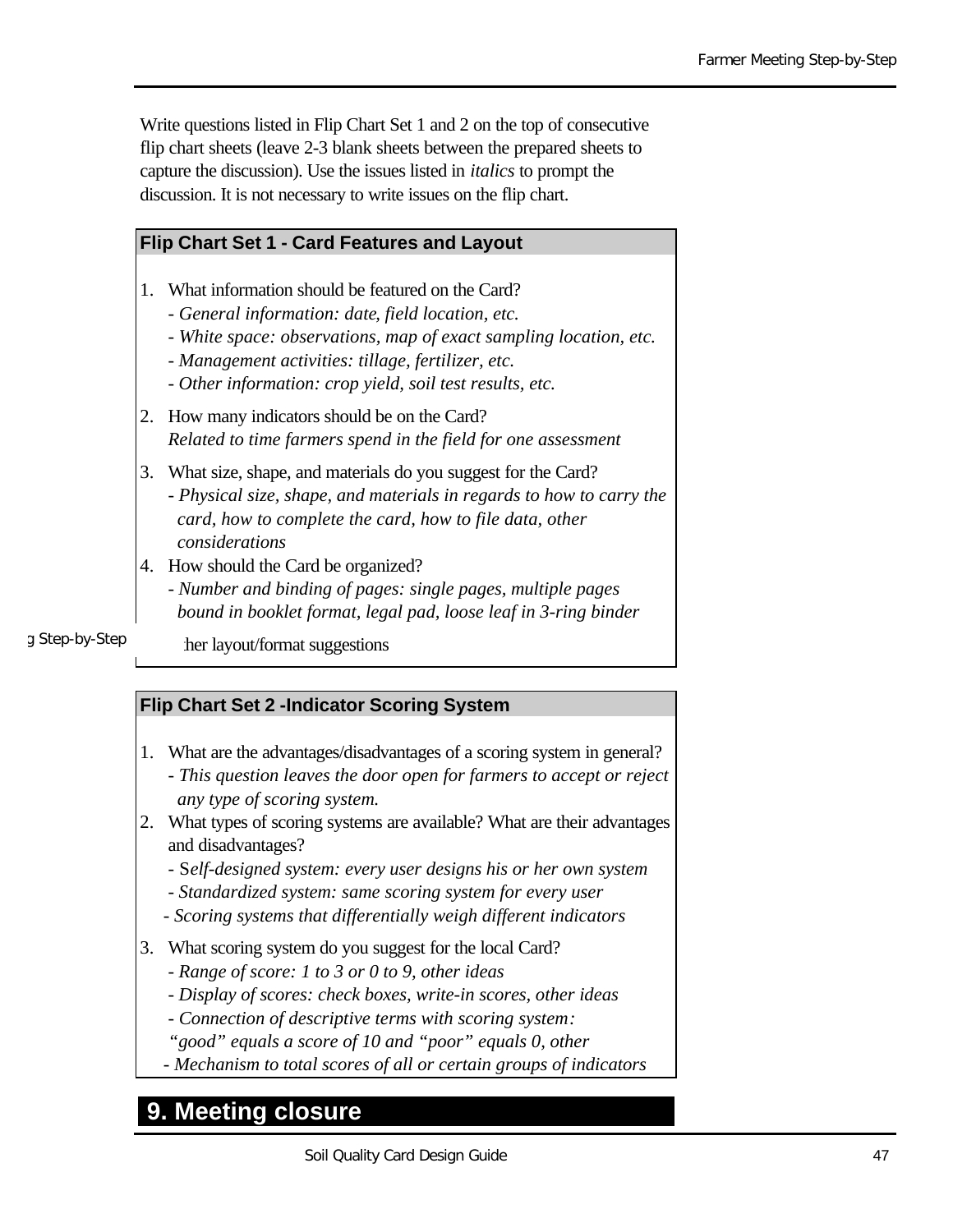This activity concludes the farmer meeting. Meeting outcomes are briefly reviewed, and everyone is given an opportunity to make final comments.

| <b>Objectives:</b> | To describe meeting accomplishments                                                                                                                                                                                                                 |
|--------------------|-----------------------------------------------------------------------------------------------------------------------------------------------------------------------------------------------------------------------------------------------------|
|                    | To prepare participants for future involvement                                                                                                                                                                                                      |
|                    | To capture final feedback                                                                                                                                                                                                                           |
| Time:              | 15 minutes                                                                                                                                                                                                                                          |
| <b>Personnel:</b>  | 1 facilitator; 1 recorder                                                                                                                                                                                                                           |
| <b>Materials:</b>  | 1 flip chart                                                                                                                                                                                                                                        |
| <b>Procedure:</b>  | Summarize the list of soil quality indicators and Card format<br>features.                                                                                                                                                                          |
|                    | Describe future activities and time line for:<br>a)completing the prototype version of the Card; b) field<br>testing; and c) final design and distribution of the Card.                                                                             |
|                    | Give all participants an opportunity to share                                                                                                                                                                                                       |
|                    | impressions about the meeting outcomes and process.                                                                                                                                                                                                 |
|                    | Thank the participants for their time, ideas, and support.                                                                                                                                                                                          |
|                    |                                                                                                                                                                                                                                                     |
| Tips:              | Recording the final feedback is very important. In meetings,<br>farmers often wait until then to offer their contribution or<br>opinion. If recording on a flip chart seems too obtrusive,<br>ask a recorder to capture the comments in a notebook. |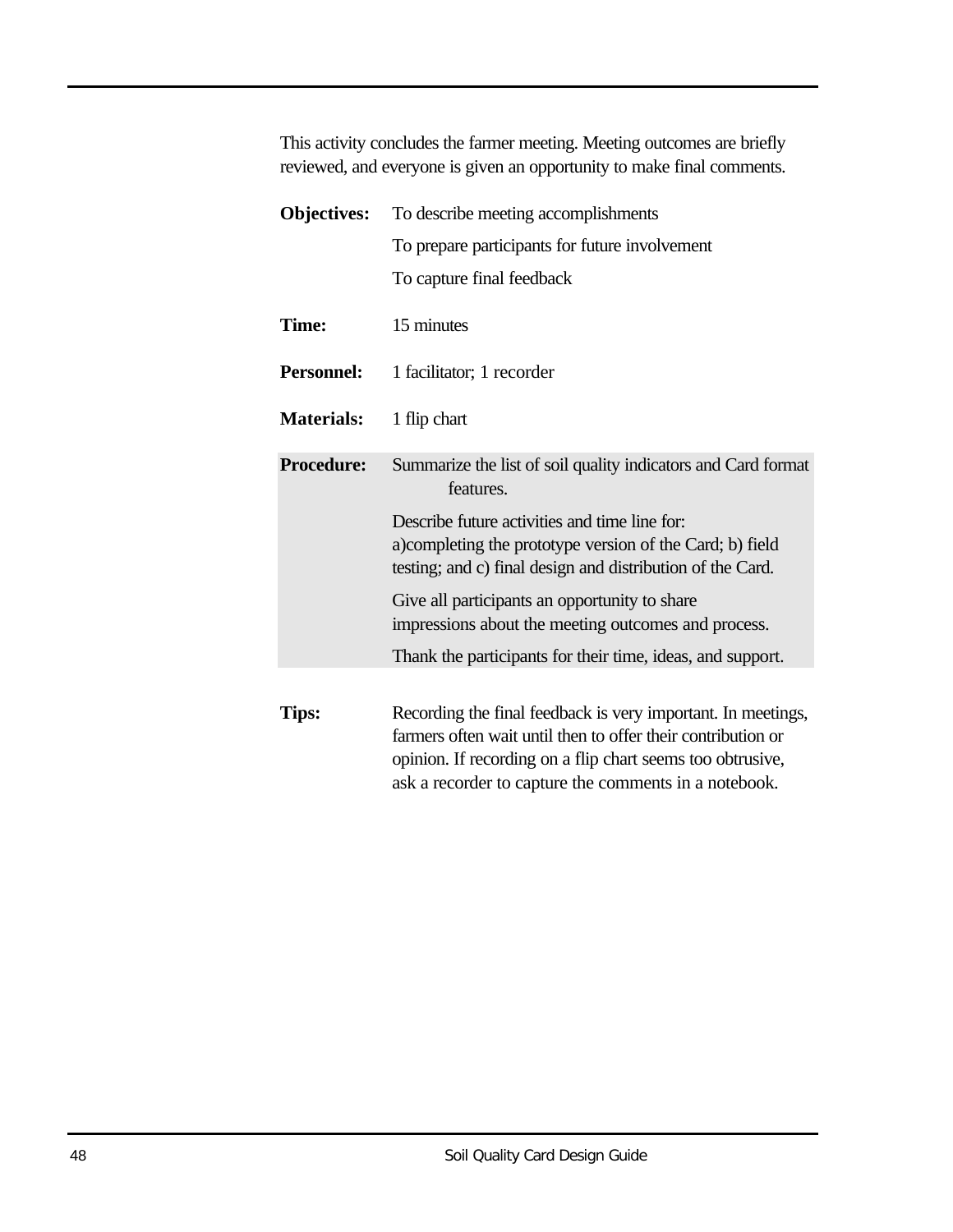# *Creating a Soil Quality Card Prototype*

- ❖ Debriefing the farmer meeting
- ❖ Basic steps to create a prototype Soil Quality Card
- ❖ Reviewing the prototype and planning the field tests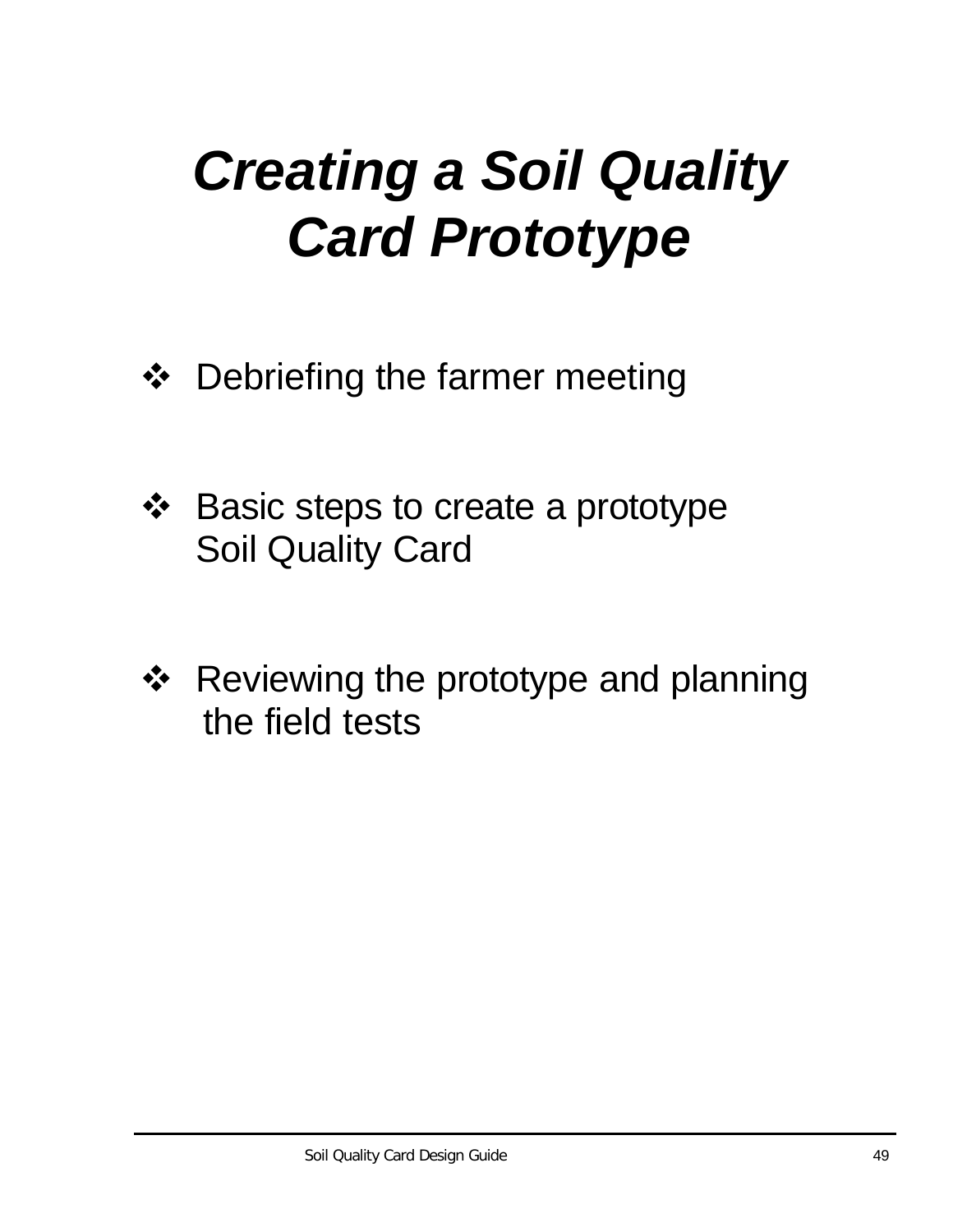Copy the chapter headings (front page of this sheet) on an overhead transparency for presentations or training sessions.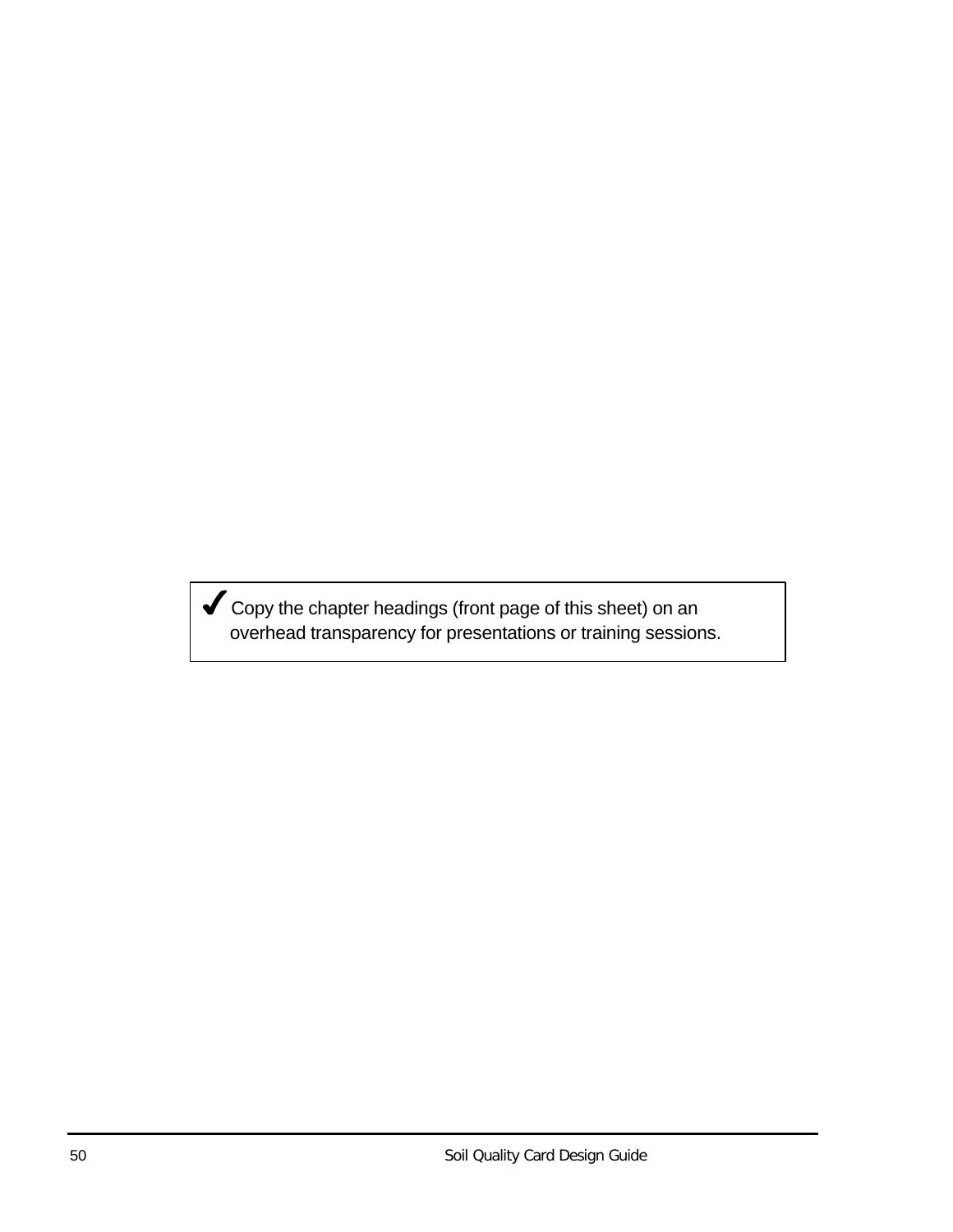## **Debriefing the farmer meeting**

Creating a Card prototype means summarizing the farmer meeting discussion and converting the information into a preliminary Card. This is a very sensitive step during the design process, because personal biases can greatly influence the prototype design. Those trained in professional fields, such as agronomy or soil science, will find it tempting to modify farmers' phrases and expressions to more technical terms. However, remember that this product is *by farmers for farmers*. A key element in achieving this objective is to retain farmers' language and intent as much as possible.

It is critical to create the prototype Card as soon as possible after the farmer meeting, while Card team memories are still fresh. If possible, start this process with a debriefing session immediately after the farmer meeting. The objectives of the debriefing session are: (1) assessing the achievements of the meeting, and (2) assigning tasks to Card team members to complete

#### **Check list for assessing the farmer meeting**

- $\Box$  Were you able to discuss all the topics in the protocol?
- $\Box$  Did all farmers contribute equally to the group discussion?
- $\Box$  Did the discussion lead to the desired number of soil quality indicators that will be featured on the Card?
- $\Box$  Did the farmers come to consensus on Card layout and format?
- $\square$  Is another farmer meeting (with the same or another group of farmers) needed to fill obvious gaps?

the prototype.

Dealing with the issues that arise during the assessment of the farmer meeting will vary from case to case. Some strategies are described in the section, "Basic steps to create a prototype Soil Quality Card."

While assigning the tasks to the Card team members, gather and review all your sources of information, including pin cards, flip charts, notes by process observers, tapes, and Card team members' recollections. Assembling the prototype can be done by one or several members of the team. Several team members can share the tasks to ensure that less personal bias is introduced into the Card.

after the farmer meeting.

 $\boldsymbol{J}$ 

Draft the Card as soon as possible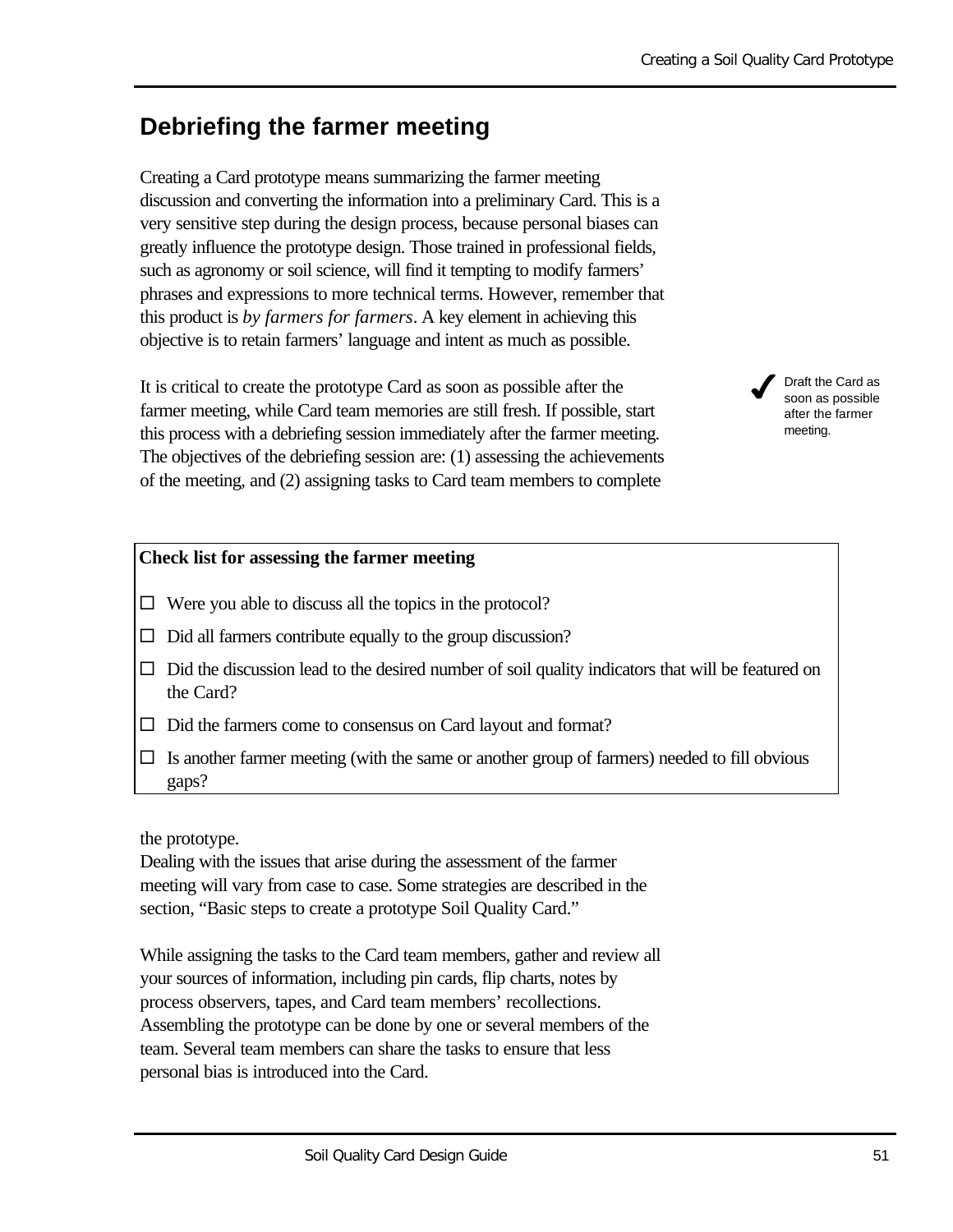## **Basic steps to create a prototype Soil Quality Card**

The following list summarizes the ten steps to create a prototype Card from the farmer meeting discussion. Also included are issues to keep in mind and tips for each step.

- 1. **Summarize the farmer meeting information.** Information sources include pin cards, flip charts, notes, and discussions during the debriefing session that followed the farmer meeting.
- 2. **Organize the information into two broad categories:** (a) card content (soil quality indicators, descriptive terms, and other information to be displayed on the Card); and b) Card format (size, material, and layout).
- 3. **Determine the number of desired soil quality indicators.** What was the consensus? If unclear, farmers usually prefer 8-12 indicators for this type of soil quality assessment card.
- 4. **Name the soil quality indicators on which everybody agreed.** Use farmers' terms that best describe the clusters of pin cards for which a broad consensus was reached. The terms may seem awkward to trained specialists, but they should be retained.
- 5. **Select descriptive terms associated with the clearly defined indicators**. Most likely, you will not be able to use all of the terms provided by the farmers. Try to get a cross section of their suggestions for each indicator. See example in the margin.
- 6. **List indicators or indicator clusters and associated descriptive terms that were less clear**. This step is necessary, because the busy program of the farmer meeting may have not allowed complete clarification of all indicator pin cards.
- 7. **Name and select soil quality indicators and associated descriptive terms that will complete the Card.** Often soil quality indicators and descriptive terms are not clearly separated on farmers' pin cards. You may have to combine descriptive terms or select key descriptive terms to form an indicator. Retain the farmers' intent and language as much as possible.
- 8. **List and select additional information featured on the Card.** To what other types of information did the farmers want to link the soil assessment? Were they, for example, concerned about the influence of climate or field conditions on the assessment?

Retaining farmers' language is important; don't change farmers' phrases to technical terms.

 $\boldsymbol{J}$ 

Example for selecting descriptive terms from a long list of suggestions:

Indicator: Crop condition Suggested terms:

(+) **vigorous plants**, healthy plants, green plants, not wilting, **no signs of stress**, uniform stand some yellow leaves,

(0**) some wilting plants**, stunted growth **some discoloration**

(-) yellow, wilting crop, purple leaves, **stunted growth**, not healthy looking, stressed looking, **uneven stand**

To get a cross section of farmers' suggestions, the **bold** terms were used in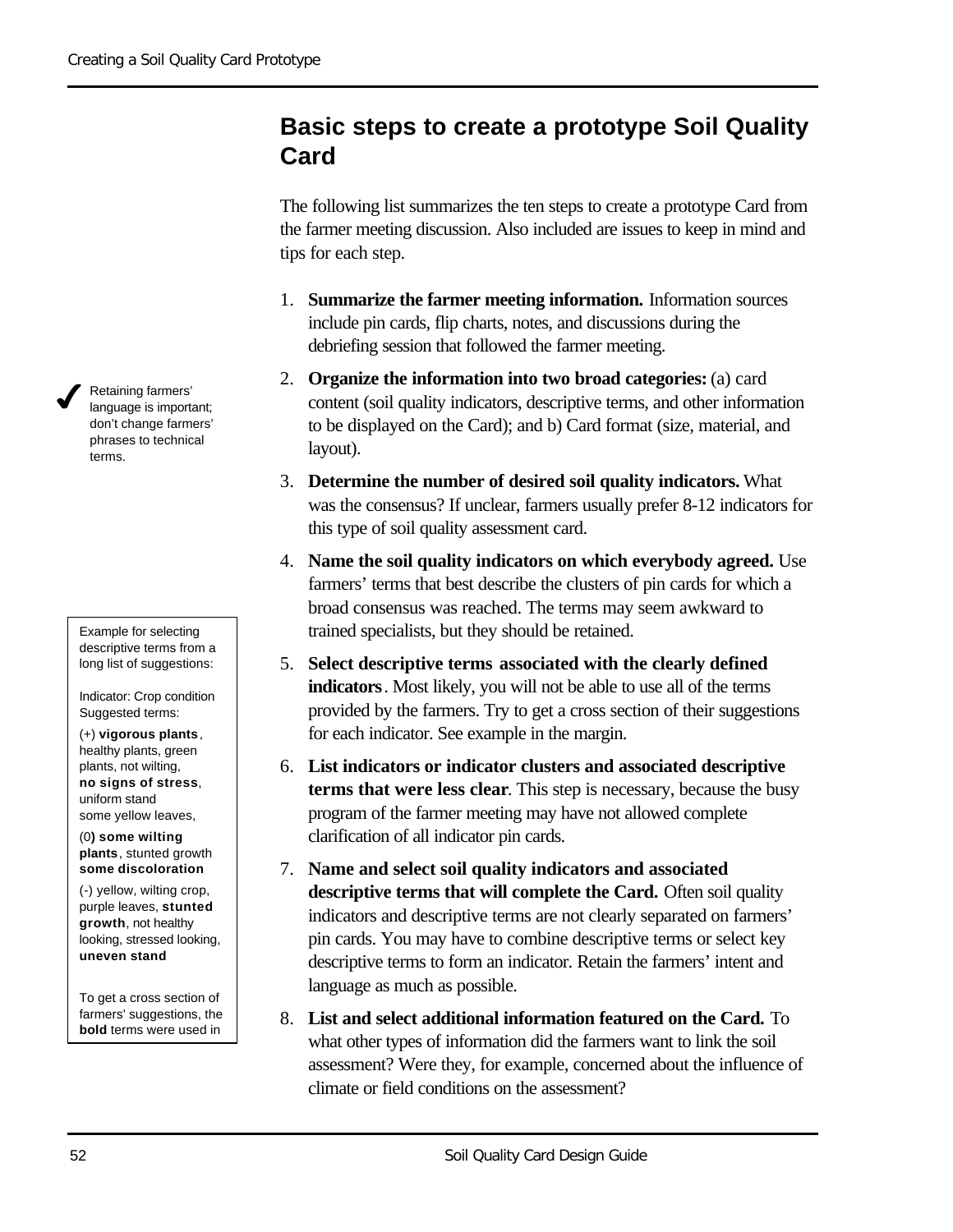- 9. **Determine Card layout.** Consider the concerns farmers expressed, such as how to carry the Card, how to complete the Card in the field, and how to file the Cards or transcribe the data to electronic format.
- 10. **Create the prototype Card.** A simple, easily accessible word processing program is best to produce the prototype Card.

## **Reviewing the prototype and planning the field tests**

Before the prototype Card is presented to a wider audience, you may decide to review it during a meeting with the Card team members. Consider inviting the farmers who participated in the initial farmer meeting. During the review of the prototype, the author(s) should present:

- What information sources were used
- How conflicting information was handled
- How farmers' suggestions and concerns were integrated into the Card
- Which indicators and prototype features need special attention during field testing

The prototype review meeting is also a good opportunity to plan the field tests. Discuss the purpose, target audience, and methods of field testing to decide on a plan of action. You will find the information on these topics in the next chapter.

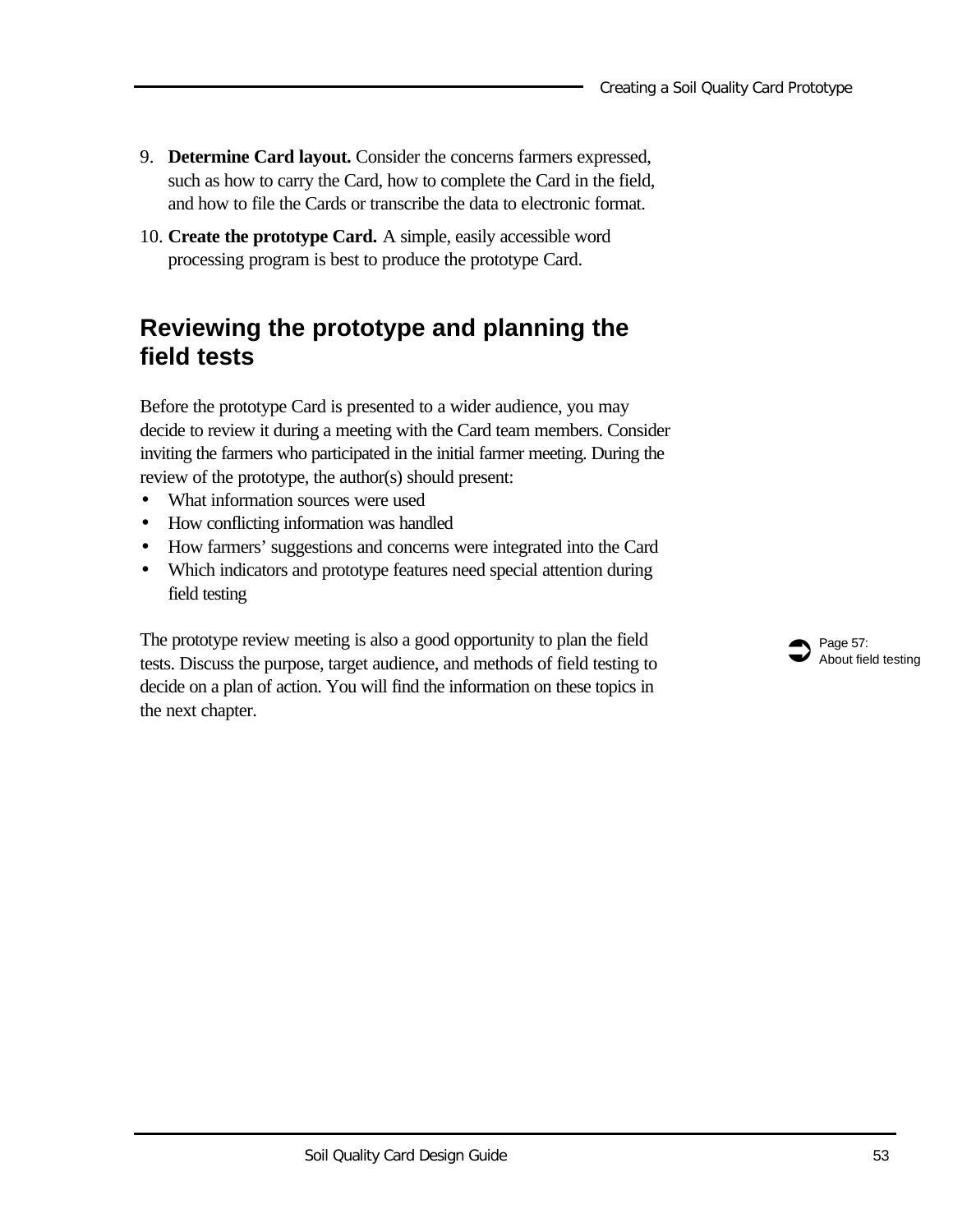**Notes About Creating a Soil Quality Card Prototype**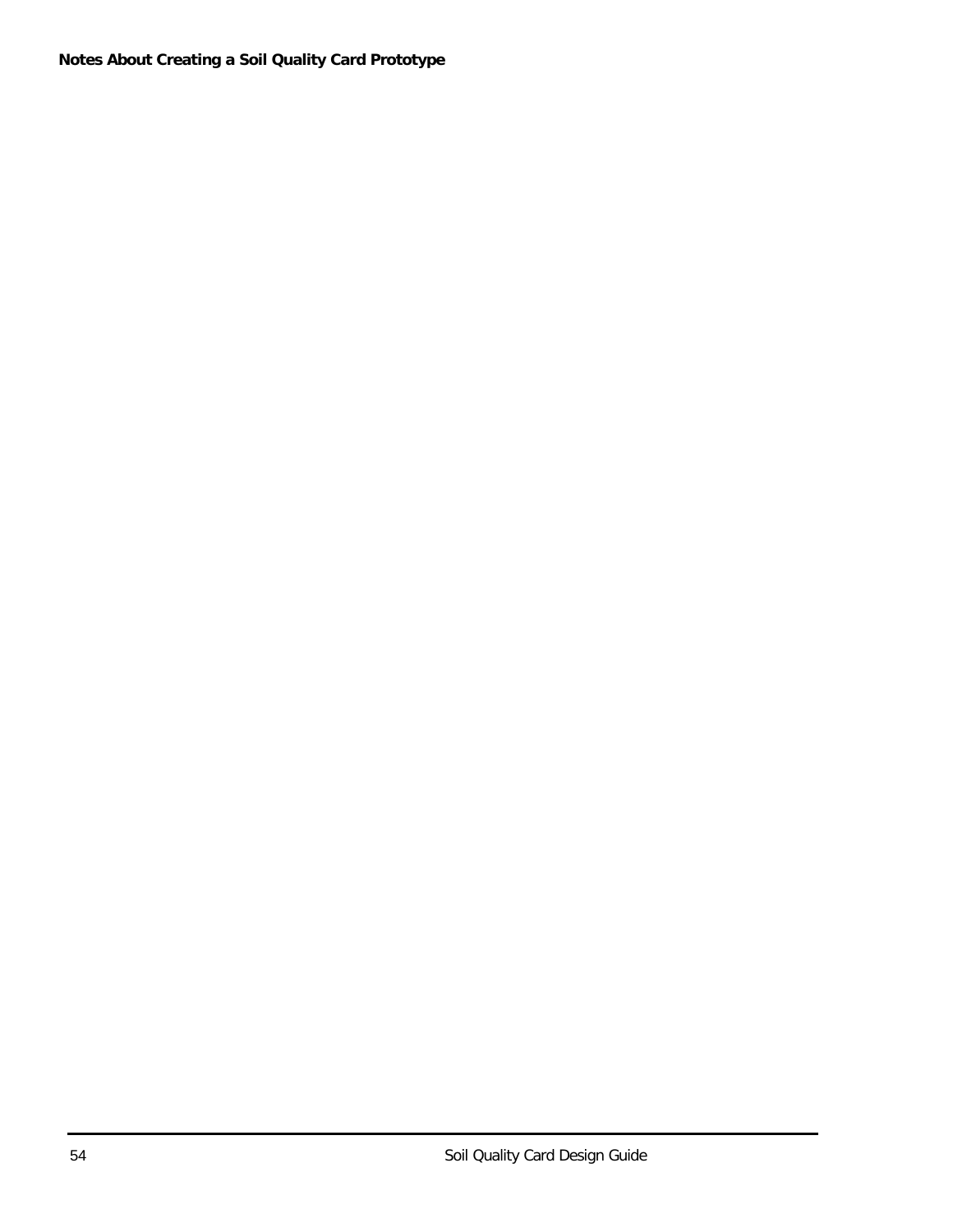# *Field Testing*

- ❖ About field testing
- ❖ Field testing with farmers
- ❖ Field testing with agricultural support professionals
- ❖ Integrating field testing into NRCS activities
- ❖ Other methods of field testing the Soil Quality Card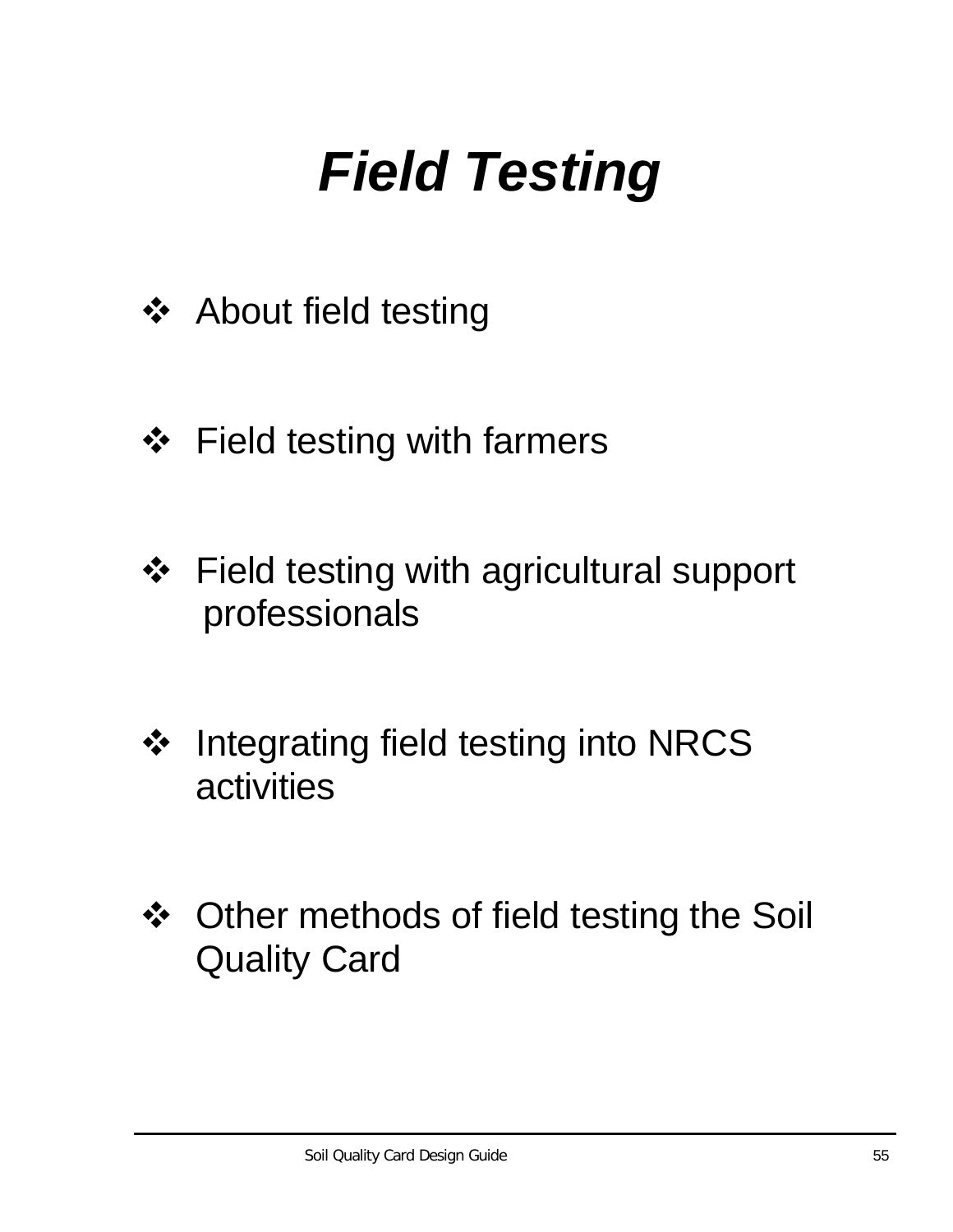Gopy the chapter headings (front page of this sheet) on an overhead transparency for presentations or training sessions.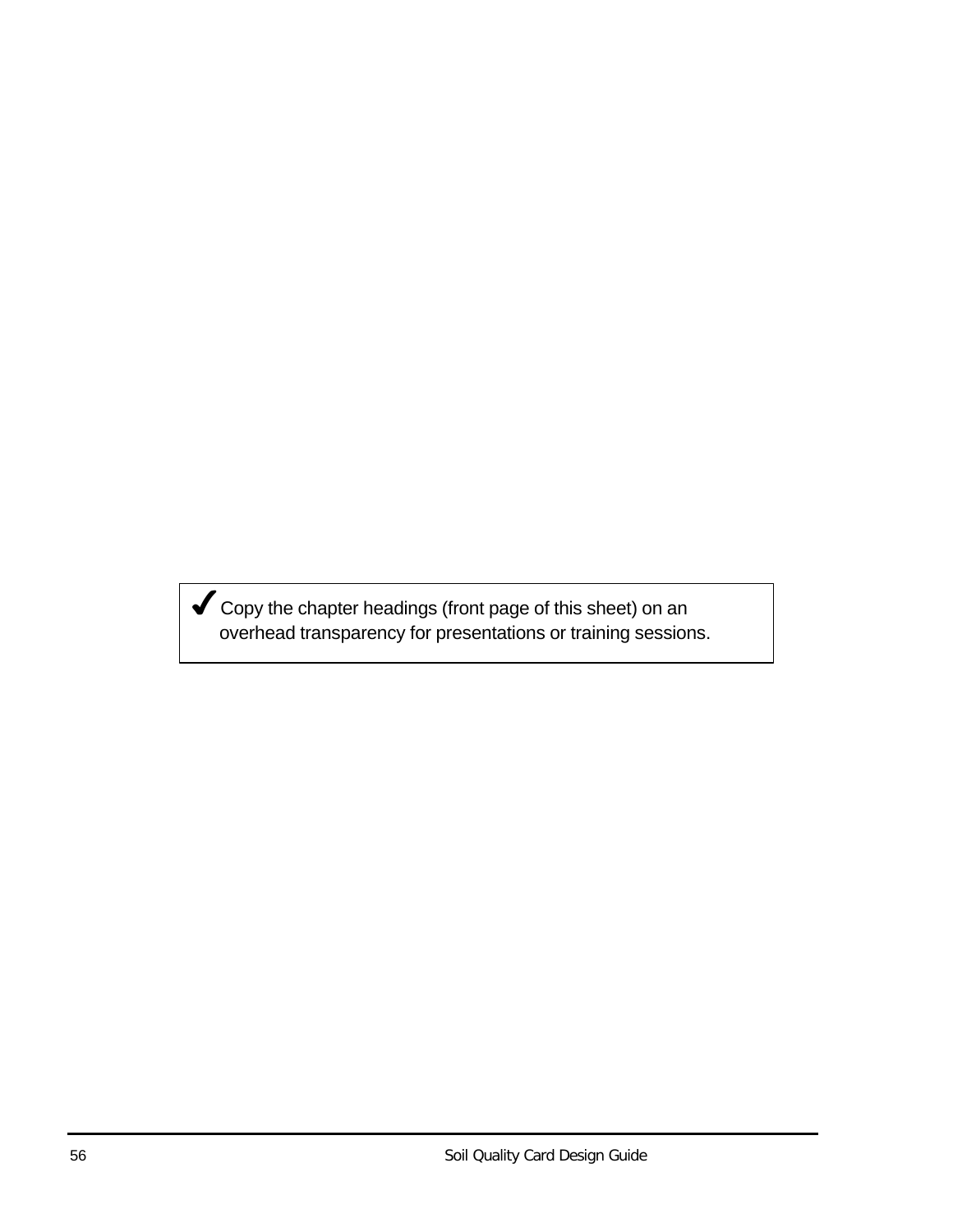# **About field testing**

The purpose of testing the Card in the field is to capture feedback from farmers or other Card users to improve the prototype Card. In addition, the field test gives you an opportunity to capture new design ideas that emerge only when a complete prototype has been put together.

If you expect agricultural professionals, such as conservationists, Extension agents, or crop advisors to use the Card, conduct a few field tests with them. It is also a good idea to conduct field tests with people who had various levels of involvement in the design process. People who were not closely involved in the design will see the Card with fresh eyes and may suggest additional ideas to incorporate into the final version.

## **Field testing with farmers**

Ten to 15 one-on-one field tests with farmers, representing a variety of farming systems and learning styles, are usually sufficient to capture the necessary variety of input. If field tests with groups are conducted, then eight to twelve one-on-one tests should suffice.

Plan to spend 1-2 hours with each farmer. The length of the visit depends on the rapport between you and the farmer, involvement of the farmer in the development of the prototype Card, time constraints, and the farmer's enthusiasm about the Soil Quality Card project. Bring the prototype Card and a list of discussion items that you want to cover during each field test. Review the "Guidelines for conducting field tests" in the *Tool Box* and model your list of discussion items after the "Field test guide sample."

Since the goal is to develop a Card that farmers can use without training or instruction, a hands-off approach is recommended for the first part of the farm visit. Ask the farmer to use the prototype Card while you observe and record comments. Make sure the farmer understands that your interest is in the applicability of the selected soil quality indicators and the practicality of the Card design, and not in his or her evaluation and scoring of the soil. If possible, postpone a discussion on individual soil quality indicators or Card design until after the farmer has completed the Card.



Pages 99-102: Field Testing Tools

 $\bullet$ 

Field testing is a great opportunity to connect with land owners who previously have not been involved in conservation efforts.  $\boldsymbol{J}$ 

Test the Card with people who were involved in the design process **and** those who are not familiar with the project  $\boldsymbol{J}$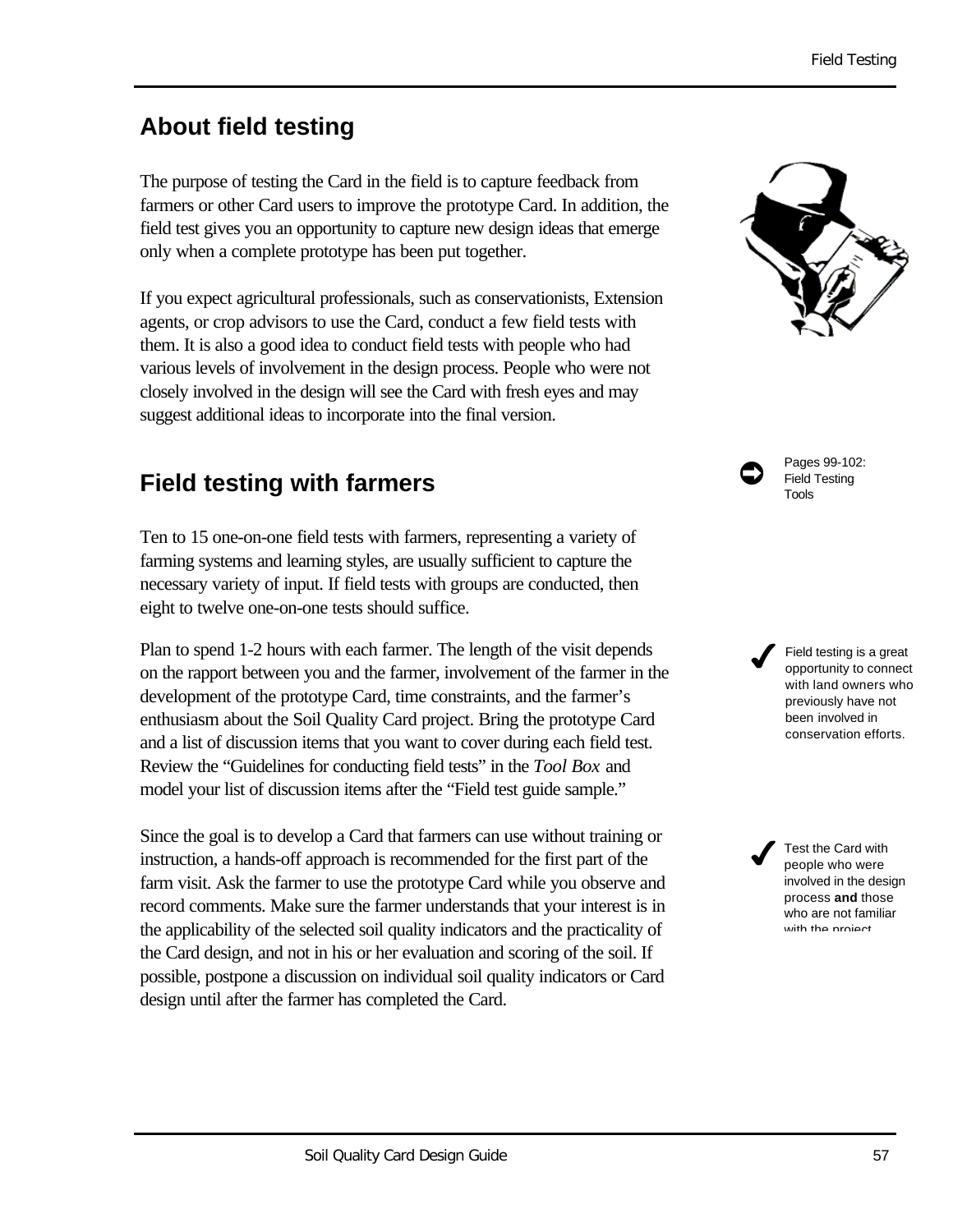### **Field testing with agricultural professionals**

Conservationists and agronomists will use the Card to communicate with farmers about soil quality issues and to discuss soil conservation alternatives. Conservationists and agronomists, therefore, need to understand Card design features and soil quality assessment procedures. To test the prototype, you can expand on the discussion items that you used with the farmers. Add items that address the use of the Card as a communication tool. Employ a hands-off approach similar to the one recommended for use with farmers. This technique will let agricultural professionals experience the use of the Card first-hand and produce insights and ideas for Card improvement.

### **Integrating field testing into NRCS activities**

Field testing can be integrated into any type of outreach effort. Consider combining field tests with farm visits when conservationists provide technical assistance. Other opportunities include farm tours or Conservation District meetings. Many opportunities exist to partner with Cooperative Extension Service or other state and Federal agricultural/natural resources agencies during the field testing phase of this project.

## **Other methods of field testing the Soil Quality Card**

One-on-one field tests will give you the most in-depth information; however, you also can test the Card with groups of people during farm tours, presentations, or other outreach efforts. Use an open-ended small group discussion as described above (Field testing with farmers).

Mailing prototype Cards to potential users accompanied by a feedback form (or checklist) is another way of field testing. (Customer survey activities by Federal agencies, including NRCS, are limited by the Paperwork Reduction Act. Contact your State Office administrative or public affairs staff for guidance.) Nonfederal Card sponsors, who find this method of benefit, should keep in mind that there will be no in-depth exchange of ideas about individual soil quality indicators. Without direct observation, it also will be difficult to troubleshoot problems associated with using the Card in the field. Timing of the mailing is crucial. Select a time of the year when users are able to carefully study the Card and fill out the feedback form thoughtfully. Keep in mind that the timing of mailing might be different for farmers and agricultural support professionals.

Page 69:<br>Using the Soil Quality Card in NRCS activities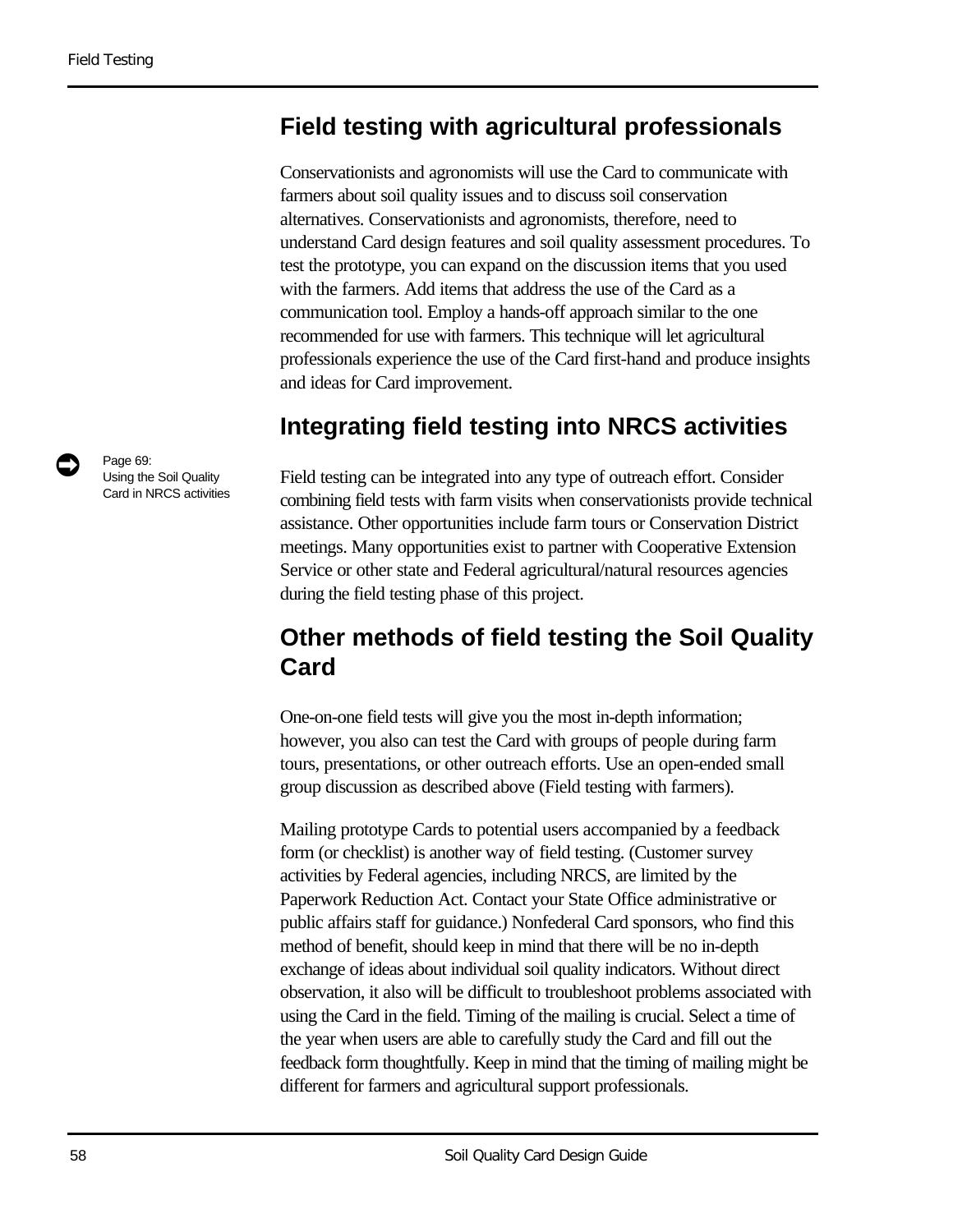# *Soil Quality Card Production*

- ❖ Final Soil Quality Card design
- ❖ Printing the Soil Quality Card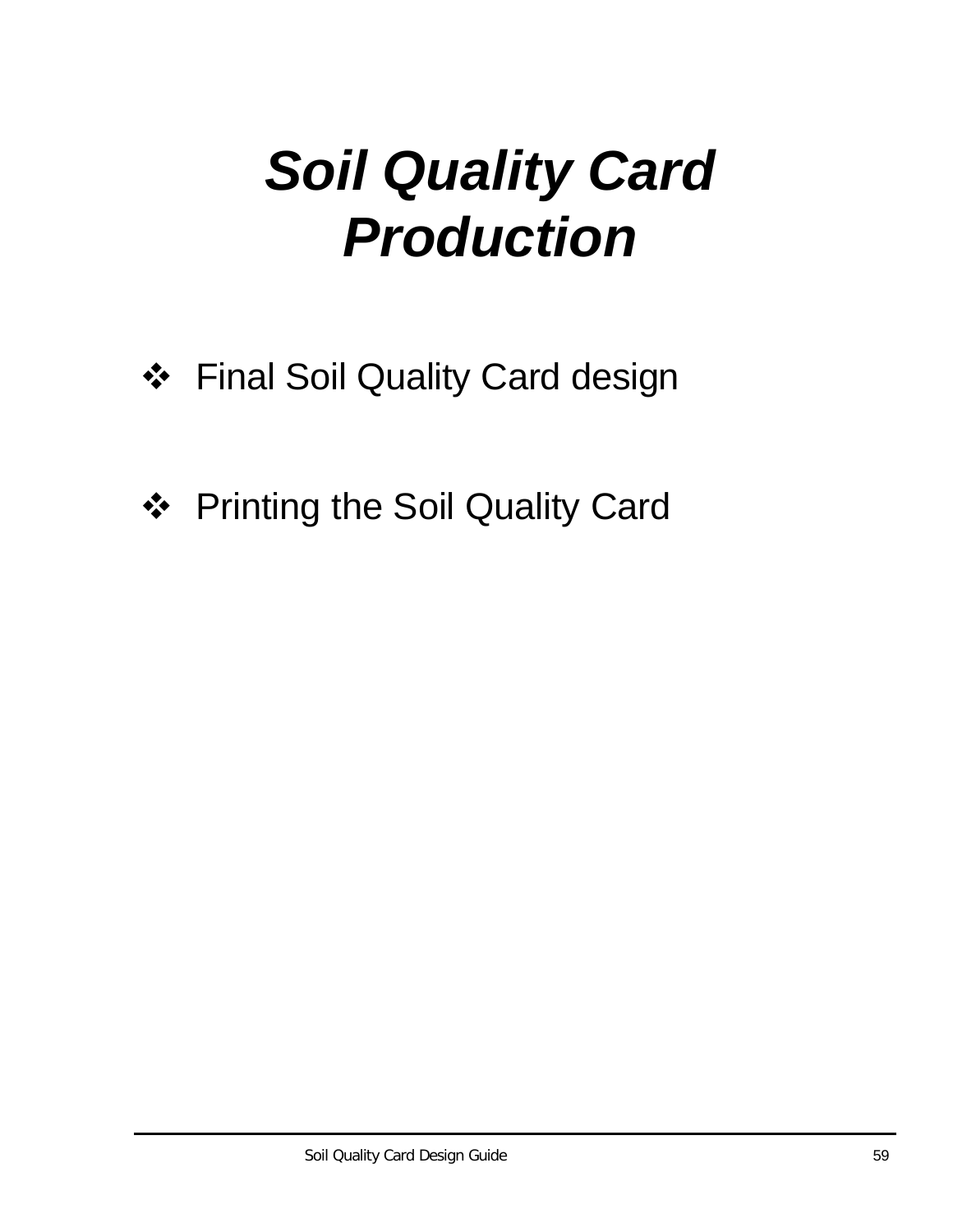Gopy the chapter headings (front page of this sheet) on an overhead transparency for presentations or training sessions.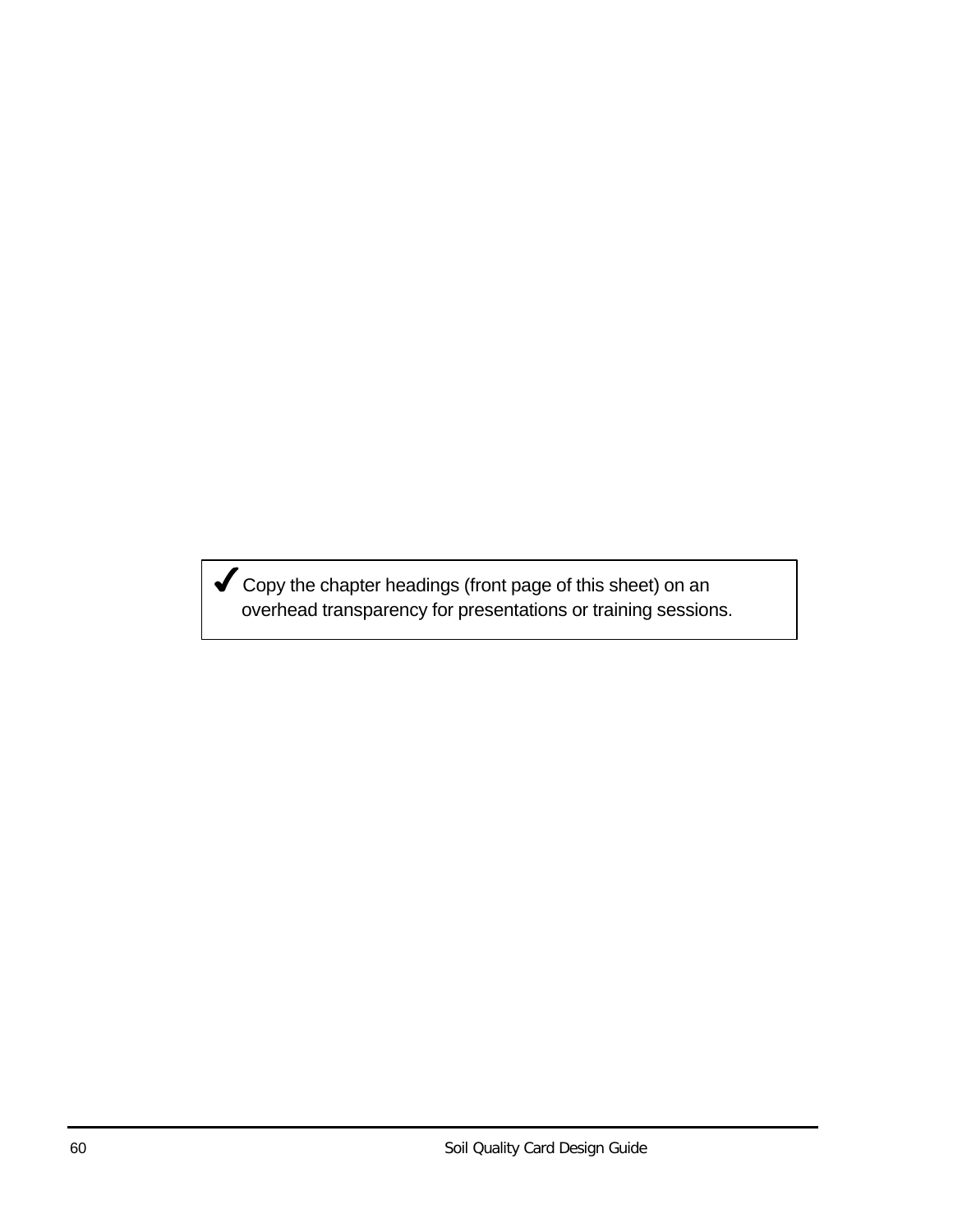## **Final Soil Quality Card design**

The key task during this step is to integrate the feedback from the field testing into the final design of the Soil Quality Card. A step-by-step process similar to "Basic steps to create a prototype Soil Quality Card" can be used.

- 1. **Separate the feedback information into two categories:** a) Card content (soil quality indicators, descriptive terms, and other information); and b) Card format (size, material, and layout). This step is already accomplished if you recorded the Card content and format feedback on separate note pages.
- 2. **Review feedback comments and redesign soil quality indicators and descriptive terms.** You may need to add indicators but try to stay within the range of the desired total number (8-12). Farmers' understanding of the complex nature of soil quality also may require that soil quality indicators be expanded in scope or that separate indicators be combined.
- 3. **Design Card layout, including scoring system and write-in note space for additional information.** Field testing might reveal that farmers need space to record observations or the exact sampling location in a particular field. They may also want to record various field notes, such as tillage and fertilizer regimes or cropping sequence. You may need to make a priority list of all other Card design features. If a certain Card size is favored, it will become a determining factor for the number of features that can be included in a given amount of space.
- 4. **Decide how the Card will be organized**. The organization of the Card often will not be decided in the initial farmer meeting. It will be field tested on the prototype. What concerns did farmers express, and how can Card organization address these concerns? Consider the number and binding of pages (single pages, multiple pages bound in booklet format, legal pad, loose leaf in a 3-ring binder). The organization of the Card also needs to address how the Card will be distributed and used. For example, does the Card need to be in a format that allows users to photocopy the pages?
- 5. **Draft the Soil Quality Card.** Regular word processing software is preferable. If you use more sophisticated desktop publishing software, balance the need for an appealing design with the ability to easily modify and upgrade the Card at a later time.

**Visit the Soil Quality Institute Web site at: http://soils.usda.gov/sqi for clip art to use on your Card.**

 $\boldsymbol{J}$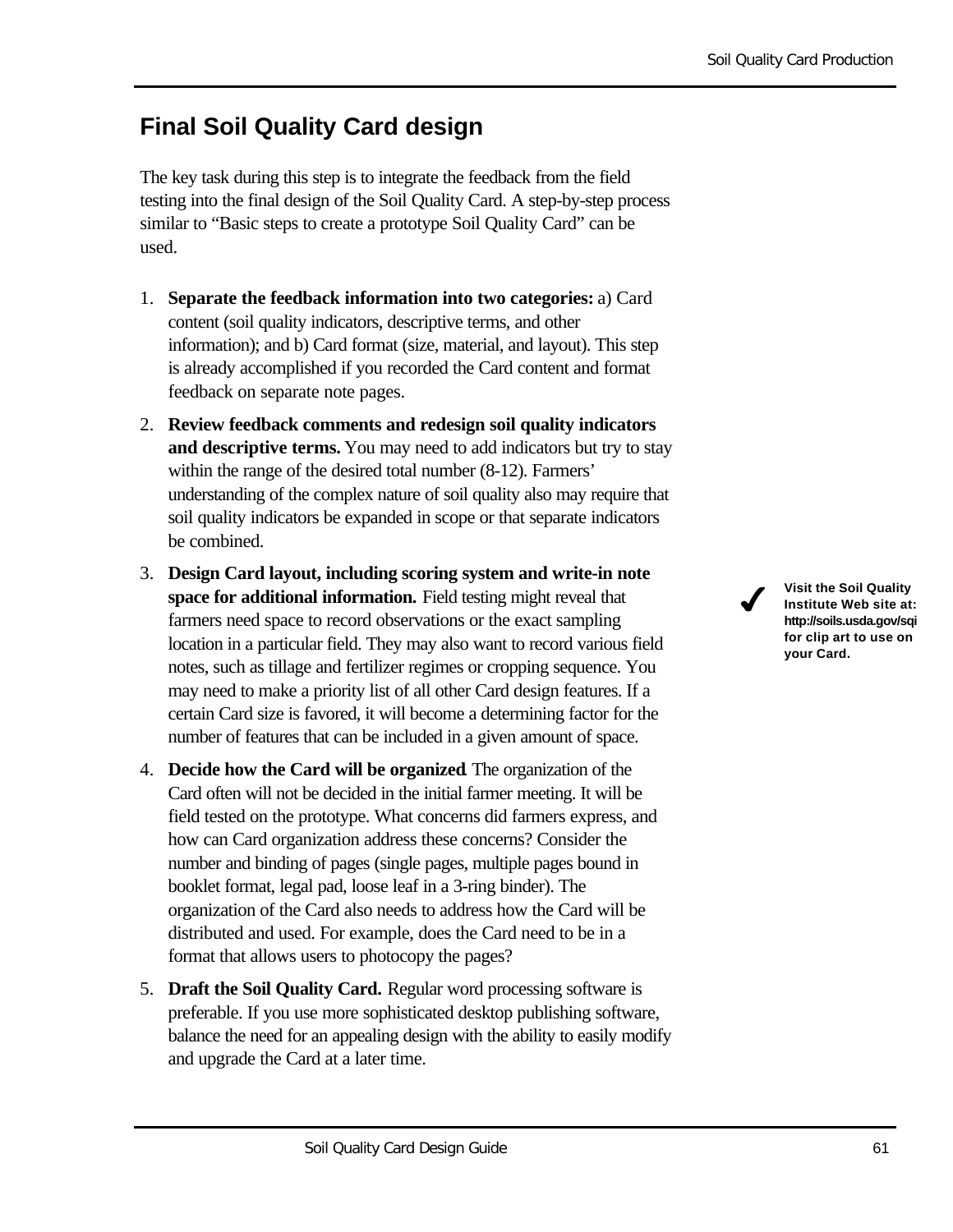## **Printing the Soil Quality Card**

Before printing the Card, make sure the final design includes all relevant information. Items to remember include:

- Card user instructions
- Credits for people who were involved in creating the Card
- Credits for all Card sponsors; often logos of the organizations are used
- Non-discrimination statement, if NRCS funds are used for printing
- Availability statement that explains where and how interested people can obtain additional Card copies

Printing will vary from state to state and from Card to Card. However, a number of characteristics will have an effect on how the Card is printed and on its cost. These include:

- Size of paper (standard versus non-standard sizes)
- Type of paper (standard, cardstock, or write-in-rain)
- Type of binding to combine multiple pages
- Graphic design (photos, color, etc.)
- Number of Cards to be printed

The budget for Card production also depends on financial support from project partners. Co-sponsors such as Cooperative Extension Service, Conservation Districts, or state agencies may be able to print the Cards and provide support in marketing and distributing them. Partners who contribute to these efforts generally develop a greater sense of ownership for the Cards.

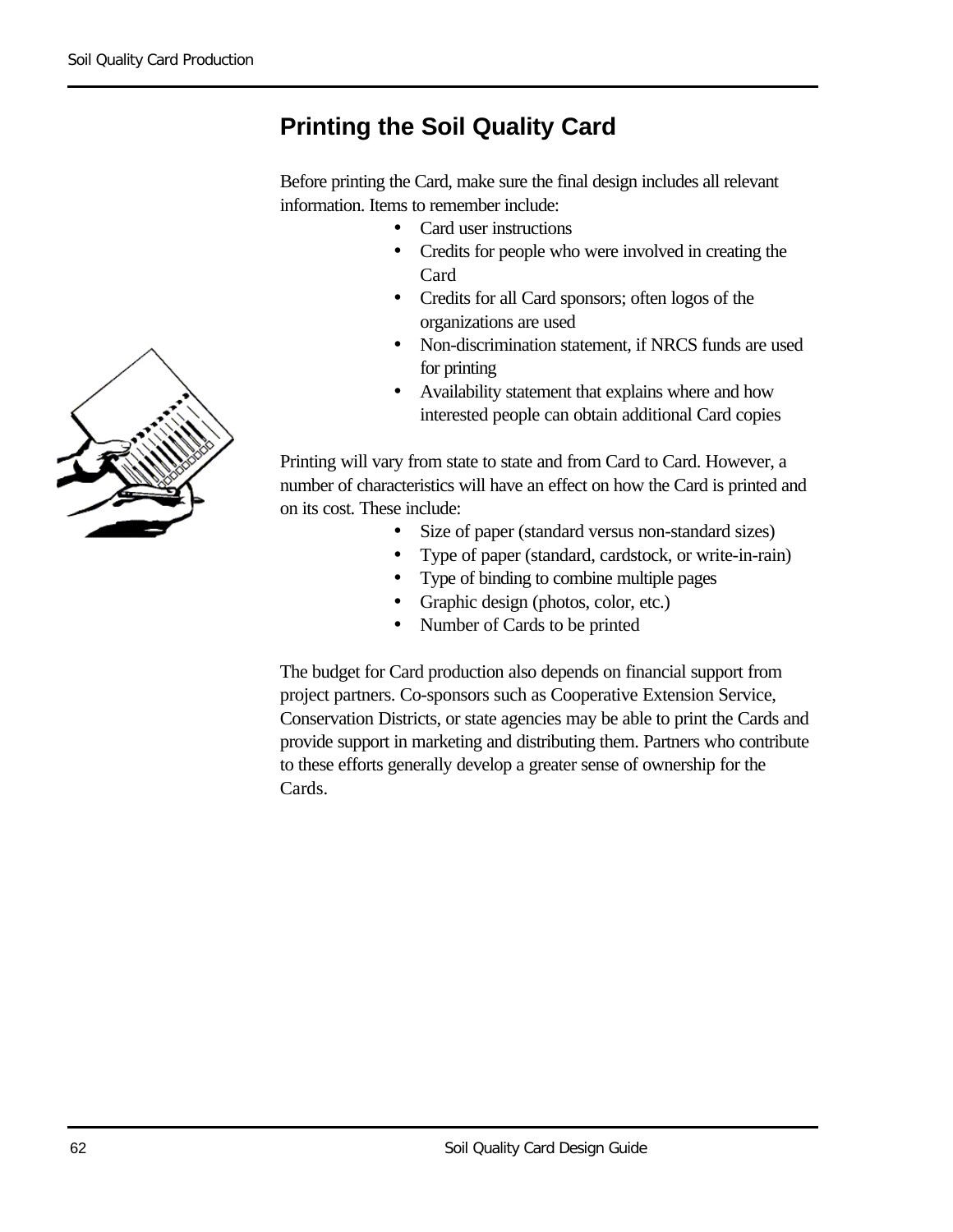## *Marketing, Distribution, and Support*

- ❖ Marketing the Soil Quality Card to farmers
- ❖ Marketing the Soil Quality Card to agricultural support professionals
- ❖ Distribution strategies
- ❖ Support strategies
- ❖ Developing an NRCS State Technical Note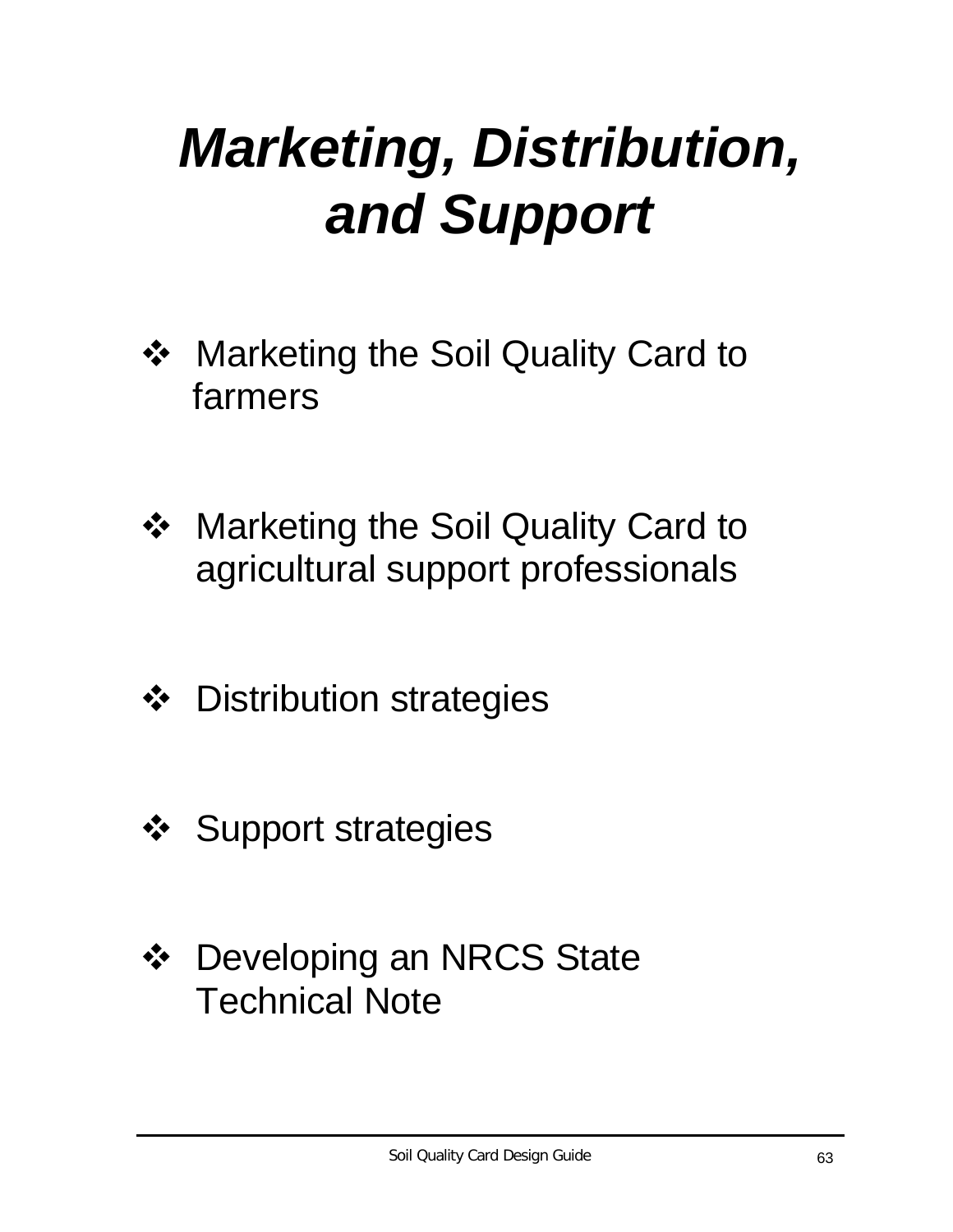$\blacktriangledown$  Copy the chapter headings (front page of this sheet) on an overhead transparency for presentations or training sessions.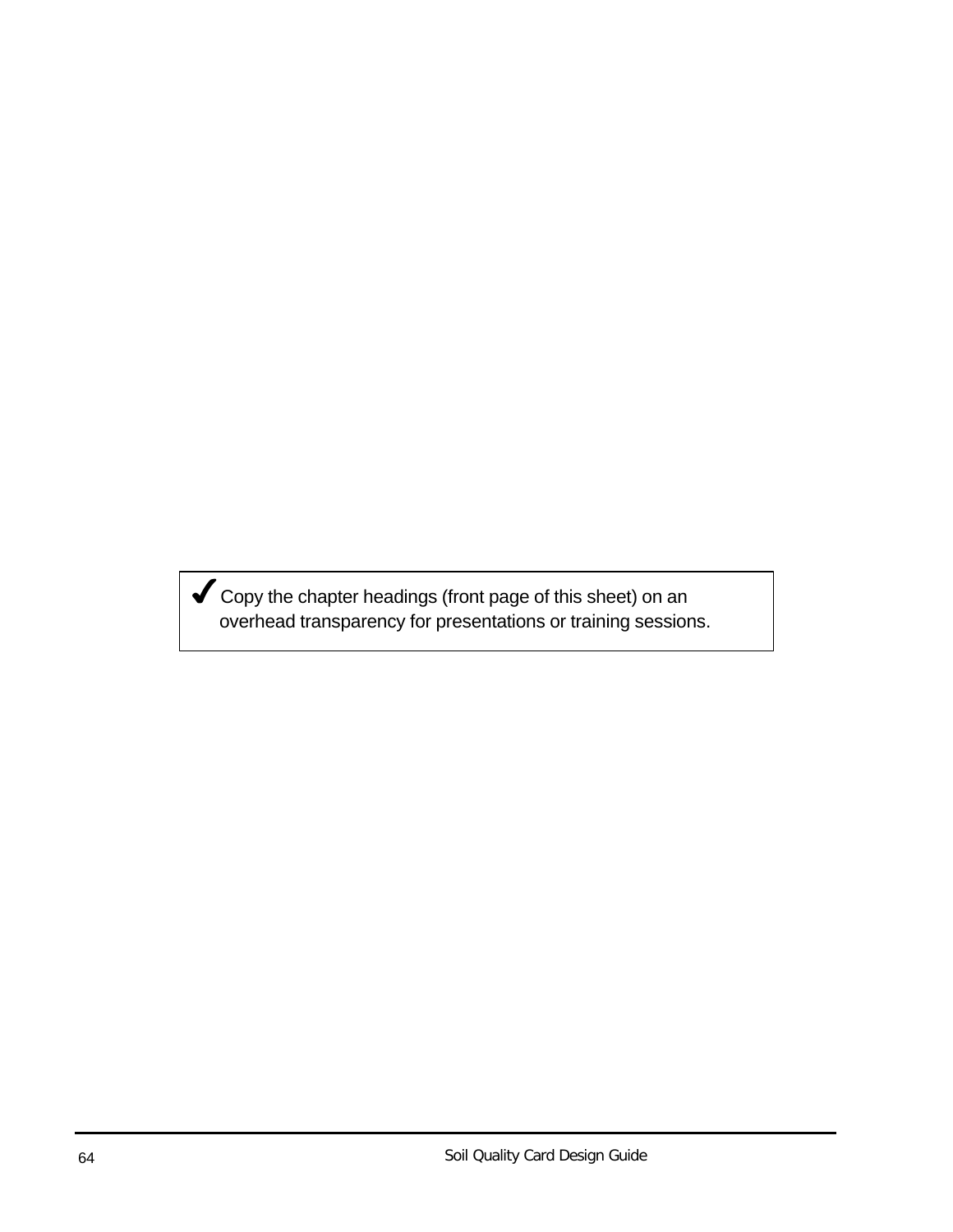## **Marketing the Soil Quality Card to farmers**

Marketing promotes the Soil Quality Card to farmers and other potential Card users. It informs them about the purpose and availability of the Card. Your marketing strategy will depend on promotional opportunities and resources in your state or district. The following paragraphs list a range of possible marketing activities.

When marketing the Card to farmers you need to decide whether you want to reach as many farmers as possible in a short period of time or initially promote the Card among a select group. You can select different types of meetings, publications, and other media to market the Card. Consider, for example, a "Card roll-out meeting." In this meeting, farmers who participated in the Card design can present the Card and discuss its benefits and uses with other farmers. A roll-out meeting can be part of other events such as a soil quality workshop or a Conservation District meeting.

Other opportunities to promote the Card include field days, conferences, and agricultural shows that are attended by farmers. At these events you can exhibit the Card in information booths or introduce it during presentations. Presentations also offer an opportunity to publicize the farmer-conservationist participatory approach that you implemented during the Card design process.

Printed materials are another important way of promoting the Soil Quality Card. Consider submitting articles to farmer newsletters, local newspapers, and to the agricultural press. A simple brochure or fact sheet, including information about Card development, use, and availability, is also a cost effective way of advertising your new product. Local radio and TV spots can complement your marketing strategy.

If local farmers and field personnel come from diverse ethnic backgrounds, consider translating the Card, support materials, and marketing materials into the appropriate language(s). This can be an effective way to reach many land managers.

## **Marketing the Soil Quality Card to agricultural support professionals**

Conservationists, Extension staff, and agricultural consultants learn about the Soil Quality Card through many of the same marketing channels as farmers.

#### **Marketing Activities:**

- Roll-out meetings
- **Conference**
- presentations
- Agricultural show information booths
- Field days
- Farmer and agency newsletter articles
- ÿ Press releases
- **Brochures**
- > Local radio/TV spots
- Your ideas :

"¿Qué es un indicador bueno de las cualidades del suelo?"  $\boldsymbol{J}$ 

> Consider translating the Card and materials about the Card into the language that field managers speak.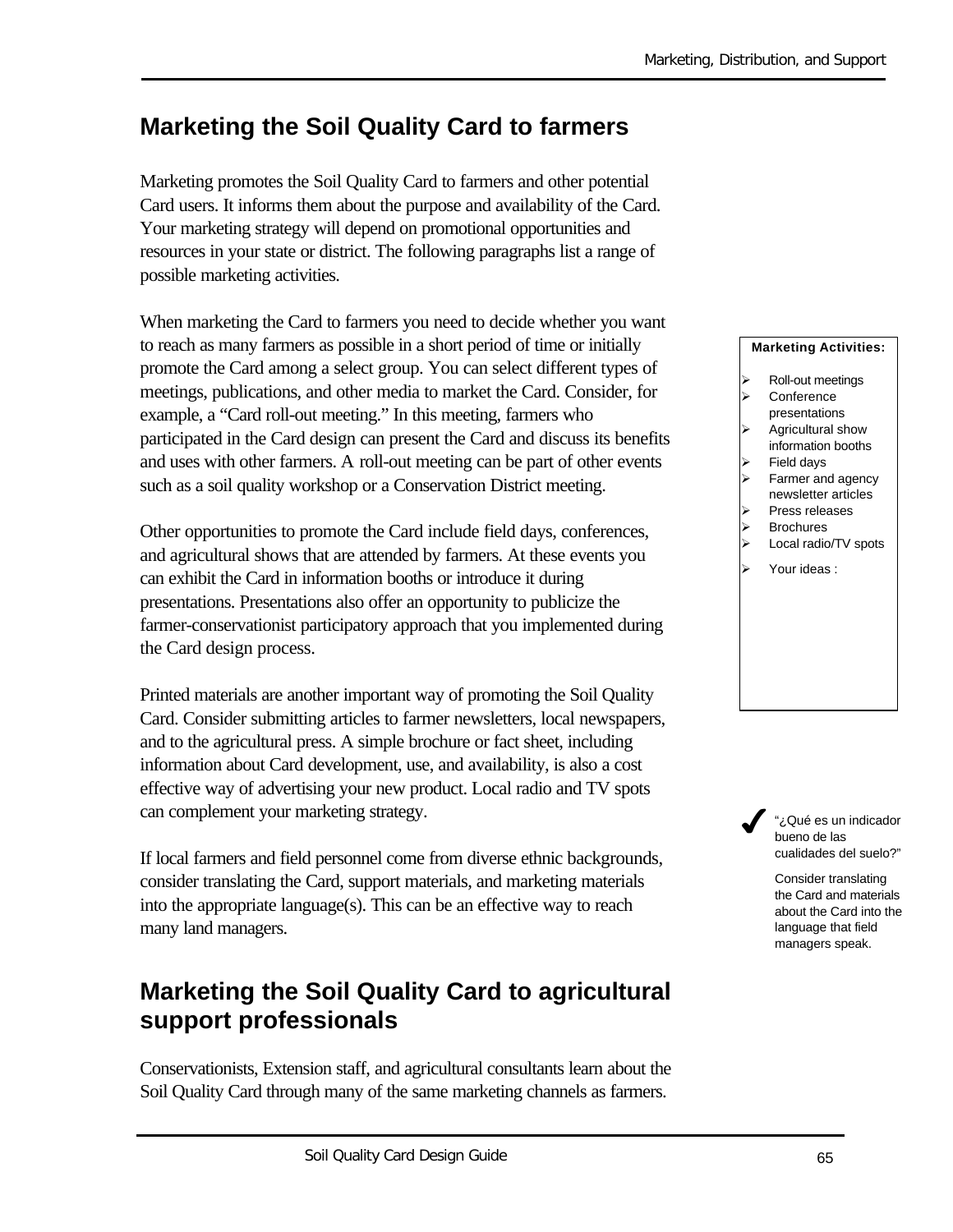Farmers and conservationists often attend the same agricultural shows, field days, and conferences. Their agricultural press readings also overlap.

A marketing strategy aimed specifically at agricultural support professionals needs to include information about the special uses and benefits for them. Consider integrating training on how (and how not) to use the Card during meetings of agency personnel. Creating publications specifically aimed at conservationists is another way of promoting the Soil Quality Card. Publications could include fact sheets, "how-to instructions," or NRCS Technical Notes. Developing State Technical Notes is discussed below.

### **Distribution strategies**

Distribution and marketing of the Soil Quality Card go hand in hand. The meetings, field days, conferences, or agricultural shows that are used to promote the Card also offer opportunities to distribute it directly to farmers, conservationists, and others interested in soil quality assessment. Other channels of distribution include mailings and making the Card available at the local Conservation District, NRCS, and Extension offices.

You may want to distribute the Card first to select groups of people who work with farmers. These "multipliers" include the farmers who participated in Card design, NRCS field conservationists, Extension agents, Conservation Districts, Watershed Boards, RC&D Councils, agricultural consultants, and agribusiness field personnel.

If the size of the Card allows, consider creating a simple, folded brochure that includes a sample of the Card. The sample can be photocopied and mailed or handed out to large audiences.

The distribution strategy also depends on the involvement of co-sponsors in Card production. Co-sponsors, such as Cooperative Extension Service, Conservation Districts, RC&D Councils, commodity groups, or Farm Bureau, can use their existing distribution and marketing channels to promote and disseminate the Card.

Don't forget to send a Card and a letter of appreciation to everyone who was involved in the Card design.



 $\boldsymbol{J}$ 

Appendices: Soil Quality/Health **Cards**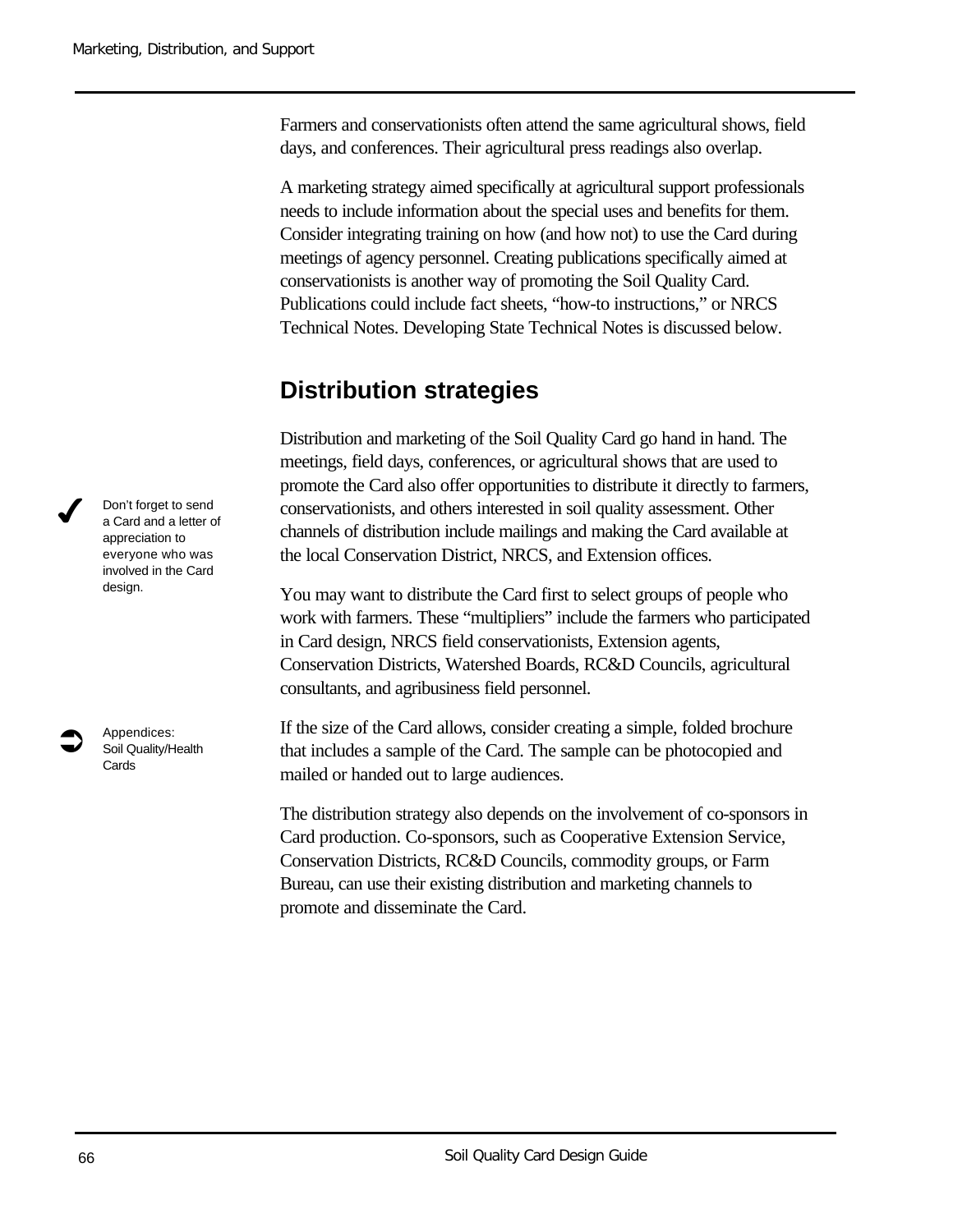## **Support strategies**

You can support your Soil Quality Card project in various ways. You have, in fact, already generated support by training a Card team and involving local conservationists and Extension agents in the Card's design. Consider training other agricultural professionals, such as consultants and conservation groups, in the use of Soil Quality Cards.

A guide that complements a Card is another possible support tool. In it, the soil quality indicators that are featured on a particular Soil Quality Card are discussed in detail (see text box). If you consider creating a guide, keep in mind that its development requires considerable resources for writing, editing, printing, and distribution. Because the purpose of the user guide is to integrate farmers' experience with scientific knowledge, both farmers and technical specialists should be involved in its development. Extension agents and specialists and NRCS agronomists and soil scientists are valuable resources. The Soil Quality Card Guide for the Willamette Valley in Oregon and a guide currently in development for Maryland can be used as models for local user guides in other states.

#### **The Willamette Valley Soil Quality Card Guide**

Twenty-five Oregon farmers participated in three meetings that resulted in the development of the Willamette Valley (OR) Soil Quality Card. Farmers liked the idea of a user-friendly, do-ityourself soil quality assessment tool. However, they felt that to make adjustments in field management, they needed additional information.

The Oregon Card team then developed a Card user guide that describes the farmer-selected indicators in detail. The guide explains why the soil quality indicators are important, discusses how field management may affect the indicators, and provides a range of methods for judging each indicator.

The guide effectively integrates farmers' field experience with scientific knowledge and has received much interest both in the farming and research communities.

 $\bullet$ 

Appendices: Soil Quality Card User Guide Sample

## **Developing an NRCS State Technical Note**

A State Technical Note is an opportunity to market and distribute the Soil Quality Card to NRCS personnel. You also can use the Technical Note as an educational tool to discuss how the farmer-selected soil quality indicators relate to technical definitions of soil quality. Other content can include a discussion of the types of collaboration between NRCS and farmers or how the Soil Quality Card project fits into strategies for outreach and locally led conservation activities. The following is a list of suggestions to structure the Technical Note in your state:

ribution, and Support

• Define what a Soil Quality Card is.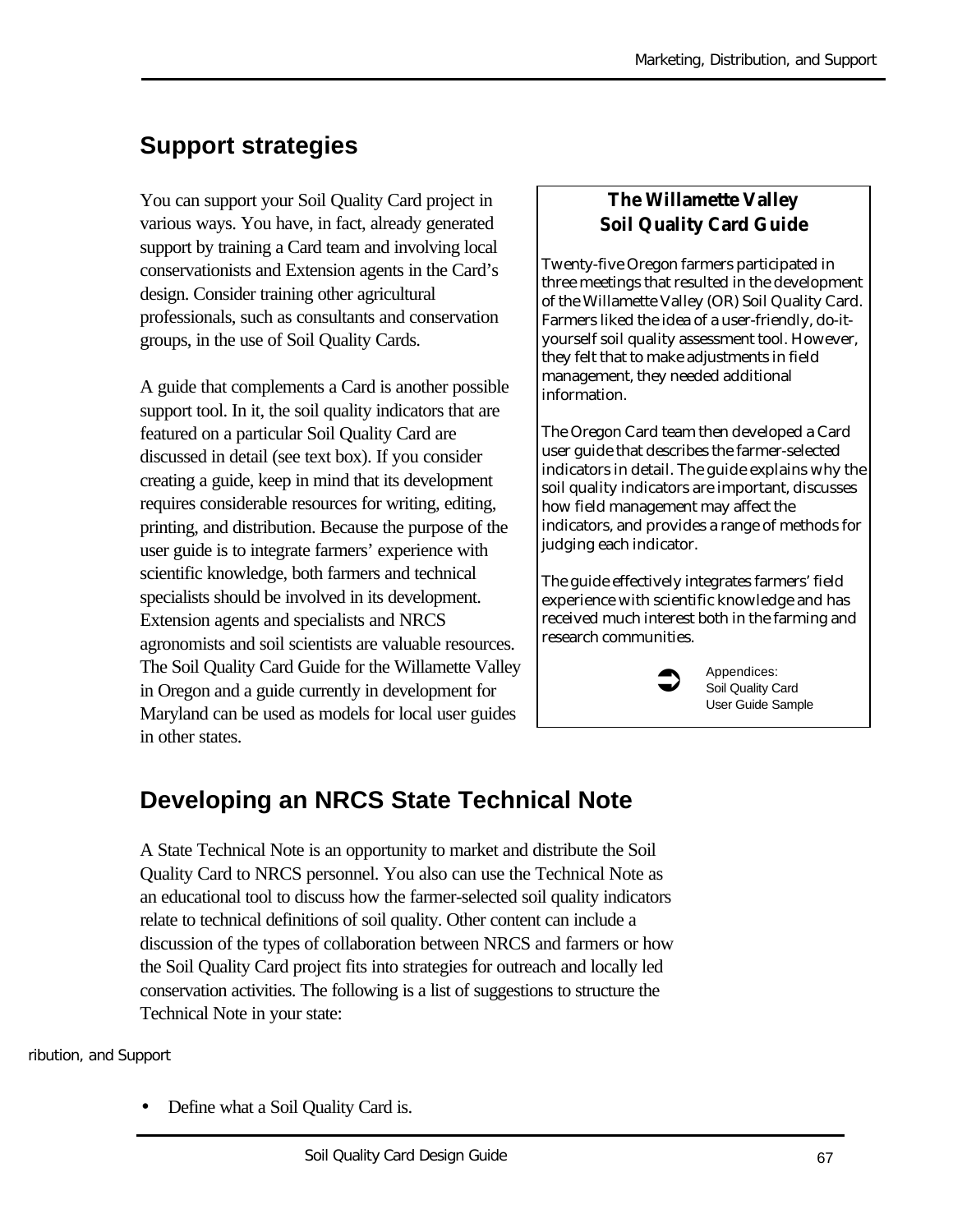- Explain the benefits and uses of the Card.
- Describe potential misuses of the Card by NRCS personnel.
- Document the development of one or several Cards (when? where? who? how?).
- Attach all Soil Quality Cards developed in the state.
- Discuss how farmers' soil quality indicators relate to technical definitions of soil properties and processes.

Use and adapt *Part 1: Overview* of this Guide for general information in your Technical Note. Reviewing the Technical Note examples in the *Tool Box* might give you additional ideas for developing your own document.

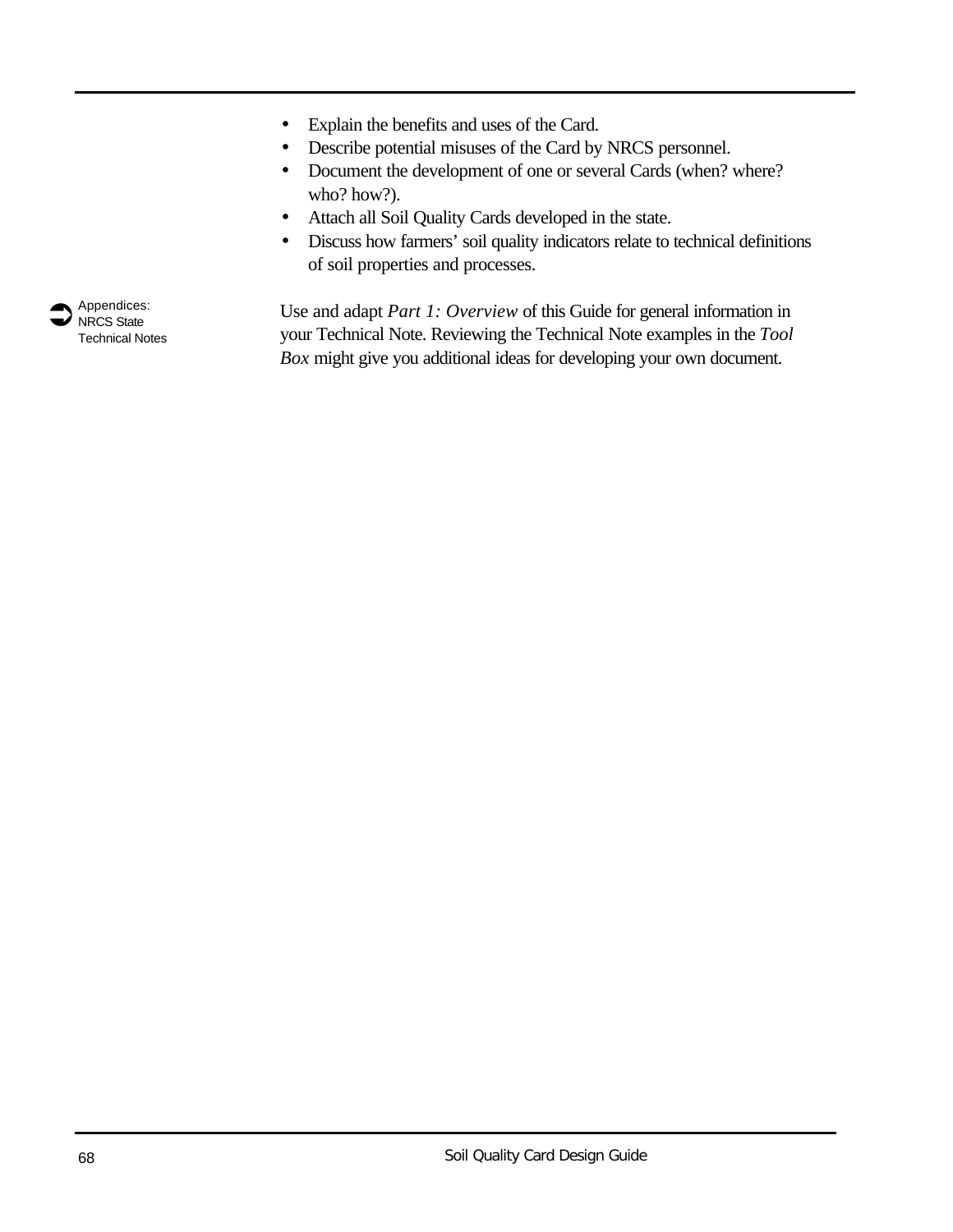## *Using the Soil Quality Card in NRCS Activities*

- ❖ Integrating the Soil Quality Card in conservation planning
- ❖ Supporting locally led conservation
- ❖ Tailoring the Soil Quality Card project to the EQIP Educational Assistance Fund
- ❖ The Soil Quality Card and FACA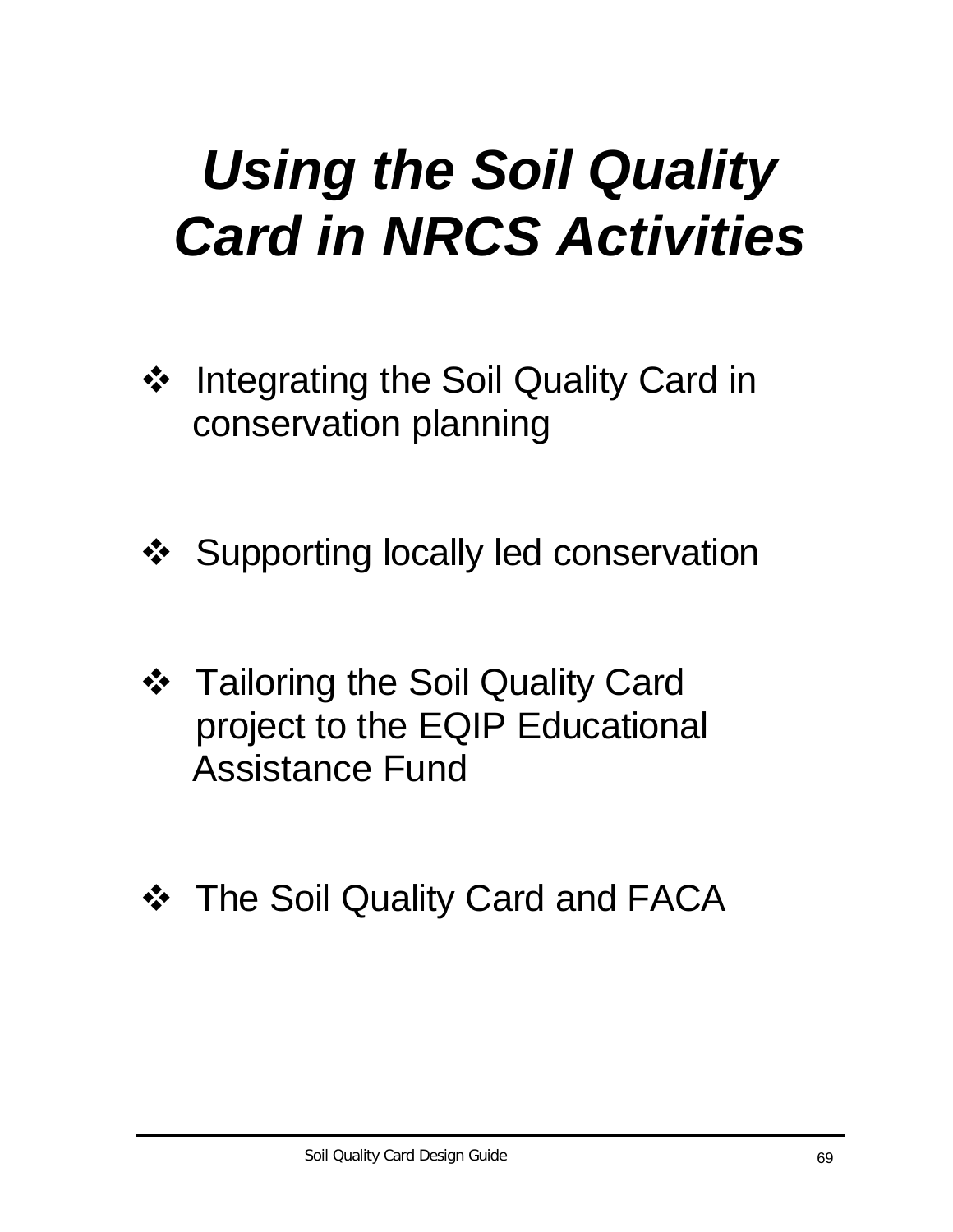Gopy the chapter headings (front page of this sheet) on an overhead transparency for presentations or training sessions.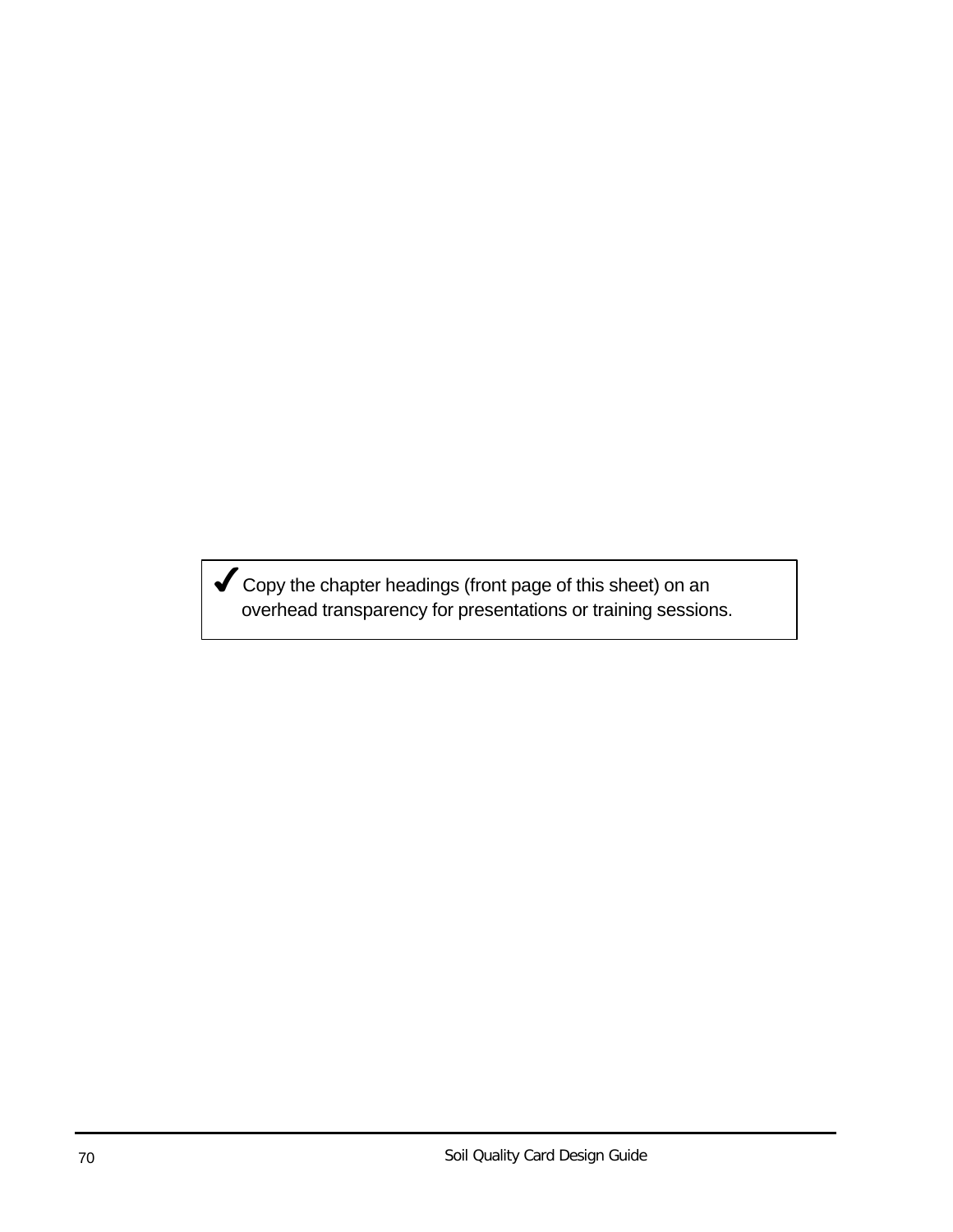## **Integrating the Soil Quality Card in conservation planning**

The objective of NRCS conservation planning is to assist farmers and other clients in the sound use and management of natural resources. The Soil Quality Card is one of many tools that conservationists can use to achieve this goal. You can promote the Card as part of many NRCS conservation efforts and programs as long as you keep in mind that the Soil Quality Car d is completed voluntarily by farmers to assess soil quality in the fields they manage.

By promoting the use of the Soil Quality Card among land managers, conservation planning and implementation will be more efficient. Farmers will be more involved in the inventory, evaluation, and follow-up steps of planning. They will be able to communicate natural resource concerns and problems more clearly and thus receive better technical assistance. In addition, farmers will be better equipped to evaluate management alternatives and resolve many issues themselves.

## **Supporting locally led conservation**

A Soil Quality Card project in your state or district is an opportunity to contribute to and support locally led conservation efforts. Both locally led conservation and the Soil Quality Card project are based on the principle that local people are best able to identify and resolve local resource problems. Locally led conservation is a four-step process in which local people: (1) assess conservation needs; (2) prepare an action plan; (3) implement the action plan; and (4) evaluate the results. The Soil Quality Card can play a role in each of these steps. For example, the Card can help in assessing a particular conservation need— such as improving soil quality—and thus shape the action plan that addresses that concern. Or, if farmers test alternative field management practices to address deteriorating soil quality, they can use the Card to evaluate their efforts.

During the Soil Quality Card project, you collaborate with Conservation Districts, which coordinate locally led conservation efforts. You also work closely with other conservation groups and agencies and with technical committees within NRCS. These contacts open up communication channels that encourage sharing of experience and improve local conservation efforts, practices, systems, and tools.



The Soil Quality Card project and locally led conservation are based on similar principles.  $\boldsymbol{J}$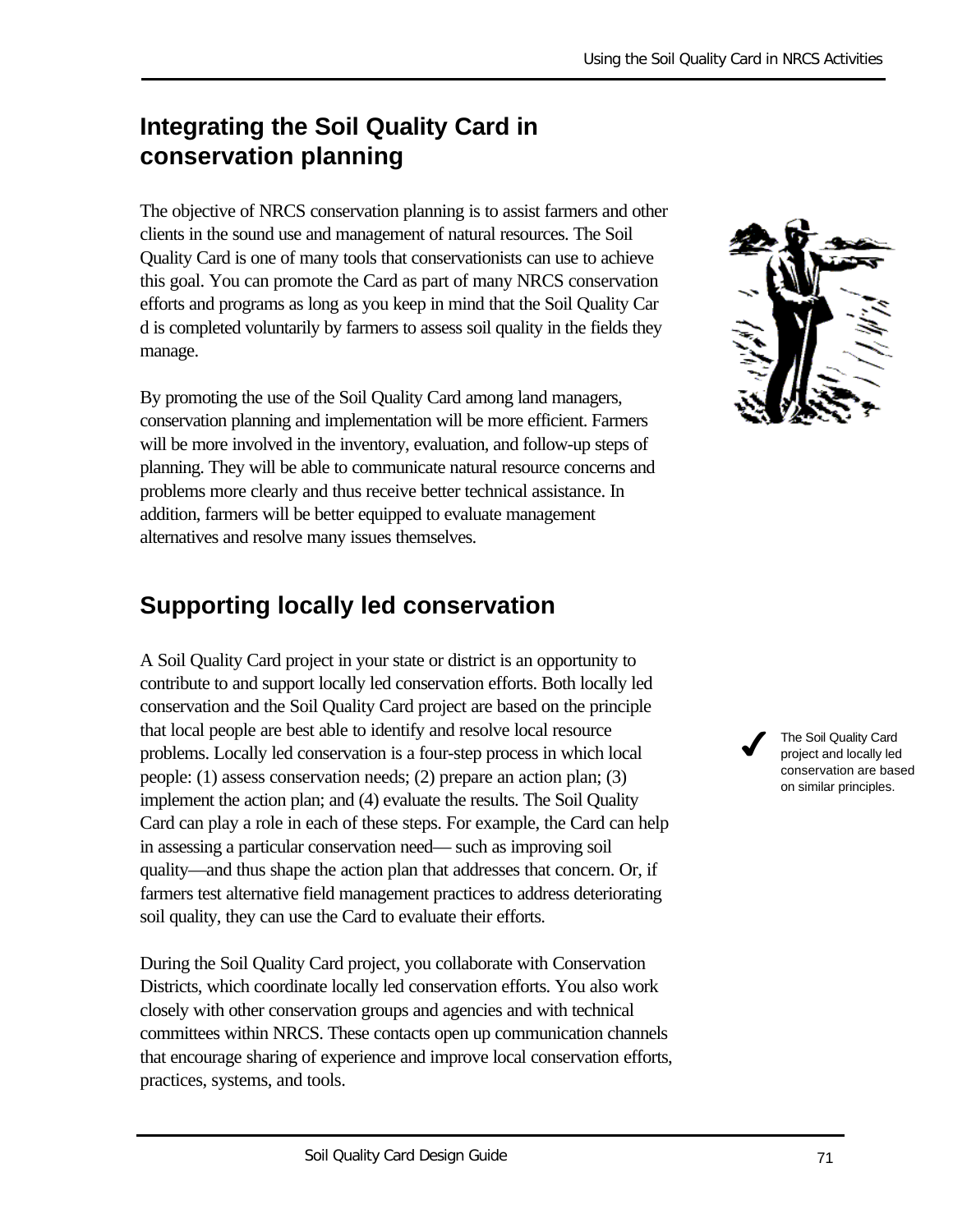The Soil Quality Card project also gives field conservationists and Conservation District members an opportunity to learn about soil quality in general and about specific soil quality issues in a particular area.

## **Tailoring the Soil Quality Card Project to the EQIP Educational Assistance Fund**

The purpose of EQIP Educational Assistance Funds is to fulfill the educational needs of producers to: (1) identify and understand natural resource and environmental conditions; and (2) plan, design, implement, operate, and maintain conservation practices and systems. Certain steps in the Soil Quality Card design process, such as the farmer meeting, clearly meet these criteria and may be eligible for EQIP educational assistance funds.

Both EQIP and the Soil Quality Card project encourage you to promote customer buy-in by employing locally adapted approaches that address the needs of farmers. In addition, both programs advocate resource sharing among cooperating education providers such as Cooperative Extension Service, Conservation Districts, private and non-governmental organizations, and NRCS.

### **The Soil Quality Card and FACA**

The Federal Advisory Committee Act (FACA) specifies regulations for committees that provide advice for Federal agency programs. The local farmer meeting groups do not meet these regulations. Consequently, the Soil Quality Cards produced from these meetings cannot be used by the agency to monitor progress toward compliance with NRCS program guidelines or to determine whether quality criteria in the Field Office Technical Guide are met.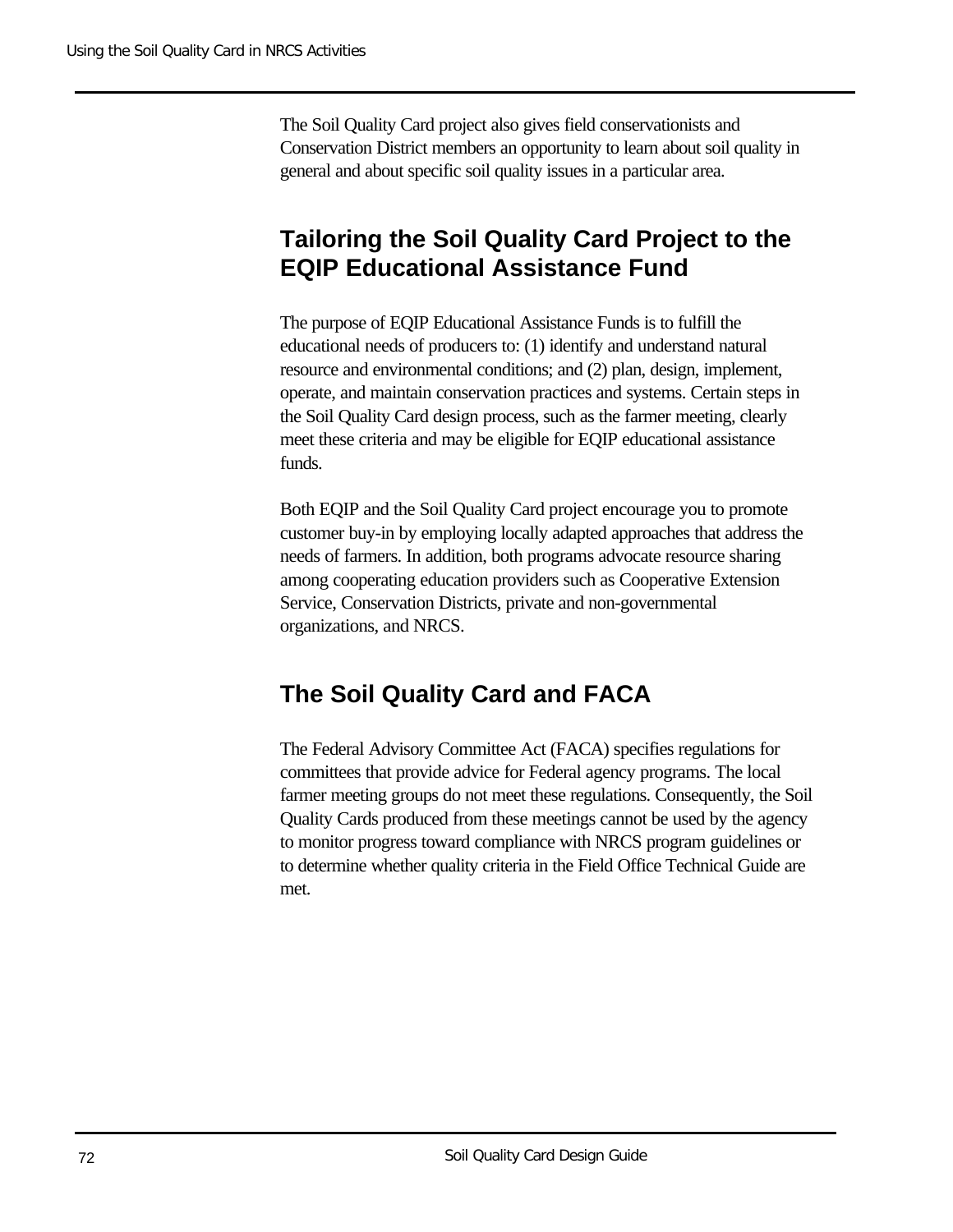## *Evaluation and Revisions*

- ❖ Evaluating progress of the Soil Quality Card project
- ◆ Updating the Soil Quality Card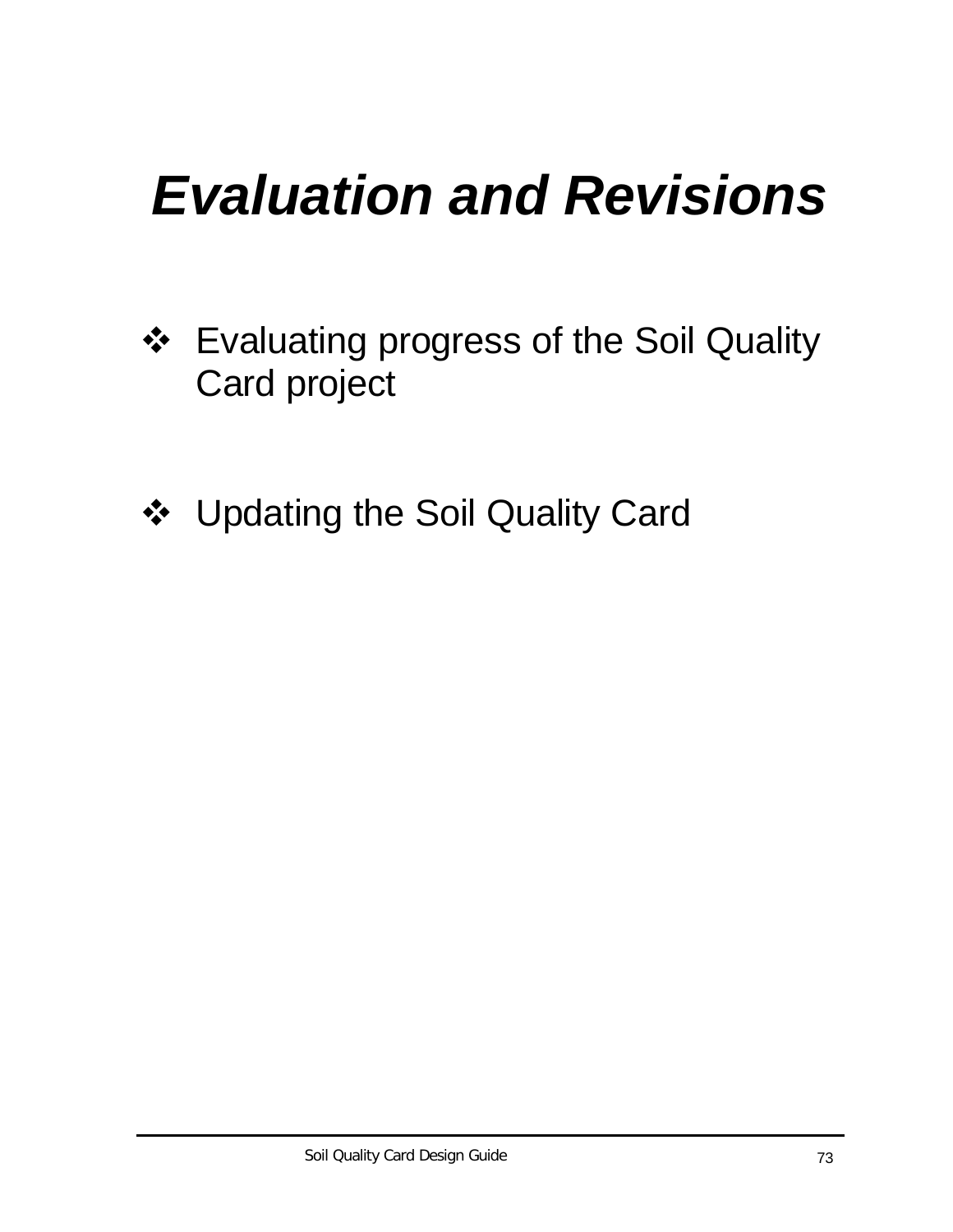Gopy the chapter headings (front page of this sheet) on an overhead transparency for presentations or training sessions.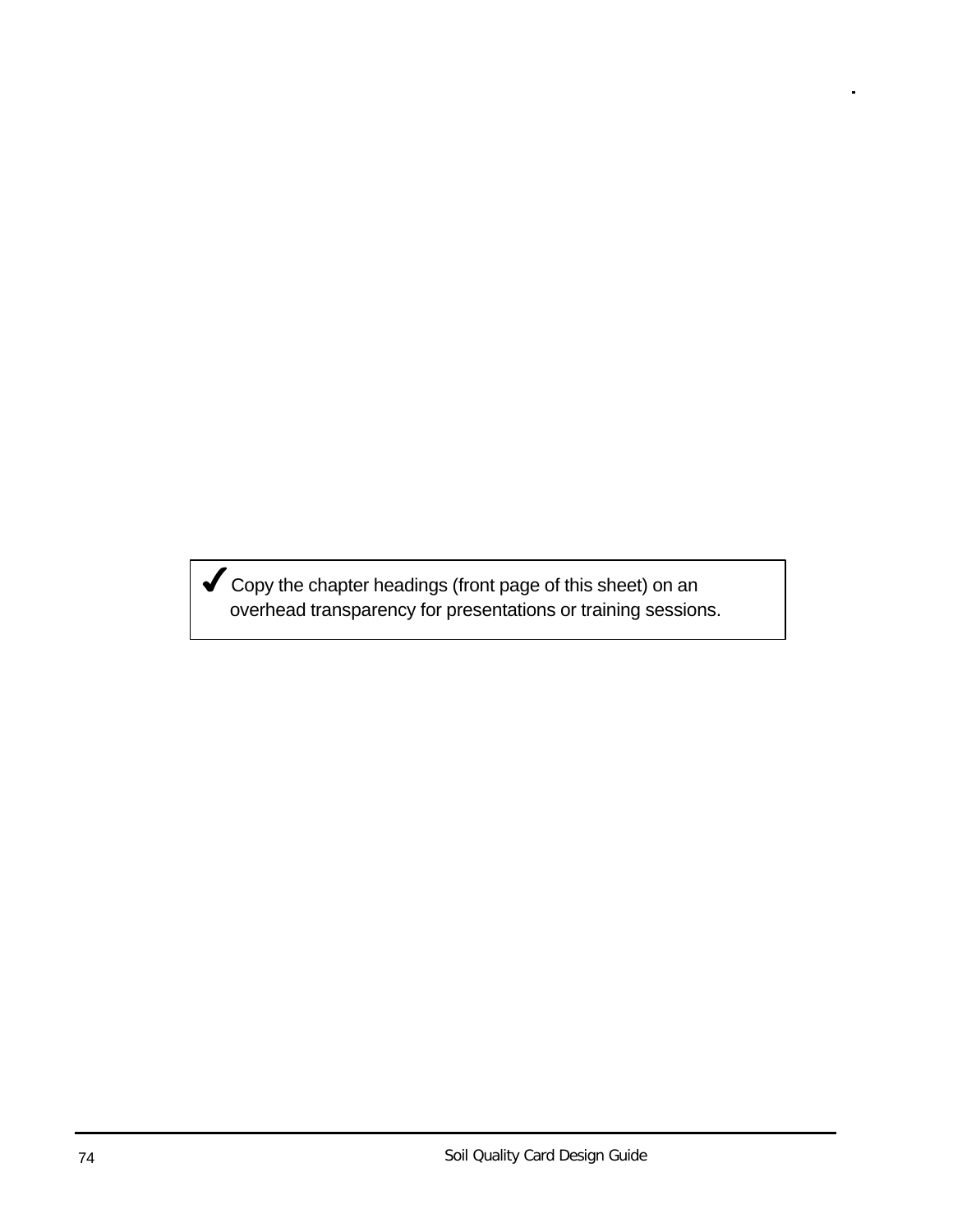## **Evaluating progress of the Soil Quality Card project**

The purpose of evaluating progress of the Soil Quality Card project is twofold: (1) finding out how many and in what ways Cards are being used; and (2) assessing whether management changes and learning are occurring by using the Card. As a result of the evaluation, you may decide to reprint the Card, strengthen your marketing strategies, or revise the current version of the Card.

An initial indication of interest is the number of Cards that are requested by farmers and other users during trade shows, presentations, and in the offices that make them available. However, finding out exactly how many and in what ways farmers use the Cards is more difficult. Your best strategy might be to personally contact those farmers that were involved in the Card's development and ask about frequency of use. Their responses will allow you to estimate how many of the Cards distributed are actually used and whether changes in the current version of the Card are necessary. Consider organizing a follow-up meeting a year after the initial design meeting to collect feedback from the original group of farmers.

Reports from the "multipliers"—conservationists, Extension agents, consultants, and others who received the Soil Quality Card for distribution—are also sources of information regarding the Card's usefulness. A number of follow-up evaluation activities, such as phone surveys, questionnaires, or one-on one interviews, can be conducted to find out how the Cards are used by farmers or other groups. To conduct these evaluation activities, apply the same guidelines as outlined in *Field Testing Tools*.

## **Updating the Soil Quality Card**

As a result of the evaluation, you may decide to update the current Card. The revisions may involve changes in the indicators and descriptive terms or features of the Card's layout and format. Changes in indicators and descriptive terms may become necessary for several reasons. Frequent use of the Card may reveal that assessment of certain indicators is not satisfactory or feasible and, therefore, requires indicators to be improved, replaced, or eliminated. Adjusting indicators and descriptive terms may also be necessary as farmers' and specialists' knowledge of soil quality becomes more refined. For technical

#### **Evaluation Activities:**

- Documentation of Cards distributed
- Follow-up meetings
- Reports from "multipliers"
- Phone surveys
- One-on-one
- interviews
- Your ideas:

Page 101: Guidelines for conducting field tests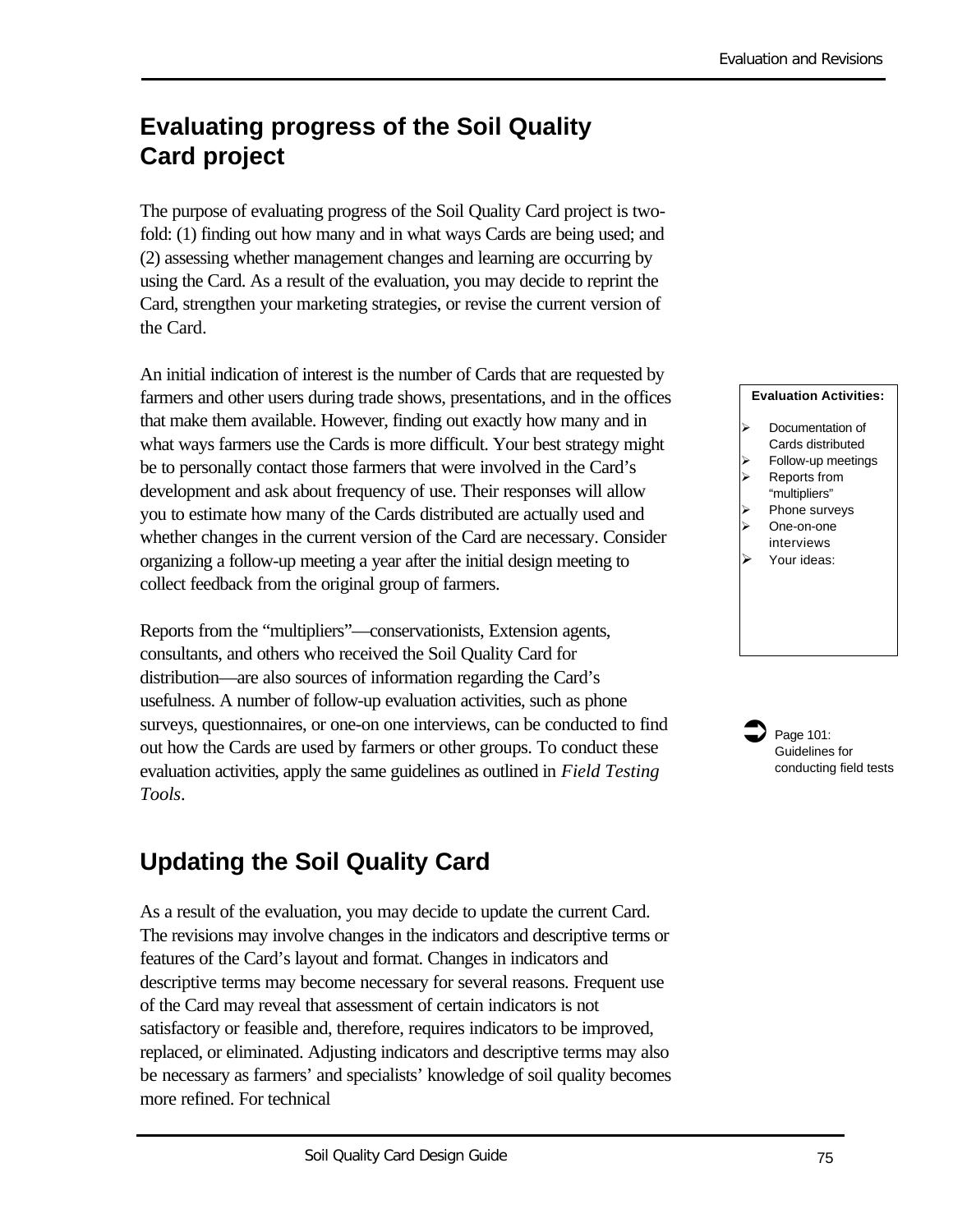assistance regarding soil quality indicators, contact the NRCS State Soil Quality Specialist, State Soil Scientist, State Agronomist, Regional Technical Team, or Cooperative Extension Service.

Because of the simplicity of most Soil Quality Cards, changing indicators and descriptive terms should not present a major obstacle. Introducing new layout and format features can sometimes be more difficult. Working with the Card team members who put the original Card together will make the task much easier.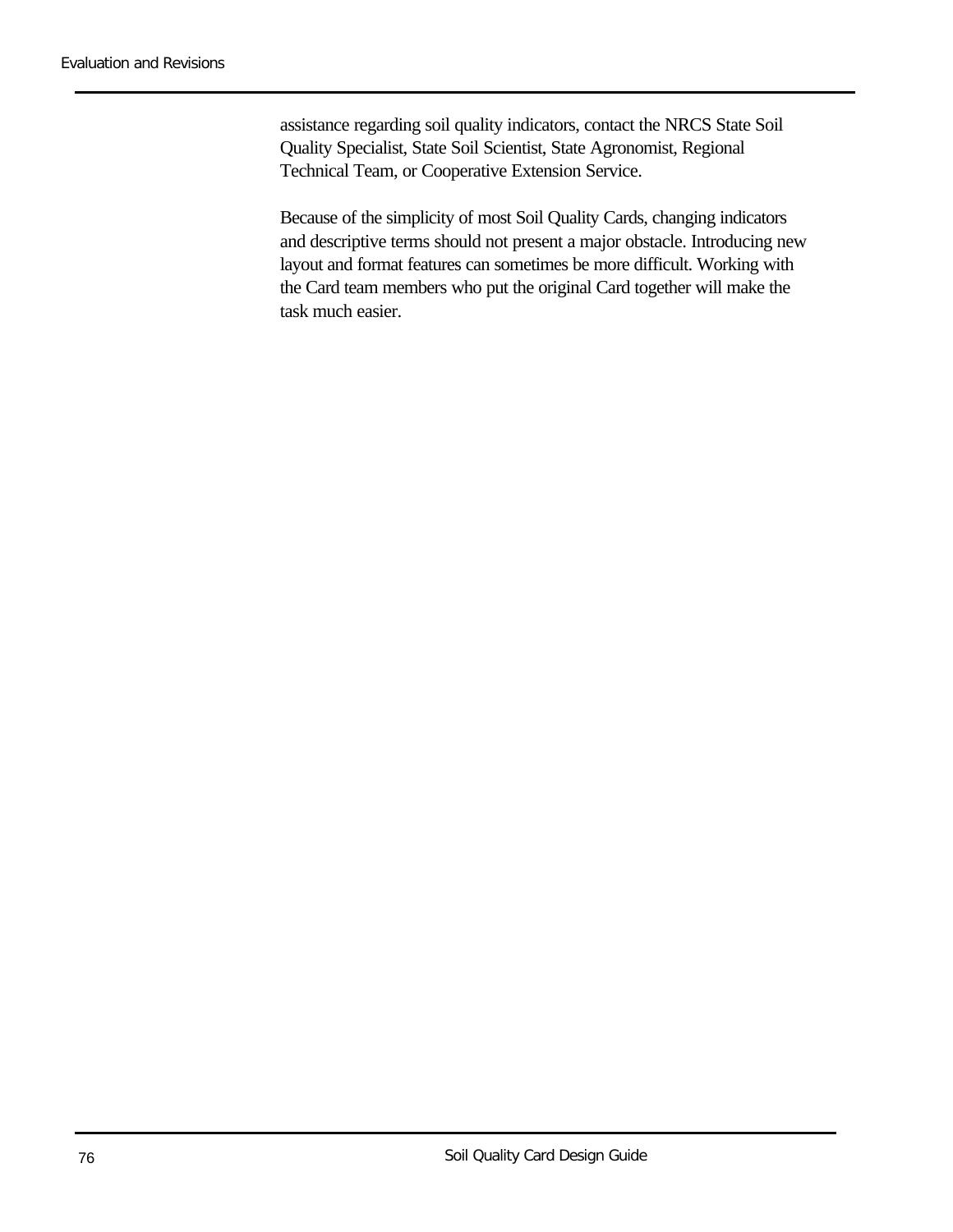## *Group Communication Tools*

- ❖ Asking questions that facilitate learning
- ❖ Guidelines for active listening
- ❖ Roles in participatory meetings
- ❖ Seating arrangements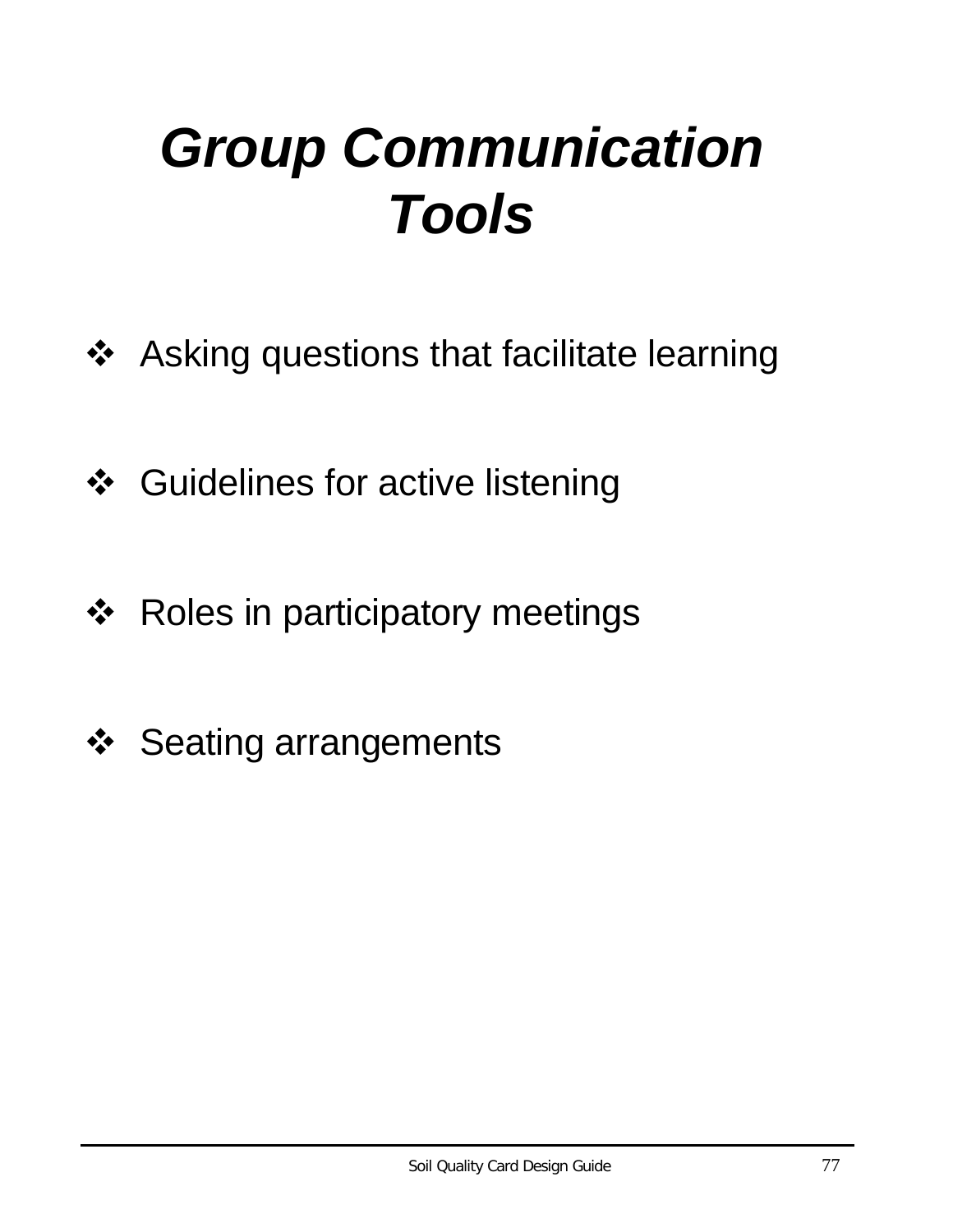$\blacktriangledown$  Copy the chapter headings (front page of this sheet) on an overhead transparency for presentations or training sessions.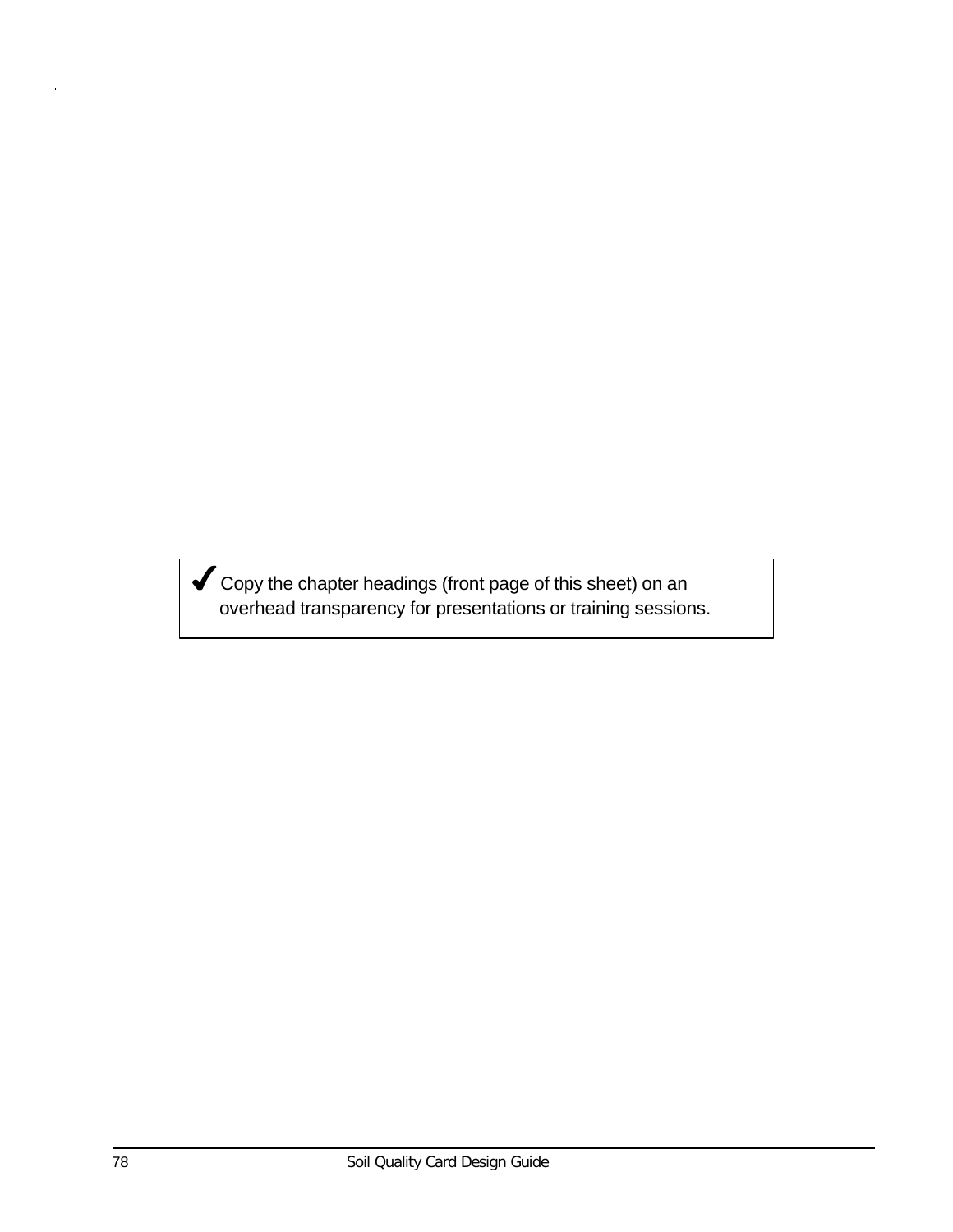## **Asking questions that facilitate learning**

A facilitator uses questions to gather information and to help people learn. The timing of the questions is important; asking the right question at the right time ensures participants stay on task and feel empowered. A skilled facilitator asks questions that systematically lead the learners through a three-step process:

- Describing the situation (what is?)
- Defining a goal or target (where do you want to go?)
- Determining the process to achieve the goal (how do you get there?)

Two types of questions can be used: (1) open-ended questions, also called non-directed or "grand-tour" questions; and (2) closed-ended questions, also called directed questions. Open-ended questions are used to allow the respondent to describe a situation and share with others his or her own experience. Closedended questions are used to obtain more specific information, probe responses from open-ended questions, and determine how to achieve particular goals.

#### **Open-ended questions**

#### **Open-ended questions :**

- Reveal what is on the respondent's mind.
- Leave open the direction of responses.
- Invite a wide range of answers.
- Cannot be answered with "yes" or "no" or with a number.
- Do not lead to predetermined answers.
- Are not ambiguous.

#### **Questions to ask:**

- Tell me about...?
- What do think/feel about...?
- What do you like/dislike about...?
- What have you observed at...?
- What was your experience about...?
- What else can you tell me about...?

#### **Questions to avoid:**

- Don't you think that...?
- I suppose you feel that...?
- You must mean that...; isn't that right?
- Why don't you like...?
- How many...?
- Have you ever used...?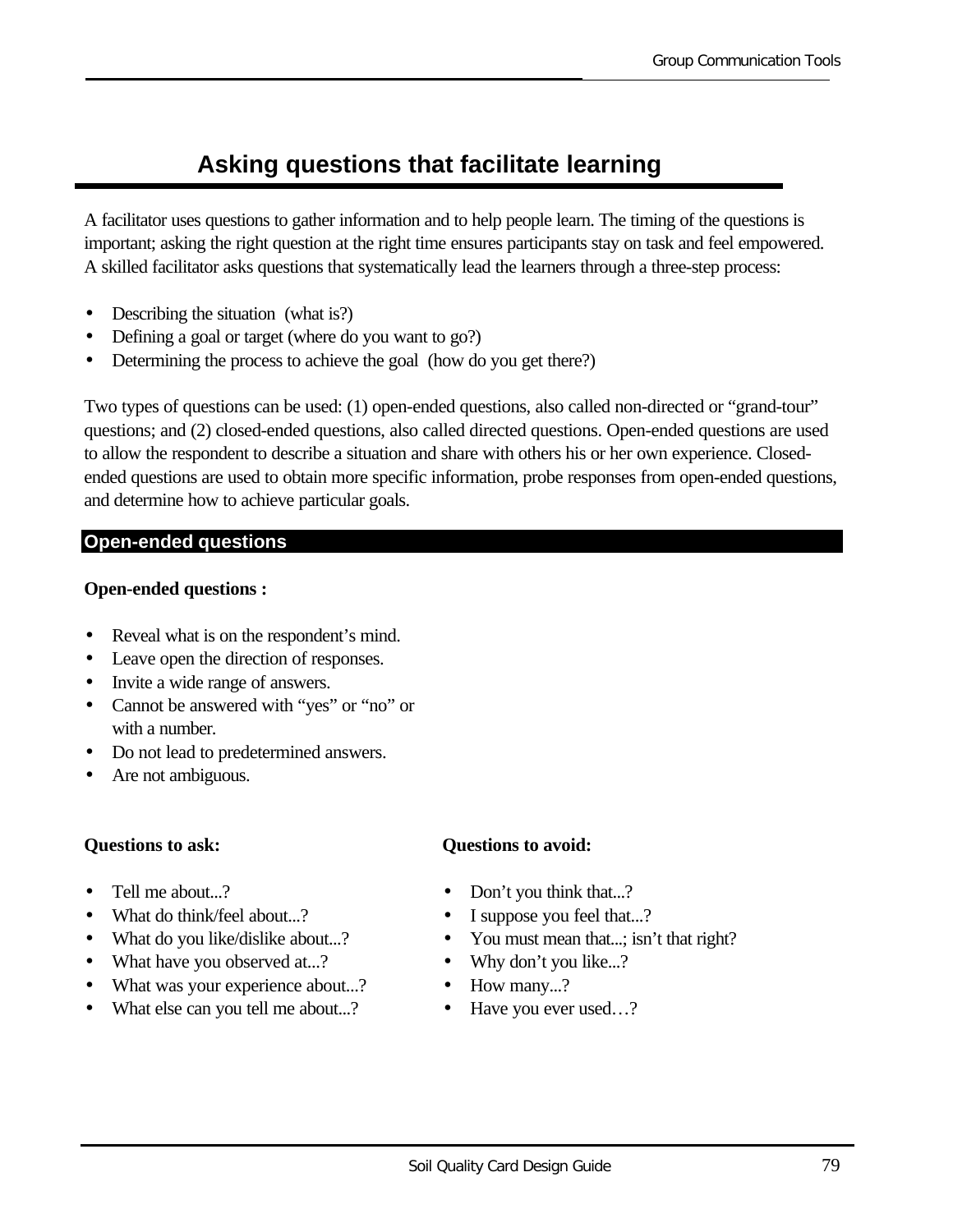#### **Limitations:**

Open-ended questions create responses that may have certain limitations, including:

- Type and amount of information can be extremely variable.
- Information is difficult to prioritize.
- Responses can be biased because of self-imposed pressure to satisfy.

#### **Closed-ended questions**

#### **Use closed-ended questions to**:

- Obtain more specific information.
- Expand on responses.
- Consider alternatives to responses.
- Assess consequences and feasibility of the responses or suggestions.
- Follow up on words and phrases.

#### **Questions to ask:**

What does this mean? How would you…? What would it take…? How would…affect your response…? What would be the effect on...? What are the consequences of...? What are other ways of doing...?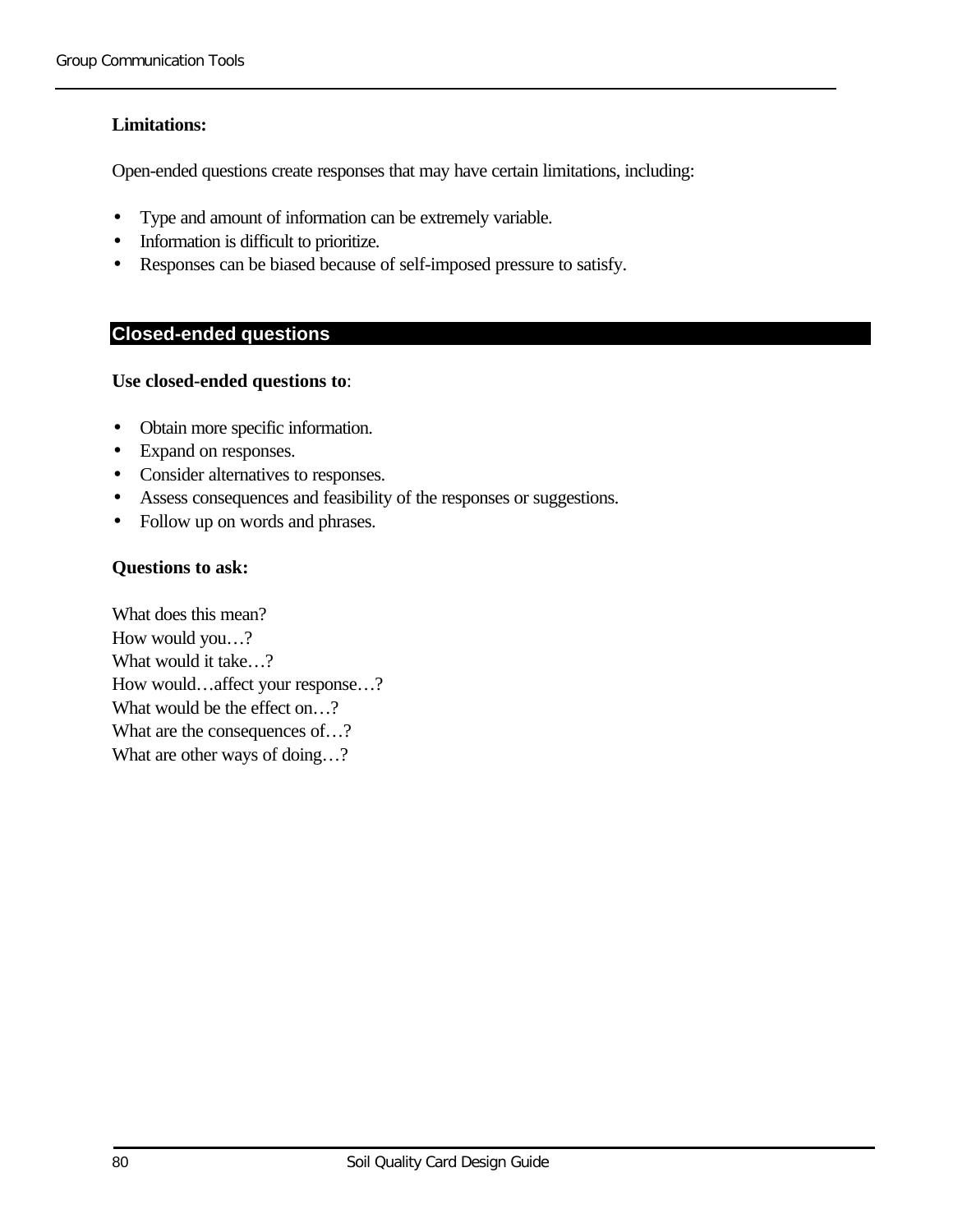## **Guidelines for active listening**

Active listening is an invaluable element of effective group communication, especially in co-learning and participatory projects. Active listening helps group participants build trust and convey respect for each other's knowledge and opinions. It also helps the group accomplish their tasks by identifying and summarizing each other's ideas.

Active listening consists of two key elements: (1) listening to and (2) supporting the speaker.

#### **Listening to the speaker:**

- Listen to the entire statement before forming opinions about what the speaker is saying or before reacting in some other way.
- Listen for new ideas and unusual points.
- Listen for underlying tension or confusion.
- Try to understand the speaker's perspective and intention.
- Don't hinder the speaker by sending negative verbal or non-verbal messages.

#### **Supporting the speaker:**

- *Acknowledge the speaker's contribution.* Communicate your understanding and acceptance with nods or expressions such as "uh-huh" or "mmm."
- *Invite others to tell their story.* Use expressions, such as "Tell me more." or "What else?," or open-ended questions to encourage the speaker to expand or continue expressing thoughts or feelings.
- *Paraphrase what the speaker said and felt.* Repeat in your own words the main points the speaker made, and ask for confirmation or clarification. Also include what you heard between the lines, such as tension or confusion.
- *Watch your body language and voice.* Convey with eye contact, facial expressions, gestures, and posture that you are listening and interested. Be aware that the tone of your voice also reflects your level of support and acceptance.
- *State responses in positive language.*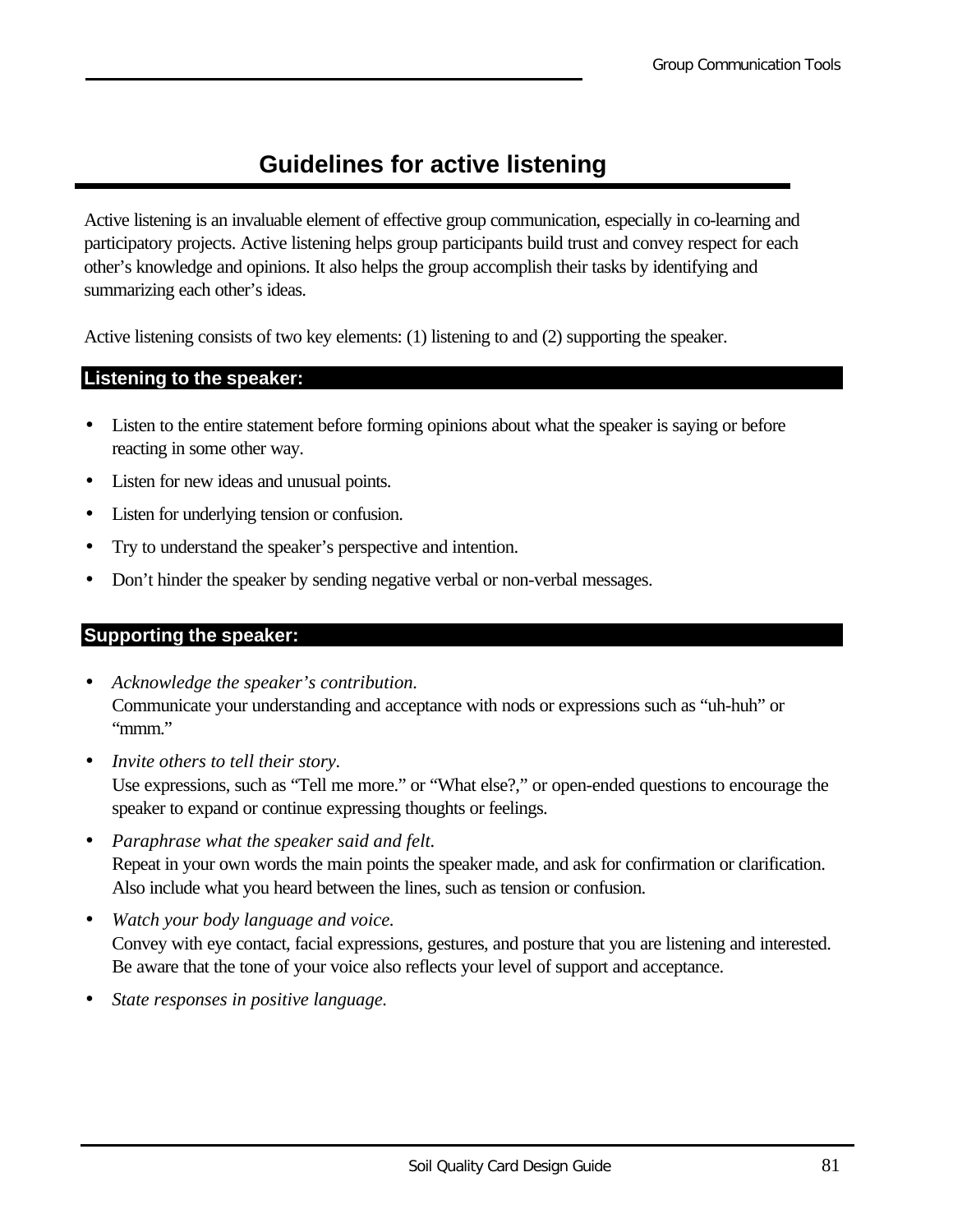## **Roles in participatory meetings**

The following pages summarize the roles, necessary skills, primary tasks, and guidelines for the participants in Soil Quality Card farmer meetings. The roles are:

- Group participant
- Facilitator
- Recorder
- Process observer
- Specialist

#### **Role of the group participant**

Group participants in the farmer meetings include farmers, agency and district staff, Extension agents, and technical specialists. The role of group participants is to solve problems and make decisions.

| <b>Necessary skills:</b> | Comfortable working in a group                                |  |
|--------------------------|---------------------------------------------------------------|--|
|                          | Good listening and communication skills                       |  |
|                          | Adequate background knowledge on the topic of<br>discussion   |  |
| <b>Primary task:</b>     | Contribute to the group effort.                               |  |
| <b>Guidelines:</b>       | Listen to and respect the ideas of other participants.        |  |
|                          | Follow the group's ground rules.                              |  |
|                          | Share your opinion.                                           |  |
|                          | Speak only for yourself.                                      |  |
|                          | Build on other participants' ideas.                           |  |
|                          | Ask for clarification when needed.                            |  |
|                          | Offer yourself as a resource to the group.                    |  |
|                          | Facilitate other group members' understanding.                |  |
|                          | Take responsibility for group decisions.                      |  |
|                          | Share meeting management responsibilities.                    |  |
|                          | Help assure that the facilitator and recorder remain neutral. |  |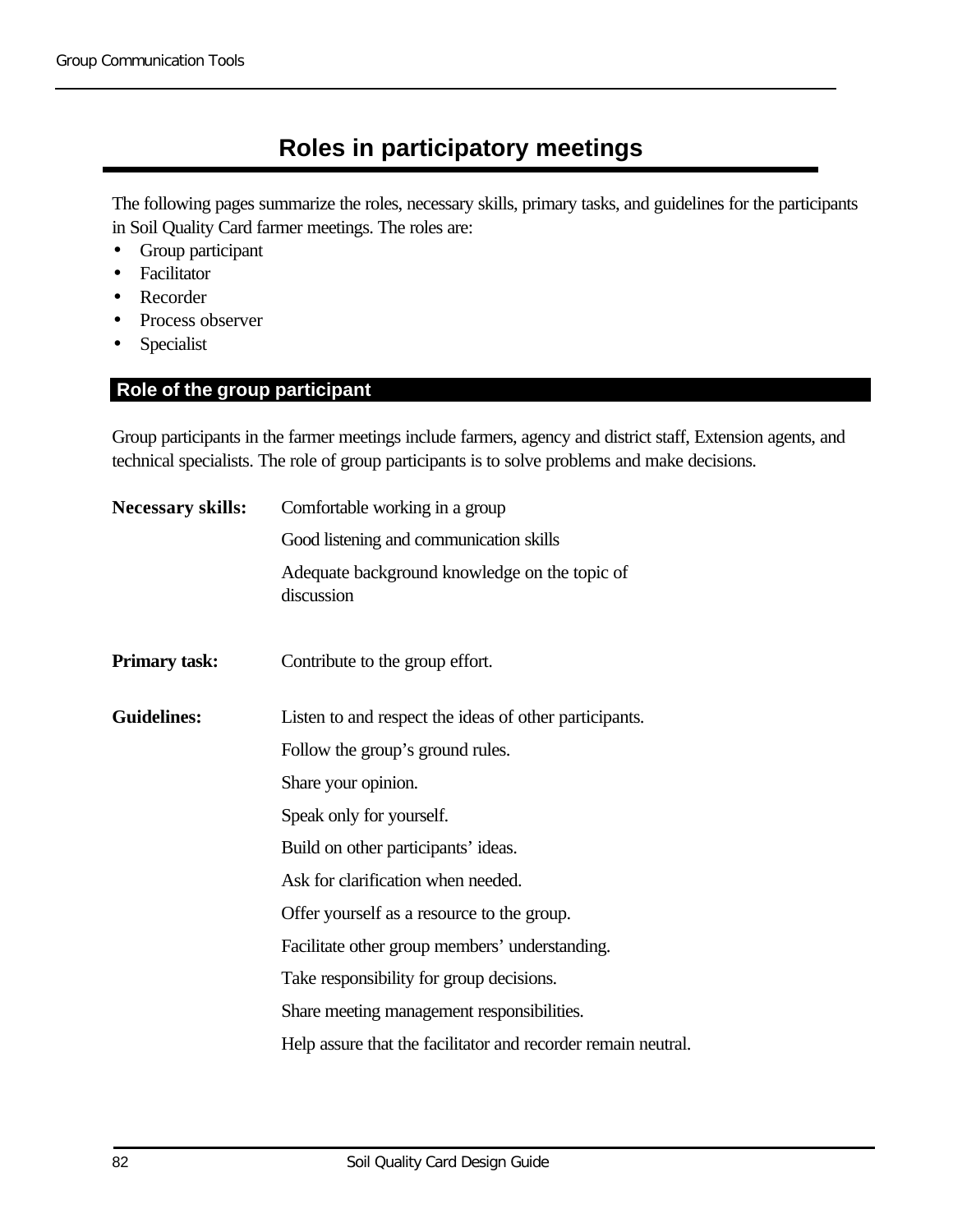#### **Role of the facilitator**

The facilitator is the most visible member of the Card team. The facilitator's role is to manage group process, helping the group to work together productively without contributing his or her opinions or views.

| <b>Necessary skills:</b> | Comfortable and familiar working with a diversity of people<br>and group activities                      |
|--------------------------|----------------------------------------------------------------------------------------------------------|
|                          | Good listening and communication skills                                                                  |
|                          | Adequate background knowledge on the topic of<br>discussion                                              |
| <b>Primary task:</b>     | Enable the group to accomplish meeting tasks.                                                            |
| <b>Guidelines:</b>       | Help the group members understand their roles as well as<br>your role.                                   |
|                          | Be explicit about procedures; explain why an activity is<br>necessary to accomplish a particular task.   |
|                          | Focus the group on the tasks.                                                                            |
|                          | Empower the group; help all individuals in the group to<br>contribute to the discussion.                 |
|                          | Create and maintain group enthusiasm and an atmosphere<br>of trust.                                      |
|                          | Remain neutral; don't judge group members' contributions.                                                |
|                          | Promote good communication within the group.                                                             |
|                          | Focus the group on solutions, not problems.                                                              |
|                          | Share leadership with the group; give the group ownership<br>in the process and outcomes of the meeting. |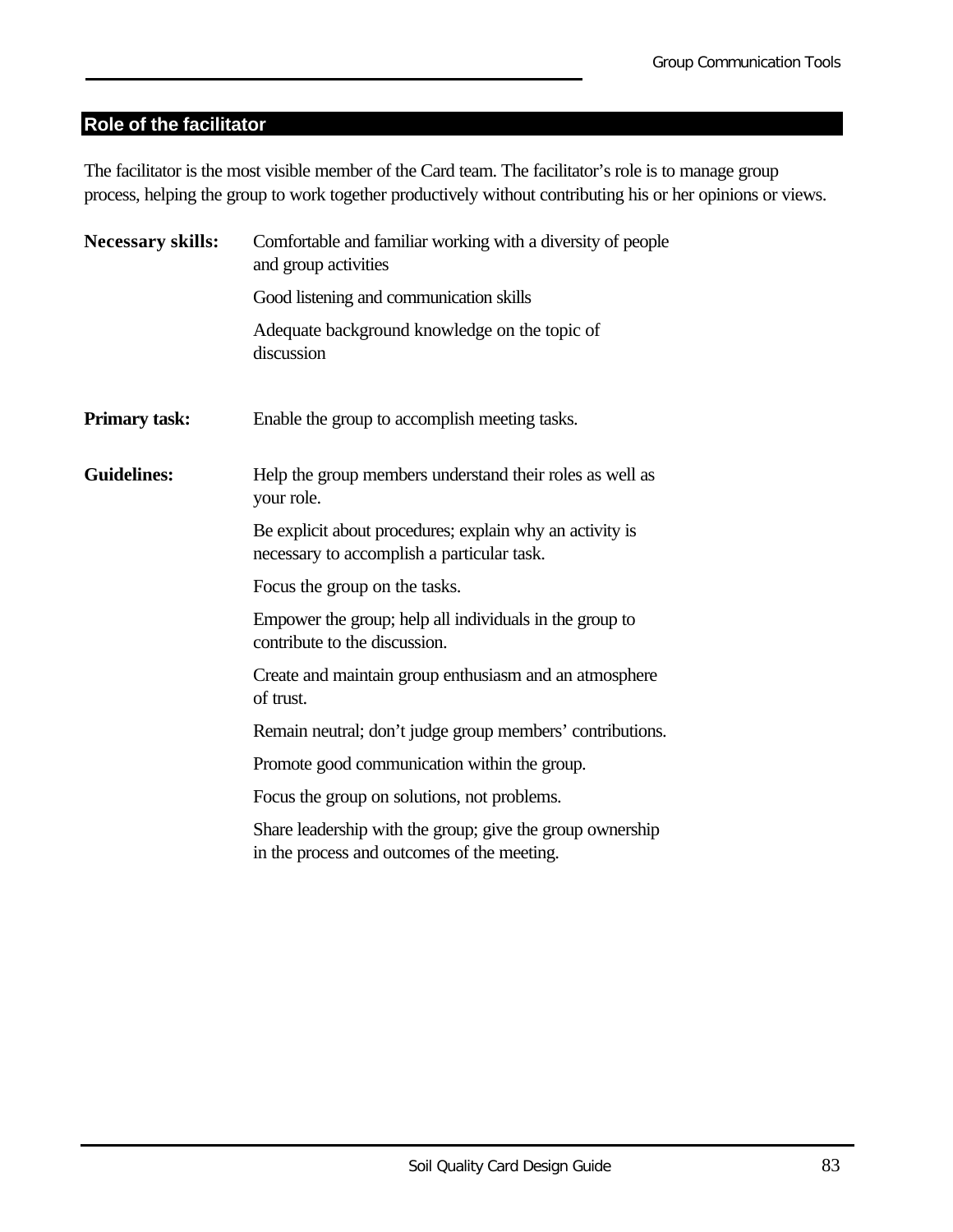#### **Role of the recorder**

A recorder accurately and legibly captures the group's comments and decisions on flip charts. This type of recording encourages participants to build on ideas of others, prevents repetition, and ensures that latecomers can catch up without interrupting the meeting.

| <b>Necessary skills:</b> | Good listening skills                                                                                                                                                                               |  |
|--------------------------|-----------------------------------------------------------------------------------------------------------------------------------------------------------------------------------------------------|--|
|                          | Good written and oral communication skills                                                                                                                                                          |  |
|                          | Comfortable and familiar working with group process                                                                                                                                                 |  |
| Primary task:            | Capture participants' comments to create a "group"<br>memory."                                                                                                                                      |  |
| <b>Guidelines:</b>       | Listen for key words.                                                                                                                                                                               |  |
|                          | Record accurately what is said.                                                                                                                                                                     |  |
|                          | Record actual words/phrases of the participants, without<br>paraphrasing.                                                                                                                           |  |
|                          | Write legibly:<br>Use large letters $(>1.5)$ .<br>♦<br>Print letters; don't use script.<br>♦<br>Use several pen colors (2-3 colors per page).<br>♦<br>♦<br>Use bullets, numbers, icons, and arrows. |  |
|                          | Ask for clarification when needed (without interrupting the<br>flow of the discussion).                                                                                                             |  |
|                          | Remain neutral.                                                                                                                                                                                     |  |
|                          | Don't contribute your own ideas without the group's<br>permission.                                                                                                                                  |  |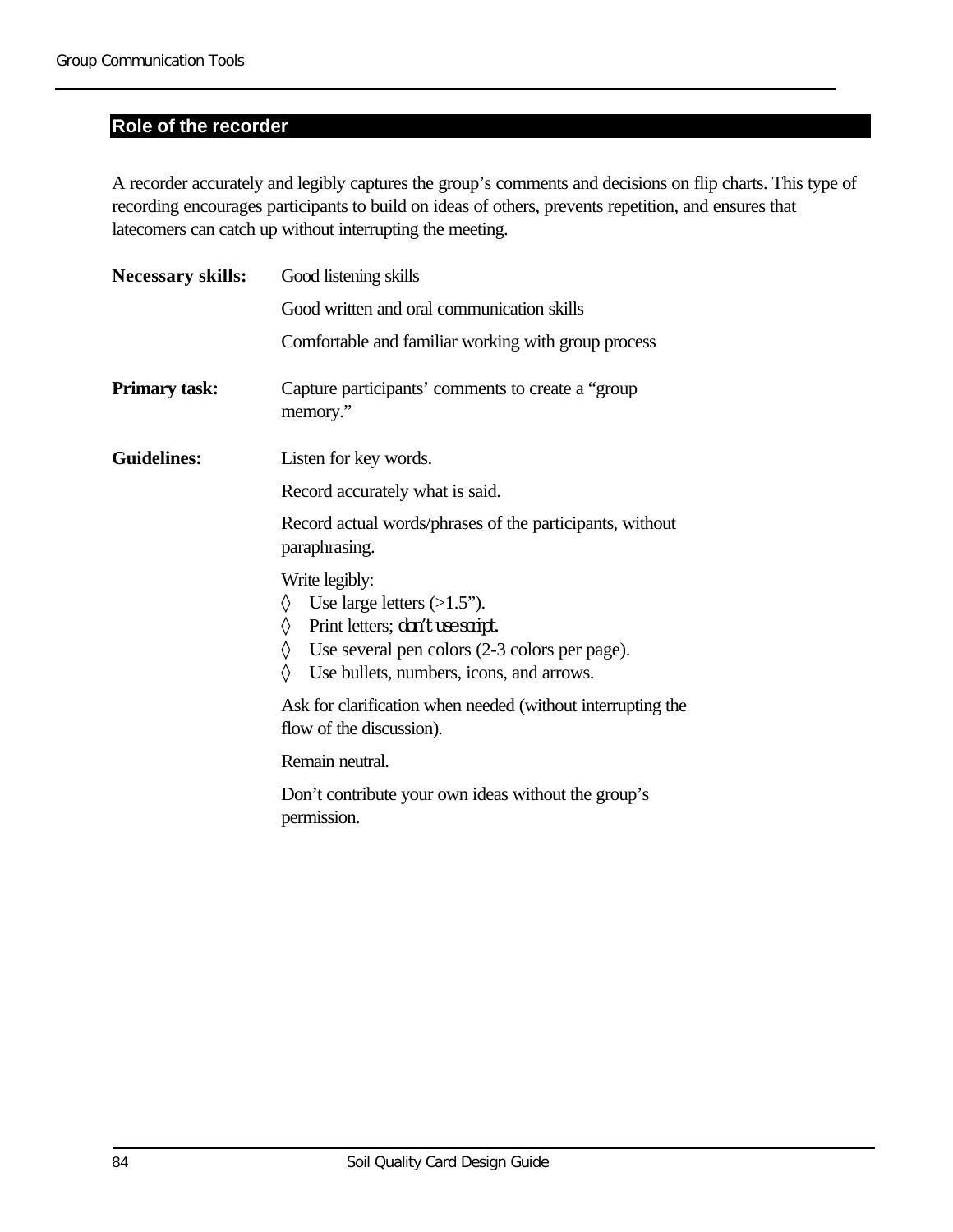#### **Role of the process observer**

The process observer watches the meeting to record characteristics, such as group dynamics, leadership styles, and participants' behavior. The observer reports observations to the group either during or after the meeting. Reporting during the meeting may allow immediate changes of specific behaviors that are counterproductive to the meeting's goals and tasks. Reporting after the meeting can help to improve future sessions. The process observer may also serve as timekeeper, signaling the facilitator when particular activities exceed the intended amount of time.

| <b>Necessary skills:</b> | Good listening skills                                                                                                                                                                                                                                                                                                                                                                                                                |  |
|--------------------------|--------------------------------------------------------------------------------------------------------------------------------------------------------------------------------------------------------------------------------------------------------------------------------------------------------------------------------------------------------------------------------------------------------------------------------------|--|
|                          | Good observation skills                                                                                                                                                                                                                                                                                                                                                                                                              |  |
|                          | Good written and oral communication skills                                                                                                                                                                                                                                                                                                                                                                                           |  |
|                          | Comfortable and familiar working with group process                                                                                                                                                                                                                                                                                                                                                                                  |  |
| <b>Primary task:</b>     | Provide the facilitator and the group with feedback on<br>group process                                                                                                                                                                                                                                                                                                                                                              |  |
| <b>Guidelines:</b>       | Record 3-5 meeting characteristics on a prepared<br>notebook chart. Characteristics include:<br>♦<br>Who participates and how often?<br>♦<br>Are individuals or sub-groups dominating the<br>discussion?<br>How are decisions made?<br>♦<br>♦<br>How often are participants unclear about the<br>group activities?<br>How is conflict resolved?<br>♦<br>♦<br>How well do group members communicate with and<br>listen to each other? |  |
|                          | Remain neutral.                                                                                                                                                                                                                                                                                                                                                                                                                      |  |
|                          | Remain inconspicuous.                                                                                                                                                                                                                                                                                                                                                                                                                |  |
|                          | Report your observations to the facilitator or to the Card<br>team during breaks, without judging the group's<br>effectiveness.                                                                                                                                                                                                                                                                                                      |  |
|                          | If the facilitator seems unaware of serious<br>counterproductive behavior, communicate the problem to<br>him or her via written notes or intervene briefly and<br>respectfully.                                                                                                                                                                                                                                                      |  |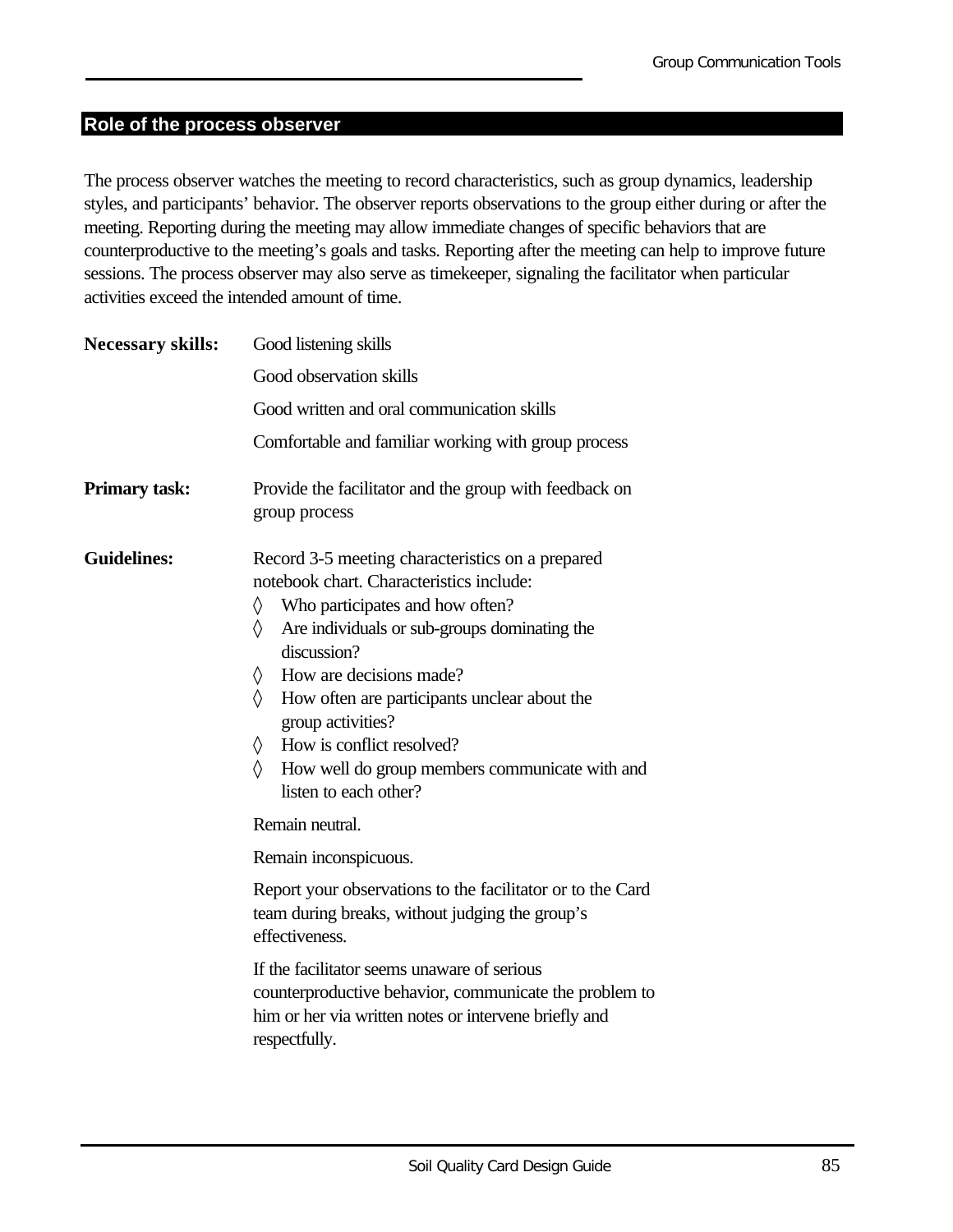#### **Role of the "specialist**"

A specialist in a particular field (such as agronomy, soil science, or social science) acts as a resource person for the group. His or her contribution enriches the general discussion, enhances learning, and helps the group to carry out their tasks.

| <b>Necessary skills:</b> | Good listening skills                                                                       |
|--------------------------|---------------------------------------------------------------------------------------------|
|                          | Good communication skills                                                                   |
|                          | Comfortable and familiar working with group process                                         |
|                          | In-depth knowledge of the topic of discussion                                               |
| <b>Primary task:</b>     | Act as a resource person for the group.                                                     |
| <b>Guidelines:</b>       | Assume a learning attitude.                                                                 |
|                          | Respect group participants' opinions.                                                       |
|                          | Assist the group in accomplishing their tasks.                                              |
|                          | Contribute your expertise to the group discussion when<br>needed.                           |
|                          | Be aware that your depth of knowledge is often matched<br>by farmers' breadth of knowledge. |
|                          | Remain neutral.                                                                             |
|                          | Remain inconspicuous.                                                                       |
|                          |                                                                                             |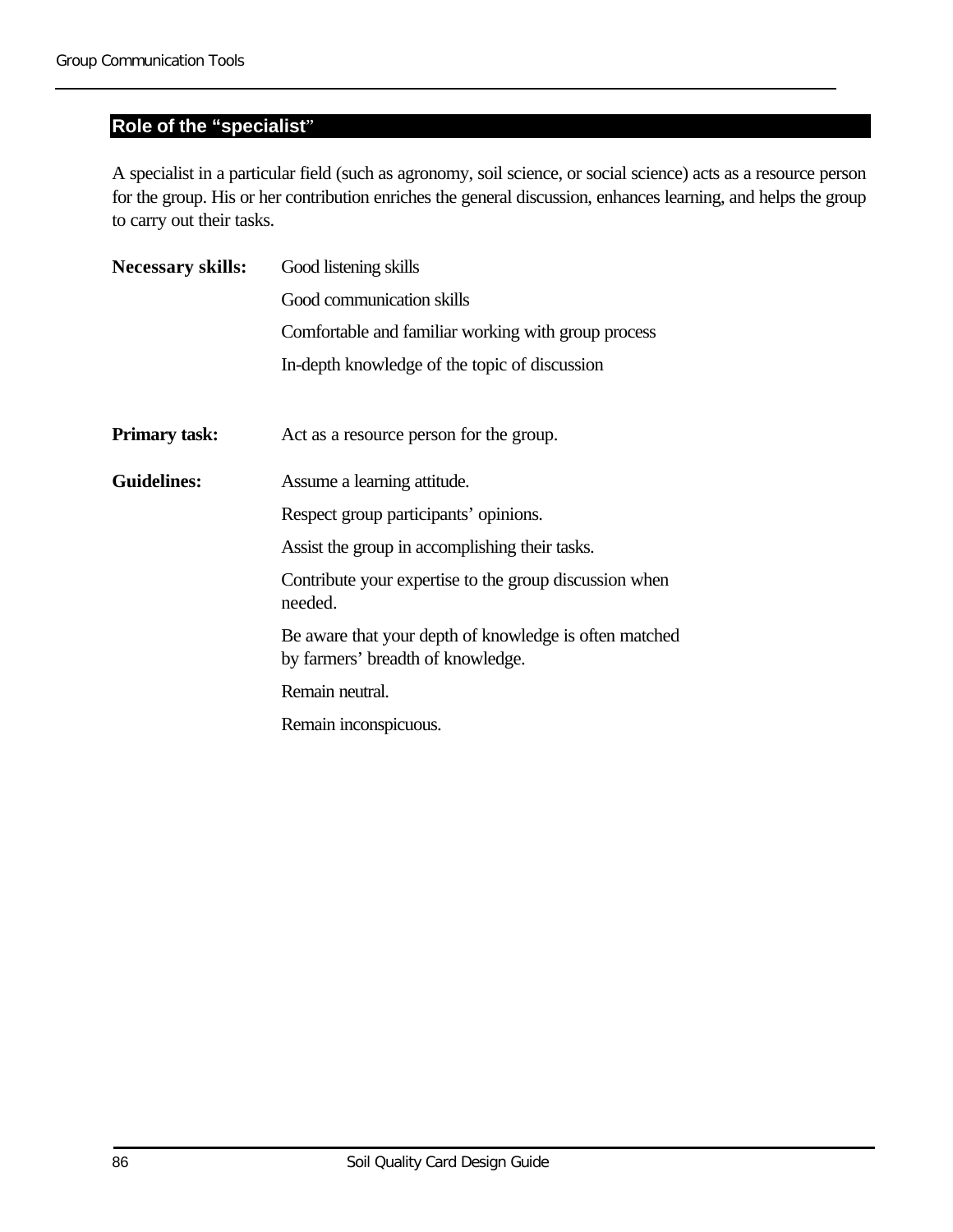## **Seating arrangements**

The seating arrangement in participatory meetings supports open discussion and interactions among group members. Consider the pros and cons of the following seating configurations:

#### **Open V**

| Pros: |   | All group members have eye contact with<br>each other. |
|-------|---|--------------------------------------------------------|
|       | ♦ | Facilitator can move among participants.               |
|       | ♦ | Facilitator has eye contact with all                   |
|       |   | participants.                                          |
| Cons: |   | Fewer people fit into the room.                        |
|       | ♦ | Tables need to be rearranged for break-out             |
|       |   | groups.                                                |

#### **Hollow U**



| Pros: | Facilitator can move among participants. |
|-------|------------------------------------------|
|       | Facilitator has eye contact with all     |
|       | participants.                            |

- Cons: ◊ Not all group members have eye contact with each other.
	- ◊ Tables need to be rearranged for break-out groups.



#### **Conference Table**

- Pros:  $\Diamond$  Large table is useful for activities.
- Cons:  $\Diamond$  Not all group members have eye contact with each other.
	- ◊ Sub-discussions often form and disrupt the meeting.
	- ◊ Tables need to be rearranged for break-out groups.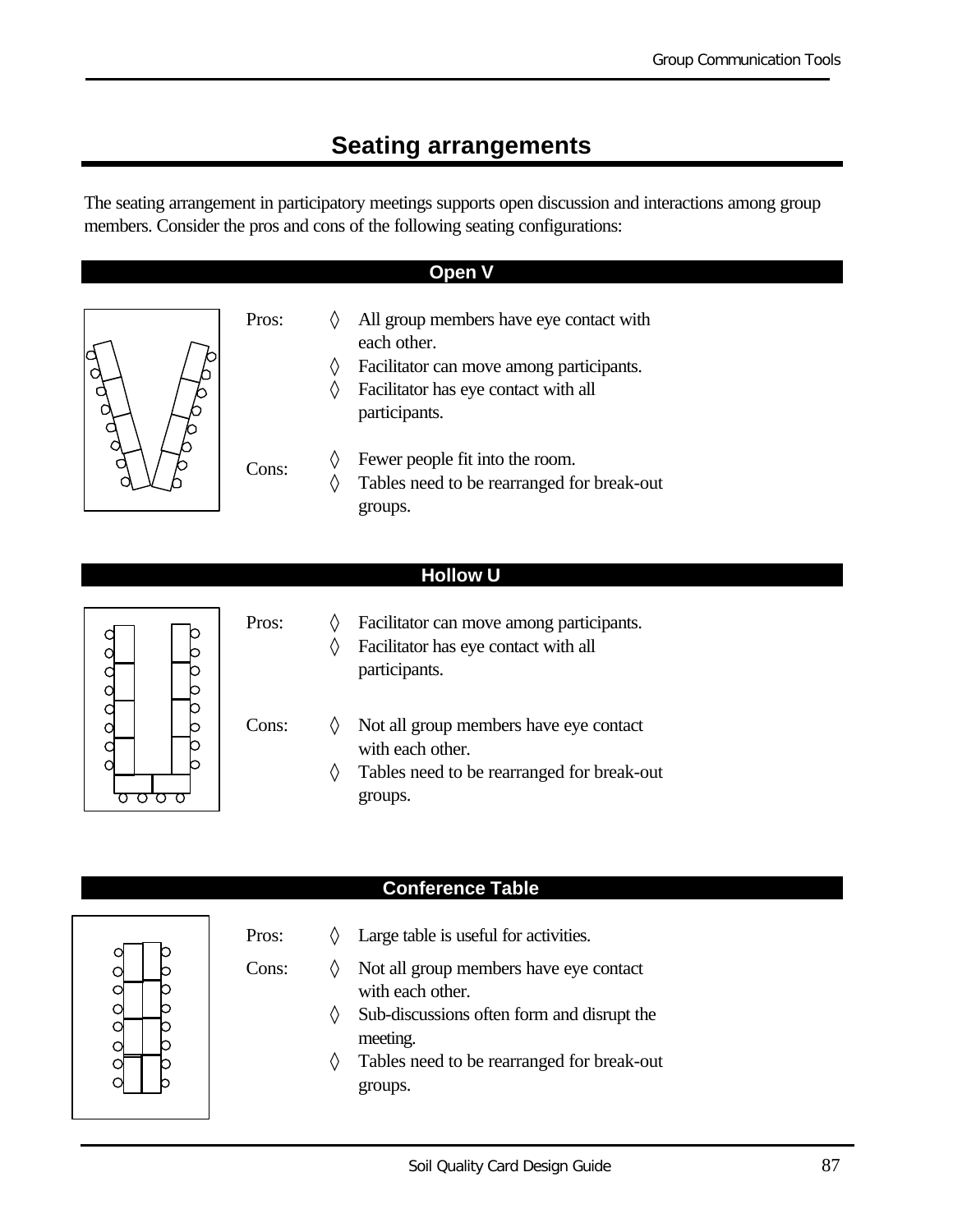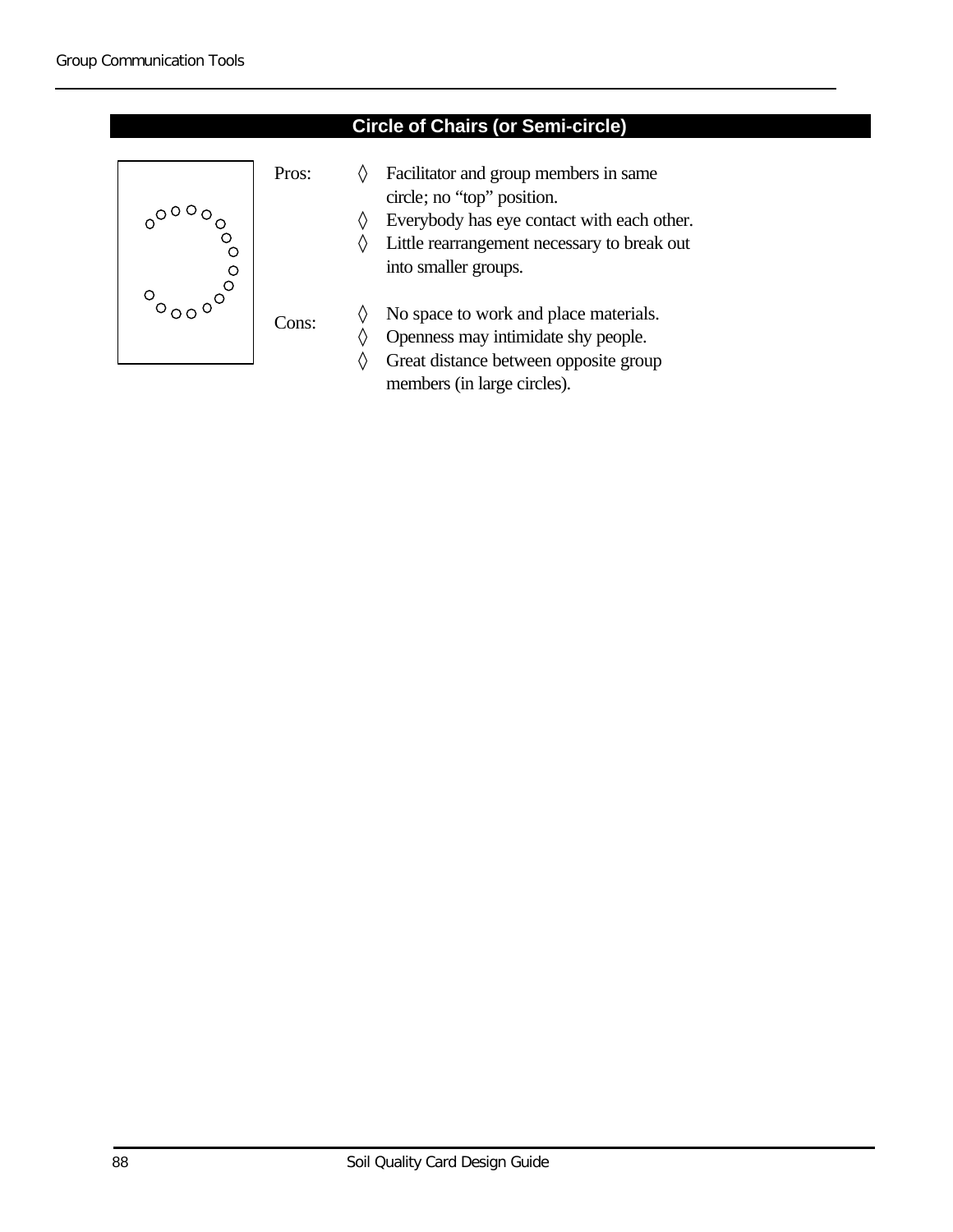## *Farmer Meeting Tools*

- ❖ Farmer meeting invitation letter
- ❖ Farmer meeting supplies checklist
- ❖ Farmer meeting protocol
- ❖ Farmer meeting preparation sheet
- ❖ Farmer meeting introduction sample
- ❖ Pin card template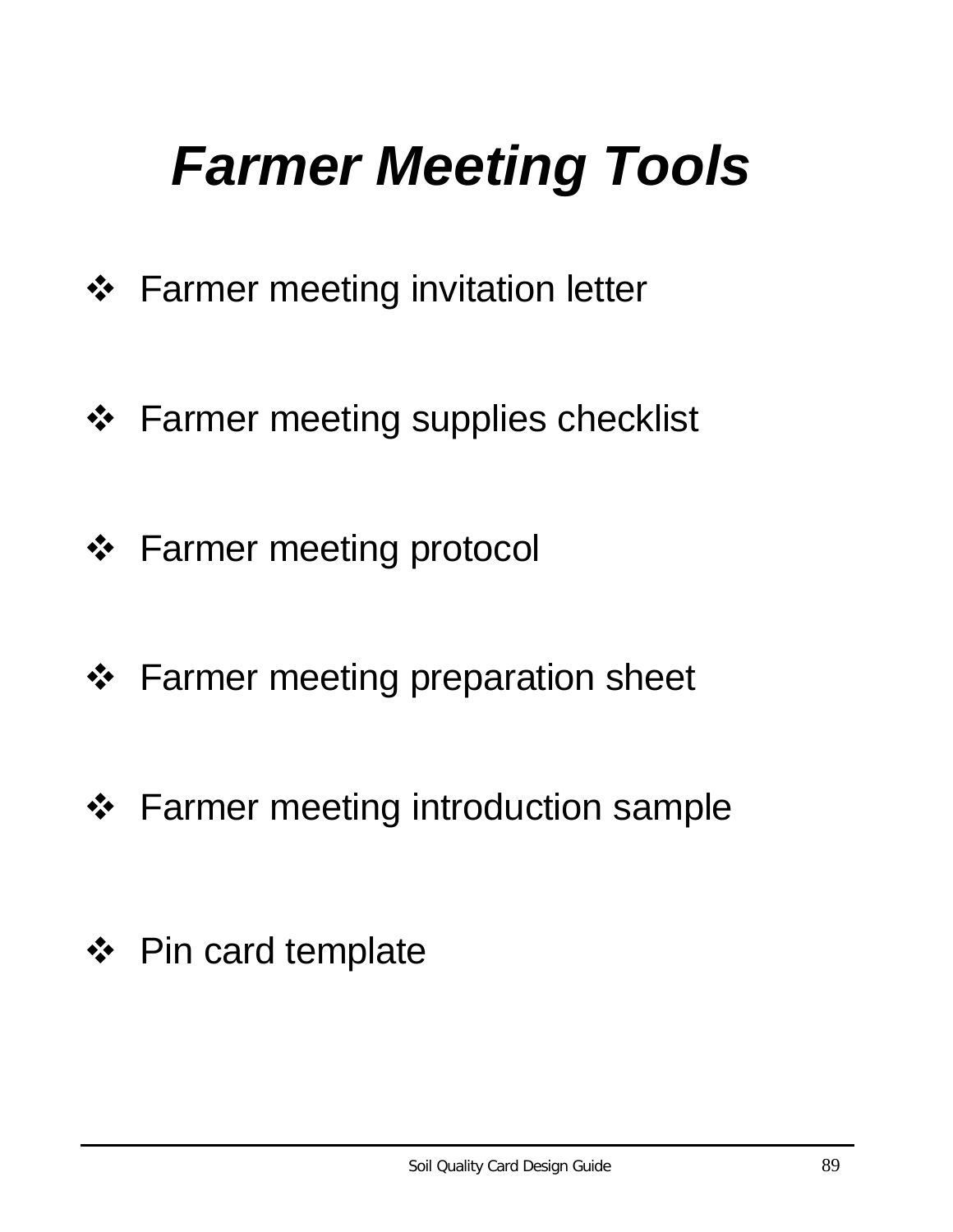Gopy the chapter headings (front page of this sheet) on an overhead transparency for presentations or training sessions.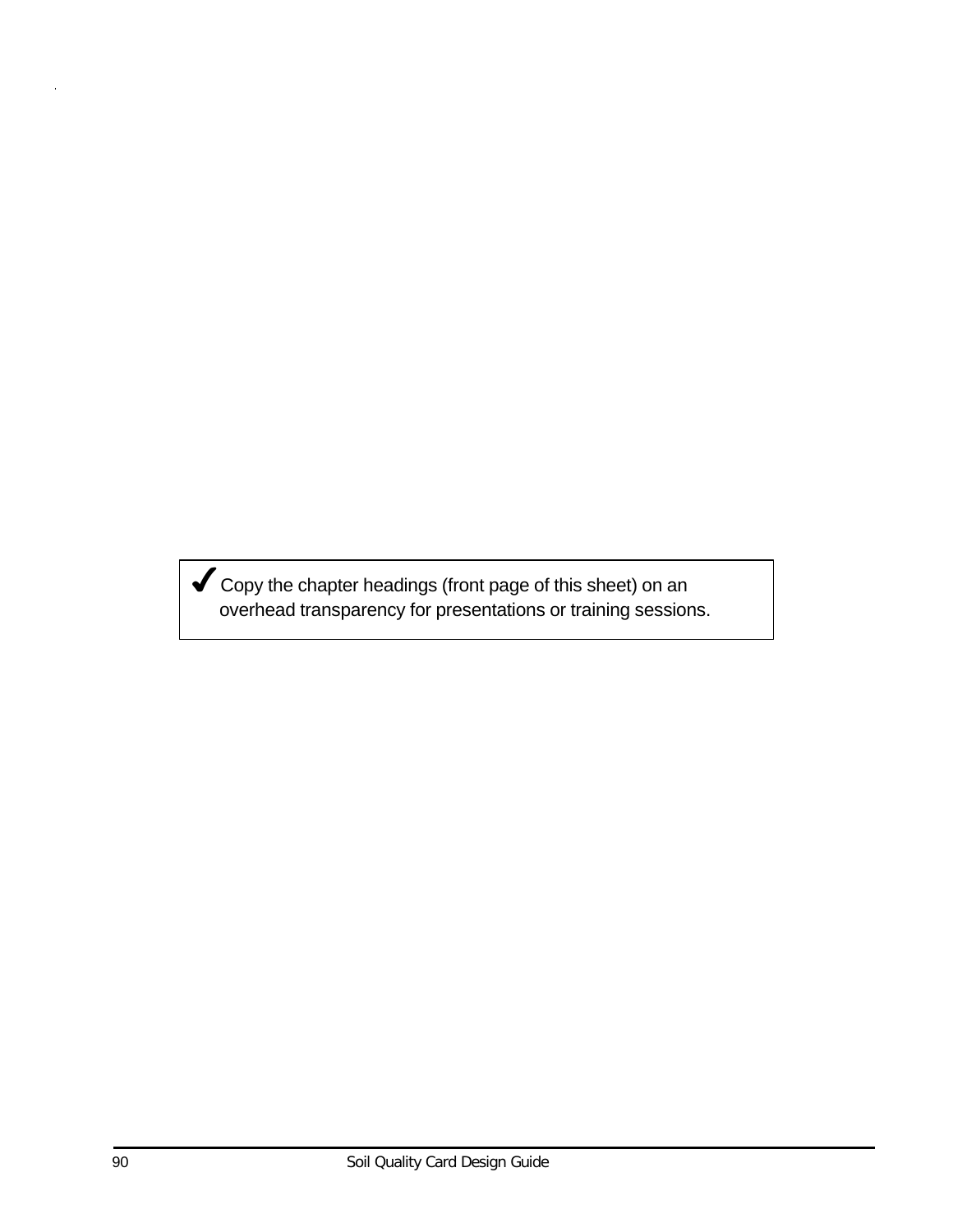## **Farmer meeting invitation letter**

The following is a sample invitation letter to farmers. Keep the letter short, yet give farmers an overview of what to expect at the meeting.

#### Dear *[farmer's name*]*:*

Many farmers feel that lab tests tell only part of the story of productive soil. They talk about other factors that also affect productivity, like how fast water infiltrates, how easy the soil is to work, and how many earthworms it contains. Without an easy, standard way to assess these factors, farmers have had to guess whether the quality of their soil was improving or declining.

The [*district name*] wants to work with you and other farmers in our area to create a tool that will help you assess soil quality on your farm. Farmers, along with NRCS, Conservation Districts, and Cooperative Extension Service in other states have developed an assessment tool called the Soil Quality Card. We hope to develop a local card that would relate specifically to the soil conditions, farming systems, and management practices in our area*.* This card would be based on knowledge that you and other farmers have developed over a lifetime.

We would appreciate your help in developing a local card, since you have grappled with soil quality issues for some time. We are planning a farmer meeting in

[*Location*] [*Date*] [*Time*] to decide what a local soil quality card could look like for our area.

We hope you will be able to attend. Your help will ensure that we create a card that is practical and useful for you and other farmers in this area. If you have any questions, feel free to contact me at [*your phone #, email address, mailing address*].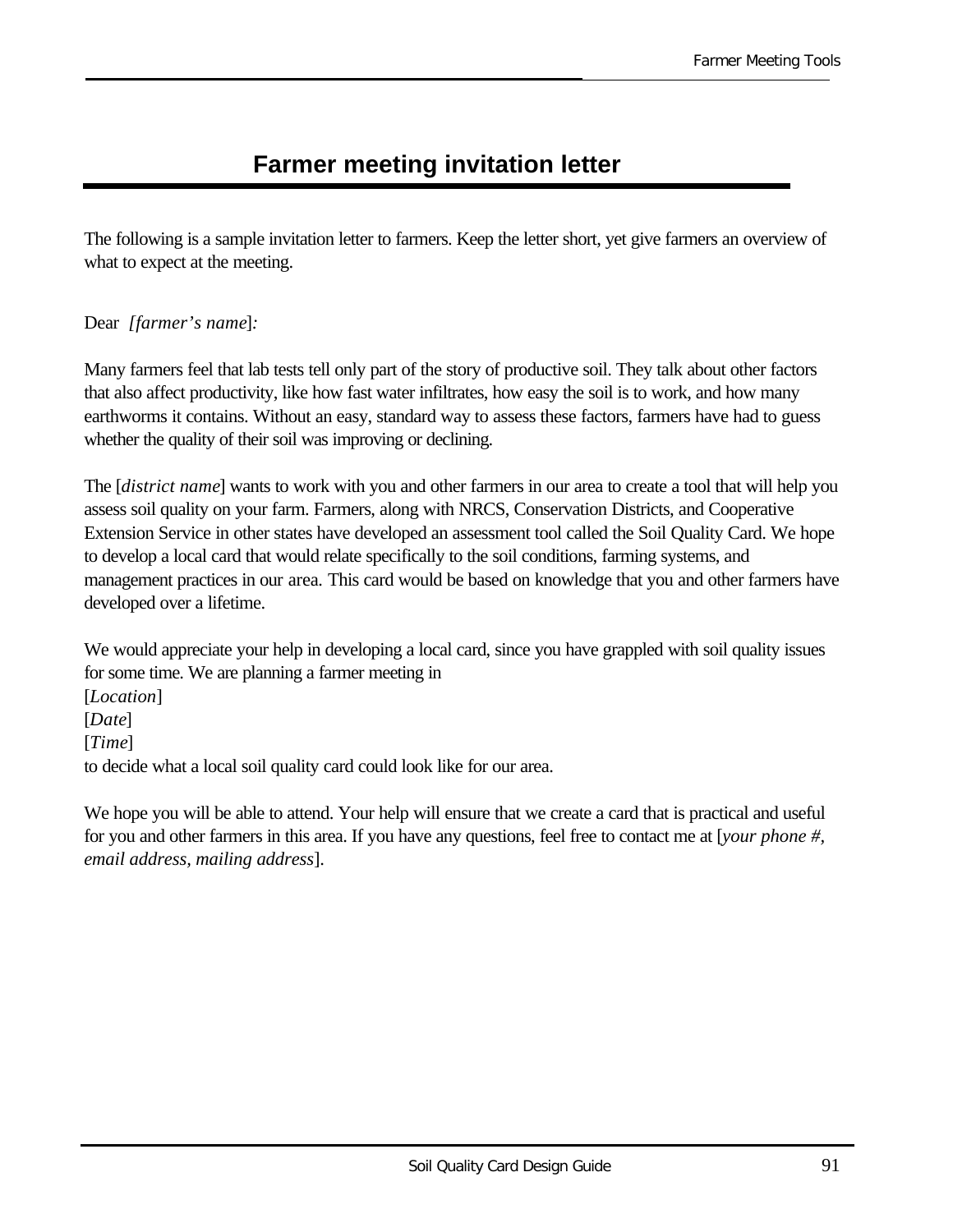## **Farmer meeting supplies checklist**

#### **General Office Supplies**

- $\square$  Signs that direct participants to the meeting rooms (if needed)
- $\square$  Participant sign-up sheet
- $\square$  Name tags
- $\square$  2 flip charts with easels
- $\Box$  Flip charts and color pens (wide tip, several dark colors)
- $\Box$  Mounting tape or pins to display pin cards and flip charts on walls
- $\Box$  Self-adhesive color dots (3-5 per participant)
- $\Box$  Pens for all participants (wide tip, dark colors)
- $\Box$  Tape recorder and C-90 tapes (optional)

#### **Special Supplies for Meeting Activities**

- $\square$  Prepared statement modeled after the "Farmer meeting introduction sample"
- $\square$  Soils samples\* (if farmers do not bring their own samples)
- $\Box$  Table for soils and a tarp (if needed for protecting the floor)
- $\Box$  Water and paper towels (to clean hands after hands-on activity)
- $\square$  Shovel, soil probe, or other tools (if activity is conducted outdoors)
- $\Box$  Pin cards; light colored cardstock, preferably 11"x17", or use open faced manila file folders (3 per  $participant + 20 \text{ extras}$
- $\square$  Sample pin card(s)
- $\Box$  Prepared flip charts modeled after "Flip chart template"

#### **Refreshments**

- $\square$  Supplies for coffee, snacks, beverages
- $\square$  Supplies for meal break
- \*Soils: 4-6 samples, 12" deep, shovel-size, complete soil profiles (with surface vegetation and root ball intact) under various soil management regimes; preferably 2-3 pairs of soil samples of the same soil types under different management.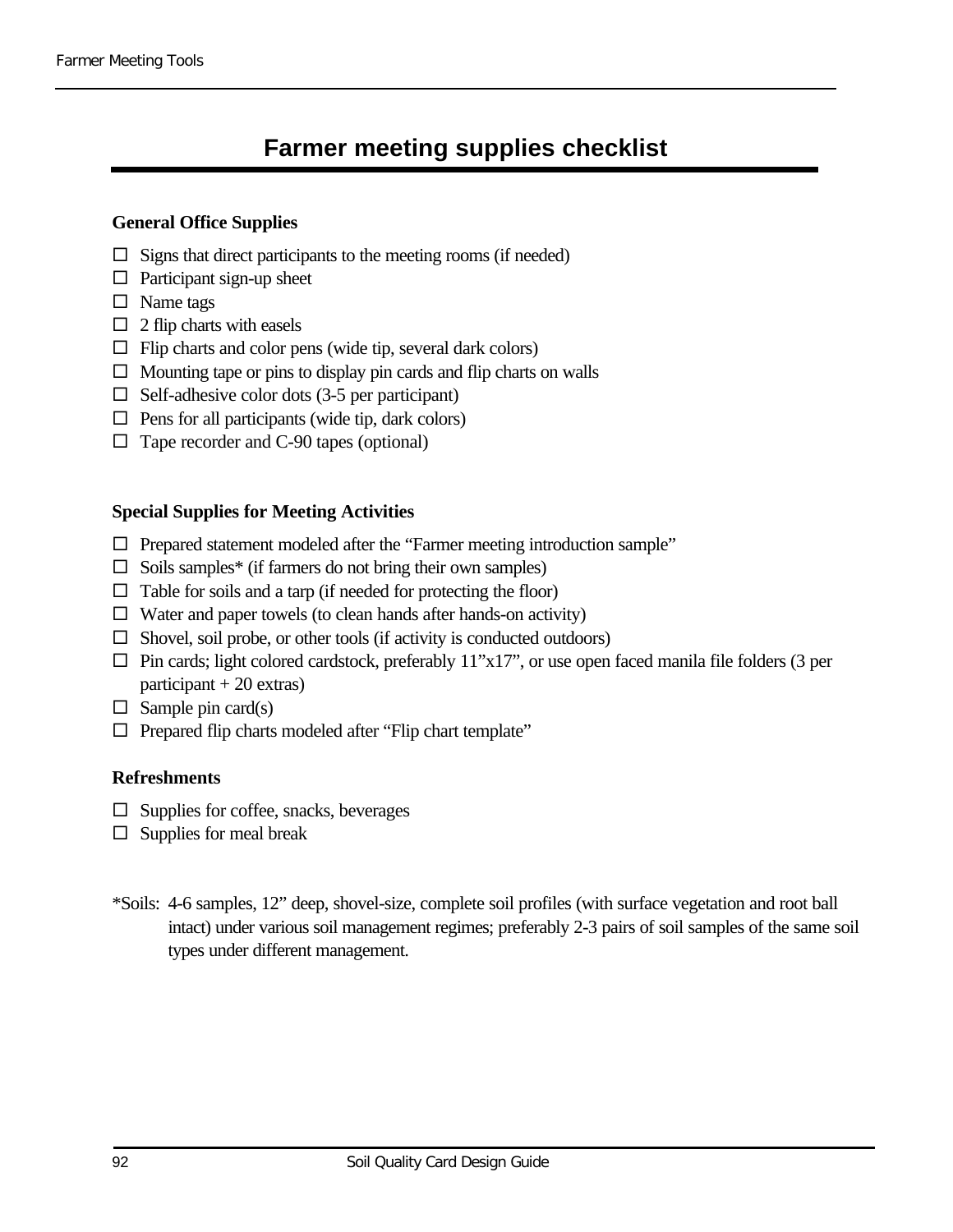## **Farmer meeting protocol**

| Procedures                                                                                                                                                                                                                                                                                                                                                                                                                                                                                                                                                                                                          | <b>Your Notes</b> |
|---------------------------------------------------------------------------------------------------------------------------------------------------------------------------------------------------------------------------------------------------------------------------------------------------------------------------------------------------------------------------------------------------------------------------------------------------------------------------------------------------------------------------------------------------------------------------------------------------------------------|-------------------|
| <b>Introduction</b><br>Introduce yourself; explain why the meeting is<br>being held.<br>Ask farmers to introduce themselves and their<br>operation; then ask non-farmers for a short self-<br>introduction.<br>Summarize main activities; explain participatory<br>nature of this meeting.<br><b>Hands-on activity</b><br>Around table with soil samples, prompt<br>discussion among farmers about soil quality<br>assessment and effects of management.<br>The recorder records soil quality indicators and<br>descriptive terms mentioned during this                                                             |                   |
| discussion for later reference.<br><b>Pin card writing</b><br>Hand out color pens and pin card templates;<br>explain the activity.<br>Show sample pin card; post example on the wall.<br>Collaboratively decide on appropriate terms for<br>levels of descriptive terms.<br>Review the basic rule of pin card writing: all<br>ideas are welcome and will not be judged.<br>Encourage farmers to review flip charts (if<br>applicable) and build on indicators and<br>descriptions mentioned during the previous<br>hands-on activity.<br>Start pin card writing.                                                    |                   |
| Pin card analysis<br>Collect pin cards and tape each one to the wall.<br>Group pin cards; determine duplications; sort<br>loosely into clusters of pin cards with similar<br>content.<br>Collaboratively determine final clusters: discuss<br>each pin card with participants; ask group for<br>permission to lump into clusters or break out<br>pin cards.<br>Encourage farmers to write new pin cards if new<br>indicators and terms are suggested during the<br>discussion.<br>Collaboratively determine appropriate indicator<br>term for each cluster and appropriate<br>descriptive terms for each indicator. |                   |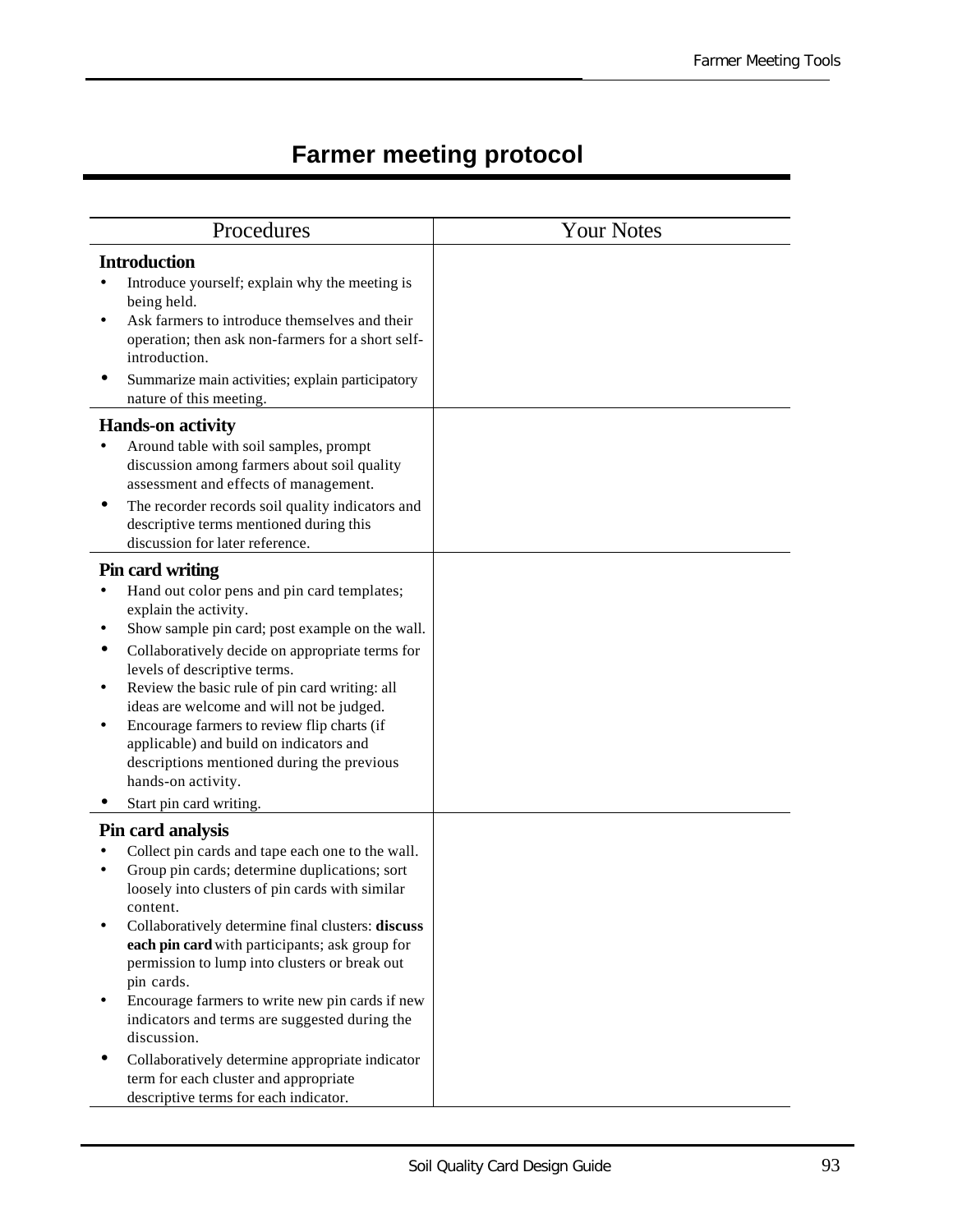| Procedures                                                                                                                                                                                                                                                                             | <b>Your Notes</b> |
|----------------------------------------------------------------------------------------------------------------------------------------------------------------------------------------------------------------------------------------------------------------------------------------|-------------------|
| <b>Sticky Dots</b>                                                                                                                                                                                                                                                                     |                   |
| Explain sticky dot activity; distribute 3-5 color<br>dots to each participant.                                                                                                                                                                                                         |                   |
| Ask participants to place dots on pin card<br>clusters they prefer.                                                                                                                                                                                                                    |                   |
| After vote is complete, ask farmers to analyze<br>dot distribution.                                                                                                                                                                                                                    |                   |
| Determine whether vote and discussion change<br>the list of indicators or descriptive terms; re-<br>cluster if necessary.                                                                                                                                                              |                   |
| (Optional Vote 2) Determine 4-6 top vote getters<br>from Vote I; tally on separate paper; vote on<br>remaining indicators (one vote/person); discuss<br>vote; determine whether vote and discussion<br>change the list of indicators or descriptive<br>terms; re-cluster if necessary. |                   |
| <b>Meal Break</b>                                                                                                                                                                                                                                                                      |                   |
| Mix with farmers during the meal.<br>Facilitator(s) and assisting staff meet to assess<br>the progress of the meeting.<br>Adjust the course for the remainder of the<br>meeting if necessary.                                                                                          |                   |
| <b>Format discussion</b>                                                                                                                                                                                                                                                               |                   |
| (Optional) Hand out examples of farmer-<br>developed soil assessment Cards and ask<br>farmers to study them; discuss adaptability of<br>these Cards to local conditions.                                                                                                               |                   |
| Break into 2 groups.<br>Group 1: Use prepared flip charts to discuss: a)<br>information to be included on the Card and b)<br>physical layout of the Card.                                                                                                                              |                   |
| Group 2: Use prepared flip charts to a) discuss<br>advantages/disadvantages of a scoring system<br>in general; b) design 1-3 alternative scoring<br>system(s); and c) decide on one scoring<br>system.                                                                                 |                   |
| Decide on recommendations and group<br>speaker; ask each group spokesperson to report<br>recommendations to all participants.                                                                                                                                                          |                   |
| <b>Closure</b>                                                                                                                                                                                                                                                                         |                   |
| Summarize the list of soil quality indicators and<br>Card design features.                                                                                                                                                                                                             |                   |
| Describe Card production, testing, etc.                                                                                                                                                                                                                                                |                   |
| Ask participants to share impressions about the<br>meeting outcomes and process.                                                                                                                                                                                                       |                   |
| Thank the participants for their time and ideas.                                                                                                                                                                                                                                       |                   |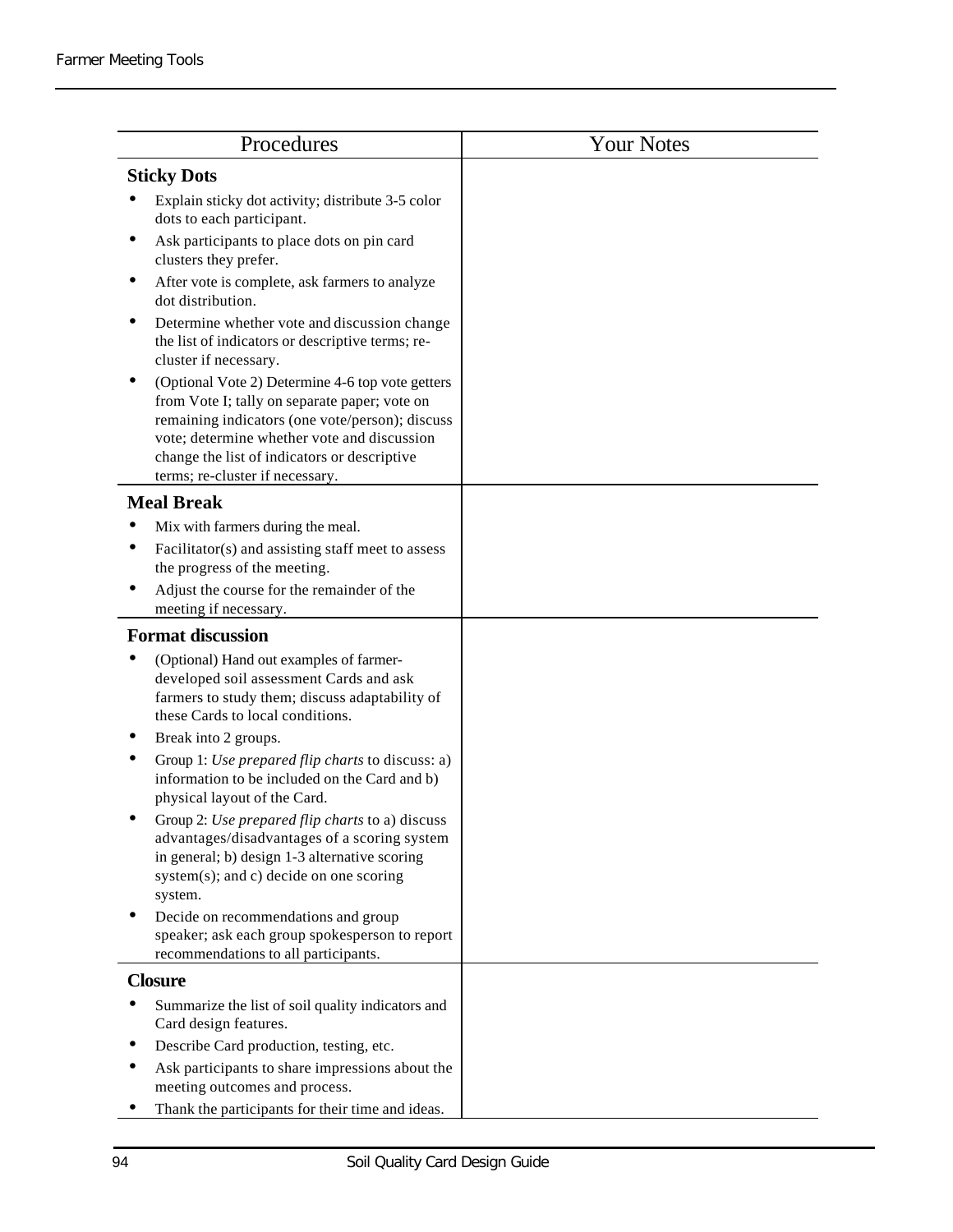## **Farmer meeting preparation sheet**

Use this sheet to adapt meeting activities to your needs and resources. Copy if necessary.

| <b>Activity</b>    |           |
|--------------------|-----------|
|                    |           |
| Description:       |           |
|                    |           |
| Objectives:        | $\bullet$ |
|                    | $\bullet$ |
|                    | $\bullet$ |
| Time:              |           |
| Personnel:         |           |
| <b>Materials:</b>  |           |
| <b>Procedures:</b> |           |
|                    |           |
|                    |           |
|                    |           |
| <b>Comments:</b>   |           |
|                    |           |
|                    |           |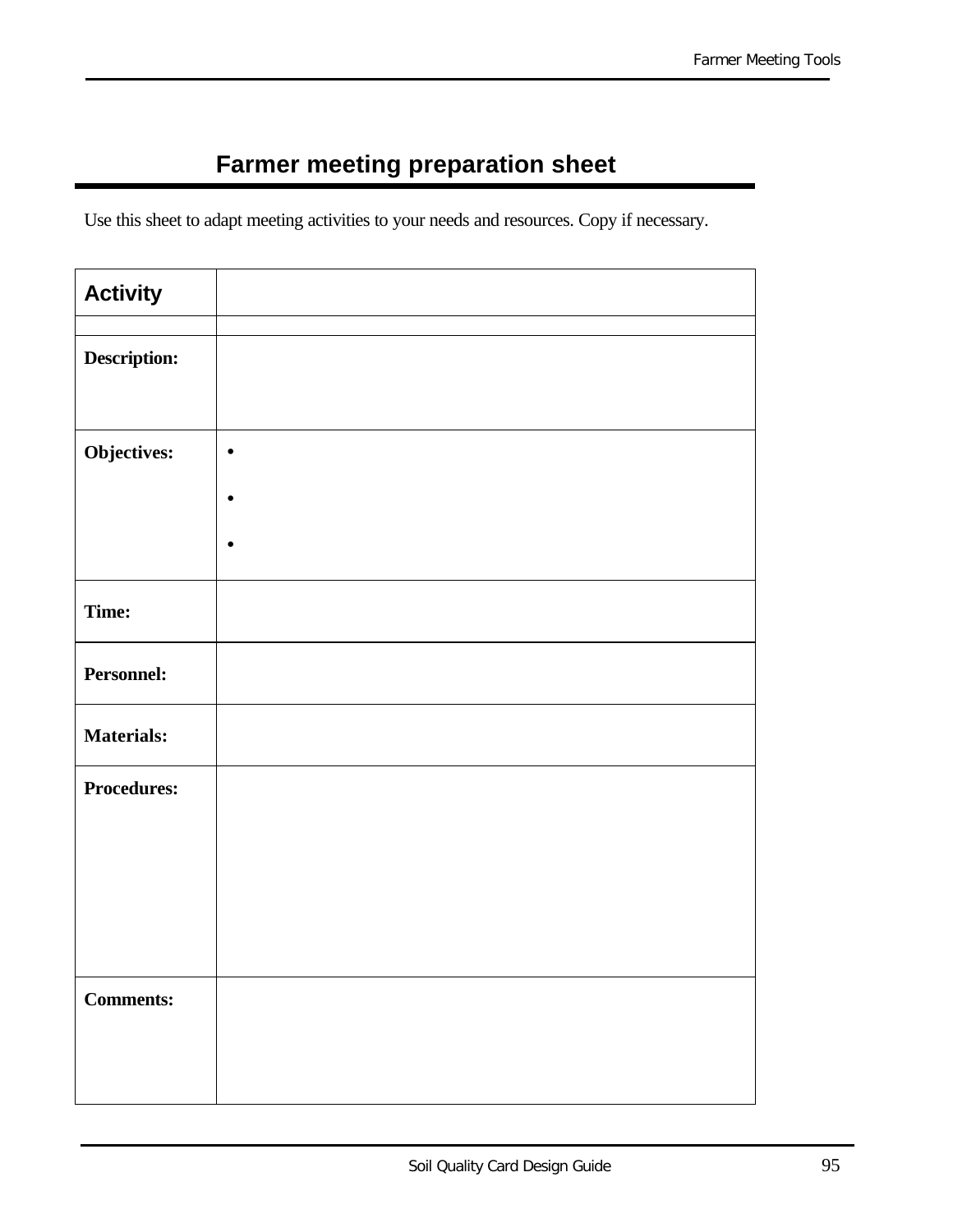### **Farmer meeting introduction sample**

The farmer meeting introduction can be shared by more than one person. You may ask a farmer or Conservation District official to briefly address the group. A farmer meeting introduction should cover the following points:

- Who you are
- Why this meeting is being held
- What the desired outcomes of the meeting are

This is a sample introduction:

"Welcome and thank you for joining us today. My name is [*your name*]. I am [*your title and organization*]. You have been invited to this meeting so we can work together to produce a tool that farmers in our area can use to assess soil quality. We want a tool that relates to our area, is based on your experience with soils, and that's easy to use. Farmers in other regions around the country are working with NRCS, Conservation Districts, and Cooperative Extension Service on what is called Soil Quality Cards. A Soil Quality Card is a practical, user-friendly tool that you can use to evaluate changes in soil quality. The main objective of these Cards is to give you information about the effects of practices on soil quality over time to help you make better management decisions.

Soil Quality Cards contain a number of indicators that local farmers use to evaluate soil quality. At today's meeting we want to generate a list of the indicators that relate to your farming systems and get some ideas about how we might evaluate these indicators. We will first spend some time discussing how you determine the effect of management practices on soil quality in the field. Then we will break for [*the meal you planned*] and talk about what a local Card might look like."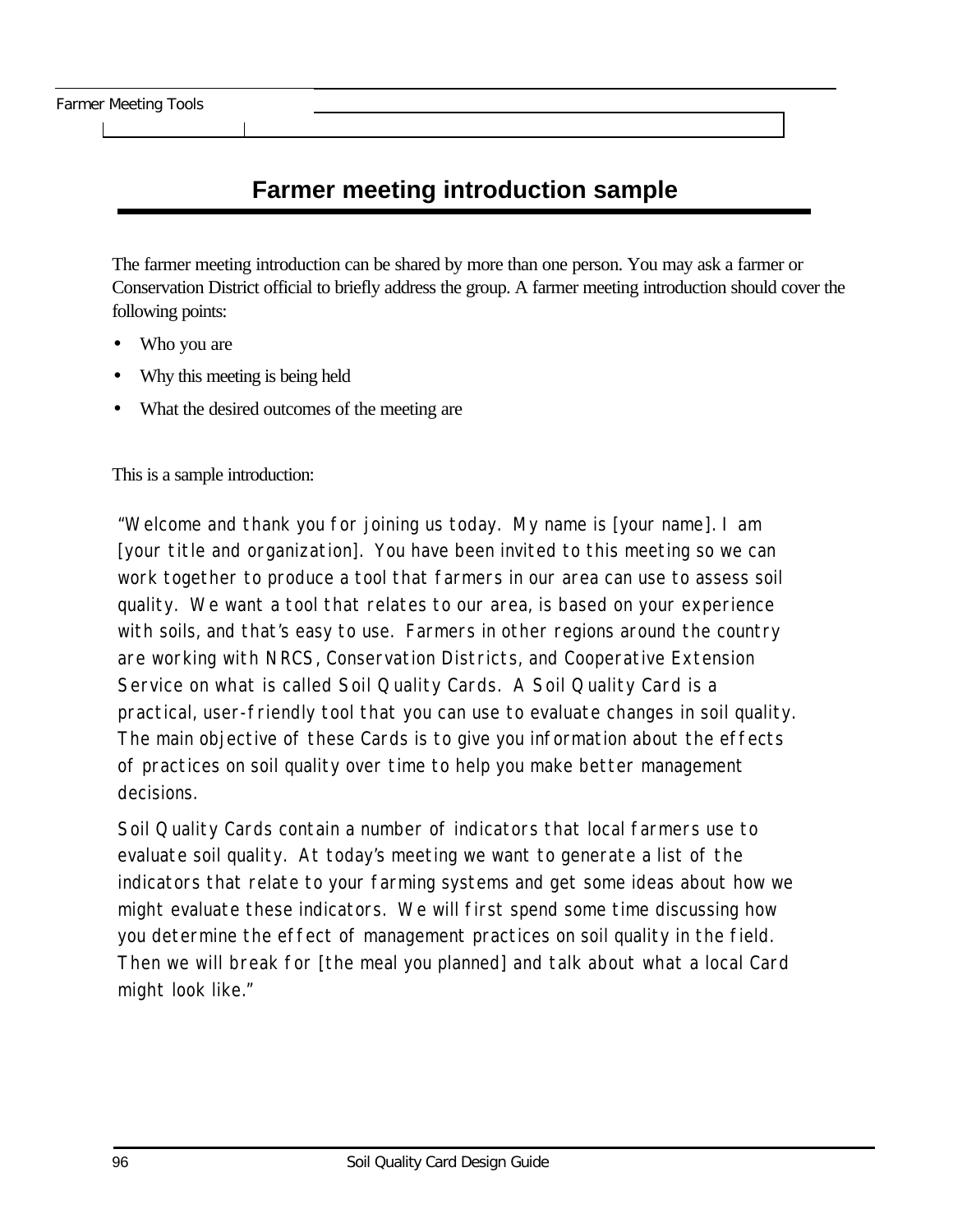### **Pin Card Template**

Most effective when this model is used on an 11" x 17" card

| <b>Soil Quality Indicator</b> |  |  |
|-------------------------------|--|--|
| Level 1 (least<br>desirable)  |  |  |
| Level 2                       |  |  |
| Level 3 (most<br>desirable)   |  |  |
|                               |  |  |

# Time of Assessment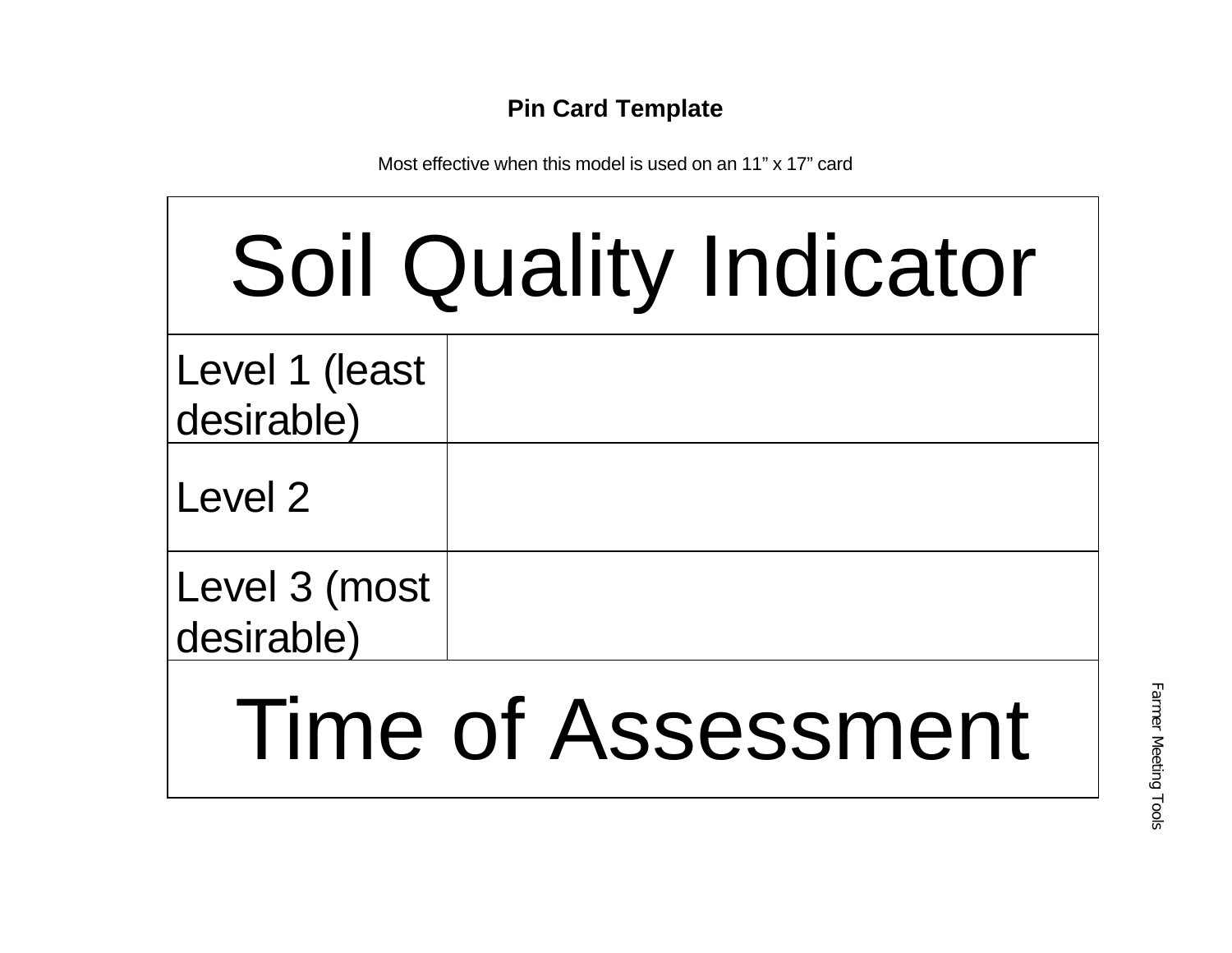Notes About Farmer Meeting Tools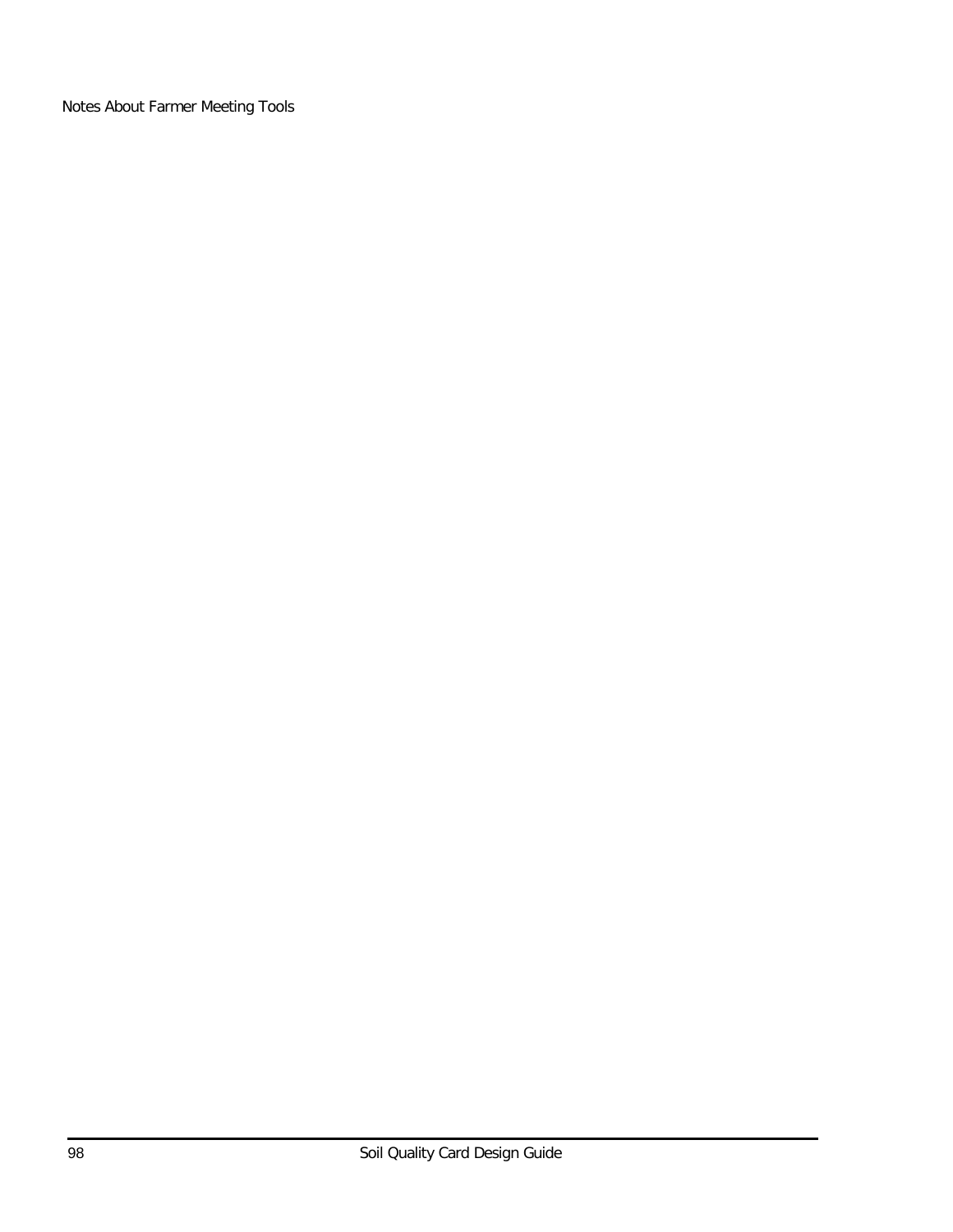# *Field Testing Tools*

- ❖ Guidelines for conducting field tests
- ❖ Field test guide sample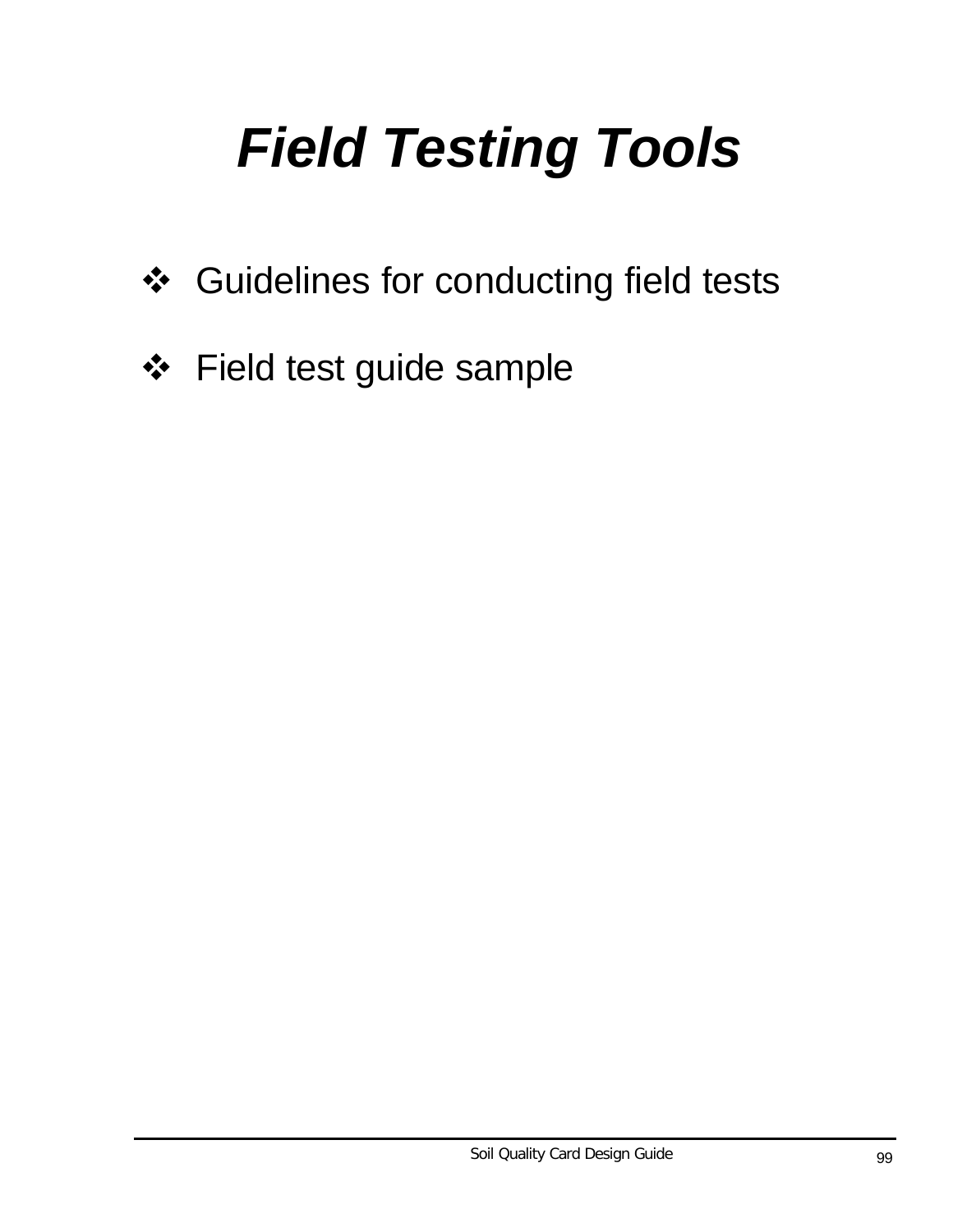$\blacktriangledown$  Copy the chapter headings (front page of this sheet) on an overhead transparency for presentations or training sessions.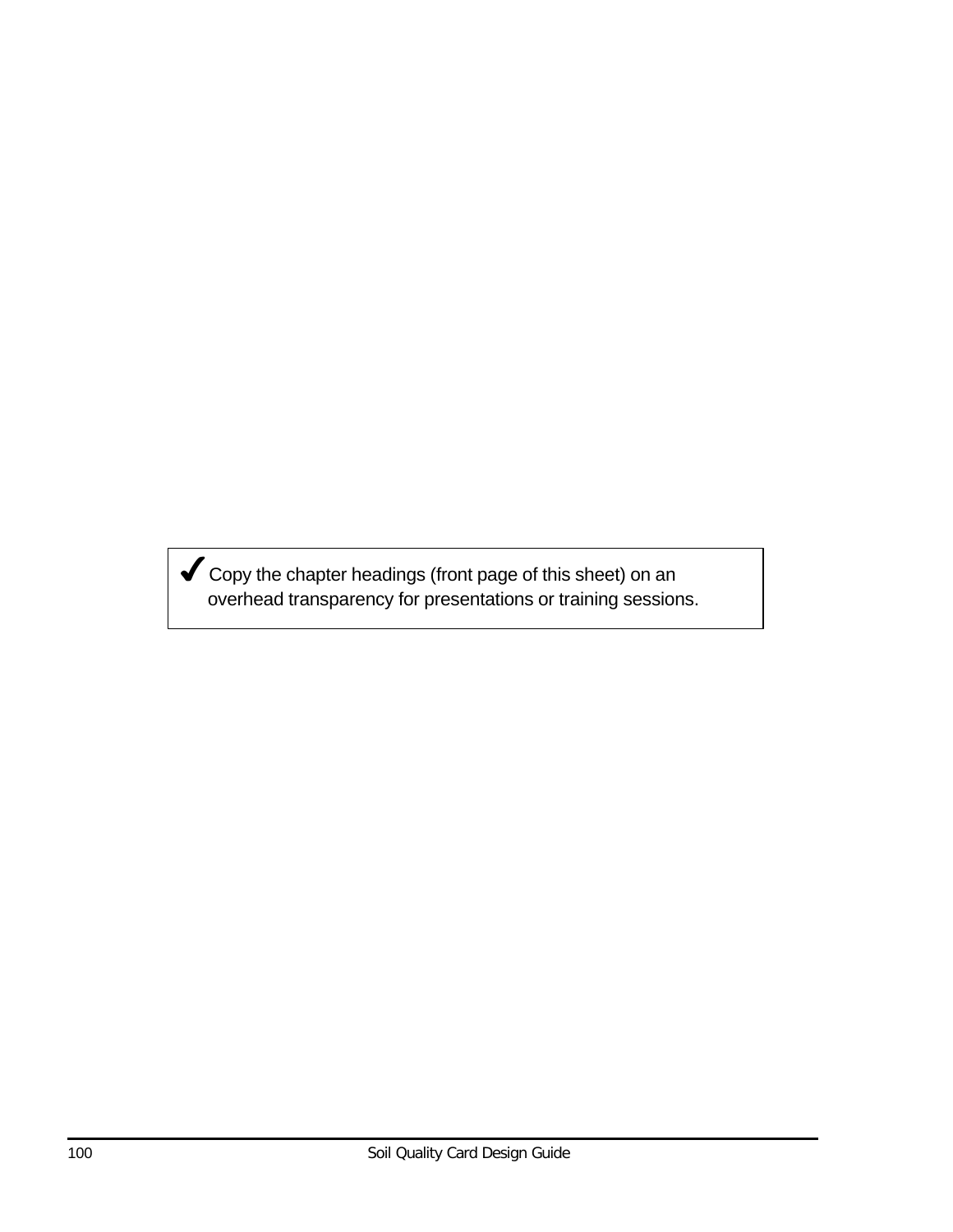## **Guidelines for conducting field tests**

Field tests are an integral part of the participatory process, reinforcing farmers' ownership of their Card. To achieve this goal, testing requires a carefully planned and sensitive approach. Guidelines to conduct effective field tests include:

#### **Use a field test guide.**

A field test guide is a checklist of important topics to cover during the tests, including:

- how applicable the selected soil quality indicators are
- how understandable the user instructions are
- how practical the Card is for use in the field (size, material, etc.)
- how well the scoring system works
- how likely it is that the Card will be used (and if not, why)

#### **Be sensitive to and respectful of farmers.**

Setting and timing are important issues to consider when planning field tests. Visiting farmers in the field ("on their turf") facilitates an open conversation. However, it is still important to be sensitive and non-judgmental and to listen carefully. Farmers will work with you on improving the Card much more enthusiastically if you show genuine interest in and respect for what they are doing.

#### **Ask open-ended questions before probing for details.**

Open-ended questions about a particular topic often reveal a great deal of useful information and point to trouble spots on the prototype. Once farmers have had a chance to share their general impressions, use probing questions to explore details about the Card's strengths and weaknesses.

#### **Focus on improvements.**

Encourage farmers to provide constructive suggestions that will improve "their" Card.

#### **Record the field test.**

Detailed recording of field tests is key to improving the prototype Card. Consider the following guidelines for recording field tests:

- Use a discrete notebook and/or a hand-held tape recorder.
- Ask for permission to record the discussion.
- Record in detail what is said and what is not said (such as hesitation or tension).
- Record who said what (only applicable in a group discussion).
- Make follow-up notes after the test; record details and personal impressions of the test.
- Record notes on individual indicators and Card features separately for easy incorporation of feedback from multiple tests into the final Card.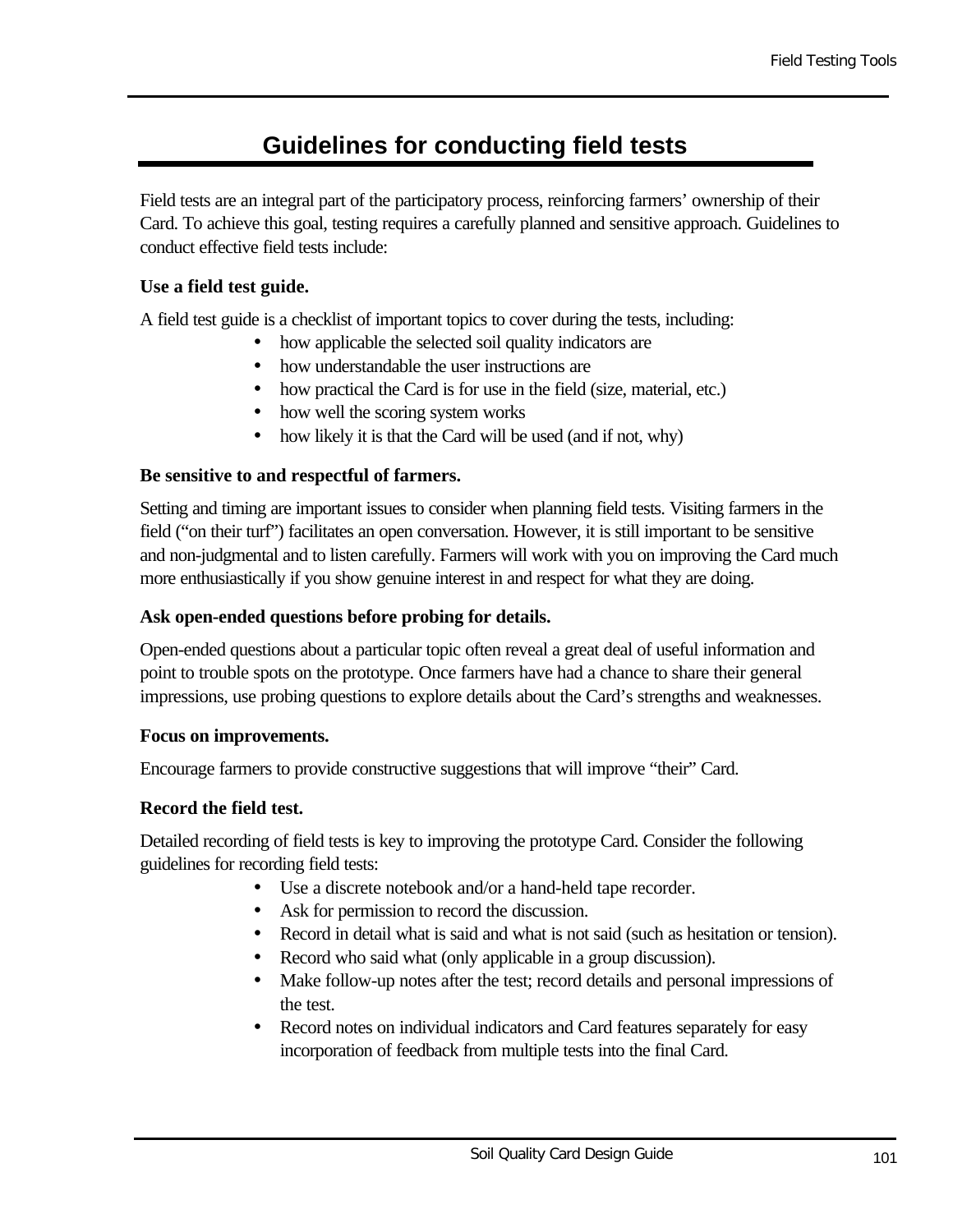# **Field test guide sample**

Responses may be recorded on tape and/or on paper.

| Name                | <u> 1980 - Johann John Harry, margin fransk kongresser (d. 1980)</u>                                                 |
|---------------------|----------------------------------------------------------------------------------------------------------------------|
|                     | #Type of Fields Tested                                                                                               |
| <b>Card design</b>  |                                                                                                                      |
| General             |                                                                                                                      |
|                     | Likes and dislikes about the Card<br>Suggestions for improvements                                                    |
| <i>Indicators</i>   |                                                                                                                      |
|                     | Applicability/relevancy of each indicator                                                                            |
|                     | Flexibility through write-in indicators                                                                              |
| <i>Instructions</i> |                                                                                                                      |
|                     | Suggestions for improving the instructions for completing the Card                                                   |
| Scoring systems     | Likes and dislikes about the scoring system                                                                          |
|                     | Field notes and observations section                                                                                 |
|                     | Suggestions for improving the field notes section                                                                    |
|                     | Amount of space provided for observations                                                                            |
| Format and size     | Size preference                                                                                                      |
|                     | Binding preference (e.g., spiral bound, 3-hole binder sheets, perforated sheets in a booklet)                        |
| <b>Other</b>        |                                                                                                                      |
|                     | Suggestions for other information on the Card (i.e., draw-in map of sampling locations,<br>metric conversions, etc.) |
| <b>Process</b>      |                                                                                                                      |
|                     | Length of time it took to complete the Card<br>Best time of year to use the Card                                     |
| <b>Other</b>        |                                                                                                                      |
|                     | Differences and similarities between soil quality assessment with the Card and<br>personal/intuitive feelings        |
|                     | Suggestions for follow-up tools/items that could facilitate use of Card                                              |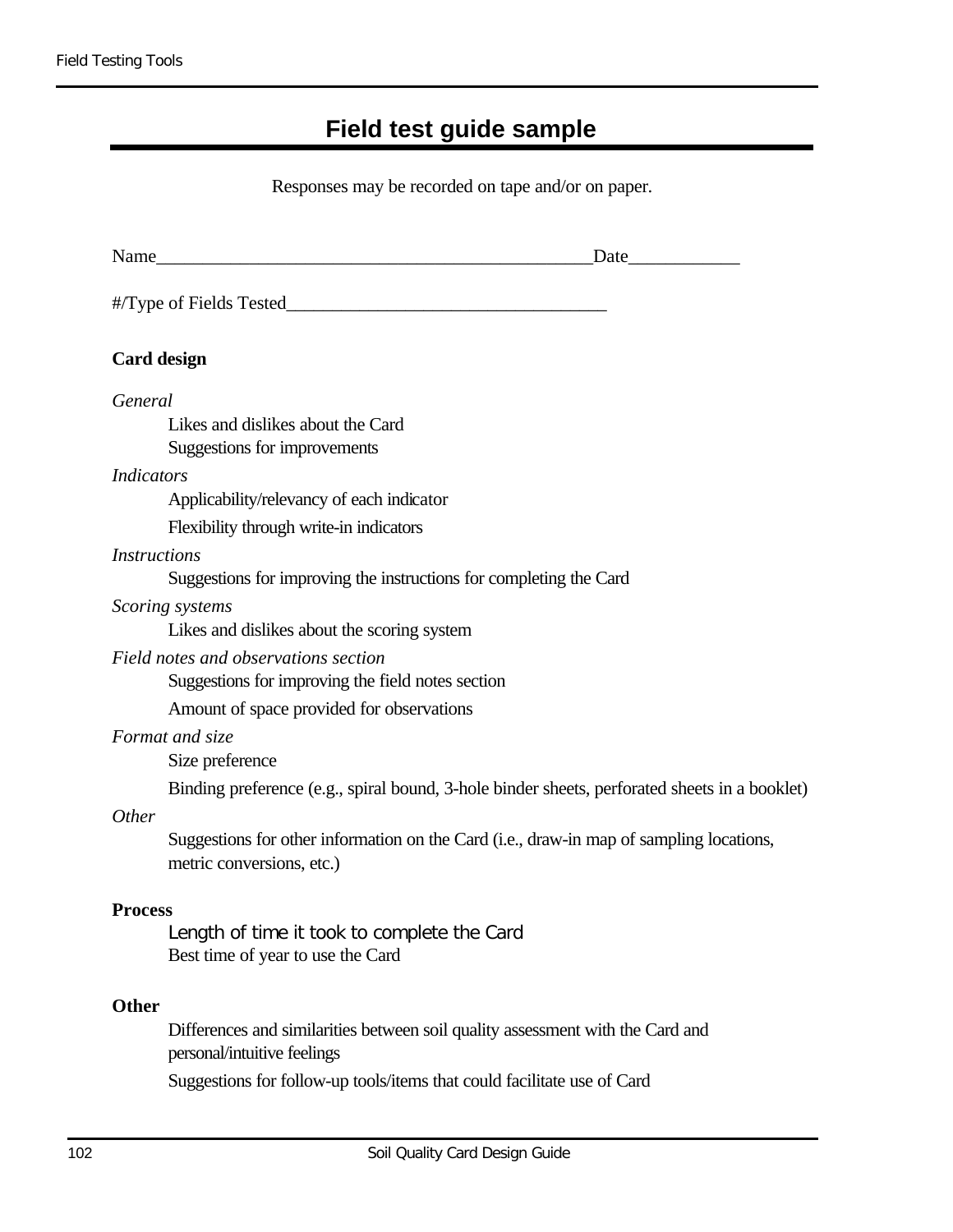## **Literature**

#### **Participatory Approaches**

*Participatory Learning and Action: A Trainer's Guide* (1995). J. Pretty, I. Guit, I. Scones, J. Thomson. International Institute for Environment and Development, London, UK.

*Organizing and Conducting Farmer-Scientist Focus Sessions* (1993). L. S. Lev, D. McGrath, H. Murray, R.D. William. Journal of Natural Resources and Life Sciences Education 22(2): 148- 152.

*Rural Appraisal: Rapid, Relaxed, and Participatory (1992).* R. Chambers. Univ. of Sussex, Brighton, England, IDS.

*Participatory Action Research* (1991). W. F. Whyte (Ed.). Newbury Park, CA, Sage Pub.

*Participatory Evaluation: A User Guide* (1986). J. Pfohl. New York, Private Agencies Collaborating Together (PACT).

#### **Collaborative/Adult Learning**

*Critical Thinking and Adult Learning* (1989). S. Brookfield. San Francisco, Jossey-Bass.

*Adults As Learners: Increasing Participation and Facilitating Learning* (1981). K.P. Cross. San Francisco, Jossey-Bass.

*The Adult Learner: A Neglected Species* (1981). M. Knoles. Houston, Gulf Publishing Co.

*Experiential Learning: Experience As the Source of Learning and Development* (1984). D. Kolb. New Jersey, Prentice Hall Inc.

#### **Soil Quality**

*The Soil Quality Concept* (1996). USDA-Natural Resources Conservation Service, Soil Quality Institute (Ed.).

*Special Issue on Soil Quality* (1995). Journal of Soil and Water Conservation. May-June 1995.

*Special Issue on Soil Quality* (1992). American Journal of Alternative Agriculture, Vol. 7, Num. 1 & 2.